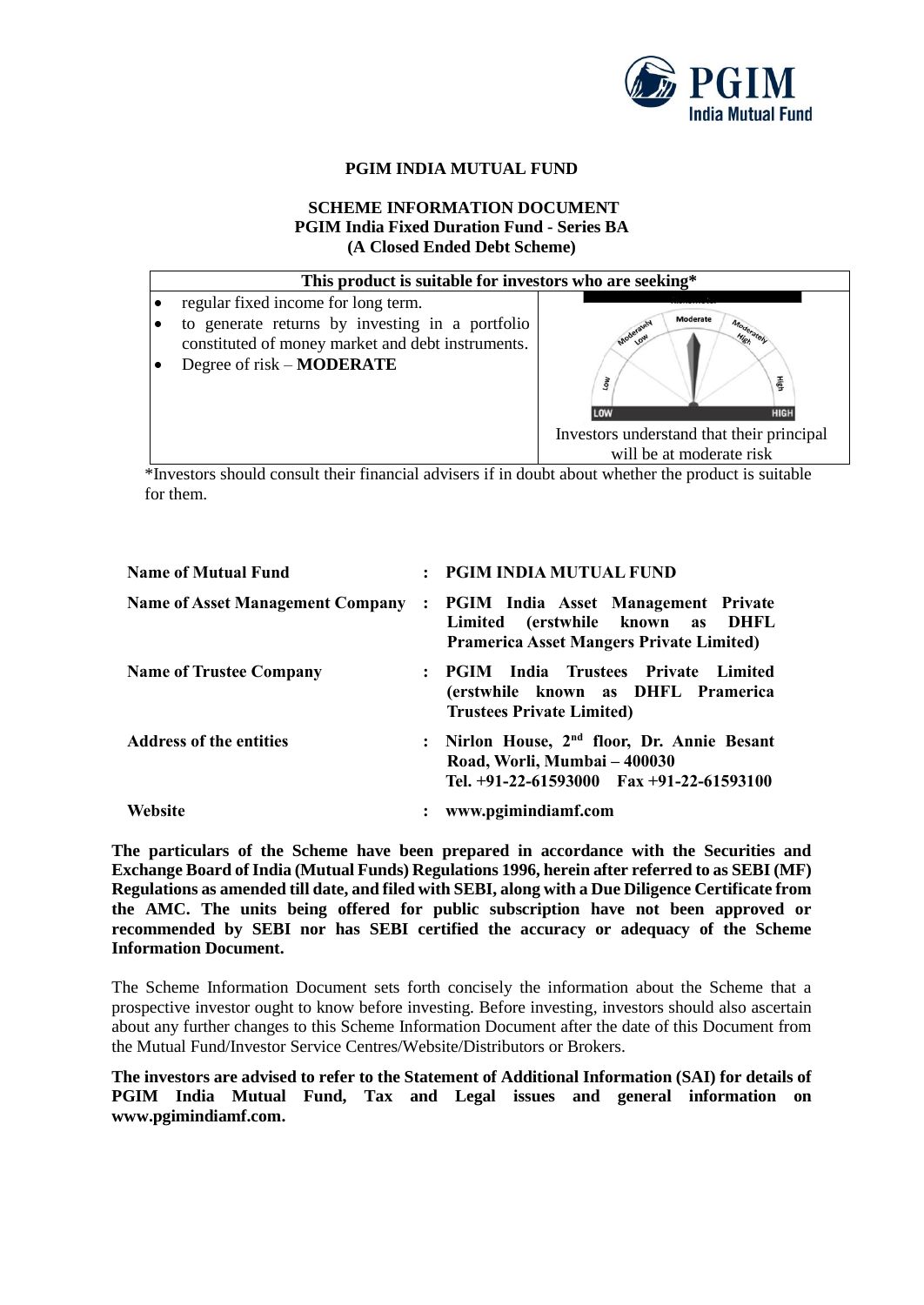

**SAI is incorporated by reference and is legally a part of the SID. For a free copy of the current SAI, please contact your nearest Investor Service Centre or log on to our website, www.pgimindiamf.com.**

**The Scheme Information Document should be read in conjunction with the SAI and not in isolation.**

**NSE Disclaimer:** "As required, a copy of this Scheme Information Document has been submitted to National Stock Exchange of India Limited (hereinafter referred to as NSE). NSE has given vide its letter NSE/LIST/4664 dated February 08, 2018 permission to the Mutual Fund to use the Exchange's name in this Scheme Information Document as one of the stock exchanges on which the Mutual Fund's units are proposed to be listed subject to, the Mutual Fund fulfilling various criteria for listing. The Exchange has scrutinized this Scheme Information Document for its limited internal purpose of deciding on the matter of granting the aforesaid permission to the Mutual Fund. It is to be distinctly understood that the aforesaid permission given by NSE should not in any way be deemed or construed that the Scheme Information Document has been cleared or approved by NSE; nor does it in any manner warrant, certify or endorse the correctness or completeness of any of the contents of this Scheme Information Document; nor does it warrant that the Mutual Fund's units will be listed or will continue to be listed on the Exchange; nor does it take any responsibility for the financial or other soundness of the Mutual Fund, its Sponsor, its management or any scheme of the Mutual Fund.

Every person who desires to apply for or otherwise acquire any units of the Mutual Fund may do so pursuant to independent inquiry, investigation and analysis and shall not have any claim against the Exchange whatsoever by reason of any loss which may be suffered by such person consequent to or in connection with such subscription /acquisition whether by reason of anything stated or omitted to be stated herein or any other reason whatsoever."

**The Mutual Fund or AMC and its empanelled brokers have not given and shall not give any indicative portfolio and indicative yield in any communication, in any manner whatsoever. Investors are advised not rely on any communication regarding indicative yield/portfolio with regard to the Scheme.**

This Scheme Information Document is dated August 09, 2019.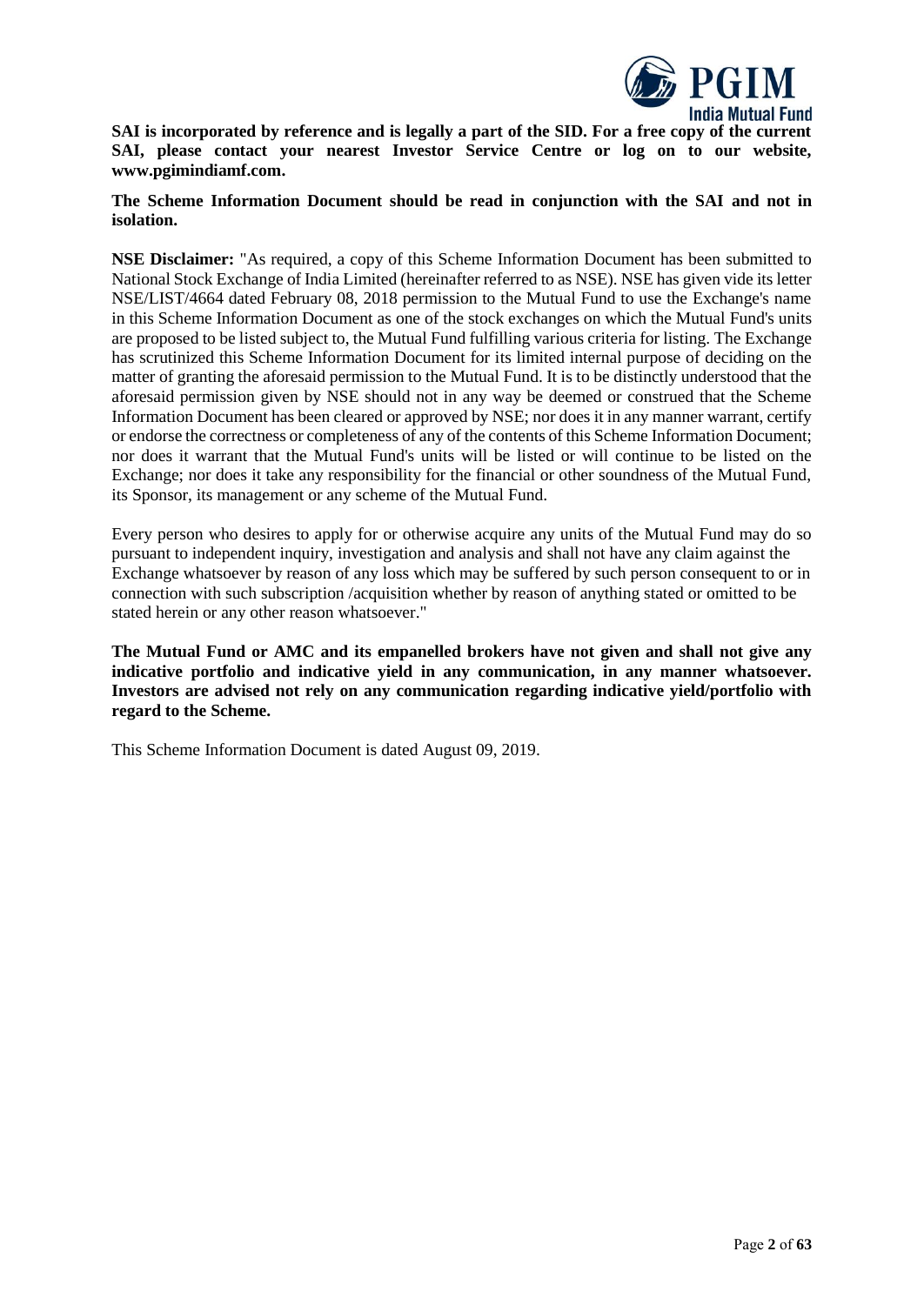

|     | <b>Contents</b>       |                                                                    |  |
|-----|-----------------------|--------------------------------------------------------------------|--|
| L.  |                       |                                                                    |  |
|     | $A_{-}$               |                                                                    |  |
|     | <b>B.</b>             | REQUIREMENT OF MINIMUM INVESTORS IN THE SCHEME:11                  |  |
|     | $\mathcal{C}$ .       |                                                                    |  |
|     | D.                    |                                                                    |  |
|     | E.                    | DUE DILIGENCE BY THE ASSET MANAGEMENT COMPANY17                    |  |
| II. |                       |                                                                    |  |
|     | $A_{-}$               |                                                                    |  |
|     | B.                    |                                                                    |  |
|     | $\mathcal{C}$ .       |                                                                    |  |
|     | D.                    |                                                                    |  |
|     | E.                    |                                                                    |  |
|     | $F_{\cdot}$           |                                                                    |  |
|     | G.                    | HOW WILL THE SCHEME BENCHMARK ITS PERFORMANCE? 33                  |  |
|     | $H_{\cdot}$           |                                                                    |  |
|     | I.                    |                                                                    |  |
|     | J.                    |                                                                    |  |
|     | K.                    |                                                                    |  |
|     | L.                    |                                                                    |  |
|     | А.                    |                                                                    |  |
|     | B.                    |                                                                    |  |
|     | $\mathcal{C}_{\cdot}$ |                                                                    |  |
|     | D.                    |                                                                    |  |
|     | E.                    |                                                                    |  |
|     | $\mathbf{F}$          |                                                                    |  |
|     |                       |                                                                    |  |
|     | A.                    |                                                                    |  |
|     | <b>B.</b>             |                                                                    |  |
|     | $C_{\cdot}$           |                                                                    |  |
|     | D.                    |                                                                    |  |
|     | $E_{\rm c}$           |                                                                    |  |
| V.  |                       |                                                                    |  |
|     |                       | VI. PENALTIES, PENDING LITIGATION OR PROCEEDINGS BY ANY REGULATORY |  |
|     |                       |                                                                    |  |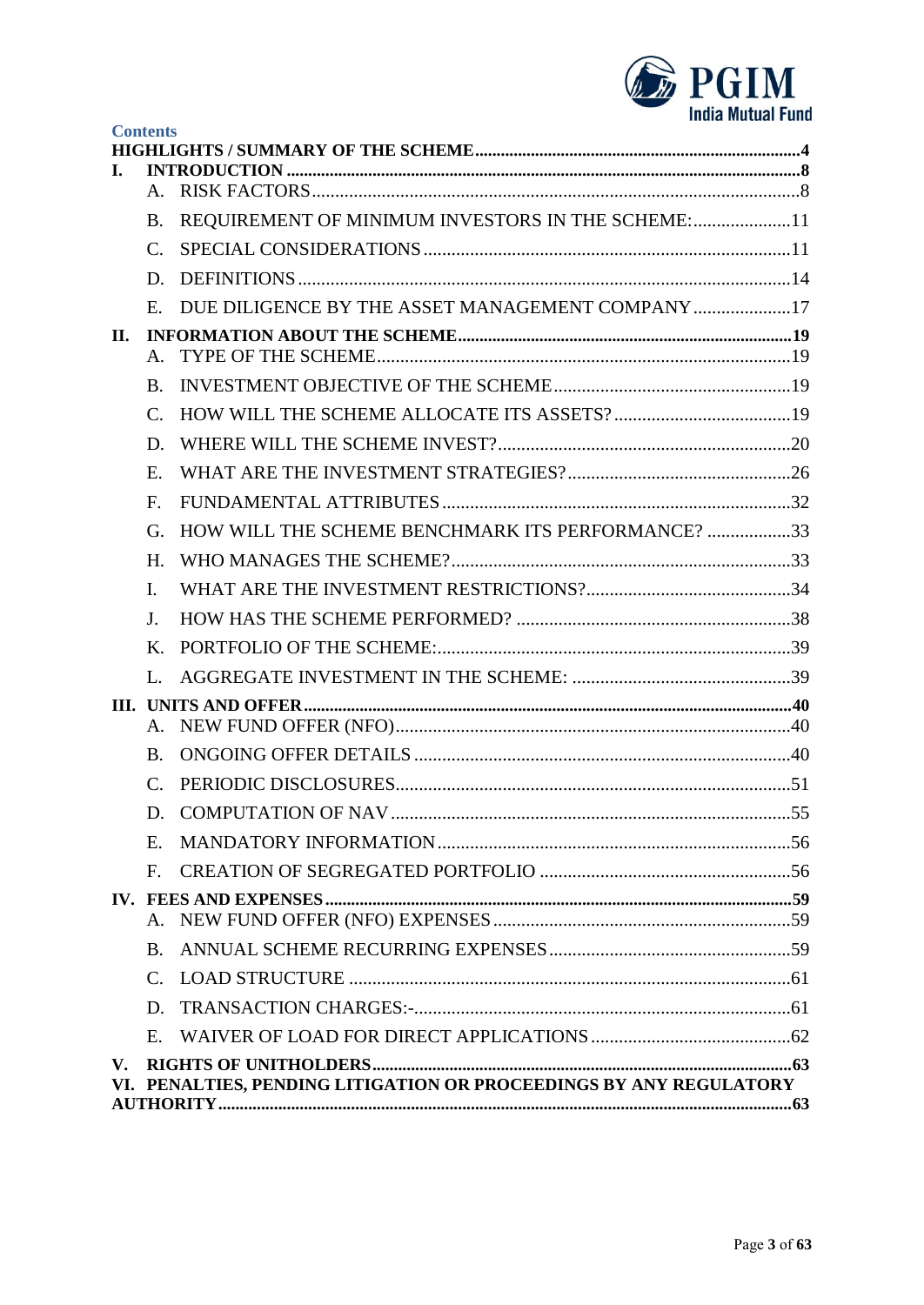

# <span id="page-3-0"></span>**HIGHLIGHTS / SUMMARY OF THE SCHEME**

| <b>Investment objective</b>                    | The objective of the Scheme is to generate income by investing in debt<br>and money market instruments maturing on or before the date of the<br>maturity of the Scheme. However, there can be no assurance that the<br>investment objective of the Scheme will be realized.                                                                                                                                                                                                                                                                                                                                                                                                                                                                                         |  |
|------------------------------------------------|---------------------------------------------------------------------------------------------------------------------------------------------------------------------------------------------------------------------------------------------------------------------------------------------------------------------------------------------------------------------------------------------------------------------------------------------------------------------------------------------------------------------------------------------------------------------------------------------------------------------------------------------------------------------------------------------------------------------------------------------------------------------|--|
| <b>Tenure of the Scheme</b>                    | 1442 days from the date of allotment of the Scheme (including the date<br>of allotment). If the maturity date falls on a non business day, the<br>maturity date shall be the next business day.                                                                                                                                                                                                                                                                                                                                                                                                                                                                                                                                                                     |  |
|                                                | The Scheme will be fully wound up at the end of the tenure of the<br>Scheme.                                                                                                                                                                                                                                                                                                                                                                                                                                                                                                                                                                                                                                                                                        |  |
|                                                | Units of the Scheme will be redeemed only on the Maturity Date (or<br>immediately succeeding Business Day if that day is not a Business<br>Day.)                                                                                                                                                                                                                                                                                                                                                                                                                                                                                                                                                                                                                    |  |
| Liquidity                                      | No redemption/ repurchase of units shall be allowed prior to the<br>maturity of the Scheme. However, Unit holders who wish to exit from<br>the Scheme before maturity may do so through the Stock Exchange<br>route. Units of the Scheme are listed on the National Stock Exchange<br>of India Limited (NSE). Unit holders, who wish to trade in Units of the<br>Scheme before maturity, may do so through the stock exchange route<br>at the listed price, which will be available on the NSE. Only the Units<br>held in dematerialized form can be traded on the NSE.                                                                                                                                                                                             |  |
| <b>Benchmark</b>                               | <b>CRISIL Composite Bond Fund Index</b>                                                                                                                                                                                                                                                                                                                                                                                                                                                                                                                                                                                                                                                                                                                             |  |
| <b>Transparency / NAV</b><br><b>Disclosure</b> | The NAV of the Scheme will be calculated and disclosed on all<br>Business Days. The AMC shall update the NAVs on the website of the<br>AMC (www.pgimindiamf.com) and of the Association of Mutual<br>Funds in India-AMFI (www.amfiindia.com) before 9.00 p.m. on every<br>Business Day. In case of any delay, the reasons for such delay would<br>be explained to AMFI by the next Business Day. If the NAVs are not<br>available before the commencement of Business Hours on the<br>following Business day due to any reason, the Mutual Fund shall issue<br>a press release giving reasons and explaining when the Mutual Fund<br>would be able to publish the NAV. Investor may write to AMC for<br>availing facility of receiving the latest NAVs through SMS. |  |
| Loads                                          | <b>Entry Load:</b> Not Applicable (Note:- The upfront commission on<br>investment made by the investor, if any, shall be paid to the distributor<br>(AMFI registered distributor/ARN Holder) directly by the investor,<br>based on the investor's assessment of various factors including service<br>rendered by the distributor.)                                                                                                                                                                                                                                                                                                                                                                                                                                  |  |
|                                                | Exit Load: Nil                                                                                                                                                                                                                                                                                                                                                                                                                                                                                                                                                                                                                                                                                                                                                      |  |
|                                                | Being a closed ended scheme, Units under the Scheme cannot be<br>redeemed directly with the Fund until the Maturity Date. The Units of<br>Scheme are listed on the Stock Exchange(s). Investors shall note that<br>the brokerage on sales of the units of the Scheme on the stock<br>exchanges shall be borne by the investors.                                                                                                                                                                                                                                                                                                                                                                                                                                     |  |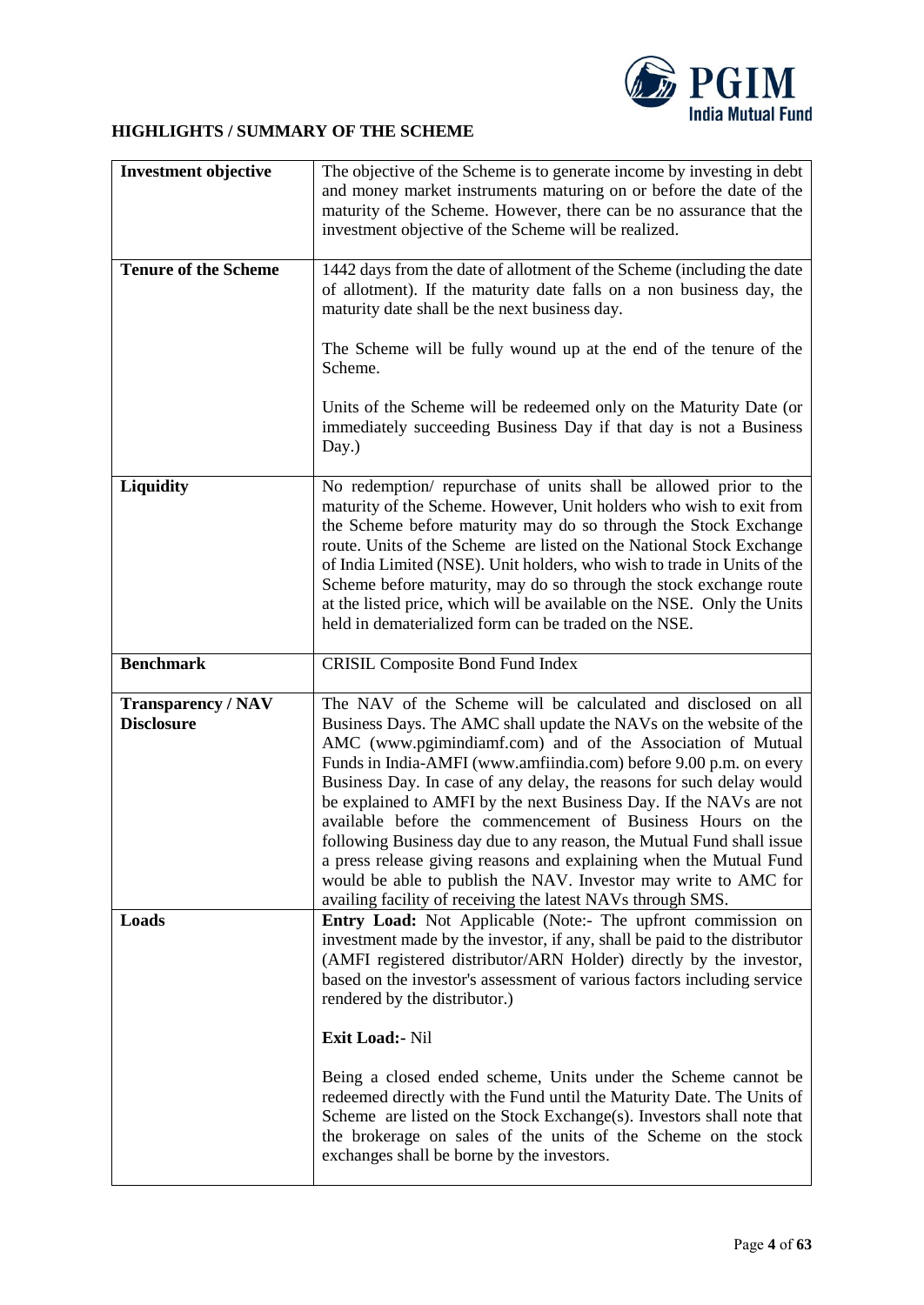

| <b>Plans &amp; Options</b> |                                                                                                                                                                                                                                                                                                                                                                                                               |                                                          | The Scheme shall offer two plans viz. Regular Plan and Direct Plan.  | <b>IIIUIA MULUAI I UIIL</b>                                                                                                                                                                                                                                                                                                                                                                                                           |
|----------------------------|---------------------------------------------------------------------------------------------------------------------------------------------------------------------------------------------------------------------------------------------------------------------------------------------------------------------------------------------------------------------------------------------------------------|----------------------------------------------------------|----------------------------------------------------------------------|---------------------------------------------------------------------------------------------------------------------------------------------------------------------------------------------------------------------------------------------------------------------------------------------------------------------------------------------------------------------------------------------------------------------------------------|
|                            | Direct Plan is only for investors who purchase /subscribe Units in the<br>Scheme directly with the Fund and is not available for investors who<br>route their investments through a Distributor and is offered in<br>accordance with Para D of SEBI Circular no. CIR/IMD/DF/21/2012<br>dated September 13, 2012.<br>The following shall be the treatment of applications under "Direct" /<br>"Regular" Plans: |                                                          |                                                                      |                                                                                                                                                                                                                                                                                                                                                                                                                                       |
|                            | <b>Scenario</b>                                                                                                                                                                                                                                                                                                                                                                                               | <b>Distributor</b><br><b>Code (ARN</b><br>Code)          | <b>Plan mentioned</b><br>by the Investor                             | <b>Default Plan</b>                                                                                                                                                                                                                                                                                                                                                                                                                   |
|                            |                                                                                                                                                                                                                                                                                                                                                                                                               | mentioned by<br>the Investor                             |                                                                      |                                                                                                                                                                                                                                                                                                                                                                                                                                       |
|                            | 1                                                                                                                                                                                                                                                                                                                                                                                                             | Not mentioned                                            | Not mentioned                                                        | Direct Plan                                                                                                                                                                                                                                                                                                                                                                                                                           |
|                            | $\overline{2}$                                                                                                                                                                                                                                                                                                                                                                                                | Not mentioned                                            | Direct                                                               | Direct Plan                                                                                                                                                                                                                                                                                                                                                                                                                           |
|                            | $\mathfrak{Z}$                                                                                                                                                                                                                                                                                                                                                                                                | Not mentioned                                            | Regular                                                              | Direct Plan                                                                                                                                                                                                                                                                                                                                                                                                                           |
|                            | $\overline{4}$                                                                                                                                                                                                                                                                                                                                                                                                | Mentioned                                                | Direct                                                               | Direct Plan                                                                                                                                                                                                                                                                                                                                                                                                                           |
|                            | 5                                                                                                                                                                                                                                                                                                                                                                                                             | Direct                                                   | Not Mentioned                                                        | Direct Plan                                                                                                                                                                                                                                                                                                                                                                                                                           |
|                            | 6                                                                                                                                                                                                                                                                                                                                                                                                             | Direct                                                   | Regular                                                              | Direct Plan                                                                                                                                                                                                                                                                                                                                                                                                                           |
|                            | $\overline{7}$                                                                                                                                                                                                                                                                                                                                                                                                | Mentioned                                                | Regular                                                              | Regular Plan                                                                                                                                                                                                                                                                                                                                                                                                                          |
|                            | 8                                                                                                                                                                                                                                                                                                                                                                                                             | Mentioned                                                | Not Mentioned                                                        | Regular Plan                                                                                                                                                                                                                                                                                                                                                                                                                          |
|                            |                                                                                                                                                                                                                                                                                                                                                                                                               |                                                          | Plan from the date of application without any exit load.             | In cases of wrong/ invalid/ incomplete ARN codes mentioned on the<br>application form, the application shall be processed under Regular<br>Plan. The AMC shall contact and obtain the correct ARN code within<br>30 calendar days of the receipt of the application form from the<br>investor/distributor. In case, the correct code is not received within 30<br>calendar days, the AMC shall reprocess the transaction under Direct |
|                            |                                                                                                                                                                                                                                                                                                                                                                                                               | Dividend Option has the following two facilities:        |                                                                      | Each Plan has two Options, viz., Growth Option and Dividend Option.                                                                                                                                                                                                                                                                                                                                                                   |
|                            | i.<br>ii.                                                                                                                                                                                                                                                                                                                                                                                                     | Dividend Payout facility;<br>Dividend Transfer facility. |                                                                      |                                                                                                                                                                                                                                                                                                                                                                                                                                       |
|                            |                                                                                                                                                                                                                                                                                                                                                                                                               | Dividend Frequency - Standard*, Quarterly                |                                                                      |                                                                                                                                                                                                                                                                                                                                                                                                                                       |
|                            |                                                                                                                                                                                                                                                                                                                                                                                                               |                                                          | distributable surplus calculated in accordance with the Regulations. | *Under this option, frequency is not defined and dividend will be<br>declared at the discretion of the Trustee, subject to availability of                                                                                                                                                                                                                                                                                            |
|                            |                                                                                                                                                                                                                                                                                                                                                                                                               |                                                          |                                                                      | If distributor code is mentioned in application form but 'Direct plan' is<br>mentioned in the scheme name, the distributor code will be ignored and<br>the application will be processed under direct plan" $\&$ in case neither                                                                                                                                                                                                      |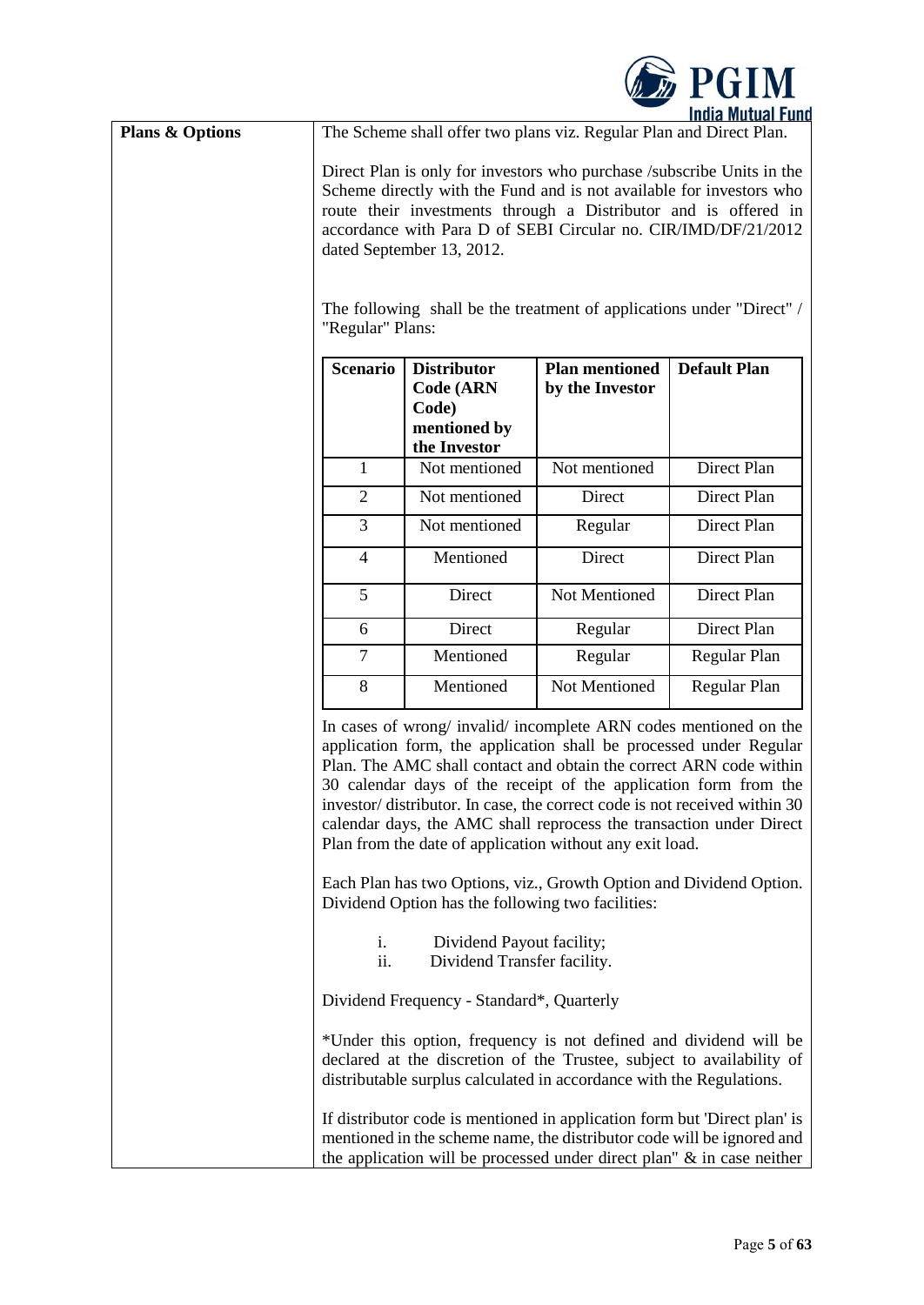

|                                                            | distributor code nor "Direct" is indicated in the application form, the<br>same will be treated as direct plan.                                                                                                                                                                                                                                                                                                                                                                                                                                                                                                   |  |  |
|------------------------------------------------------------|-------------------------------------------------------------------------------------------------------------------------------------------------------------------------------------------------------------------------------------------------------------------------------------------------------------------------------------------------------------------------------------------------------------------------------------------------------------------------------------------------------------------------------------------------------------------------------------------------------------------|--|--|
|                                                            | A. Default Option/Sub-option:                                                                                                                                                                                                                                                                                                                                                                                                                                                                                                                                                                                     |  |  |
|                                                            | The investor must clearly specify his/her choice of Option/Sub-option<br>in the application form, in the absence of which, the Default<br>Option/Sub-option would be applicable and the application will be<br>processed accordingly:                                                                                                                                                                                                                                                                                                                                                                             |  |  |
|                                                            | <b>Default Option:</b> Growth Option<br>(if the investor has not indicated choice between 'Growth' or<br>'Dividend' Options).                                                                                                                                                                                                                                                                                                                                                                                                                                                                                     |  |  |
|                                                            | <b>Default Frequency under Dividend Option: Standard</b>                                                                                                                                                                                                                                                                                                                                                                                                                                                                                                                                                          |  |  |
|                                                            | Default Sub-option Under Dividend Option: Dividend Payout Plan.                                                                                                                                                                                                                                                                                                                                                                                                                                                                                                                                                   |  |  |
|                                                            | It must be distinctly understood that the actual declaration of dividend<br>and frequency thereof is at the sole discretion of Board of Directors of<br>the Trustee Company. There is no assurance or guarantee to the Unit<br>holders as to the rate of dividend distribution nor that the dividend will<br>be paid regularly.                                                                                                                                                                                                                                                                                   |  |  |
|                                                            | All plans/options under the Scheme shall have common portfolio.                                                                                                                                                                                                                                                                                                                                                                                                                                                                                                                                                   |  |  |
| <b>Minimum</b><br><b>Amount</b><br>of<br><b>Investment</b> | Initial Purchase - Minimum of Rs. 5,000/- and in multiples of Re.1/-<br>thereafter.                                                                                                                                                                                                                                                                                                                                                                                                                                                                                                                               |  |  |
| <b>Transaction charges</b>                                 | In accordance with SEBI Circular No. IMD/DF/13/2011 dated August<br>22, 2011, with effect from November 1, 2011, the AMC/ Fund shall<br>deduct a Transaction Charge on per purchase / subscription of<br>Rs.10,000/- and above, as may be received from new investors (an<br>investor who invests for the first time in any mutual fund schemes) and<br>existing investors. Such deduction shall be as under (provided the<br>distributor has opted in to receive the transaction charges). Please note<br>that the distributor shall have the option to opt in or opt out based on<br>the type of the product):- |  |  |
|                                                            | For the new investor a transaction charge of Rs. 150/- shall be<br>levied for per purchase / subscription of Rs 10,000/- and above;<br>and                                                                                                                                                                                                                                                                                                                                                                                                                                                                        |  |  |
|                                                            | For the existing investor a transaction charge of Rs. 100/- shall<br>be levied for per purchase / subscription of Rs 10,000/- and<br>above.                                                                                                                                                                                                                                                                                                                                                                                                                                                                       |  |  |
|                                                            | The transaction charge shall be deducted from the subscription amount<br>and paid to the distributor and the balance amount (net of transaction<br>charges) shall be invested. The transaction charges and the net<br>investment amount and the number of units allotted will be clearly<br>mentioned the Account Statement issued by the Mutual Fund.<br>Distributors may choose to opt out of charging the transaction charge.                                                                                                                                                                                  |  |  |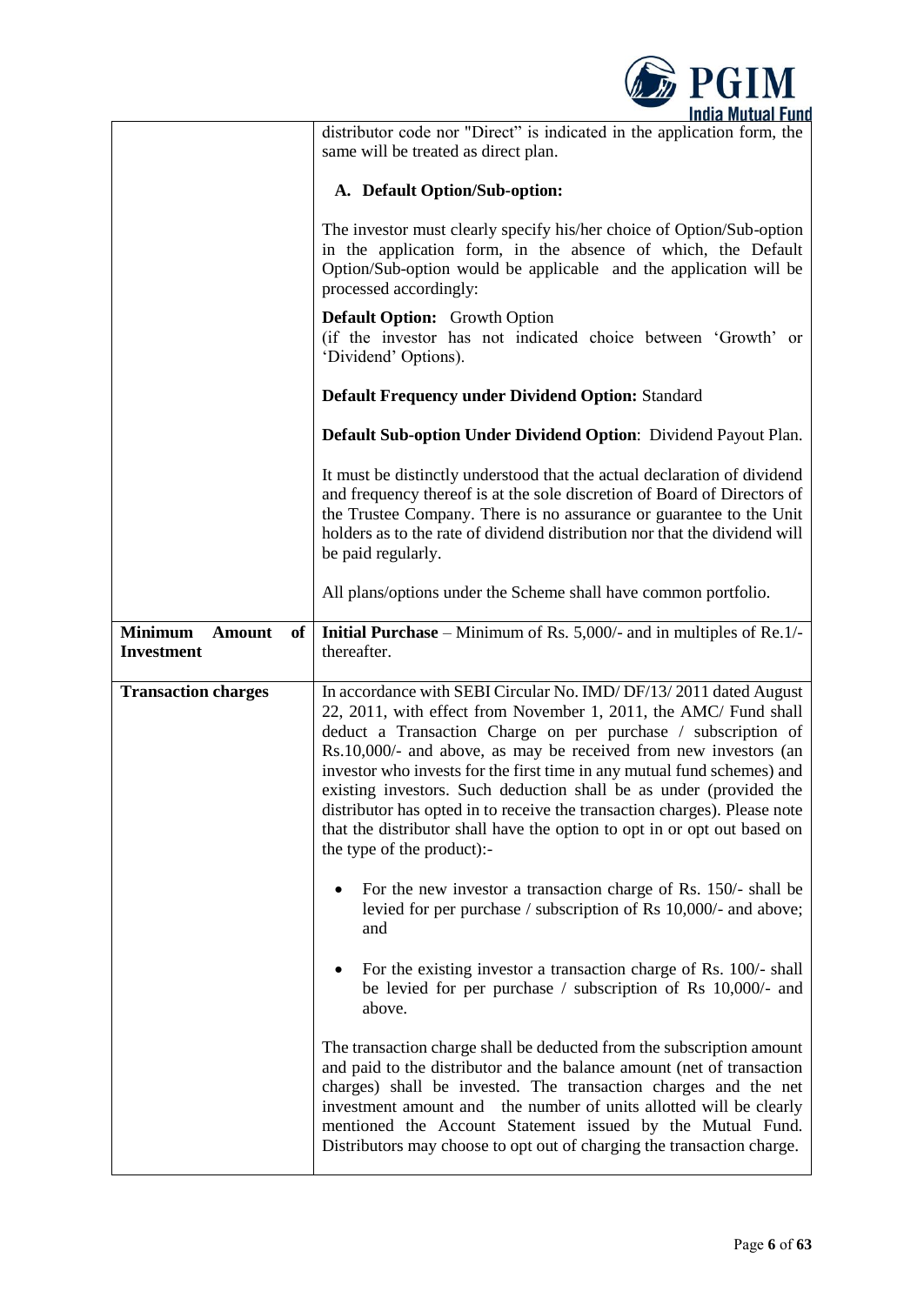

| THUIA MULUAL FUILU                                                                                                                                                                                                                   |
|--------------------------------------------------------------------------------------------------------------------------------------------------------------------------------------------------------------------------------------|
| However, the Transaction charges shall not be deducted if:                                                                                                                                                                           |
| The amount per purchases /subscriptions is less than Rs. 10,000/-<br>a)                                                                                                                                                              |
| The transaction pertains to other than purchases/ subscriptions<br>b)<br>relating to new inflows such as Switch.                                                                                                                     |
| Purchases/Subscriptions made directly with the Fund through<br>C)<br>any mode (i.e. not through any distributor/agent).                                                                                                              |
| Subscription made through Exchange Platform irrespective of<br>d)<br>investment amount.                                                                                                                                              |
| Upfront commission to distributors shall continue to be paid by the<br>investor directly to the distributor by a separate cheque based on his<br>assessment of various factors including the service rendered by the<br>distributor. |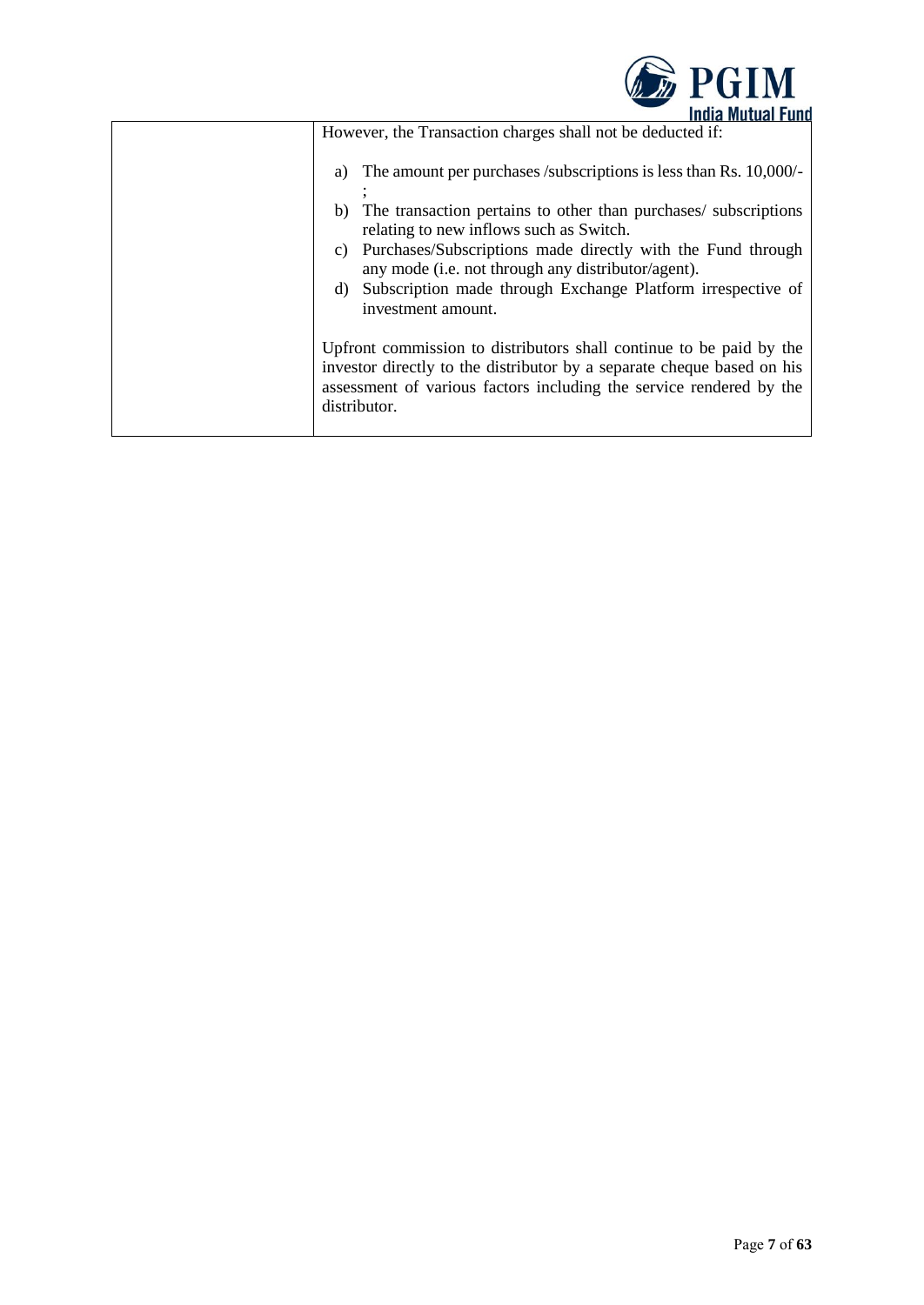

# <span id="page-7-0"></span>**I. INTRODUCTION**

### <span id="page-7-1"></span>**A. RISK FACTORS**

# **i. STANDARD RISK FACTORS**:

- Investment in Mutual Fund Units involves investment risks such as trading volumes, settlement risk, liquidity risk, default risk including the possible loss of principal;
- As the price/value/interest rates of the securities in which the Scheme invests fluctuates, the value of your investment in the Scheme may go up or down;
- Past performance of the Sponsor/AMC/Mutual Fund does not guarantee future performance of the Scheme;
- The name of the Scheme does not in any manner indicate either the quality of the scheme or its future prospects and returns;
- Save as otherwise provided in the Regulations, the Sponsor is not responsible or liable for any loss resulting from the operation of the Scheme beyond the initial contribution of Rs.1,00,000/- made by it towards setting up the Fund;
- The present Scheme is not guaranteed or assured return schemes.

### **ii. SCHEME SPECIFIC RISK FACTORS**

Some of the Scheme specific risk factors include, but not limited, to the following:-

#### **1. Risk associated with investing in Fixed Income Securities**

- **Interest Rate Risk**: Market value of fixed income securities is generally inversely related to interest rate movement. Accordingly, value of portfolio of the scheme may fall if the market interest rate rise and may appreciate when the market interest rate comes down.
- **Credit Risk:** This is risk associated with default on interest and /or principal amounts by issuers of fixed income securities. In case of a default, scheme may not fully receive the due amounts and NAV of the scheme may fall to the extent of default.
- **Spread Risk: -** Credit spreads on corporate bonds may change with varying market conditions. Market value of debt securities in portfolio may depreciate if the credit spreads widen and vice –versa. Similarly, in case of floating rate securities, if the spreads over the benchmark security / index widen, then the value of such securities may depreciate.
- **Liquidity Risk: -** Liquidity condition in market varies from time to time. In an environment of tight liquidity, necessity to sell securities may have higher than usual impact cost. Further, liquidity of any particular security in portfolio may lessen depending on market condition, requiring higher discount at the time of selling.
- **Counterparty Risk: -** This is the risk of failure of counterparty to a transaction to deliver securities against consideration received or to pay consideration against securities delivered, in full or in part or as per the agreed specification. There could be losses to the Scheme in case of a counterparty default.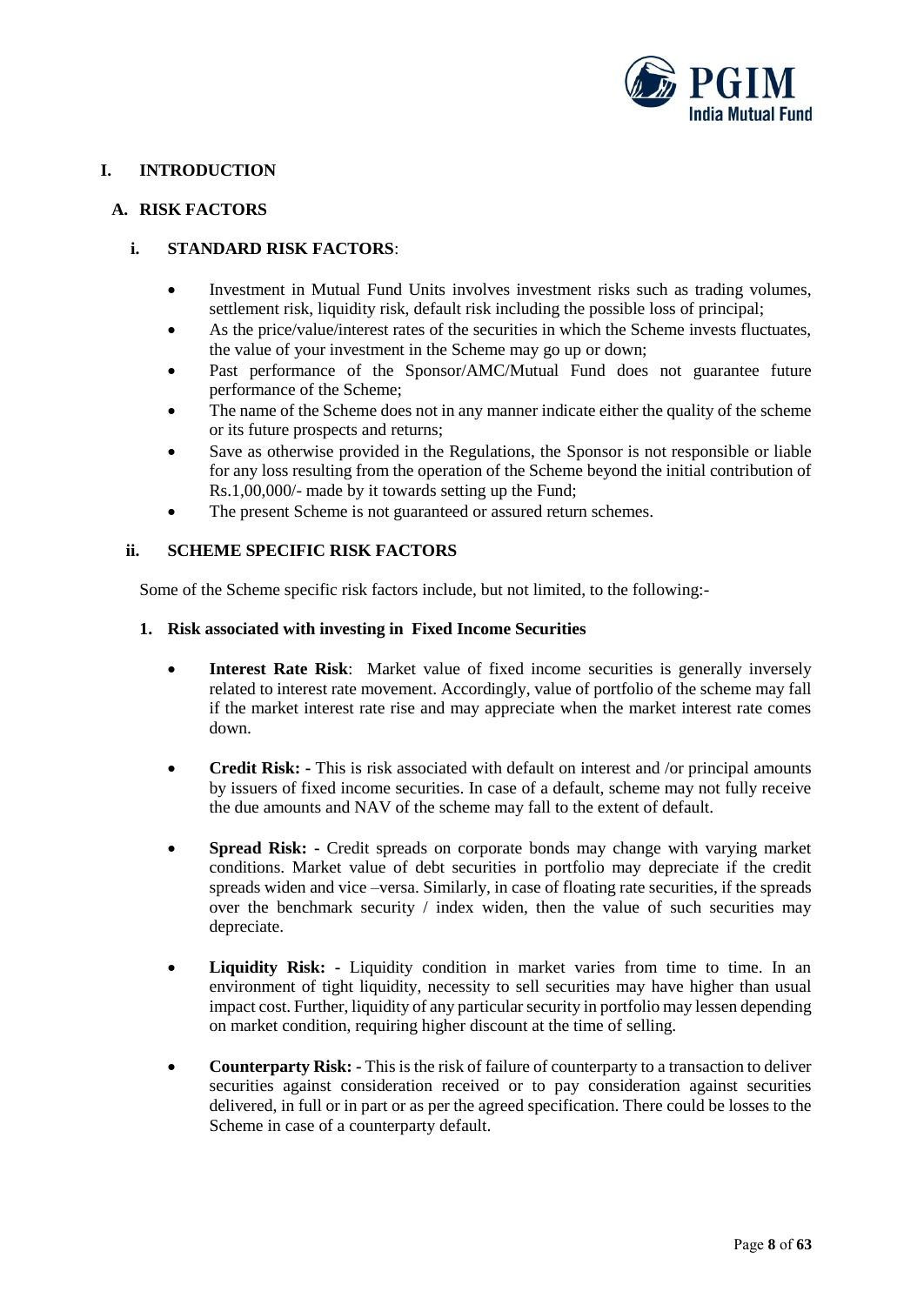

- **Re-investment Risk: -** Investment in fixed income securities carries re-investment risk. Interest rates prevailing on the coupon payment or maturity date may differ from the purchase yield of the security. This may result in final realized yield to be lower than that expected at the time of purchase.
- Risks envisaged and Mitigation measures for repo transactions:-
	- (i) Counterparty Risks Risks could arise if the Counterparty does not return the security (in a borrowing transaction) as contracted or pay interest (lending transaction) on the due date. This risk is largely mitigated, as the choice of counterparties is 'restricted' and their credit ratings and overall credit risk levels are taken into account before entering into such transactions.
	- (ii) Settlement Risks Operational risks are lower as such trades are settled on a DVP (Delivery versus Payment – Safe settlement) basis. The trades are settled on a bilateral basis in the OTC segment.
	- (iii) Collateral / Credit Risk In the event of the scheme being unable to pay back the money to the Counterparty as contracted, the counter party may dispose of the assets (as they have sufficient margin) and the net proceeds if any after such disposal may be refunded to the scheme. The value of the collateral will be monitored on a daily basis and shortfalls if any will lead to demand on the counterparty to top up collateral. In ability to comply with top up requests could lead to liquidation of security / collateral and an early / premature termination of the agreement.
- **Risks associated with unrated instruments:**  Investments in unrated instruments are subject to the risk associated with investments in any other fixed income securities, as referred above. However, investments in unrated instruments are considered to be subject to greater risk of loss of principal and interest than rated instruments.

### **2. Risks associated with the Listing:-**

- Listing of the units of the Scheme does not necessarily guarantee their liquidity and there can be no assurance that an active secondary market for the units will develop or be maintained. Consequently, the Scheme may quote below its face value/NAV.
- Trading in Units of the Scheme on the Exchange may be halted because of market conditions or for reasons that in view of Exchange Authorities or SEBI, trading in Units of the Scheme is not advisable. In addition, trading in Units of the Scheme is subject to trading halts caused by extraordinary market volatility and pursuant to Exchange and SEBI 'circuit filter' rules. There can be no assurance that the requirements of Exchange necessary to maintain the listing of Units of the Scheme will continue to be met or will remain unchanged. Any changes in trading regulations by the Stock Exchange(s) or SEBI may inter-alia result in wider premium/ discount to NAV. The Units of the Scheme may trade above or below their NAV. The NAV of the Scheme will fluctuate with changes in the market value of Scheme's holdings. The trading prices of Units of the Scheme will fluctuate in accordance with changes in their NAV as well as market supply and demand for the Units of the Scheme. The Units will be issued in Demat form through depositories. The records of the depository are final with respect to the number of Units available to the credit of Unit holder. Settlement of trades, repurchase of Units by the Mutual Fund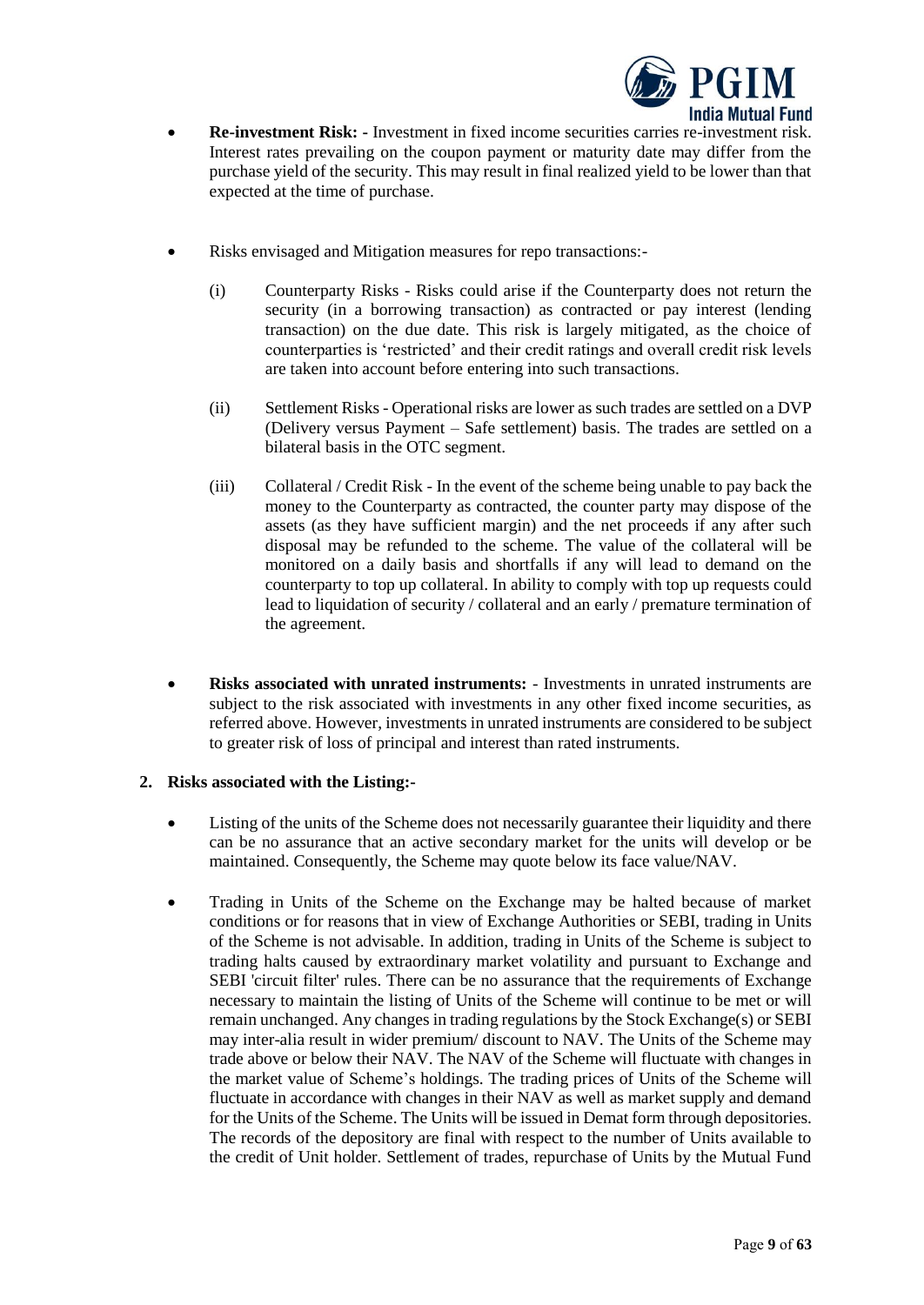

on the maturity date will depend upon the confirmations to be received from depository(ies) on which the Mutual Fund has no control.

The market price of the Units of the Scheme, like any other listed security, is largely dependent on two factors, viz., (1) the intrinsic value of the Unit (or NAV), and (2) demand and supply of Units in the market. Sizeable demand or supply of the Units in the Exchange may lead to market price of the Units to quote at premium or discount to NAV. As the Units allotted under the Scheme will be listed on the Exchange, the Mutual Fund shall not provide for redemption / repurchase of Units prior to maturity date of the Scheme.

#### **3. Risk associated with investments in Derivatives**

- Derivative products are leveraged instruments and can provide disproportionate gains as well as disproportionate losses to the investors. Execution of such strategies depends upon the ability of the fund manager to identify such opportunities as well as to manage risks arising thereby. Identification and execution of the strategies to be pursued by the Scheme involve uncertainty and investment decisions may not always be profitable. No assurance can be given that the fund manager will be able to identify or execute such strategies. Derivative investments carry certain risks and issues arising out of such dealings. The risks associated with the use of derivatives are different from, and possibly greater than, the risks associated with investing directly in securities and other traditional investments. Certain other risks, one or more, that may arise consequent to use of derivatives are: risk of mis-pricing or improper valuation of derivatives, credit risk arising out of counterparty failing to honour its commitment, liquidity risk where the derivatives cannot be sold at prices that reflect the underlying assets, rates and indices, and price risk where the market price may move in adverse fashion. Derivatives require the maintenance of adequate controls to monitor the transactions entered into, the ability to assess the risk that a derivative adds to the portfolio and the ability to manage the risks as a result of the possible failure of the counterparty to comply with the terms of the derivative contract.
- To the extent that Derivatives are utilised to seek to achieve the investment objectives of the Scheme, and for purposes other than hedging, the overall risk of loss to the Scheme may be increased. To the extent that Derivatives are utilised for hedging purposes, the risk of loss to the Scheme may be increased where the value of the Derivative instrument and the value of the Security or position which it is hedging are insufficiently correlated.

#### **4. Risk associated with Investing in Securitized Debt:-**

The Scheme may be exposed to risks associated with investing in securitized debt. The underlying assets in the case of investment in securitized debt could be mortgages, being Mortgage Backed Securities (MBS) or Asset Backed Securities (ABS) other assets like credit card receivables, automobile / vehicle, consumer durables, personal, commercial or corporate loans and any other receivables, loans or debt etc. Securitised debt carry credit risk of the obligors and are dependent on the servicing of the PTC / Contributions, etc. Though these are off-set suitably by appropriate pool selection as well as credit enhancements specified by Credit Rating Agencies, the credit enhancement stipulated in a securitization transaction represents a limited loss cover only. Delinquencies and credit losses may cause depletion of the amount available under the cash collateral account and thereby the scheduled payouts of the investors may get affected if the amount available in the cash collateral account is not enough to cover the shortfall. In cases where the underlying facilities are linked to benchmark rates, the securitized debt papers may be adversely impacted by adverse movements in benchmark rates. However, this risk is mitigated to an extent by appropriate credit enhancement specified by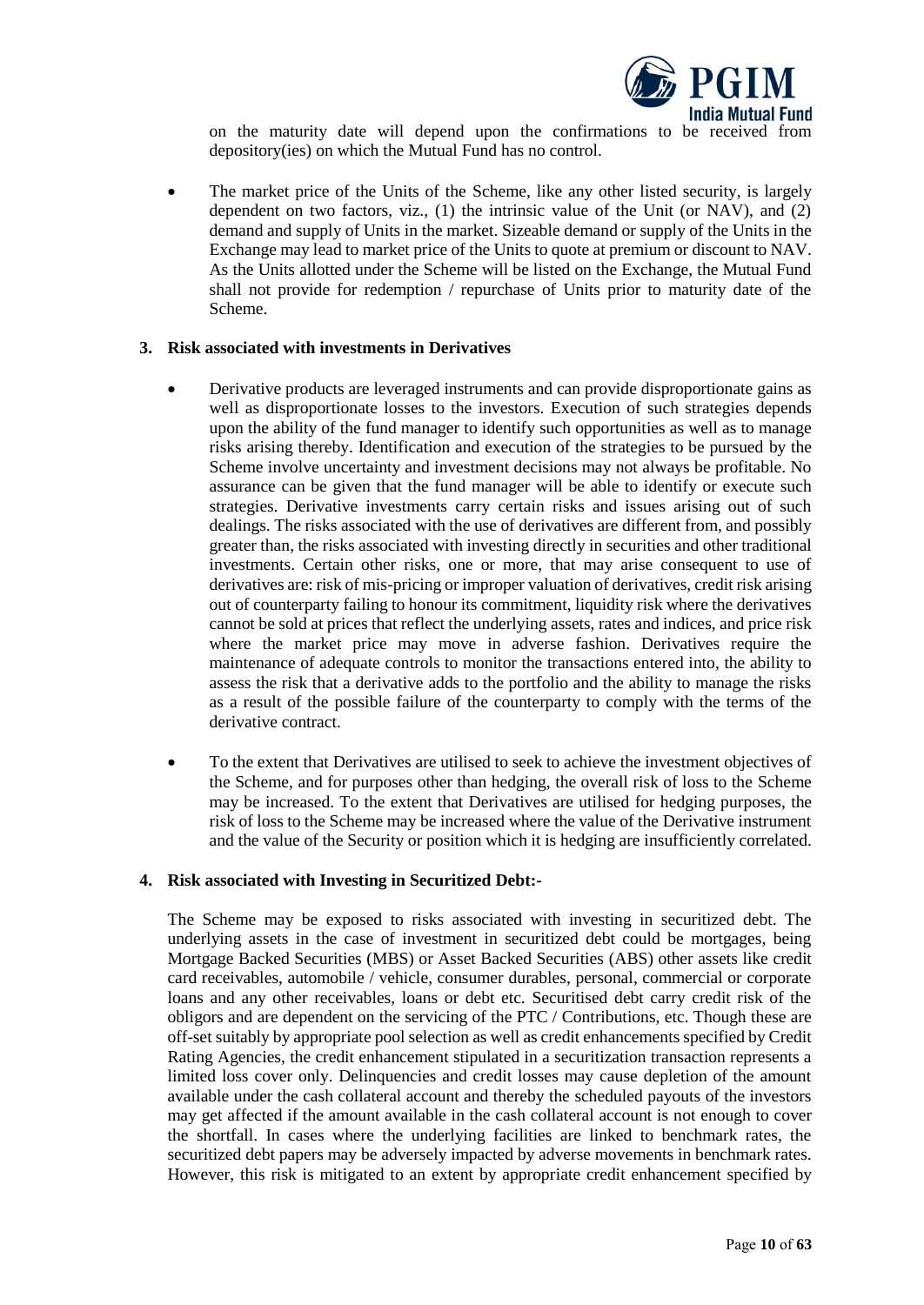

Credit Rating Agencies. Securitised debt papers also carry the risks of pre-payment by the obligors. In case of pre-payments, it may result in reduced actual duration as compared to the expected duration of the paper at the time of purchase, which may adversely impact the portfolio yield. These securities also carry risk associated with the collection agent who is responsible for collection of receivables and depositing them.

#### **5. Risks associated with close ended schemes**

A close ended scheme endeavors to achieve the desired returns only at the scheduled maturity of the scheme. Investors who wish to exit/redeem before the scheduled maturity date of the scheme may do so through the stock exchange mode, if they have opted to hold Units in demat form, by mentioning their demat details on the NFO application form. For the units listed on the exchange, it is possible that the market price at which the units are traded may be at a discount to the NAV of such Units. Hence, Unit Holders who sell their Units in a Scheme prior to maturity may not get the desired returns.

### **6. Risks associated with segregated portfolio:**

- Investor holding units of segregated portfolio may not able to liquidate their holding till the time recovery of money from the issuer.
- Security comprising of segregated portfolio may not realise any value.
- Listing of units of segregated portfolio in recognised stock exchange does not necessarily guarantee their liquidity. There may not be active trading of units in the stock market. Further trading price of units on the stock market may be significantly lower than the prevailing NAV.

### **7. Risks associated with investing in Tri-Party Repo through CCIL (TREPS)**

The mutual fund is a member of securities segment and Tri-party Repo trade settlement of the Clearing Corporation of India (CCIL). All transactions of the mutual fund in government securities and in Tri-party Repo trades are settled centrally through the infrastructure and settlement systems provided by CCIL; thus reducing the settlement and counterparty risks considerably for transactions in the said segments. CCIL maintains prefunded resources in all the clearing segments to cover potential losses arising from the default member. In the event of a clearing member failing to honour his settlement obligations, the default Fund is utilized to complete the settlement. The sequence in which the above resources are used is known as the "Default Waterfall". As per the waterfall mechanism, after the defaulter's margins and the defaulter's contribution to the default fund have been appropriated, CCIL's contribution is used to meet the losses. Post utilization of CCIL's contribution if there is a residual loss, it is appropriated from the default fund contributions of the non-defaulting members. Thus the scheme is subject to risk of the initial margin and default fund contribution being invoked in the event of failure of any settlement obligations. In addition, the fund contribution is allowed to be used to meet the residual loss in case of default by the other clearing member (the defaulting member).

### <span id="page-10-0"></span>**B. REQUIREMENT OF MINIMUM INVESTORS IN THE SCHEME:**

Not Applicable after the NFO

### <span id="page-10-1"></span>**C. SPECIAL CONSIDERATIONS**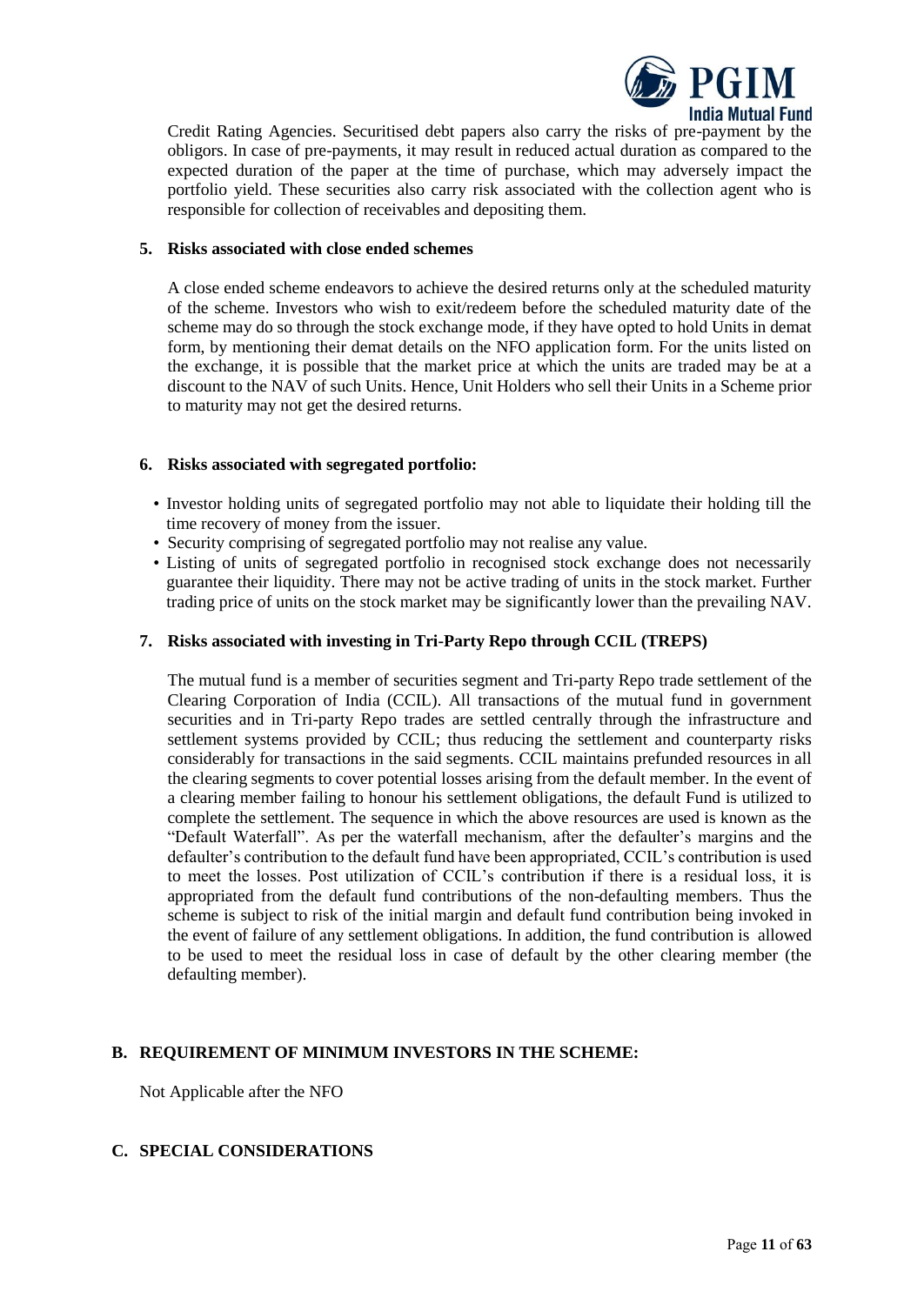

- Prospective investors should study this Scheme Information Document ('SID) and Statement of Additional Information ('SAI') carefully in its entirety and should not construe the contents hereof as advise relating to legal, taxation, financial, investment or any other matters and are advised to consult their legal, tax, financial and other professional advisors to determine possible legal, tax, financial or other considerations of subscribing to or redeeming units, before making a decision to invest / redeem / hold Units.
- Neither this SID or SAI nor the Mutual Fund has been registered in any jurisdiction outside India. The distribution of this SID in certain jurisdictions may be restricted or totally prohibited and accordingly, persons who come into possession of this SID are required to inform themselves about, and to observe, any such restrictions and or legal compliance requirements. No persons receiving a copy of this SID or Key Information Memorandum and any accompanying application form in such jurisdiction may treat this SID or such application form as constituting an invitation to them to subscribe for Units, nor should they in any event use any such application form, unless such an invitation could lawfully be made to them in the relevant jurisdiction and such application form could lawfully be used without compliance of any registration or other legal requirements.
- This is not an offer for sale, or a solicitation of an offer to buy, in the United States or to any "US Person" of any Units of the Scheme. *"US Person" includes a natural person, residing in the United States or any entity organized or incorporated under the laws of the United States.* US Citizens living abroad may also be deemed "US Persons" under certain rules. The Scheme offered hereunder has not been and will not be registered under the United States Securities Act of 1933 as amended (the "Securities Act"), for offer or sale as part of its distribution and the Fund or the AMC have not been and will not be registered under the United States Investment Company Act of 1940. This does not constitute, and should not be construed as, "general solicitation or general advertising" as defined under Regulation D of the Securities Act, or "directed selling efforts" under Regulation S of the Securities Act.
- The AMC may have certain reporting obligations under U.S. tax laws in respect of investments by and payments to US based clients of the India operation. The AMC may also be obligated to withhold US tax under US tax laws, if the AMC makes any payment / distributions to US clients who do not have or who have not provided their US taxpayer ID, and also report all such payments to US clients in a (US) Form 1099. Thus, notwithstanding what is stated in the foregoing paragraph, if any US based NRI or PIO invests in any schemes of the Mutual Fund, such investor may be required to fill in and sign the prescribed Form W-9 (including US taxpayer ID/Social Security Number), if he/she is a US citizen or US resident to avoid U.S. tax withholding, if required, at the time of any payments; and if such an investor is a not a US citizen or resident, he/she may be required fill in and sign the prescribed Form W-8. The respective forms are available at <http://www.irs.gov/pub/irs-pdf/fw9.pdf> and <http://www.irs.gov/pub/irs-pdf/iw8ben.pdf>
- The AMC, Trustee or the Mutual Fund have not authorized any person to issue any advertisement or to give any information or to make any representations, either oral or written, other than that contained in this SID or the SAI or as is provided by the AMC in connection with this offering. Prospective investors are advised not to rely upon any information or representation not incorporated in the SID or SAI or provided by the AMC as having been authorized by the Mutual Fund, the AMC or the Trustee. Any subscription, purchase or sale made by any person on the basis of statements or representations which are not contained in this SID or which are inconsistent with the information contained herein shall be solely at the risk of the investor.
- Investment decisions made by the Investment Manager may not always be profitable.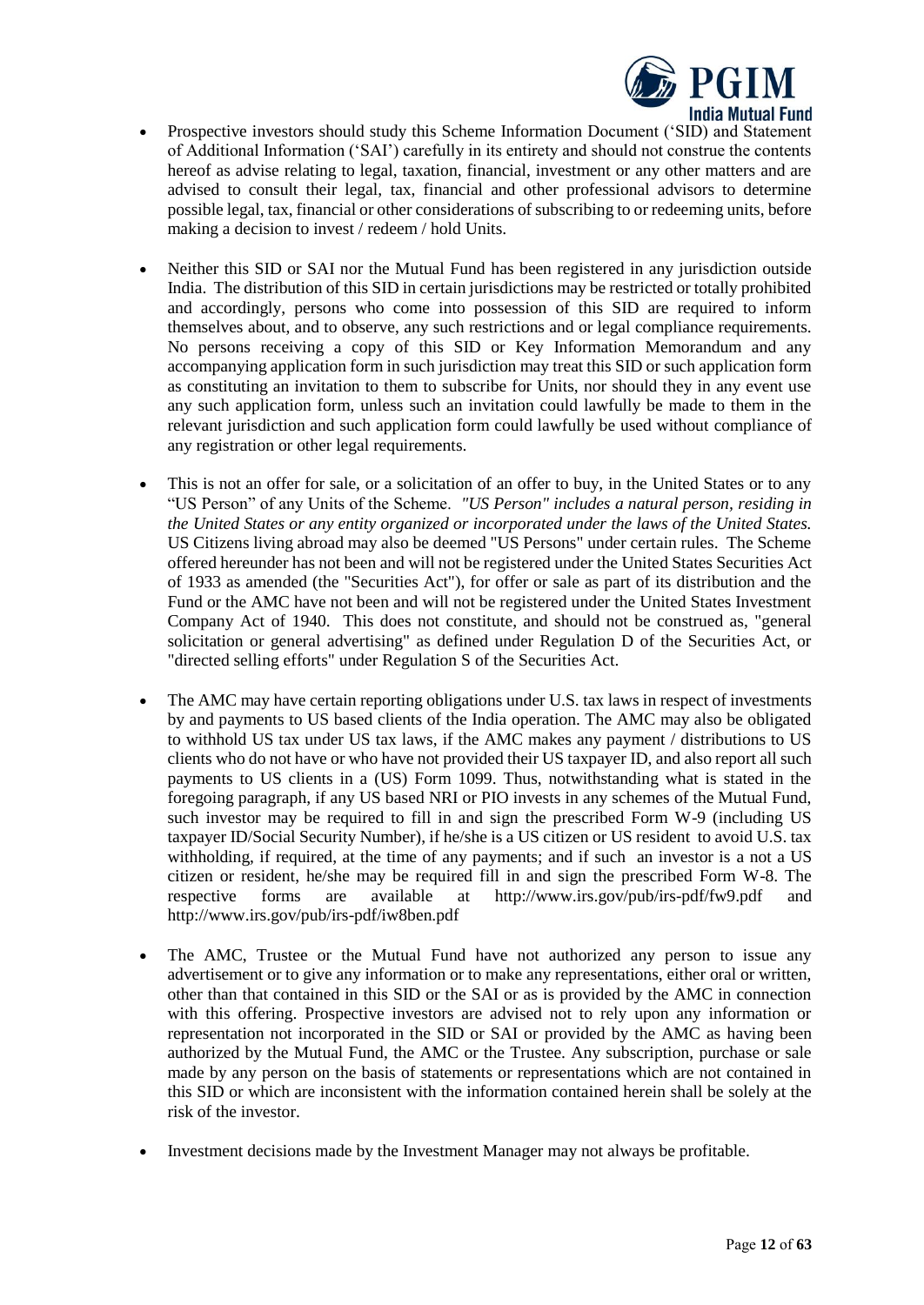

- Pursuant to the provisions of Prevention of Money Laundering Act, 2002 and U.S. Office of Foreign Assets Control (OFAC) laws and regulations, if after due diligence, the AMC believes that any transaction is suspicious in nature as regards money laundering or violating any provisions of the OFAC laws and regulations, on failure to provide required documentation, information, etc. by the investor, the AMC shall have absolute discretion to report such suspicious transactions to Financial Intelligence Unit – India (FIU-IND and/or Prudential Financial Inc or its affiliates for reporting under OFAC laws and regulations and/or to freeze the Units under folios of the investor(s), reject any application(s) / allotment of Units.
- The Mutual Fund may disclose details of the investor's account and transactions there under to those intermediaries whose stamp appears on the application form. In addition, the Mutual Fund may disclose such details to the bankers, as may be necessary for the purpose of effecting payments to the investor. The Fund may also disclose such details to regulatory and statutory authorities/bodies as may be required or necessary.
- The tax benefits described in this Scheme Information Document and Statement of Additional Information are as available under the present taxation laws and are available subject to relevant conditions. The information given is included only for general purpose and is based on advice received by the AMC regarding the law and practice currently in force in India as on the date of this Scheme Information Document and the Unit holders should be aware that the relevant fiscal rules or their interpretation may change. As is the case with any investment, there can be no guarantee that the tax position or the proposed tax position prevailing at the time of an investment in the Scheme will endure indefinitely. In view of the individual nature of tax consequences, each Unit holder is advised to consult his / her own professional tax advisor.

**Investors are urged to study the terms of the offer carefully before investing in the Scheme, and to retain this SID and the SAI for future reference.**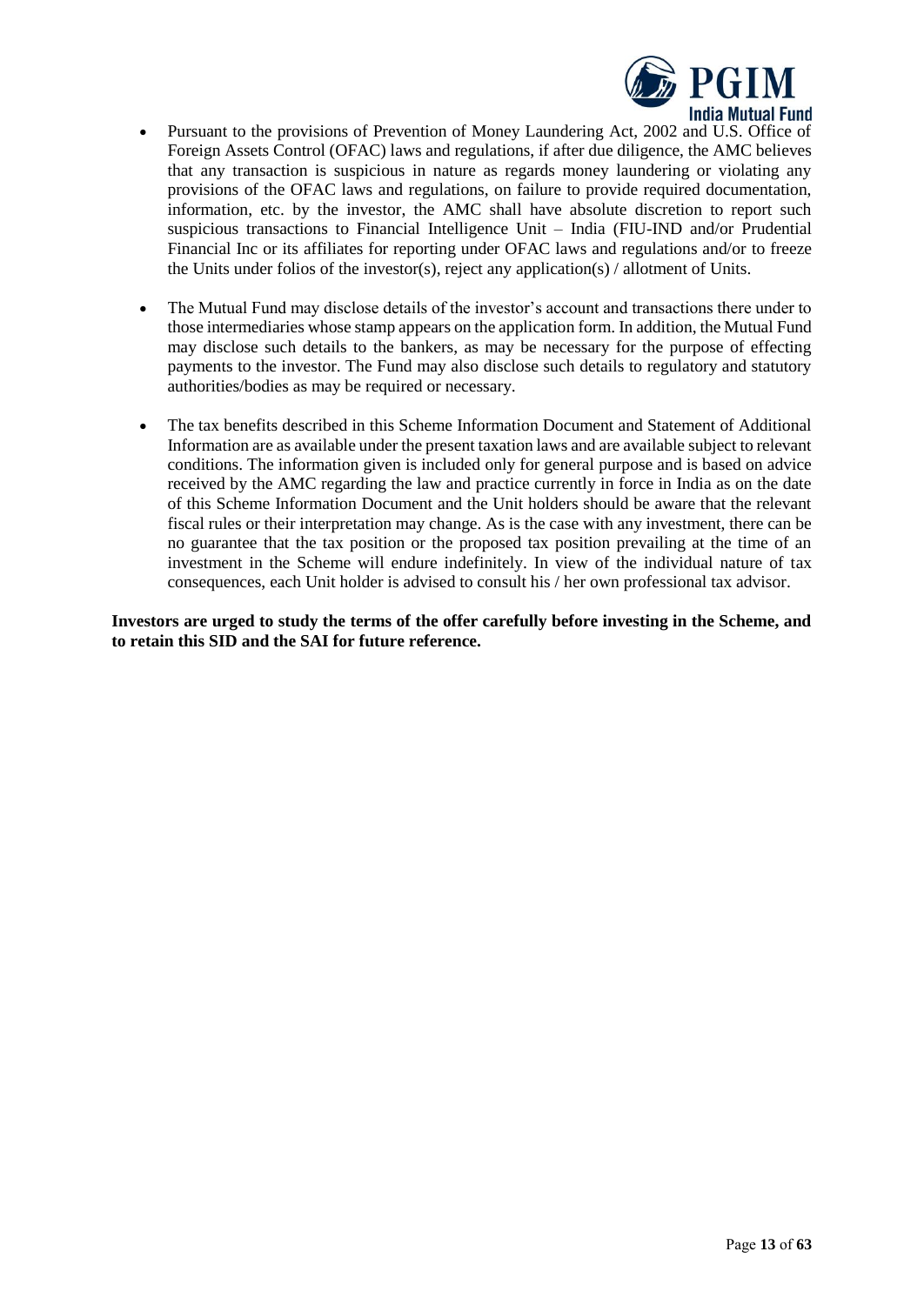

# <span id="page-13-0"></span>**D. DEFINITIONS**

| <b>AMC</b><br><b>Asset</b><br>or<br><b>Management</b><br>Company<br>or<br><b>Investment Manager</b><br><b>Applicable NAV</b><br><b>ASBA</b> | PGIM India Asset Management Private Limited (erstwhile DHFL<br>Pramerica Asset Managers Private Limited)<br>incorporated under the<br>provisions of the Companies Act, 1956 and approved by SEBI to act as the<br>Asset Management Company for the scheme(s) of PGIM India Mutual<br>Fund.<br>NAV applicable for Purchase or Redemption or Switching of Units based<br>on the time of the Business Day on which the application is time stamped.<br>Application Supported by Blocked Amount                                                      |  |  |
|---------------------------------------------------------------------------------------------------------------------------------------------|--------------------------------------------------------------------------------------------------------------------------------------------------------------------------------------------------------------------------------------------------------------------------------------------------------------------------------------------------------------------------------------------------------------------------------------------------------------------------------------------------------------------------------------------------|--|--|
| <b>Book Closure</b>                                                                                                                         | The period during which the Asset Management Company would<br>temporarily suspend sale, redemption and switching of Units.                                                                                                                                                                                                                                                                                                                                                                                                                       |  |  |
| <b>Business Day</b>                                                                                                                         | A day other than:-<br>i) Saturday and Sunday; or<br>ii) A day on which the banks in Mumbai and / or RBI are closed for<br>business / clearing; or<br>iii) A day which is a public and / or bank holiday at an Investor Service                                                                                                                                                                                                                                                                                                                   |  |  |
|                                                                                                                                             | Centre (ISC)/Official Point of Acceptance (OPA) where the<br>application is received; or<br>iv) A day on which subscription / redemption / switching of Units is<br>suspended by the AMC; or<br>v) A day on which normal business cannot be transacted due to storms,<br>floods, bandhs, terrorist attack, strikes or such other events as the<br>AMC may specify from time to time.<br>The AMC reserves the right to declare any day as a Business Day or<br>otherwise at any or all Investor Service Centres/Official Points of<br>Acceptance. |  |  |
| <b>Business Hours</b>                                                                                                                       | 9.30 a.m. to 5.30 p.m. on all Business Days or such other time as may be<br>applicable from time to time.                                                                                                                                                                                                                                                                                                                                                                                                                                        |  |  |
| <b>Cut-off timing</b>                                                                                                                       | In respect of subscriptions, redemptions and switches received by the<br>Scheme, it means the outer limit of timings within a Business Day which<br>are relevant for determination of the NAV / related prices to be applied for<br>a transaction.                                                                                                                                                                                                                                                                                               |  |  |
| Custodian                                                                                                                                   | A person who has been granted a certificate of registration to carry on the<br>business of custodian of securities under the Securities and Exchange Board<br>of India (Custodian of Securities) Regulations 1996, which for the time<br>being in respect of PGIM India Mutual Fund is Standard Chartered Bank.                                                                                                                                                                                                                                  |  |  |
| <b>Depository</b>                                                                                                                           | Depository as defined in the Depositories Act, 1996.                                                                                                                                                                                                                                                                                                                                                                                                                                                                                             |  |  |
| <b>Derivative</b>                                                                                                                           | Means:-<br>(i)<br>a security derived from a debt instrument, share, loan whether<br>secured or unsecured, risk instrument or contract for differences or<br>any other form of security; or<br>a contract which derives its value from the prices, or index of prices,<br>(ii)<br>or underlying securities.                                                                                                                                                                                                                                       |  |  |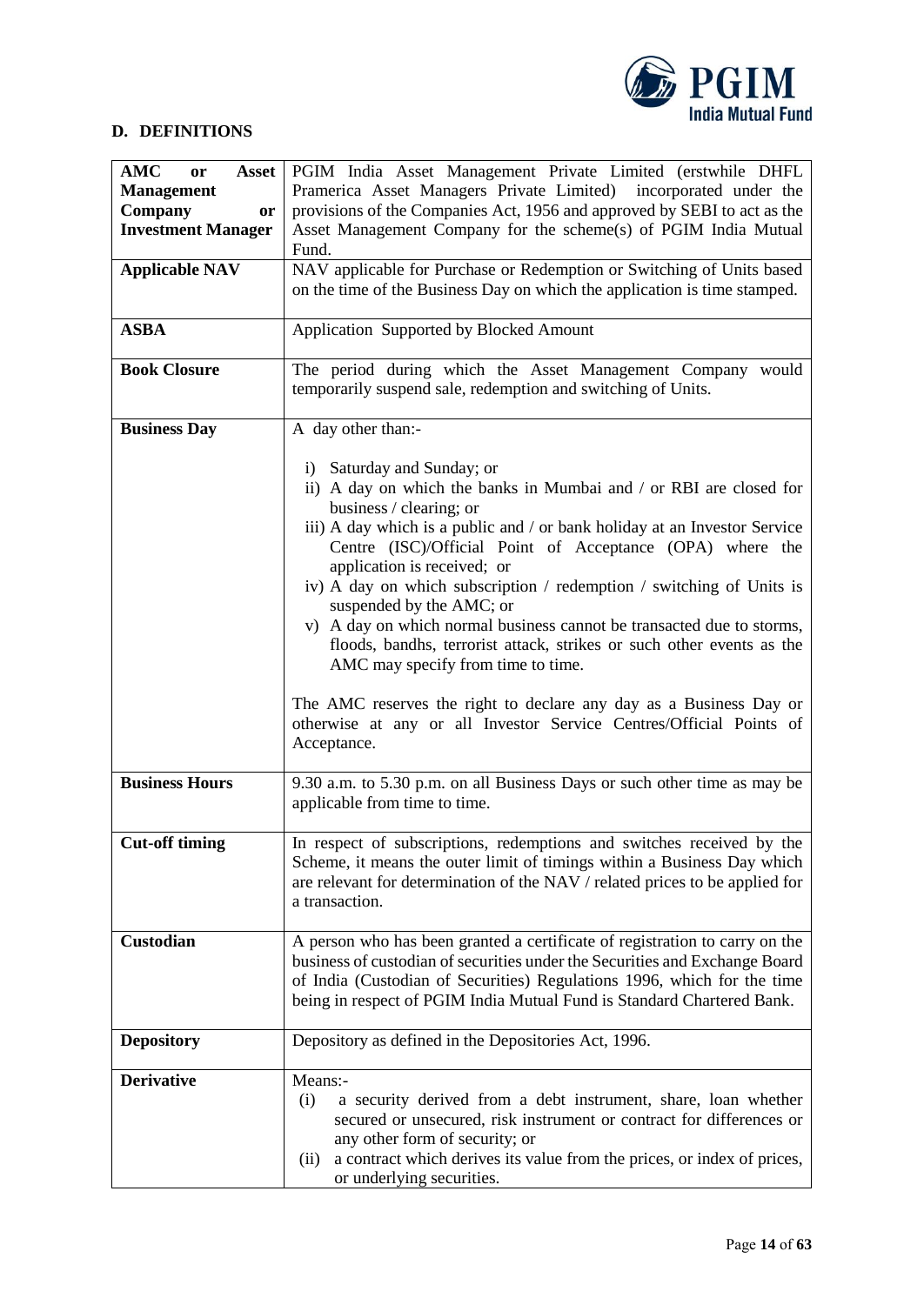

| <b>Dividend</b>                                     | Income distributed by the Mutual Fund on the Units.                                                                                                                                                                                                                                                                  |  |  |
|-----------------------------------------------------|----------------------------------------------------------------------------------------------------------------------------------------------------------------------------------------------------------------------------------------------------------------------------------------------------------------------|--|--|
| FII                                                 | Foreign Institutional Investor, registered with SEBI under the Securities and<br>Exchange Board of India (Foreign Institutional Investors) Regulations,<br>1995, as amended from time to time.                                                                                                                       |  |  |
| <b>First Time Mutual</b><br><b>Fund Investor</b>    | An investor who invests for the first time ever in any mutual fund either by<br>way of Subscription or via Systematic Investment Plan.                                                                                                                                                                               |  |  |
| <b>Gilts or Government</b><br><b>Securities</b>     | Securities created and issued by the Central Government and/ or a State<br>Government (including Treasury Bills) or Government Securities as<br>defined in the Public Debt Act, 1944, as amended or re-enacted from time<br>to time.                                                                                 |  |  |
| GOI                                                 | Government of India.                                                                                                                                                                                                                                                                                                 |  |  |
| <b>IMA</b>                                          | The Investment Management Agreement dated July 30, 2009 entered into<br>between PGIM India Trustees Private Limited and PGIM India Asset<br>Management Private Limited, as amended from time to time.                                                                                                                |  |  |
| <b>ISC</b>                                          | The offices of the AMC and/or the RTA or such other centres/offices, which<br>are designated as Investor Service Centre by the AMC from time to time.                                                                                                                                                                |  |  |
| Load                                                | In the case of Redemption / Switch out of a Unit, the amount deducted from<br>the Applicable NAV on the Redemption / Switch out (Exit Load) and in the<br>case of Sale / Switch in of a Unit, amount to be paid by the investor on the<br>Sale / Switch in of a Unit (Entry Load) in addition to the Applicable NAV. |  |  |
| <b>Market</b><br><b>Money</b><br><b>Instruments</b> | Includes Commercial Papers, Commercial Bills, Treasury<br>Bills,<br>Government Securities having an unexpired maturity upto one year, Call or<br>Notice Money, Certificate of Deposit, Usance Bills and any other like<br>instruments as specified by the Reserve Bank of India from time to time.                   |  |  |
| <b>Fund</b>                                         | Mutual Fund or the   PGIM India Mutual Fund, a trust set up under the provisions of the Indian<br>Trusts Act, 1882 and registered with SEBI under Securities and Exchange<br>Board of India (Mutual Funds) Regulations, 1996.                                                                                        |  |  |
| Net Asset Value or<br><b>NAV</b>                    | Net Asset Value per Unit of the Scheme, calculated in the manner described<br>in this Scheme Information Document or as may be prescribed by the SEBI<br>(Mutual Funds) Regulations, 1996 from time to time.                                                                                                         |  |  |
| <b>NRI</b>                                          | Non - Resident Indian or a Person of Indian Origin residing outside India as<br>per the meaning assigned to the term under Foreign Exchange Management<br>(Deposit) Regulations, 2000 framed by Reserve Bank of India under<br>Foreign Exchange Management Act, 1999 (42 of 1999).                                   |  |  |
| <b>OPA</b>                                          | Official Points of Acceptance, as specified by the AMC from time to time<br>where application for all financial transactions (i.e., Subscription/<br>Redemption / Switch) and non-financial transactions will be accepted on<br>ongoing basis.                                                                       |  |  |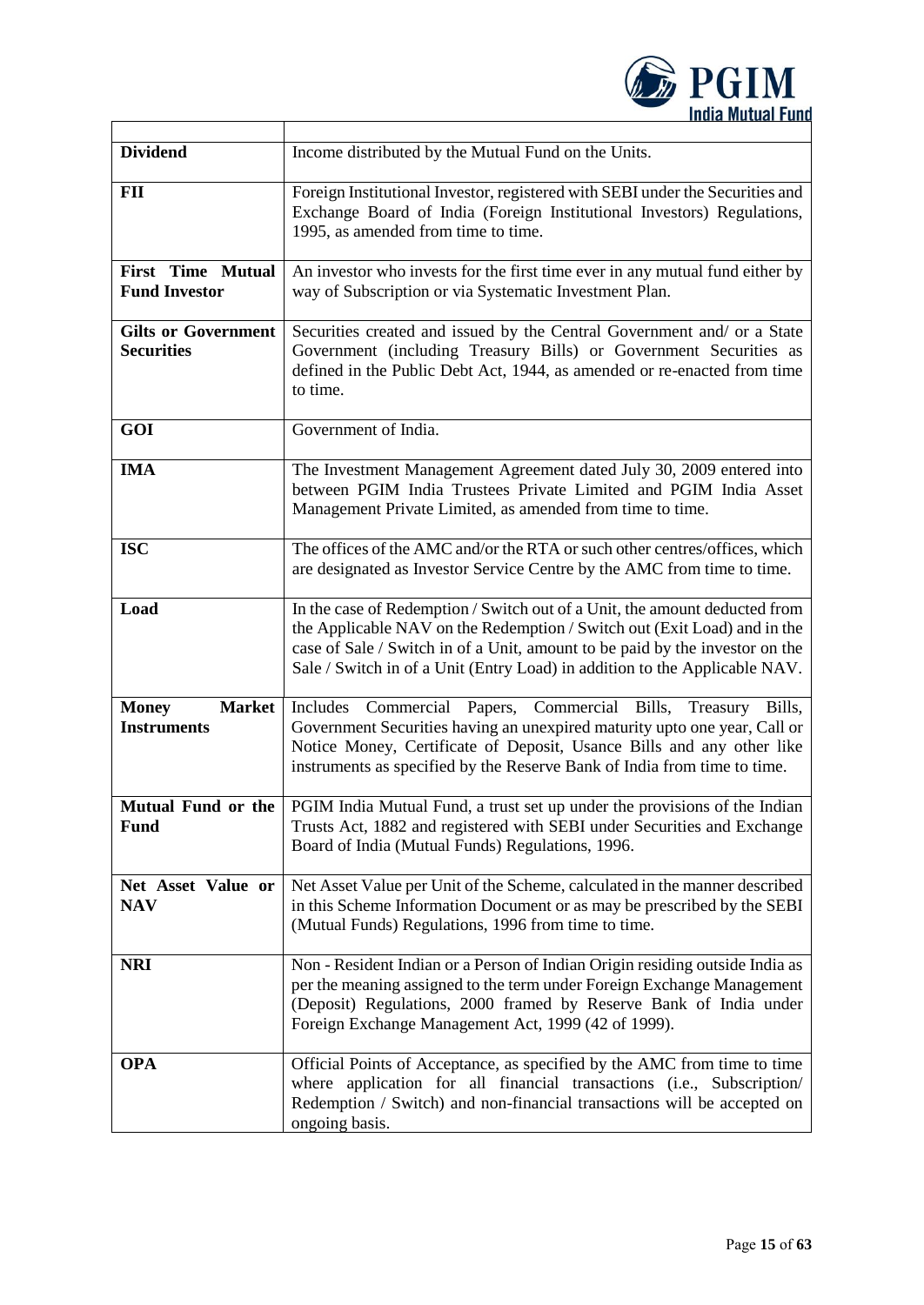

| Indian<br>of<br><b>Person</b><br><b>Origin or PIO</b>                    | A citizen of any country other than Bangladesh or Pakistan, if (a) he at any<br>time held an Indian passport; or (b) he or either of his parents or any of his<br>grandparents was a citizen of India by virtue of Constitution of India or the<br>Citizenship Act, 1955 (57 of 1955); or (c) the person is a spouse of an Indian<br>citizen or person referred to in sub-clause (a) or (b). |
|--------------------------------------------------------------------------|----------------------------------------------------------------------------------------------------------------------------------------------------------------------------------------------------------------------------------------------------------------------------------------------------------------------------------------------------------------------------------------------|
| <b>Rating</b>                                                            | An opinion regarding securities, expressed in the form of standard symbols<br>or in any other standardized manner, assigned by a credit rating agency and<br>used by the issuer of such securities, to comply with any requirement of the<br>SEBI (Credit Rating Agencies) Regulations, 1999.                                                                                                |
| <b>RBI</b>                                                               | Reserve Bank of India, established under the Reserve Bank of India Act,<br>1934.                                                                                                                                                                                                                                                                                                             |
| <b>Record Date</b>                                                       | Record date is the date which is considered for the purpose of determining<br>the eligibility of the investors whose names appear in the Scheme's<br>Unitholders' register for receiving Dividend / Bonus in accordance with<br>SEBI (MF) Regulations, 1996.                                                                                                                                 |
| Redemption<br>I<br><b>Repurchase</b>                                     | Redemption of Units of the Scheme in accordance with the Regulations.                                                                                                                                                                                                                                                                                                                        |
| Registrar, Registrar<br>& Transfer Agent,<br>RTA,                        | Karvy Fintech Pvt. Ltd (Karvy), Hyderabad, currently acting as registrar to<br>the Scheme(s) of PGIM India Mutual Fund, or any other Registrar<br>appointed by the AMC from time to time.                                                                                                                                                                                                    |
| <b>Regulatory Agency</b>                                                 | GOI, SEBI, RBI, Income Tax Department or any other statutory authority<br>or agency entitled to issue or give any directions, instructions or guidelines<br>to the Mutual Fund.                                                                                                                                                                                                              |
| <b>Statement</b><br>of<br><b>Additional</b><br><b>Information or SAI</b> | The document containing details of PGIM India Mutual Fund, its<br>constitution, and certain tax, legal and general information. SAI is legally a<br>part of the Scheme Information Document.                                                                                                                                                                                                 |
| Sale / Subscription                                                      | Sale of Units to consequent upon subscription by an investor under the<br>Scheme.                                                                                                                                                                                                                                                                                                            |
| <b>Scheme</b>                                                            | PGIM India Fixed Duration Fund - Series BA.                                                                                                                                                                                                                                                                                                                                                  |
| <b>Scheme Information</b><br><b>Document or SID</b>                      | This document issued by PGIM India Mutual Fund, offering for<br>Subscription of Units of PGIM India Fixed Duration Fund - Series BA read<br>with any addendum which may be issued by the Mutual Fund from time to<br>time.                                                                                                                                                                   |
| <b>SEBI</b>                                                              | Securities and Exchange Board of India, established under the Securities<br>and Exchange Board of India Act, 1992.                                                                                                                                                                                                                                                                           |
| <b>SEBI</b><br>(MF)<br><b>Regulations</b><br>or<br><b>Regulations</b>    | Securities and Exchange Board of India (Mutual Funds) Regulations, 1996,<br>as amended from time to time                                                                                                                                                                                                                                                                                     |
| <b>Short Selling</b>                                                     | Selling a stock which the seller does not own at the time of the trade.                                                                                                                                                                                                                                                                                                                      |
| <b>Sponsor</b>                                                           | Prudential Financial, Inc. (PFI)* of U.S.A.                                                                                                                                                                                                                                                                                                                                                  |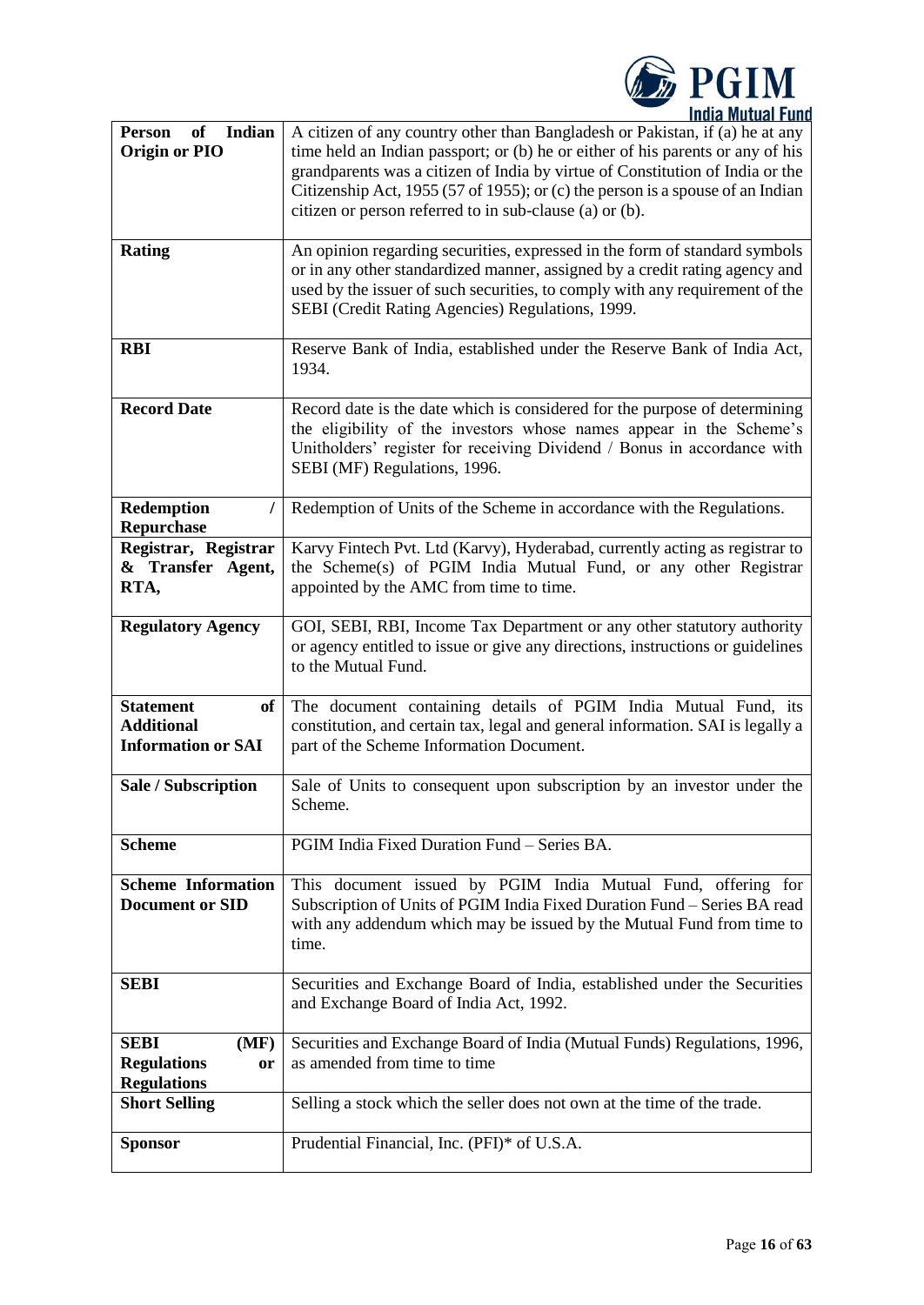

|                                                              | *PFI is not affiliated in any manner with Prudential plc, a company<br>incorporated in the United Kingdom.                                                                                                                                                                                                                                                                 |
|--------------------------------------------------------------|----------------------------------------------------------------------------------------------------------------------------------------------------------------------------------------------------------------------------------------------------------------------------------------------------------------------------------------------------------------------------|
| <b>Switch</b>                                                | Purchase/allotment of Unit(s) in any scheme of the Mutual Fund against<br>Redemption of Unit(s) in another scheme of the Mutual Fund.                                                                                                                                                                                                                                      |
| <b>Stock Lending</b>                                         | Lending of securities to another person or entity for a fixed period of time,<br>at a negotiated compensation in order to enhance returns of the portfolio.                                                                                                                                                                                                                |
| <b>Systematic</b><br><b>Investment Plan or</b><br><b>SIP</b> | An investment plan enabling investors to save and invest in the Scheme on<br>a recurrent basis for a specified period at predetermined intervals.                                                                                                                                                                                                                          |
| <b>Systematic Transfer</b><br><b>Plan or STP</b>             | An investment plan enabling Unitholders to transfer specified amounts from<br>one scheme of PGIM India Mutual Fund to another on a recurrent basis for<br>a specified period at predetermined intervals by providing a single /<br>standing instruction.                                                                                                                   |
| <b>Trust Deed</b>                                            | The Trust Deed dated July 28, 2009 establishing an irrevocable trust, named<br>"PGIM India Mutual Fund", as amended by the first Deed of Amendment<br>dated April 20, 2010, by the second Deed of Amendment dated September<br>18, 2015 and by the third Deed of Amendment dated August 02, 2019<br>thereto, executed by and between the Sponsor /settler and the Trustee. |
| Trustee or<br><b>Trustee</b><br>Company                      | PGIM India Trustees Private Limited, (erstwhile DHFL Pramerica Trustees<br>Private Limited) incorporated under the provisions of the Companies Act,<br>1956 and appointed by the Settlor / Sponsor to act as the trustee to the<br>Schemes of "PGIM India Mutual Fund".                                                                                                    |
| Unit                                                         | The interest of the Unit holder which consists of each Unit representing one<br>undivided share in the assets of the Scheme.                                                                                                                                                                                                                                               |
| <b>Unit holder</b>                                           | A person holding Units in the Fund.                                                                                                                                                                                                                                                                                                                                        |

# **INTERPRETATION**

For all purposes of this SID, except as otherwise expressly provided or unless the context otherwise requires:-

- a. All references to the masculine shall include the feminine and all references to the singular shall include the plural and vice versa.
- b. All references to "Dollars" or "\$" or USD refer to Dollars of United States of America and "Rs." or "Re." or INR refer to Indian Rupees. A "Crore" means "ten million" and a "lakh" means a "hundred thousand".
- c. All references to timings relate to Indian Standard Time (IST).
- d. References to a day are to a calendar day, including a non Business Day.

# <span id="page-16-0"></span>**E. DUE DILIGENCE BY THE ASSET MANAGEMENT COMPANY**

It is confirmed that: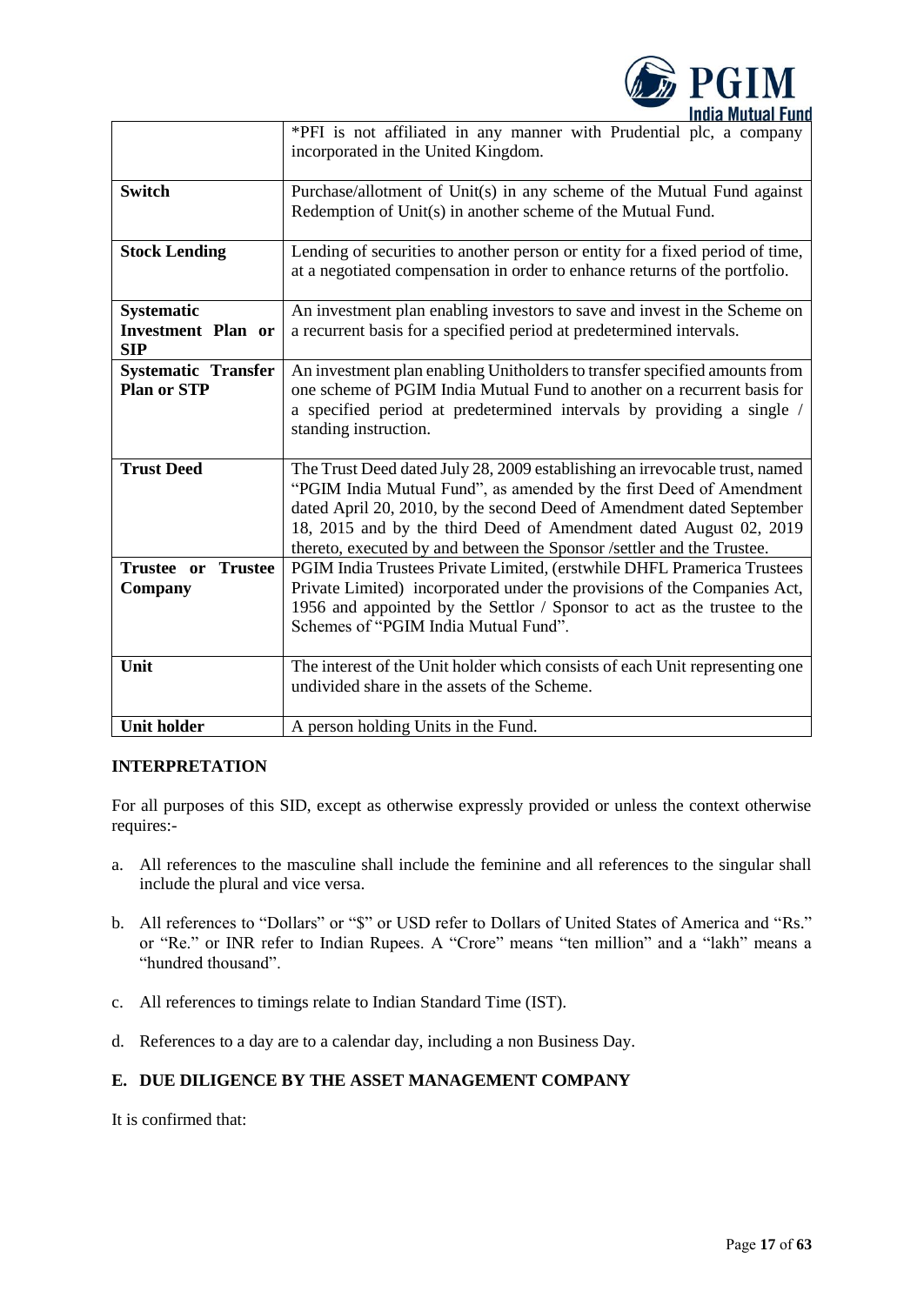

- (i) The draft Scheme Information Document forwarded to SEBI is in accordance with the SEBI (Mutual Funds) Regulations, 1996 and the guidelines and directives issued by SEBI from time to time;
- (ii) All legal requirements connected with the launching of the Scheme and also the guidelines, instructions, etc., issued by the Government and any other competent authority in this behalf, have been duly complied with;
- (iii) The disclosures made in the Scheme Information Document are true, fair and adequate to enable the investors to make a well informed decision regarding investment in the proposed scheme;
- (iv) The intermediaries named in the Scheme Information Document and Statement of Additional Information are registered with SEBI and their registration is valid, as on date.

| Place: Mumbai         | <b>Signature</b>   | : Sd/-                        |
|-----------------------|--------------------|-------------------------------|
| Date: August 09, 2019 | <b>Name</b>        | : Sandeep Kamath              |
|                       | <b>Designation</b> | : Head - Compliance $&$ Legal |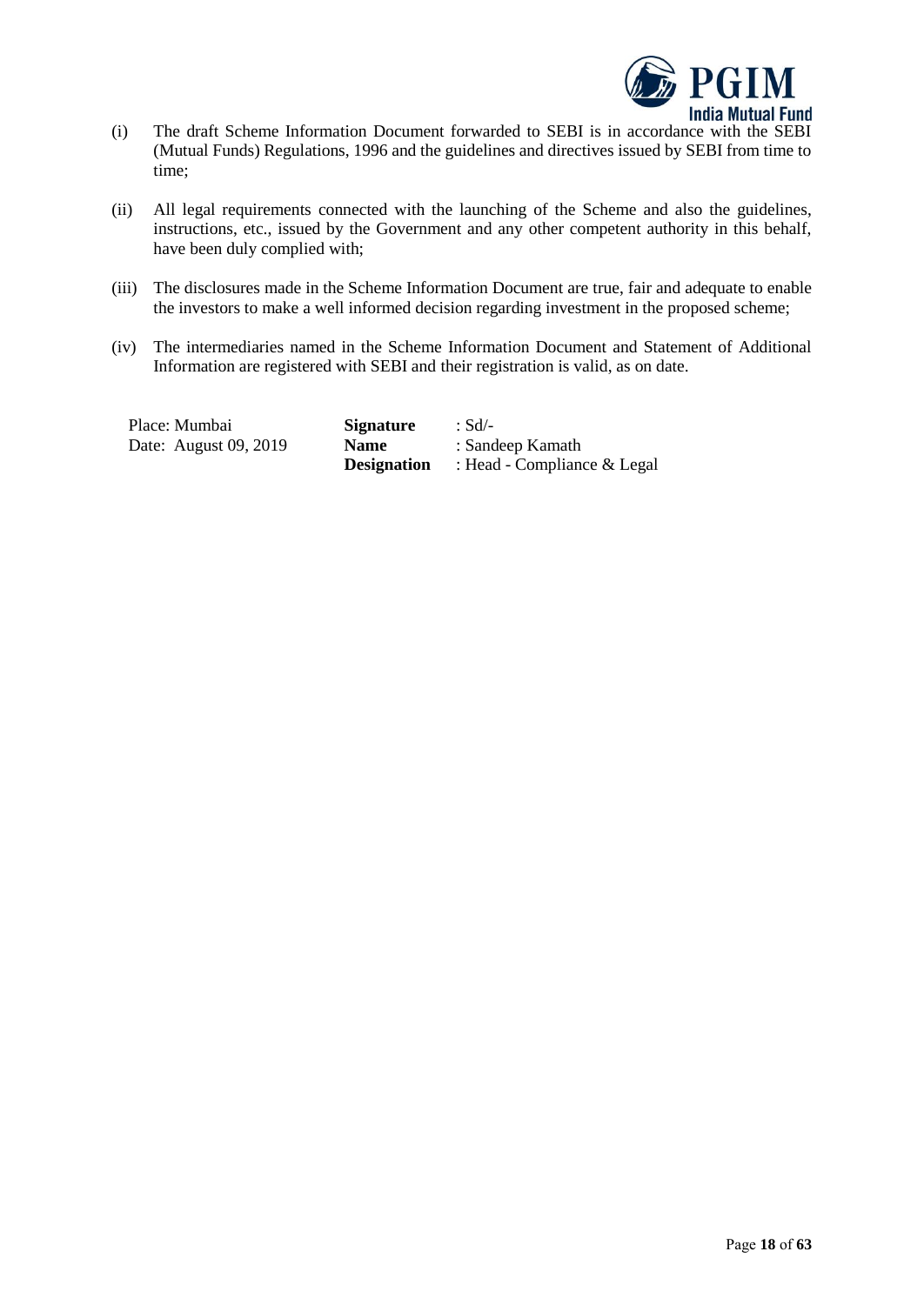

## <span id="page-18-0"></span>**II. INFORMATION ABOUT THE SCHEME**

### <span id="page-18-1"></span>**A. TYPE OF THE SCHEME**

PGIM India Fixed Duration Fund - Series BA is a Closed Ended Debt Scheme.

**Tenure of the Scheme**: - 1442 days from the date of allotment of the Scheme (including the date of allotment). If the maturity date falls on a non business day, the maturity date shall be the next business day.

The Scheme will be fully wound up at the end of the tenure of the Scheme.

Units of the Scheme will be redeemed only on the Maturity Date (or immediately succeeding Business Day if that day is not a Business Day.)

### <span id="page-18-2"></span>**B. INVESTMENT OBJECTIVE OF THE SCHEME**

The objective of the Scheme is to generate income by investing in debt and money market instruments maturing on or before the date of the maturity of the Scheme. However, there can be no assurance that the investment objective of the Scheme will be realized.

#### <span id="page-18-3"></span>**C. HOW WILL THE SCHEME ALLOCATE ITS ASSETS?**

| <b>Asset Class</b>                                                                                                                                | <b>Indicative Allocation</b><br>(% of Total Assets) |                | <b>Risk Profile</b> |
|---------------------------------------------------------------------------------------------------------------------------------------------------|-----------------------------------------------------|----------------|---------------------|
|                                                                                                                                                   | <b>Minimum</b>                                      | <b>Maximum</b> |                     |
| Debt <sup>*</sup><br>instruments including<br>government securities<br>and<br>securitized debt, excluding money<br>market instrument <sup>#</sup> | 80%                                                 | 100\%          | Low to Medium       |
| <b>Money Market Instruments</b>                                                                                                                   | 0%                                                  | 20%            | Low                 |

The asset allocation in the Scheme under normal circumstances will be as follows:

\*Includes securitized debt up to 50% of the net assets of the Scheme.

#Investments in derivative instruments shall be restricted to 50% of the net assets of the scheme as permitted vide SEBI Circular no. DNPD/Cir 29/2005 dated September 14, 2005 and SEBI Circular No. DNPD/Cir-30/ 2006 dated January 20, 2006, SEBI circular No. SEBI/DNPD/Cir-31/2006 dated September 22, 2006, SEBI Circular No. Cir/ IMD/ DF/ 11/ 2010 dated August 18, 2010 and SEBI/HO/IMD/DF2/CIR/P/2017/109 dated September 27, 2017. The Scheme may use fixed income derivatives for such purposes as maybe permitted by the Regulations, including for the purpose of hedging and portfolio balancing, based on the opportunities available and subject to guidelines issued by SEBI from time to time.

The Scheme will not have a leveraged position in derivatives. Investment in Interest Rate Future (IRF) will be counted as exposure unless it is a perfect hedge (i.e. have the same security).

In terms of SEBI Circular no Cir/ IMD/ DF/ 11/ 2010 dated August 18, 2010, the cumulative gross exposure through debt and derivative positions shall not exceed 100% of the net assets of the scheme.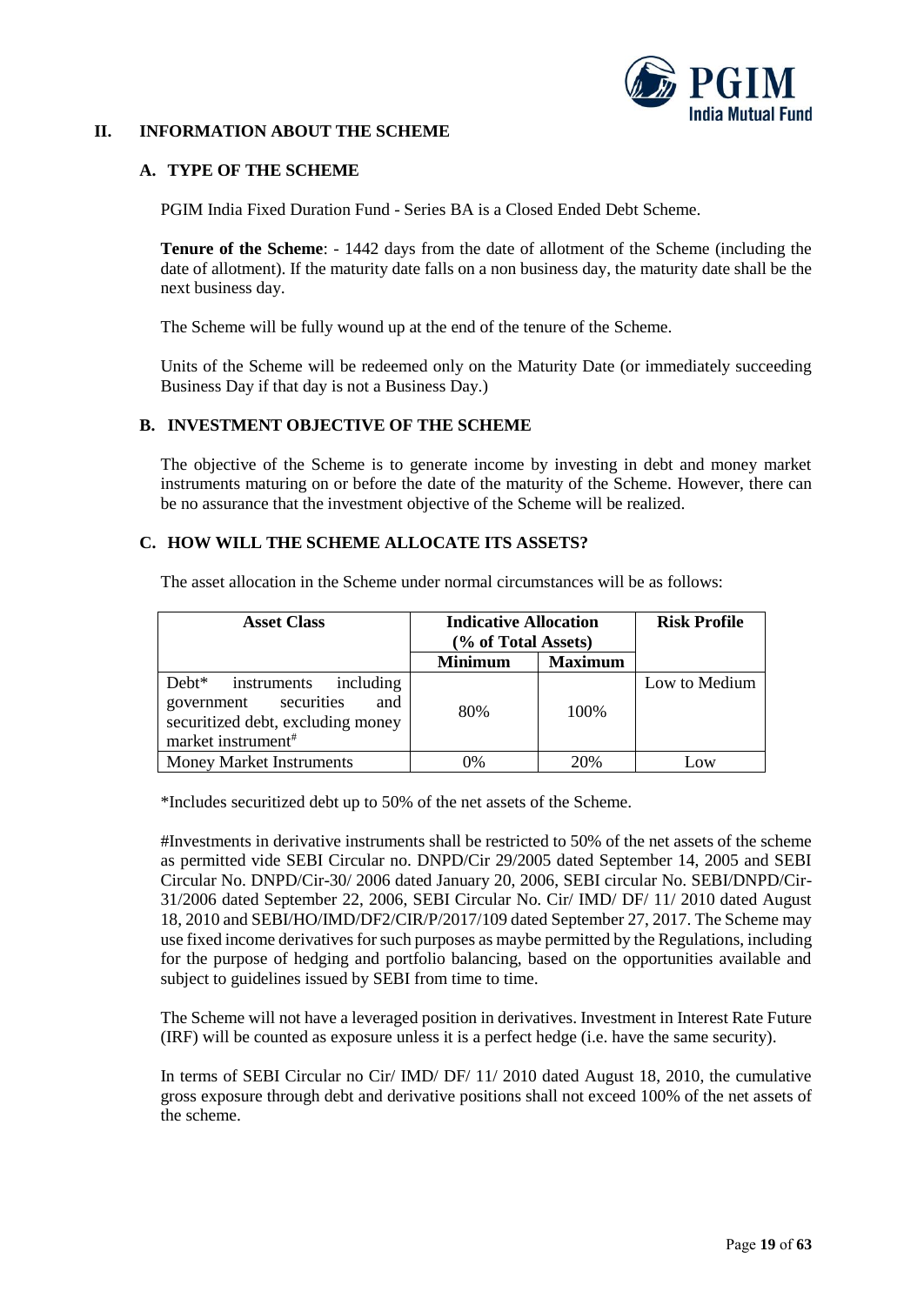

The Scheme does not intend to invest in overseas/foreign securities/ equity linked debentures. Also, the scheme does not intend to engage in stock lending/short selling or repo transactions in corporate debt securities. The Scheme shall also not participate in Credit Default Swaps.

Pending deployment of funds of the Scheme in securities in terms of the investment objective of the Scheme the AMC may park the funds of the Scheme in short term deposits of scheduled commercial banks, subject to the guidelines issued by SEBI vide its circular dated April 16, 2007, as amended from time to time.

Subject to the SEBI Regulations, the asset allocation pattern indicated above may change from time to time, keeping in view market conditions, market opportunities, applicable regulations and political and economic factors. It must be clearly understood that the percentages stated above are only indicative and not absolute. These proportions can vary substantially depending upon the perception of the fund manager; the intention being at all times to seek to protect the interests of the Unit holders. Such changes in the investment pattern will be for short term and for defensive considerations only. In case of deviation, the portfolio would be rebalanced within 30 days from the date of deviation. In case the same is not aligned to the above asset allocation pattern within the specified timeline, justification shall be provided to the Investment Committee and reasons for the same shall be recorded in writing. The Investment committee shall then decide on the course of action.

### <span id="page-19-0"></span>**D. WHERE WILL THE SCHEME INVEST?**

The corpus of the Scheme will be invested in Debt Instruments and Money Market Instruments, Liquid & Debt Schemes of PGIM India Mutual Fund and other permitted securities which will include but not limited to:

### **1. Debt & Money Market Instruments:-**

• **Money Market Instruments:-** Money Market Instruments include commercial papers, commercial bills, treasury bills, Government securities having an unexpired maturity up to one year, , certificate of deposit and any other like instruments as specified by the Reserve Bank of India from time to time.

**Commercial Paper (CP)** - CP is an unsecured negotiable money market instrument issued in the form of a promissory note, generally issued by the corporates, primary dealers and all -India Financial Institutions as an alternative source of short term borrowings. CP is traded in secondary market and can be freely bought and sold before maturity;

**Certificate of Deposit (CD) -** CD is a negotiable money market instrument issued by scheduled commercial banks and select All India Financial Institutions that have been permitted by the RBI to raise short term resources. The maturity period of CDs issued by the Banks is between 7 days to one year, whereas, in case of FIs, maturity is one year to 3 years from the date of issue.

**Treasury Bill (T-Bill) -** T-Bills are issued by the Government of India to meet their short term borrowing requirements. T - Bills are issued for maturities of 14 days, 91 days, 182 days and 364 days.

**Tri-Party Repo (TREPS) -** Tri-party repo means a repo contract where a third entity (apart from the borrower and lender), called a Tri-Party Agent, acts as an intermediary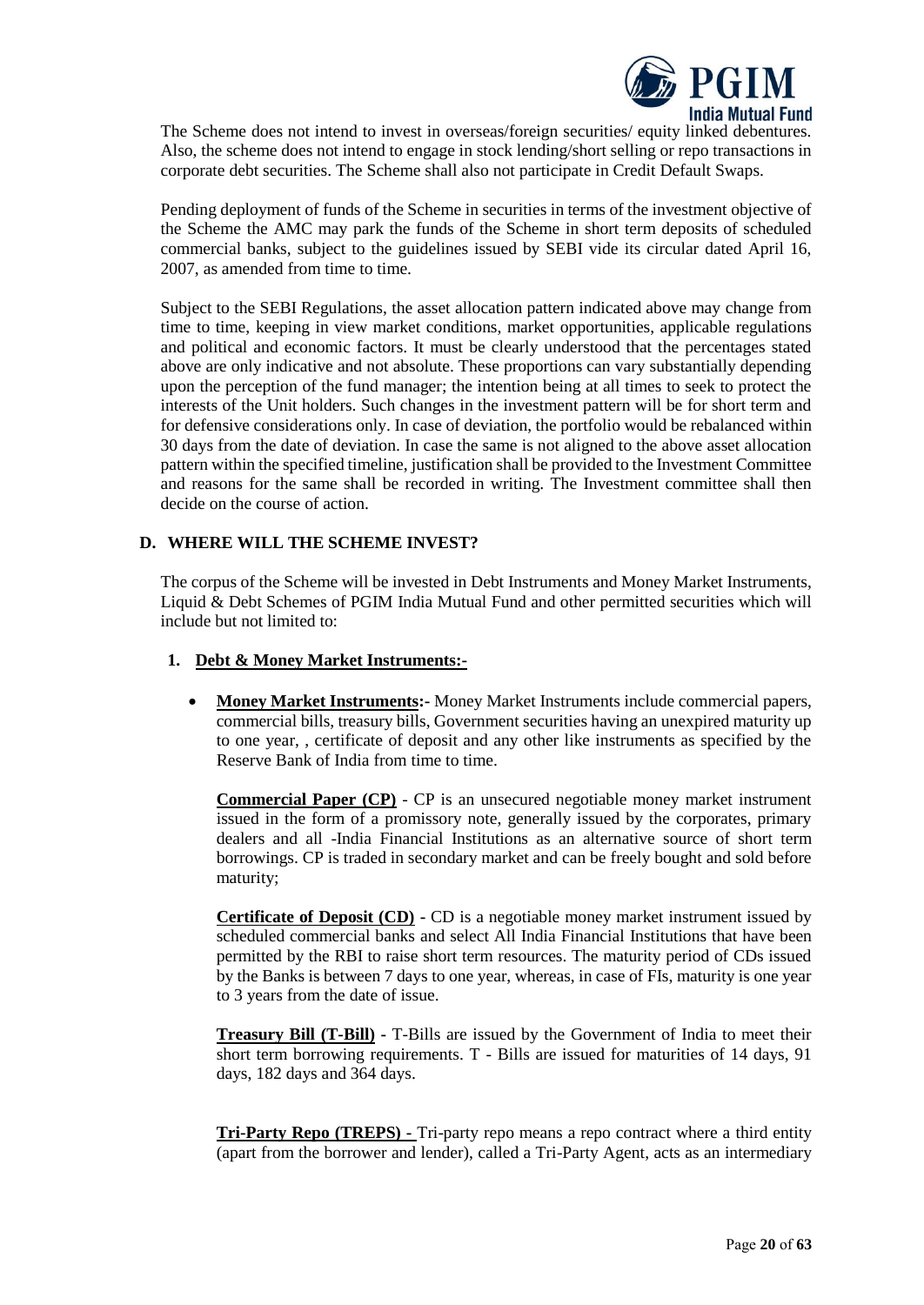

between the two parties to the repo to facilitate services like collateral selection, payment and settlement, custody and management during the life of the transaction.

**Repo -** Repo is a money market instrument, which enables collateralised short term borrowing and lending through sale/purchase operations in debt instruments. Repo or Reverse Repo is a transaction in which two parties agree to sell and purchase the same security with an agreement to purchase back or sell back the same security at a mutually decided future date and price. The difference between the sale and repurchase price of the securities is the implicit interest rate for the borrowing/lending.

- **Government Securities**:- Securities created and issued by the Central and State Governments as may be permitted by RBI, securities guaranteed by the Central and State Governments (including but not limited to coupon bearing bonds, zero coupon bonds and treasury bills). State Government securities (popularly known as State Development Loans or SDLs) are issued by the respective State Government in co-ordination with the RBI.
- **Non convertible debentures and bonds -** Non convertible debentures and bonds are securities issued by companies/ institutions promoted/ owned by the Central or State Governments and statutory bodies which may or may not carry a Central/ State Government guarantee, Public and private sector banks, all India Financial Institutions and private sector companies. These instruments may be secured or unsecured against the assets of the company and generally issued to meet the short term and long term fund requirements. The Scheme may also invest in the non convertible part of convertible debt securities.
- **Floating rate debt instruments: -** Floating rate debt instruments are instruments where the coupon rate is reset periodically with reference to a pre-defined benchmark rate.
- **'When, as and if issued' security**: 'When, as and if issued' security (commonly known as "when-issued" (WI)) security refers to a security that has been authorized for issuance but not yet actually issued. WI trading takes place between the time a new issue is announced and the time it is actually issued. All "when issued" transactions are on an "if" basis, to be settled if and when the actual security is issued. SEBI has on April 16, 2008, allowed Mutual Funds to undertake 'When Issued (WI)' transactions in Central Government securities, at par with other market participants.

### • **Debt derivative instruments:**

Interest Rate Swap - An Interest Rate Swap (IRS) is a financial contract between two parties exchanging or swapping a stream of interest payments for a "notional principal" amount on multiple occasions during a specified period. Such contracts generally involve exchange of a "fixed to floating" or "floating to fixed rate" of interest. Accordingly, on each payment date that occurs during the swap period, cash payments based on fixed/ floating and floating rates are made by the parties to one another.

Forward Rate Agreement - A Forward Rate Agreement (FRA) is a financial contract between two parties to exchange interest payments for a 'notional principal' amount on settlement date, for a specified period from start date to maturity date. Accordingly, on the settlement date, cash payments based on contract (fixed) and the settlement rate, are made by the parties to one another. The settlement rate is the agreed bench-mark/ reference rate prevailing on the settlement date.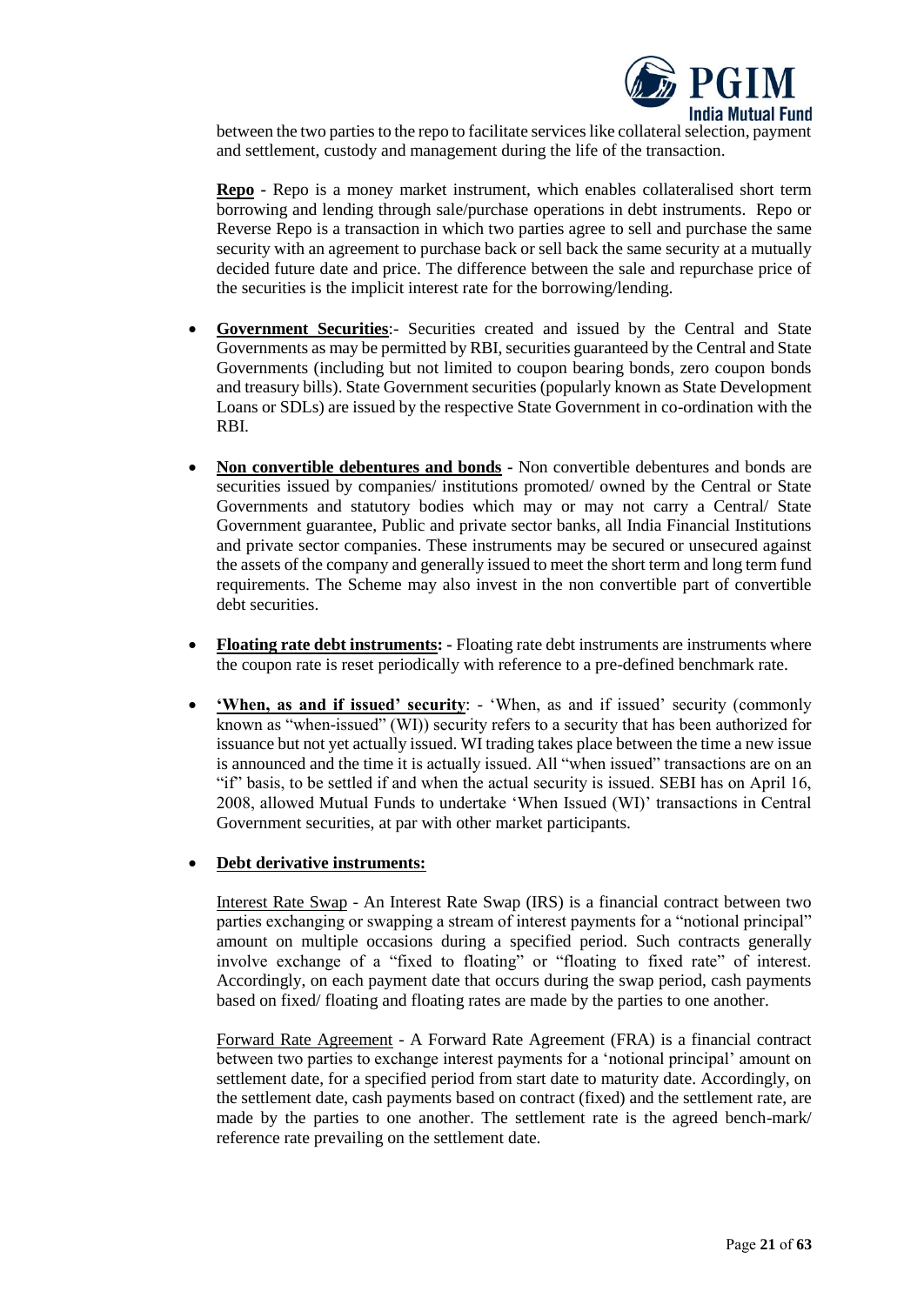

Interest Rate Futures: A futures contract is a standardized, legally binding agreement to buy or sell a commodity or a financial instrument in a designated future month at a market determined price (the futures price) by the buyer and seller. The contracts are traded on a futures exchange. An Interest Rate Future is a futures contract with an interest bearing instrument as the underlying asset.

# • **Securitized Assets:**

Securitization is a structured finance process which involves pooling and repackaging of cash flow producing financial assets into securities that are then sold to investors. They are termed as Asset Backed Securities (ABS) or Mortgage Backed Securities (MBS). ABS are backed by other assets such as credit card, automobile or consumer loan receivables, retail installment loans or participations in pools of leases. Credit support for these securities may be based on the underlying assets and/or provided through credit enhancements by a third party. MBS is an asset backed security whose cash flows are backed by the principal and interest payments of a set of mortgage loans. Such Mortgage could be either residential or commercial properties. ABS/MBS instrument reflect the undivided interest in the underlying assets and do not represent the obligation of the issuer of ABS/MBS or the originator of underlying receivables. Securitization often utilizes the services of SPV.

Pass through Certificate (PTC):- PTC represents beneficial interest in an underlying pool of cash flows. These cash flows represent dues against single or multiple loans originated by the sellers of these loans.

The following are certain additional disclosures w.r.t. investment in securitized debt:

### **1. How the risk profile of securitized debt fits into the risk appetite of the scheme?**

Securitized debt is a form of conversion of normally non-tradable loans to transferable securities. This is done by assigning the loans to a special purpose vehicle (a trust), which in turn issues Pass-Through-Certificates (PTCs). These PTCs are transferable securities with fixed income characteristics. The risk of investing in securitized debt is similar to investing in debt securities. However it differs in two respects. Typically the liquidity of securitized debt is less than similar debt securities. For certain types of securitized debt (backed by mortgages, personal loans, credit card debt, etc.), there is an additional pre-payment risk. Pre-payment risk refers to the possibility that loans are repaid before they are due, which may reduce returns if the re-investment rates are lower than initially envisaged. Because of these additional risks, securitized debt typically offers higher yields than debt securities of similar credit rating and maturity. If the fund manager judges that the additional risks are suitably compensated by the higher returns, he may invest in securitized debt up to the limits specified in the asset allocation table above.

#### **2. Policy relating to originators based on nature of originator, track record, NPAs, losses in earlier securitized debt, etc**

The originator is the person who has initially given the loan. The originator is also usually responsible for servicing the loan (i.e. collecting the interest and principal payments). An analysis of the originator is especially important in case of retail loans as this affects the credit quality and servicing of the PTC. The key risk is that of the underlying assets and not of the originator. For example, losses or performance of earlier issuances does not indicate quality of current series. However, such past performance may be used as a guide to evaluate the loan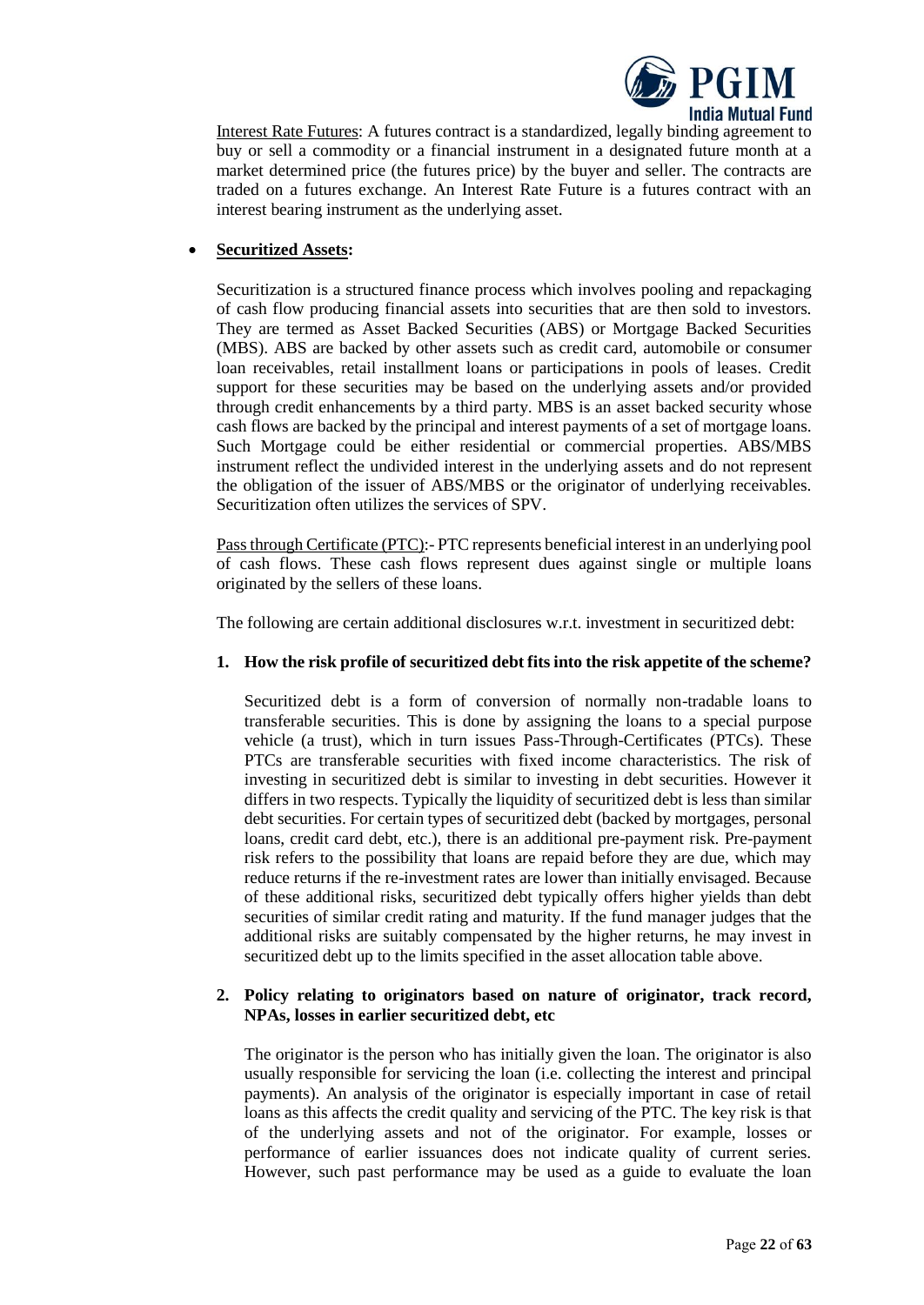

standards, servicing capability and performance of the originator. Originators may be: Banks, Non Banking Finance Companies, Housing Finance Companies, etc. The fund manager / credit analyst evaluates originators based on the following parameters:-

- Track record;
- Willingness to pay, through credit enhancement facilities etc;
- Ability to pay;
- Business risk assessment, wherein following factors are considered:
	- Outlook for the economy (domestic and global)
	- Outlook for the industry
	- Company specific factors

In addition a detailed review and assessment of rating rationale is done including interactions with the originator as well as the credit rating agency.

The following additional evaluation parameters are used as applicable for the originator / underlying issuer for pool loan and single loan securitization transactions:

- Default track record/ frequent alteration of redemption conditions / covenants;
- High leverage ratios of the ultimate borrower (for single-sell downs) both on a standalone basis as well on a consolidated level/ group level;
- Higher proportion of reschedulement of underlying assets of the pool or loan, as the case may be;
- Higher proportion of overdue assets of the pool or the underlying loan, as the case may be;
- Poor reputation in market;
- Insufficient track record of servicing of the pool or the loan, as the case may be.

### **3. Risk mitigation strategies for investments with each kind of originator**

An analysis of the originator is especially important in case of retail loans as the size and reach affects the credit quality and servicing of the PTC. In addition, the quality of the collection process, infrastructure and follow-up mechanism; quality of MIS; and credit enhancement mechanism are key risk mitigants for the better originators / servicers. In case of securitization involving single loans or a small pool of loans, the credit risk of the underlying borrower is analyzed. In case of diversified pools of loans, the overall characteristic of the loans is analyzed to determine the credit risk. The credit analyst looks at ageing (i.e. how long the loan has been with the originator before securitization) as one way of evaluating the performance potential of the PTC. Securitization transactions may include some risk mitigants (to reduce credit risk). These may include interest subvention (difference in interest rates on the underlying loans and the PTC serving as margin against defaults), overcollateralization (issue of PTCs of lesser value than the underlying loans, thus even if some loans default, the PTC continues to remain protected), presence of an equity / subordinate tranche (issue of PTCs of differing seniority when it comes to repayment - the senior tranches get paid before the junior tranche) and / or guarantees.

**4. The level of diversification with respect to the underlying assets, and risk mitigation measures for less diversified investments**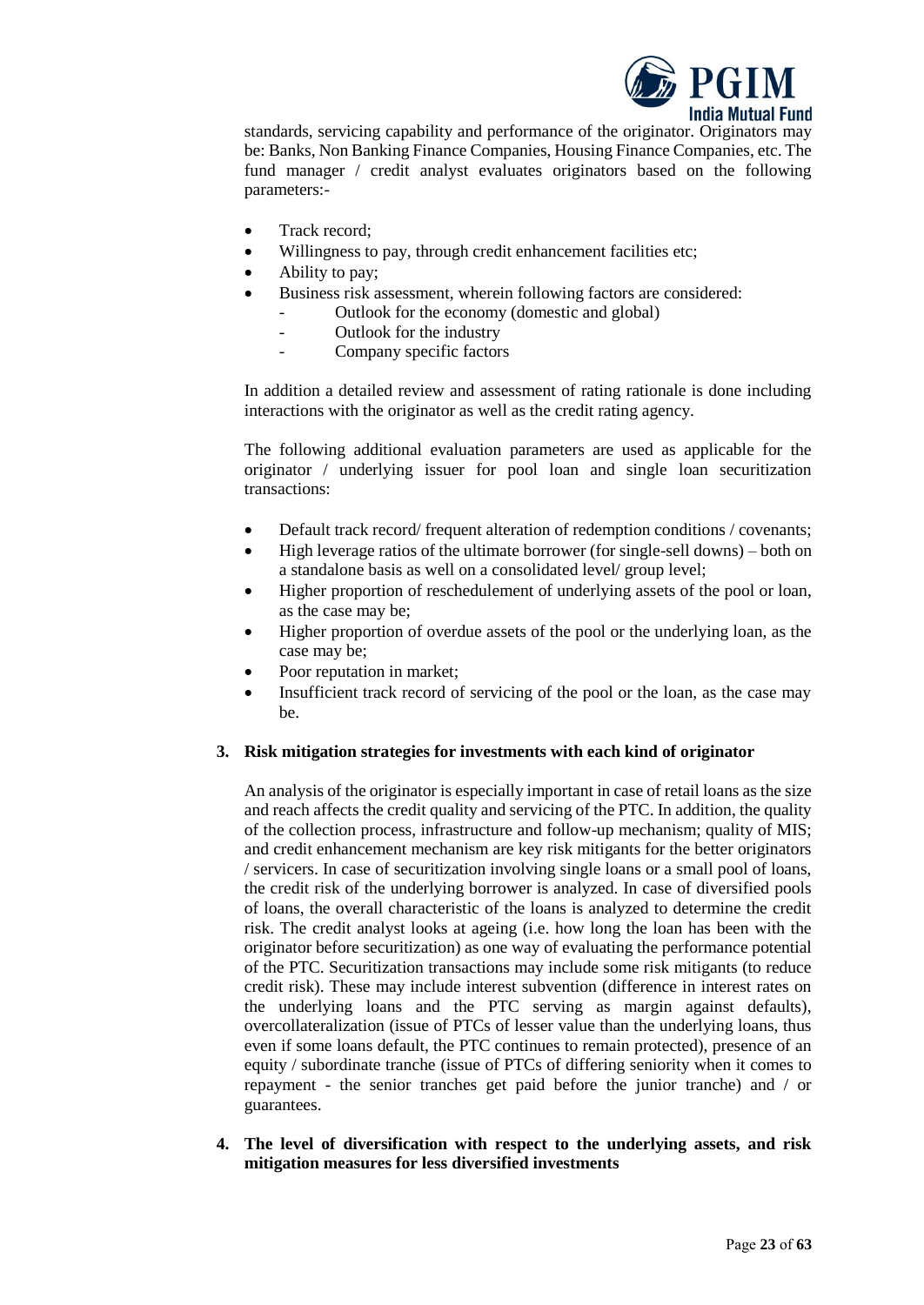

In case of securitization involving single loans or a small pool of loans, the credit risk of the borrower is analyzed. In case of diversified pools of loans, the overall characteristic of the loans is analyzed to determine the credit risk. The credit analyst looks at ageing (i.e. how long the loan has been with the originator before securitization) as one way of judging the performance potential of the PTC. Additional risk mitigants may include interest subvention, over collateralization, presence of an equity / subordinate tranche and / or guarantees. The credit analyst also uses analyses by credit rating agencies on the risk profile of the securitized debt.

Currently, the following parameters are used while evaluating investment decision relating to a pool securitization transaction. The Investment Committee may revise the parameters from time to time.

| <b>Characteris</b> | <b>Mort</b> | Com          | <b>CAR</b> | $\overline{2}$ | <b>Micro</b> | <b>Perso</b> | <b>Sing</b> | Othe           |
|--------------------|-------------|--------------|------------|----------------|--------------|--------------|-------------|----------------|
| tics/Type          | gage        | merci        |            | wheel          | Finan        | nal          | le          | rs             |
| of Pool            | Loan        | al           |            | ers            | ce           | Loans        | <b>Sell</b> |                |
|                    |             | <b>Vehic</b> |            |                | <b>Pools</b> |              | <b>Dow</b>  |                |
|                    |             | le and       |            |                |              |              | ns          |                |
|                    |             | Const        |            |                |              |              |             |                |
|                    |             | ructio       |            |                |              |              |             |                |
|                    |             | $\mathbf n$  |            |                |              |              |             |                |
|                    |             | Equip        |            |                |              |              |             |                |
|                    |             | ment         |            |                |              |              |             |                |
| Approximat         | Up to       | Up to        | Up         | Up<br>to       | Up to        | Up<br>to     | Refe        | Refe           |
| e                  | 10          | 3            | to $3$     | 3              | 3            | 3            | r           | r              |
| Average            | years       | years        | years      | years          | years        | years        | Note        | <b>Note</b>    |
| maturity (in       |             |              |            |                |              |              | 1           | $\overline{2}$ |
| Months)            |             |              |            |                |              |              |             |                |
| Collateral         | >10         | $>10\%$      | >10        | $>10\%$        | $>10\%$      | $>10\%$      | Refe        | Refe           |
| margin             | $\%$        |              | $\%$       |                |              |              | r           | r              |
| (including         |             |              |            |                |              |              | Note        | <b>Note</b>    |
| cash               |             |              |            |                |              |              | 1           | $\overline{2}$ |
| ,guarantees,       |             |              |            |                |              |              |             |                |
| excess             |             |              |            |                |              |              |             |                |
| interest           |             |              |            |                |              |              |             |                |
| spread,            |             |              |            |                |              |              |             |                |
| subordinate        |             |              |            |                |              |              |             |                |
| tranche)           |             |              |            |                |              |              |             |                |
| Average            | <90         | $< 80\%$     | <80        | $< 80\%$       | $< 80\%$     | $< 80\%$     | Refe        | Refe           |
| Loan to            | $\%$        |              | $\%$       |                |              |              | r           | r              |
| Value Ratio        |             |              |            |                |              |              | <b>Note</b> | <b>Note</b>    |
|                    |             |              |            |                |              |              | 1           | $\overline{2}$ |
| Average            | >3          | >3           | >3         | >3             | >3           | >3           | Refe        | Refe           |
| seasoning          | mont        | month        | mont       | month          | month        | month        | r           | r              |
| of the Pool        | hs          | S            | hs         | $\mathbf{s}$   | S            | S            | Note        | Note           |
|                    |             |              |            |                |              |              | 1           | $\overline{2}$ |
| Maximum            | $<$ 1%      | $<$ 1%       | $<$ l%     | $<$ l $%$      | $<$ l $%$    | $<$ 1%       | Refe        | Refe           |
| single             |             |              |            |                |              |              | r           | r              |
| exposure           |             |              |            |                |              |              | Note        | Note           |
| range              |             |              |            |                |              |              | 1           | $\overline{2}$ |
| Average            | $<$ 1%      | $<$ 1%       | $<$ 1%     | $<$ 1%         | $<$ 1%       | $<$ 1%       | Refe        | Refe           |
| single             |             |              |            |                |              |              | r           | r              |
| exposure           |             |              |            |                |              |              | Note        | <b>Note</b>    |
| range %            |             |              |            |                |              |              | 1           | $\overline{2}$ |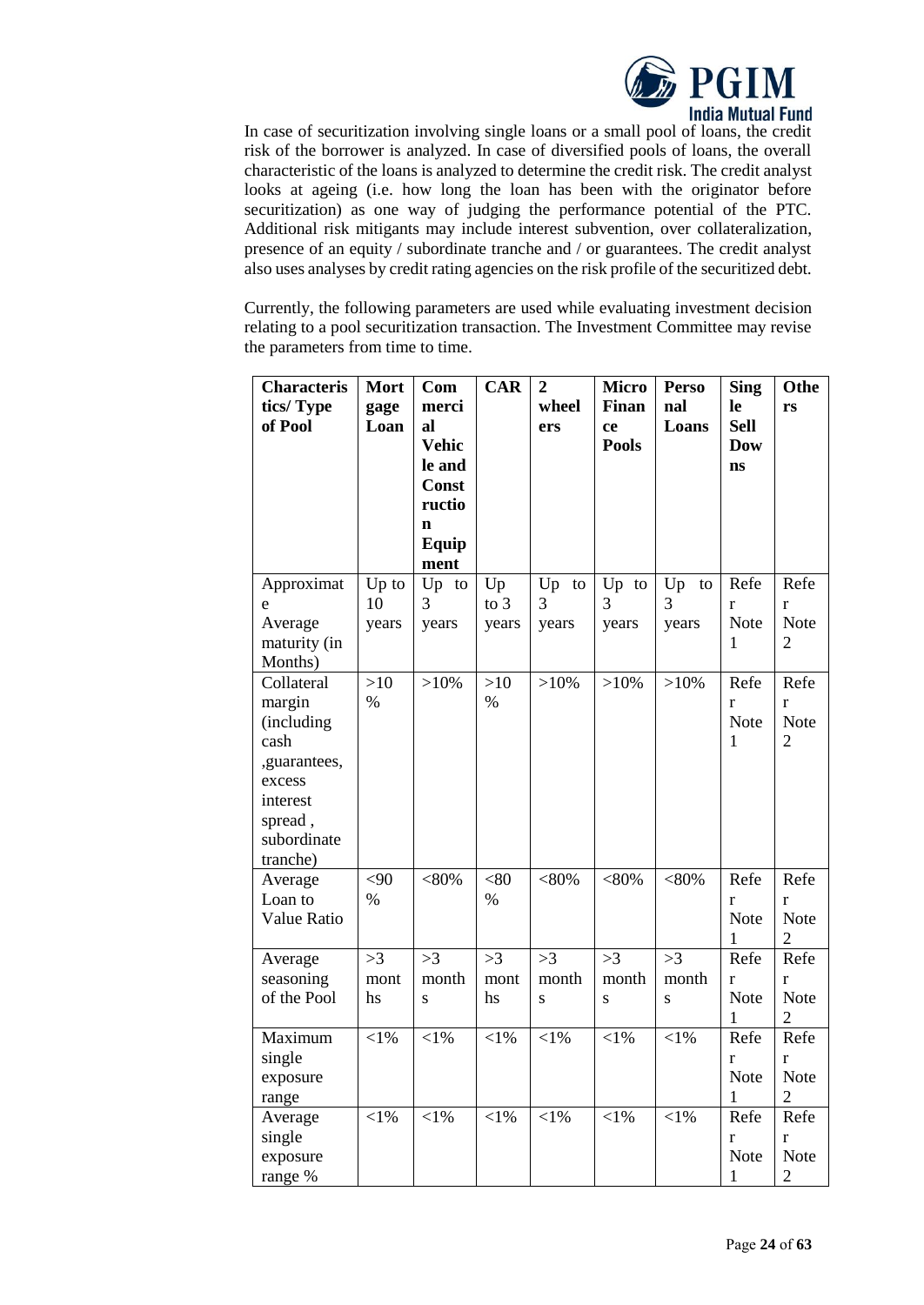

**Note 1**: In case of securitization involving single loans or a small pool of loans, the credit risk of the borrower is analyzed. The investment limits applicable to the underlying borrower are applied to the single loan sell-down.

**Note 2:** Other investments will be decided on a case-to-case basis.

The credit analyst may consider the following risk mitigating measures in his analysis of the securitized debt:

- Size of the loan
- Average original maturity of the pool
- Loan to Value Ratio
- Average seasoning of the pool
- Default rate distribution
- Geographical Distribution
- Credit enhancement facility
- Liquid facility
- Structure of the pool

#### **5. Minimum retention period of the debt by originator prior to securitization**

The Fund will invest in securitized debt which is compliant with the laws and regulations. Issuance of securitized debt is governed by the Reserve Bank of India ('RBI'). RBI norms cover the "true sale" criteria including credit enhancement and liquidity enhancements. In addition, RBI has proposed minimum holding period of between nine and twelve months for assets before they can be securitized. The minimum holding period depends on the tenor of the securitization transaction.

#### **6. Minimum retention percentage by originator of debts to be securitized**

The Fund will invest in securitized debt which is compliant with the laws and regulations. Issuance of securitized debt is governed by the RBI. RBI norms cover the "true sale" criteria including credit enhancement and liquidity enhancements, including maximum exposure by the originator in the PTCs. In addition, RBI has proposed minimum retention requirement of between five and ten percent of the book value of the loans by the originator. The minimum retention requirement depends on the tenor and structure of the securitization transaction.

### **7. The mechanism to tackle conflict of interest when the mutual fund invests in securitized debt of an originator and the originator in turn makes investments in that particular scheme of the fund**

The key risk is securitized debt relates to the underlying borrowers and not the originator. In a securitization transaction, the originator is the seller of the debt(s) and the fund is the buyer. However, the originator is also usually responsible for servicing the loan (i.e. collecting the interest and principal payments). As the originators may also invest in the scheme, the fund manager shall ensure that the investment decision is based on parameters as set by the Investment Committee (IC) of the AMC and IC shall review the same at regular interval.

### **8. The resources and mechanism of individual risk assessment with the AMC for monitoring investment in securitized debt**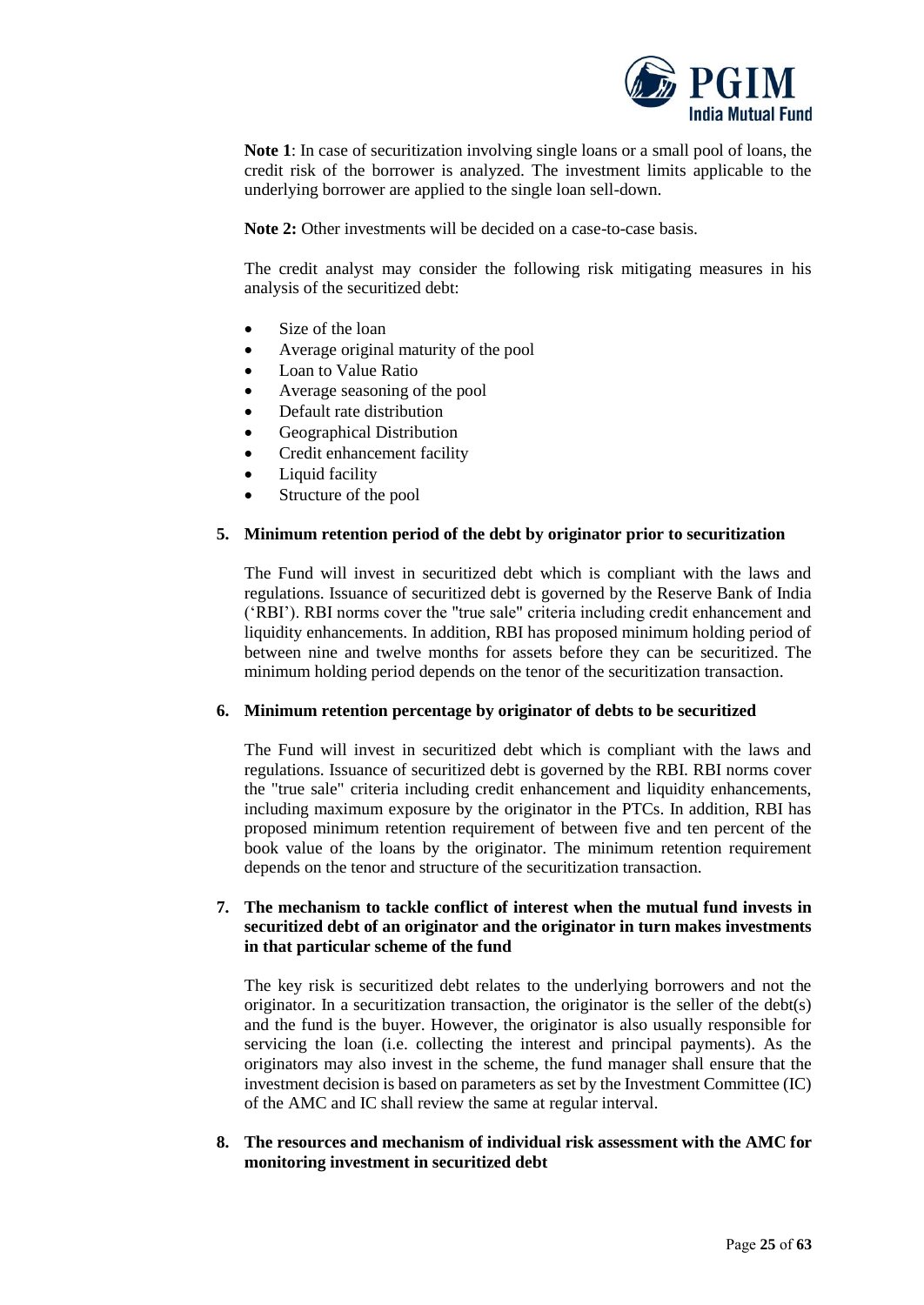

The fund management team has the experience to analyze securitized debt. In addition, credit research agencies provide analysis of individual instruments and pools. On an on-going basis (typically monthly) the servicer provides reports regarding the performance of the pool. These reports would form the base for ongoing evaluation where applicable. In addition, rating reports indicating rating changes would be monitored for changes in rating agency opinion of the credit risk.

#### **Investments in Units of Mutual Fund Schemes**

The Scheme may invest in other debt  $\&$  liquid schemes managed by the AMC or in the debt  $\&$ liquid schemes of any other mutual fund, provided it is in conformity with the investment objective of the Scheme and in terms of prevailing Regulations. As per the Regulations, the AMC will not charge investment management fees for such investments.

#### **Investment in Short-Term Deposits**

Pending deployment of the funds as per the investment objective of the Scheme, the Funds may be parked in short term deposits of the Schedule Commercial Bank, subject to guidelines and limits specified by SEBI.

Investment in unrated debt instruments shall be subject to complying with the provisions of Regulations and within the limit as specified in Schedule VII to the Regulations. Pursuant to SEBI Circular No. MFD/CIR/9/120/2000 dated November 24, 2000 the AMC may constitute committee(s) to approve proposals for investments in unrated debt instruments. The AMC Board and the Trustee shall approve the detailed parameters for such investments. However, in case any unrated debt security does not fall under the parameters, the prior approval of Board of AMC and Trustee shall be sought.

The securities/ instruments mentioned above could be listed, unlisted, privately placed, secured, unsecured, rated or unrated in line with the investment objective and asset allocation of the Scheme. The securities may be acquired through initial public offering (IPOs), secondary market, private placement, rights offers, negotiated deals. The Fund Manager reserves the right to invest in such securities as maybe permitted from time to time and which are in line with the investment objectives of the Scheme.

For applicable regulatory investment limits please refer to the section "Investment Restrictions".

### <span id="page-25-0"></span>**E. WHAT ARE THE INVESTMENT STRATEGIES?**

The Fund Management team endeavors to meet the investment objective whilst maintaining a balance between safety and return on investments. Since the Scheme is a close ended scheme with a defined maturity, the fund manager would invest in securities maturing within the maturity period of the Scheme. The Scheme shall be actively managed and the Fund Management team may endeavor to generate returns whilst moderating credit and interest rate risk. The Fund Manager shall formulate a view of the interest rate movement based on various parameters of the Indian economy, as well as developments in global markets. Investment views/decisions inter alia may be taken on the basis of the following parameters:

- Returns offered relative to alternative investment opportunities.
- Prevailing interest rate scenario
- Quality of the security/instrument (including the financial health of the issuer)
- Maturity profile of the instrument
- Any other factors considered relevant in the opinion of the Fund Management team.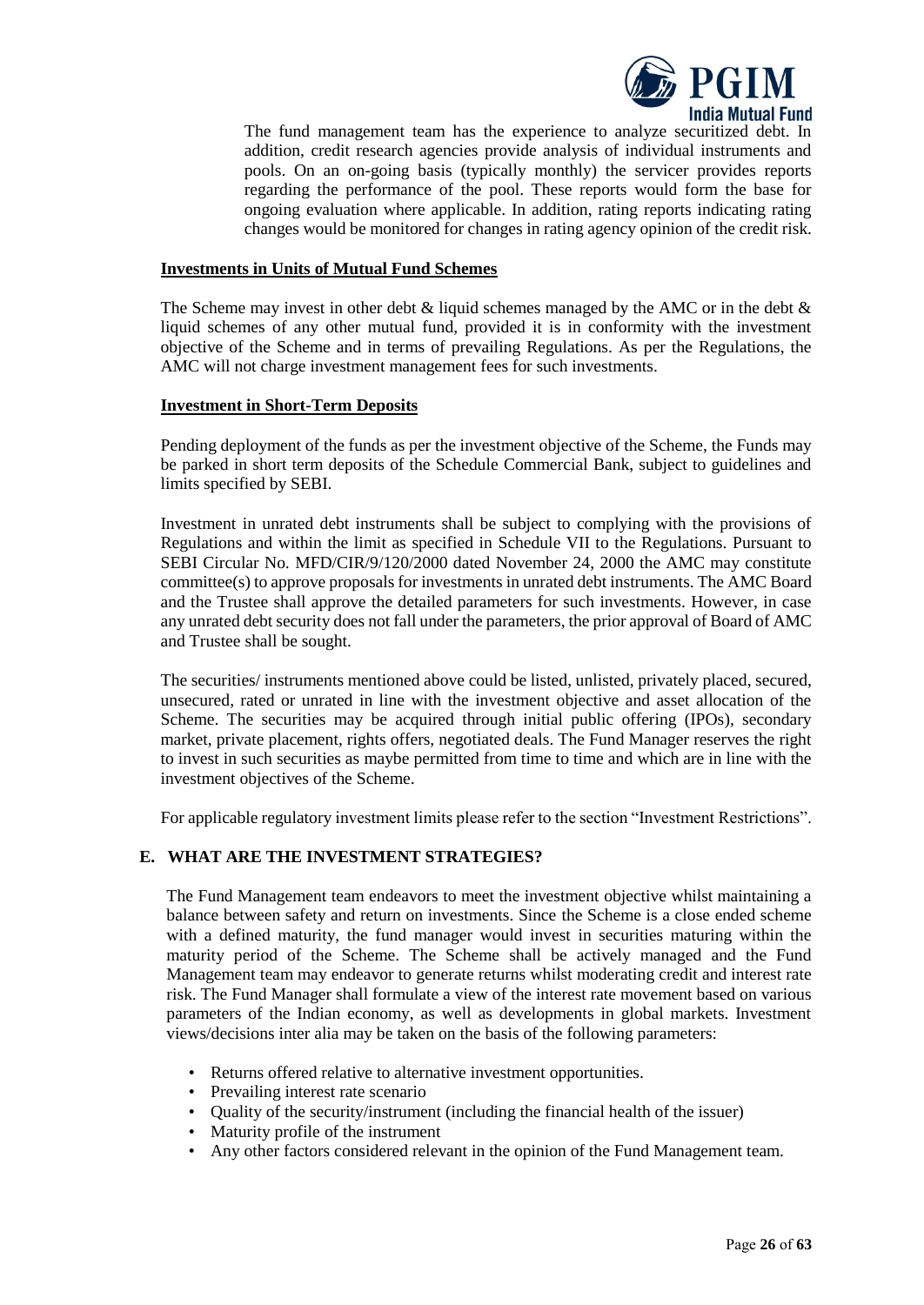

The Scheme may also use derivatives to reduce the volatility of the portfolio and/or to enhance the portfolio returns. The Scheme may try to identify securities that yield relative value over others for similar risk and liquidity level. Various analytical tools like yield curve analysis, spreads between asset classes, horizon returns, forward implied interest rates, may be deployed to evaluate various investment options.

The Fund will predominately invest only in those securitization issuances, which have at least an investment grade credit rating indicating the highest level of safety from credit risk point of view at the time of making an investment. The fund does not propose to limit its exposure to only one asset class or to have asset class based sub-limits as it will primarily look towards the rating of the offering. The fund will conduct an independent due diligence on the cash margins, collateralisation, guarantees and other credit enhancements and the portfolio characteristic of the securitization to ensure that the issuance fits in to the overall objective of the investment in high investment grade offerings irrespective of underlying asset class.

The Scheme may try to identify securities that yield relative value over others for similar risk and liquidity level. Various analytical tools like yield curve analysis, spreads between asset classes, horizon returns, forward implied interest rates, may be deployed to evaluate various investment options.

Investments in debt instruments carry various risks like interest rate risk, liquidity risk, default risk, reinvestment risk etc. Whilst these cannot be done away with, they may be minimized by diversification and effective use of hedging techniques.

The Scheme will invest in debt  $\&$  money market instruments maturing on or before the maturity date of the Scheme.

### **Credit Evaluation Policy:-**

The AMC has structured an internal credit risk management process. The process comprise of detailed analysis of both quantitative and qualitative factors, including financial statement analysis, business outlook, future expansion/ capex plans, capital market data, management reputation, corporate governance, capital raising pattern, equity market inputs, etc and other relevant factors as deemed appropriate. Ratings assigned by the recognised external rating agencies are also taken into account. Based on the analysis an internal grade is assigned to each issuer. Taking the internal grading of the issuers into account, the credit portfolio is constructed judicially to attain scheme objectives while balancing the credit risk profile of the Scheme.

#### **List of Sectors the Scheme would not be investing:-**

The Scheme do not intend to invest in Companies falling within Airlines, Gems & Jewellery Sector.

### **Floors and ceilings within a range of 5% of the intended allocation (in %) against each sub asset class/rating:-**

The Scheme will invest in various instruments as mentioned in the matrix below with the ratings mentioned against the type of instrument. As per SEBI circular no Cir/IMD/DF/12/2011 dated August 1, 2011 the Scheme is allowed to invest within a range of 5% of the intended debt allocation (floor and cap) against each sub asset class/credit rating.

1. Floor and Cap (within a range of 5%) of the intended debt allocation against each sub asset class/credit rating will be as follows: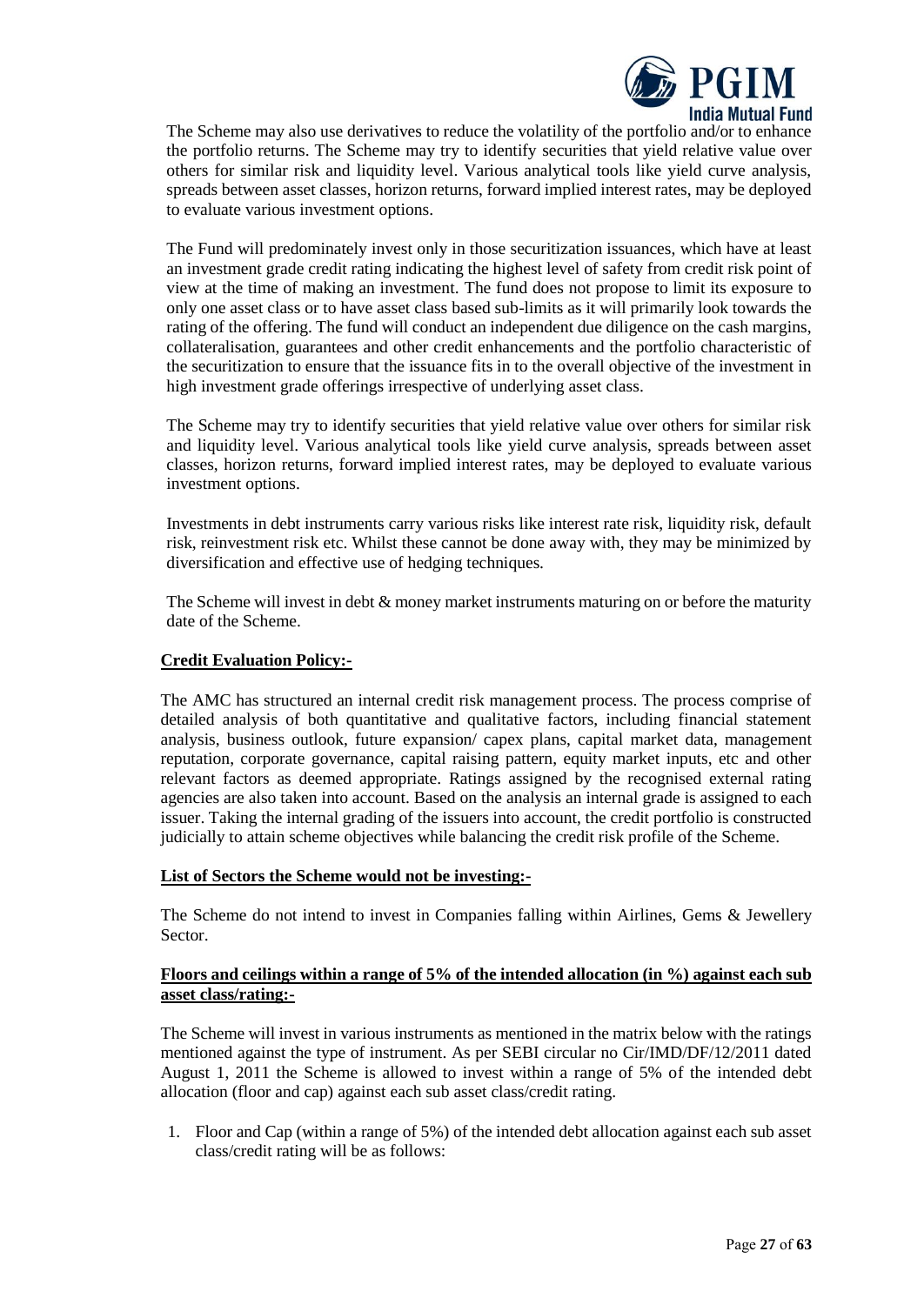

|                           |            |       |         |    | <b>Credit Rating</b> |            |                   |
|---------------------------|------------|-------|---------|----|----------------------|------------|-------------------|
| <b>Instruments</b>        | <b>AAA</b> | $A1+$ | AA      | A1 | A                    | <b>BBB</b> | <b>Not</b>        |
|                           |            |       |         |    |                      |            | <b>Applicable</b> |
| Certificate of Deposits   |            |       |         |    |                      |            |                   |
| (CD)                      |            |       |         |    |                      |            |                   |
| Commercial<br>Papers      |            |       |         |    |                      |            |                   |
| (CP)                      |            |       |         |    |                      |            |                   |
| <b>Non</b><br>Convertible |            |       | $45% -$ |    |                      |            |                   |
| Debentures (NCD)          |            |       | 50%     |    |                      |            |                   |
| <b>Securitised Debt</b>   |            |       |         |    |                      |            |                   |
| G-Secs                    |            |       |         |    |                      |            | 50%-55%           |
| <b>TRI-PARTY</b>          |            |       |         |    |                      |            |                   |
| <b>REPO</b>               |            |       |         |    |                      |            |                   |
| T-Bills                   |            |       |         |    |                      |            |                   |
| Repos<br><sub>on</sub>    |            |       |         |    |                      |            |                   |
| Government                |            |       |         |    |                      |            |                   |
| Securities                |            |       |         |    |                      |            |                   |

The scheme may invest in another scheme under the same asset management company or any other mutual fund without charging any fees, provided that aggregate inter-scheme investment made by all schemes under the same management or in schemes under the management of any other asset management company shall not exceed 5% of the net asset value of the mutual fund.

- 2. Securities with rating A & AA shall include  $A + \& A$  and  $AA + \& AA$  respectively. Similarly, securities with A1 rating shall include A1+
- 3. In case of non availability of and taking into account the risk reward analysis of CP, NCD and Securitised Debt, the scheme may invest in CD having the highest credit ratings (i.e. A1+)/ TBills/ TRI-PARTY REPO/ Repos on Government Securities. Such deviation may exist till such suitable NCD/ Securitised Debt /CP of desired quality are not available in the market.
- 4. Positive variation in investments towards higher credit rating in same instruments shall be allowed;
- 5. All investments shall be made based on the rating prevalent at the time of investment. If more than one rating is prevailing for any particular instrument in which investment is being made, the Scheme would consider the most conservative publically available rating for the said instrument, for the purpose of intended allocation range.
- 6. The Scheme may have higher allocation towards cash or cash equivalents immediately post NFO closure or towards the maturity of the Scheme.
- 7. Further, the above allocation may vary during the duration of the Scheme. Some of these instances are: (i) coupon inflow; (ii) the instrument is called or bought back by the issuer (iii) in anticipation of any adverse credit event (iv) cash flow/cash balance of less than Rs. 5 Crores etc. In case of such deviations, the Scheme may invest in Bank CDs having highest ratings (i.e. A1+ or equivalent) / TRI-PARTY REPOs / T-Bills. Deviation, if any, due to such instances, may continue till maturity, if suitable NCDs / CPs of desired credit quality are not available.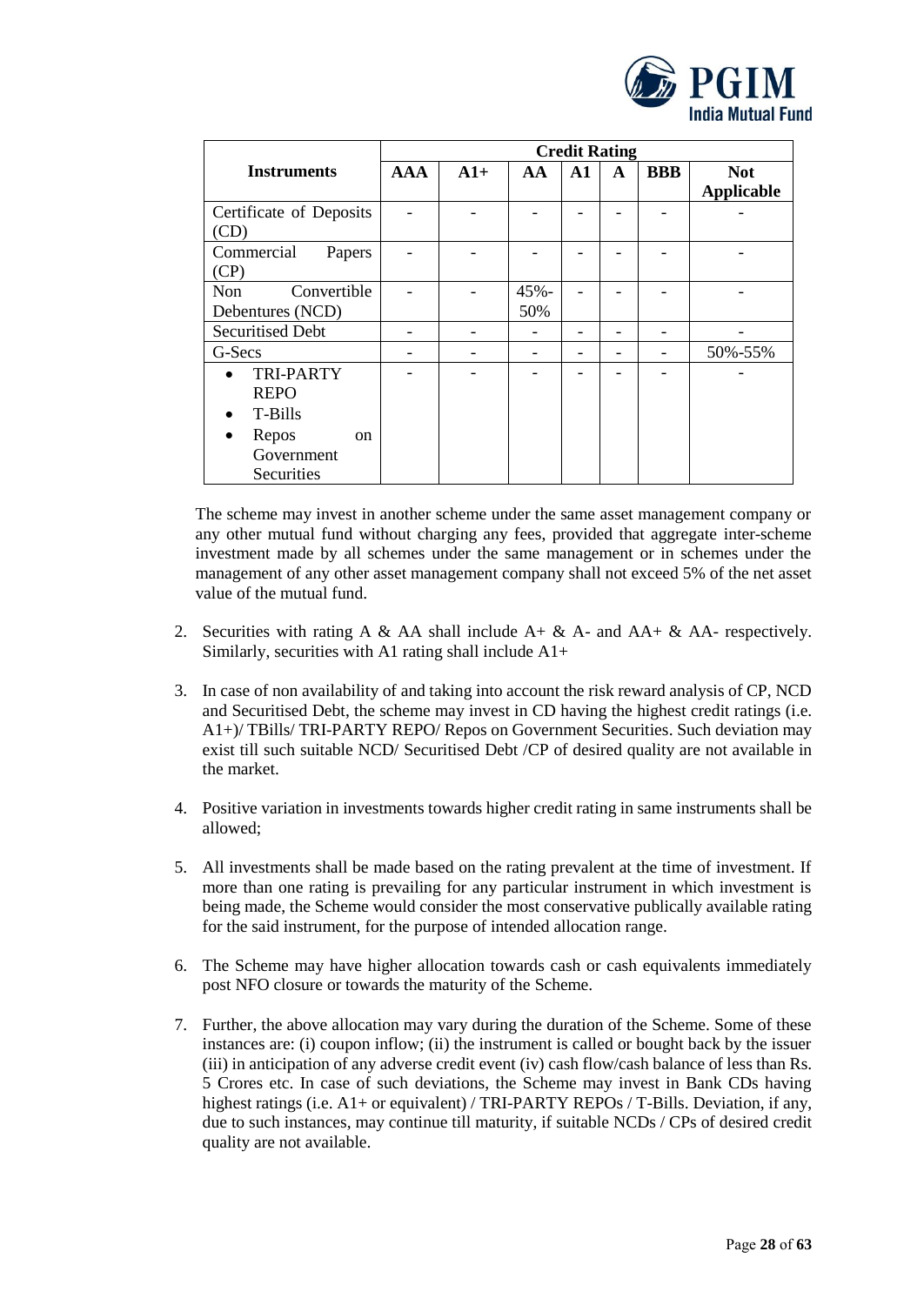

- 8. In the event of any deviation from the floor and ceiling of credit ratings specified for any instrument, the same shall be rebalanced within 30 days from the date of the said deviation. In case the same is not aligned to the above allocation pattern within the specified timeline, justification shall be provided to the Investment Committee and reasons for the same shall be recorded in writing. The Investment committee shall then decide on the course of action.
- 9. There shall be no deviation between the intended allocation and actual allocation post the New Fund Offer period, except for the situation stated in (3), (4), (6) and (7) above.

# **Position of Debt Market in India**

The debt market in India is estimated at about Rs. 4,000,000 Crores as of now. A bulk of the debt market consists of Government Securities. Other instruments available currently include Corporate Debentures, Bonds issued by Financial Institutions, Commercial Paper, Certificates of Deposits and Securitized Debt. Securities in the Debt market typically vary based on their tenure and rating. Government Securities have tenures from one year to thirty years whereas the maturity period of the Corporate Debt varies from one year to fifteen years. Recently some banks have also issued perpetual bonds. Securities may be both listed and unlisted and increasingly most securities of maturities of over one year are being listed by issuers. While in the corporate bond market, deals are conducted over telephone and are entered on principal-to-principal basis, due to the introduction of the Reserve Bank of India's NDS- Order Matching system a significant proportion of the government securities market is trading on the new system. The yields and liquidity on various securities as of July 29, 2019 are as under:

| <b>Issuer</b> | <b>Instrument</b>    | <b>Maturity</b> | Yields $(\% )$    | <b>Liquidity</b> |
|---------------|----------------------|-----------------|-------------------|------------------|
| GOI           | <b>Treasury Bill</b> | 91 days         | 5.74%             | High             |
| GOI           | <b>Treasury Bill</b> | 364 days        | 5.98%             | High             |
| GOI           | <b>Short Dated</b>   | 1-3 Years       | $5.95\%$ -        | High             |
|               |                      |                 | $6.20\%*$         |                  |
| GOI           | <b>Medium Dated</b>  | 3-5 Years       | $6.20\%$ -        | High             |
|               |                      |                 | $6.30\%*$         |                  |
| GOI           | Long Dated           | 5-10 Years      | $6.30\%$ -        | High             |
|               |                      |                 | $6.35\%$ *        |                  |
| Corporate     | Taxable Bonds (AAA)  | 1-3 Years       | $6.95%$ -         | Medium           |
|               |                      |                 | 7.05%             |                  |
| Corporate     | Taxable Bonds (AAA)  | 3-5 Years       | $7.05\%$ -        | Low to medium    |
|               |                      |                 | 7.25%             |                  |
| Corporate     | $CPs(A1+)$           | 3 months        | $6.30\% - 6.40$   | Medium to High   |
|               |                      |                 | $\frac{0}{0}$ *** |                  |
| Corporate     | $CPs(A1+)$           | 1 Yr            | $7.40\%$ -        | Medium           |
|               |                      |                 | 7.55% ***         |                  |

\*Semi-annual yield \*\*Annualised yield \*\*\*Money Market yield

### **DERIVATIVE STRATEGY**

The Scheme may invest in various derivative instruments which are permissible under the applicable regulations. Such investments shall be subject to the investment objective and strategy of the Scheme and the internal limits if any, as laid down from time to time. Derivatives are financial contracts of pre-determined fixed duration, whose values are derived from the value of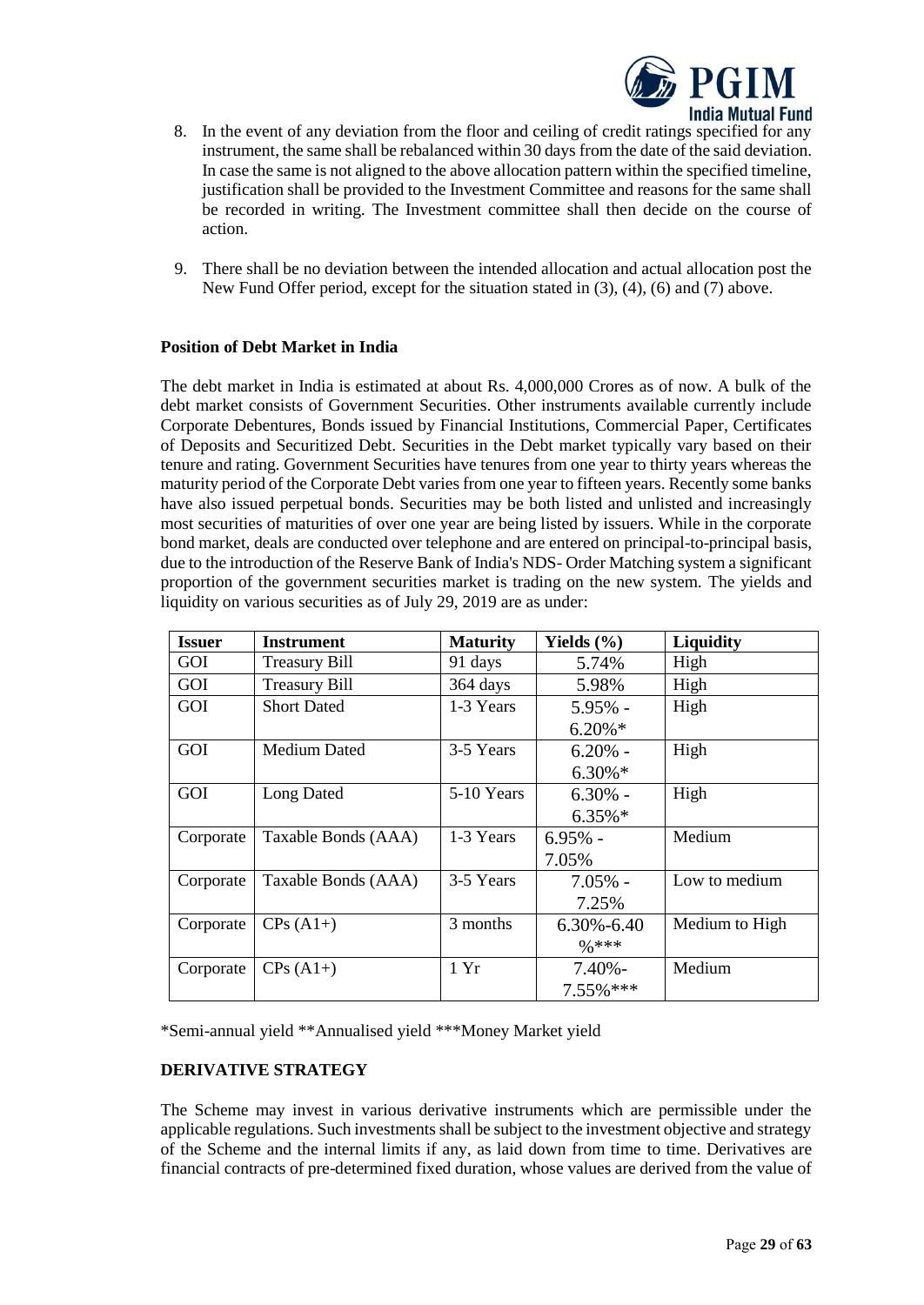

an underlying primary financial instrument such as interest rates, exchange rates, commodities and equities. There are several advantages in using derivatives in the portfolio. The use of derivatives provides flexibility to the Scheme to hedge whole or part of the portfolio.

The risks associated with derivatives are similar to those associated with underlying investments. The additional risks of using derivative strategies could be on account of:

- Illiquidity;
- Potential mispricing of the Futures/Options;
- Lack of opportunity;
- Inability of derivatives to correlate perfectly with the underlying (Indices, Assets, Exchange Rates);
- Cost of hedge can be higher than adverse impact of market movements;
- An exposure to derivatives in excess of the hedging requirements can lead to losses;
- An exposure to derivatives can also limit the profits from a genuine investment transaction.
- The prices which are seen on the screen need not be the same at which execution will take place.

For detailed risks associated with use of derivatives, please refer paragraph "Scheme Specific Risk Factors"

The Scheme may use Derivative instruments like interest rate swaps like overnight indexed swaps (OIS), forward rate agreements, interest rate futures(as and when permitted) or such other Derivative instruments as may be permitted under the applicable regulations.

Derivatives will be used for the purpose of hedging, and portfolio balancing or such other purpose as may be permitted under the regulations and Guidelines from time to time.

As per the guidelines issued by RBI permitting participation by Mutual Funds in interest rate swaps and forward rate agreements, the Fund will use Derivative instruments for the purpose of hedging and portfolio balancing. The Fund may also use derivatives for such purposes as maybe permitted from time to time. Further, the guidelines issued by RBI from time to time for forward rate agreements and interest rate swaps and other derivative products would be adhered to by the Mutual Fund. IRS and FRAs do also have inherent credit and settlement risks. However, these risks are substantially reduced as they are limited to the interest streams and not the notional principal amounts.

Investments in Derivatives will be in accordance with the extant SEBI regulations / guidelines. The circumstances under which such transactions would be entered into would be when, for example using the IRS route it is possible to generate better returns / meet the objective of the Scheme at a lower cost. e.g. if buying a 2 Yr Mibor based instrument and receiving the 2 Yr swap rate yields better return than the 2 Yr AAA corporate, the Scheme would endeavor to do that. Alternatively, the Scheme would also look to hedge existing fixed rate positions if the view on interest rates is that it would likely rise in the future.

The following information provides a basic idea as to the nature of the Derivative instruments proposed to be used by the Fund and the benefits and risks attached therewith. Please note that the examples have been given for illustration purposes only.

### Using Overnight Indexed Swaps

In a rising interest rate scenario, the Scheme may enhance returns by hedging the risk on its fixed interest paying assets by entering into an OIS contract where the Scheme agrees to pay a fixed interest rate on a specified notional amount, for a pre determined tenor and receives floating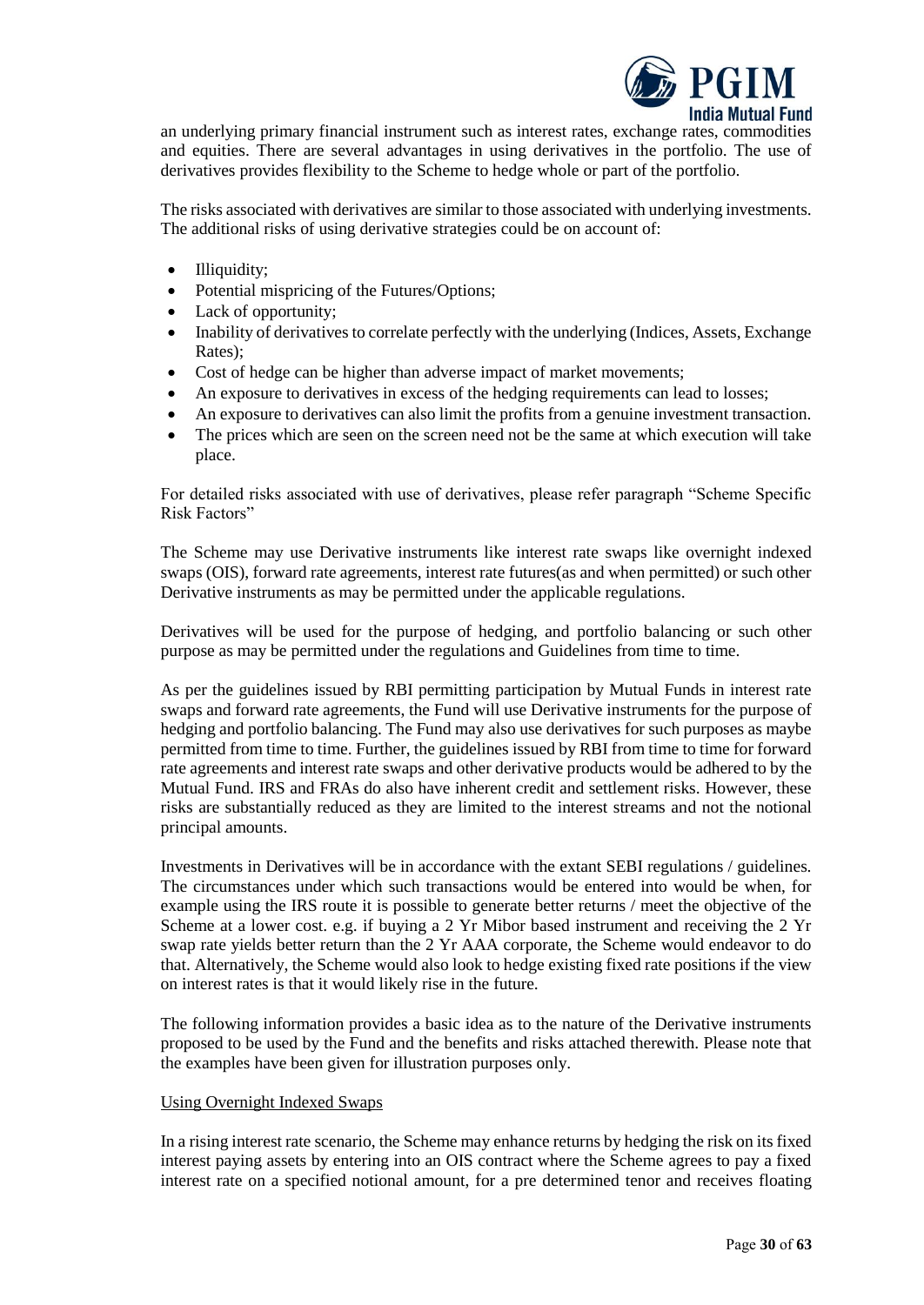

interest rate payments on the same notional amount. The fixed returns from the Scheme assets and the fixed interest payments to be made by the Scheme on account of the OIS transaction offset each other and the Scheme benefits on the floating interest payments that it receives. The Scheme may enter into an opposite position in case of a falling interest rate scenario, i.e. to hedge the floating rate assets in its portfolio the Scheme enters into an OIS transaction wherein it receives a fixed interest rate on a specified notional amount for a specified time period and pays a floating interest rate on the same notional amount. The floating interest payments that the Scheme receives on its floating rate securities and the floating interest payments that the Scheme has to pay on account of the OIS transaction offset each other and the Scheme benefits on the fixed interest payments that it receives in such a scenario.

#### Swap

Assume that the Scheme has a Rs. 20 Crore floating rate investment linked to MIBOR (Mumbai Inter Bank Offered Rate). Hence, the Scheme is currently running an interest rate risk and stands to lose if the interest rate moves down. To hedge this interest rate risk, the Scheme can enter into a 6 month MIBOR swap. Through this swap, the Scheme will receive a fixed predetermined rate (assume 12%) and pays the "benchmark rate" (MIBOR), which is fixed by the NSE or any other agency. This swap would effectively lock-in the rate of 12% for the next 6 months, eliminating the daily interest rate risk. This transaction is usually routed through an intermediary who runs a book and matches deals between various counterparties. The steps will be as follows:

Assuming the swap is for Rs. 20 Crores for June 1, 2012 to December 1, 2012. The Scheme is a fixed rate receiver at 12% and the counterparty is a floating rate receiver at the overnight rate on a compounded basis (say NSE MIBOR).

On June 1, 2012 the Scheme and the counterparty will exchange only a contract of having entered this swap. This documentation would be as per International Swap Dealers Association (ISDA) norms.

On a daily basis, the benchmark rate fixed by NSE will be tracked by them. On December 1, 2012 they will calculate the following:

- The Scheme is entitled to receive interest on Rs. 20 Crores at 12% for 184 days i.e. Rs. 1.21 Crores, (this amount is known at the time the swap was concluded) and will pay the compounded benchmark rate;
- The counterparty is entitled to receive daily compounded call rate for 184 days & pay 12% fixed.
- On December 1, 2012, if the total interest on the daily overnight compounded benchmark rate is higher than Rs. 1.21 Crores, the Scheme will pay the difference to the counterparty. If the daily compounded benchmark rate is lower, then the counterparty will pay the Scheme the difference.
- Effectively the Scheme earns interest at the rate of 12% p.a. for six months without lending money for 6 months fixed, while the counterparty pays interest @ 12% p.a. for 6 months on Rs. 20 Crores, without borrowing for 6 months fixed.

The above example illustrates the use of Derivatives for hedging and optimizing the investment portfolio. Swaps have their own drawbacks like credit risk, settlement risk. However, these risks are substantially reduced as the amount involved is interest streams and not principal.

#### Forward Rate Agreement

Assume that on June 30, 2012, the 30 day commercial paper (CP) rate is 8% and the Scheme has an investment in a CP of face value Rs. 50 Crores, which is going to mature on July 31, 2012. If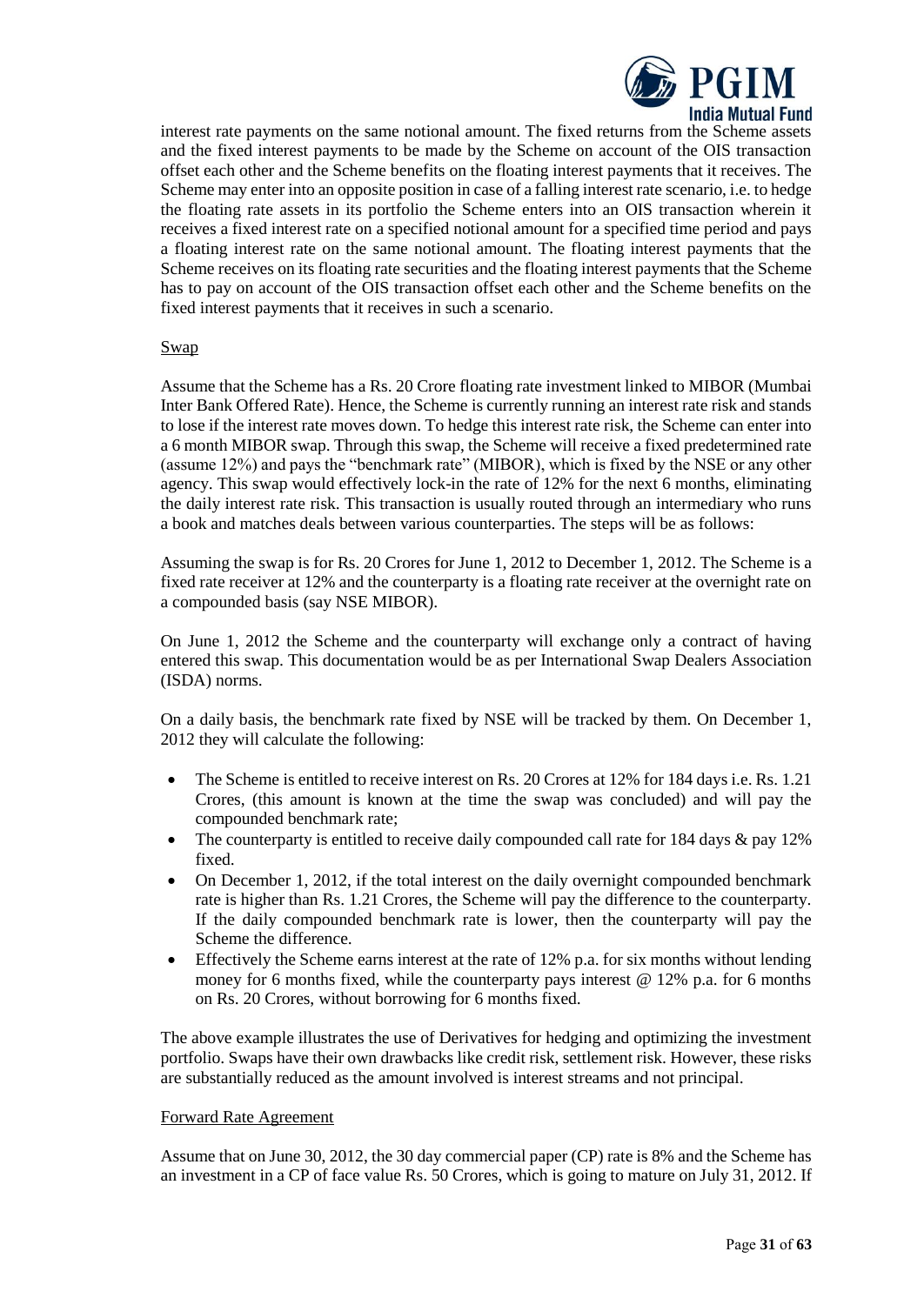

the interest rates are likely to remain stable or decline after July 31, 2012, and if the fund manager, who wants to re-deploy the maturity proceeds for 1 more month does not want to take the risk of interest rates going down, he can then enter into a following Forward Rate Agreement (FRA) say as on June 30, 2012:

He can receive  $1 \times 2$  FRA on June 30, 2009 at 8.00% (FRA rate for 1 months lending in 1 months time) on the notional amount of Rs. 50 Crores, with a reference rate of 30 day CP benchmark. If the CP benchmark on the settlement date i.e. July 30, 2012 falls to 7.75%, then the Scheme receives the difference 8.00 – 7.75 i.e. 25 basis points on the notional amount Rs. 50 Crores.

#### Interest Rate Futures

Assume that the Scheme holds an Indian ten year benchmark and the fund manager has a view that the yields will go up in the near future leading to decrease in value of the investment and subsequent decrease in NAV of the Scheme. The fund manager decides to use Interest Rate Futures to mitigate the risk of decline of NAV of the Scheme.

20th October 2012

- The benchmark 10 year paper 6.88% 2012 is trading at INR 98.00 at a yield of 7.19%.
- December 2012 futures contract on the 10 year notional 7% coupon bearing Government paper is trading at a yield of 7.29% at a price of INR 98.50.
- The mutual fund decides to hedge the exposure by taking a short position in December 2012 interest rate futures contract.

25th November 2012

- As expected by the fund manager the yield of the benchmark ten year paper has increased to 8% and the price has decreased to 92.70.
- The December 2012 futures contract is trading at a price of INR 93.17 indicating a yield of 8.05%
- The mutual fund unwinds the short position by buying the December 2012 futures contract. The transaction results in profit from the futures position, against the corresponding loss from the Government of India security position.

For details of risk factors relating to use of Derivatives, the investors are advised to refer to Scheme Specific Risk Factors.

### **Portfolio Turnover**

The scheme is a close-ended scheme and intends to buy securities that mature within the maturity date of the Scheme. Portfolio turnover may arise out of reinvestment of maturity / coupon proceeds as well as through selling and buying securities as part of active management of the scheme. It is anticipated that the turnover would be lower than an open-ended scheme. However, the scheme does not have a target for portfolio turnover. The fund manager will endeavor to optimize portfolio turnover to maximize gains and minimize risks keeping in mind the cost associated with it. However, it is difficult to estimate with reasonable measure accuracy, the likely turnover in the portfolio of the Scheme.

#### **Investments by the AMC in the Scheme**

The AMC may invest in the Scheme, subject to the Regulations and to the extent permitted by its Board from time to time. As per the existing Regulations, the AMC will not charge investment management and advisory fee on the investment made by it in the Scheme.

### <span id="page-31-0"></span>**F. FUNDAMENTAL ATTRIBUTES**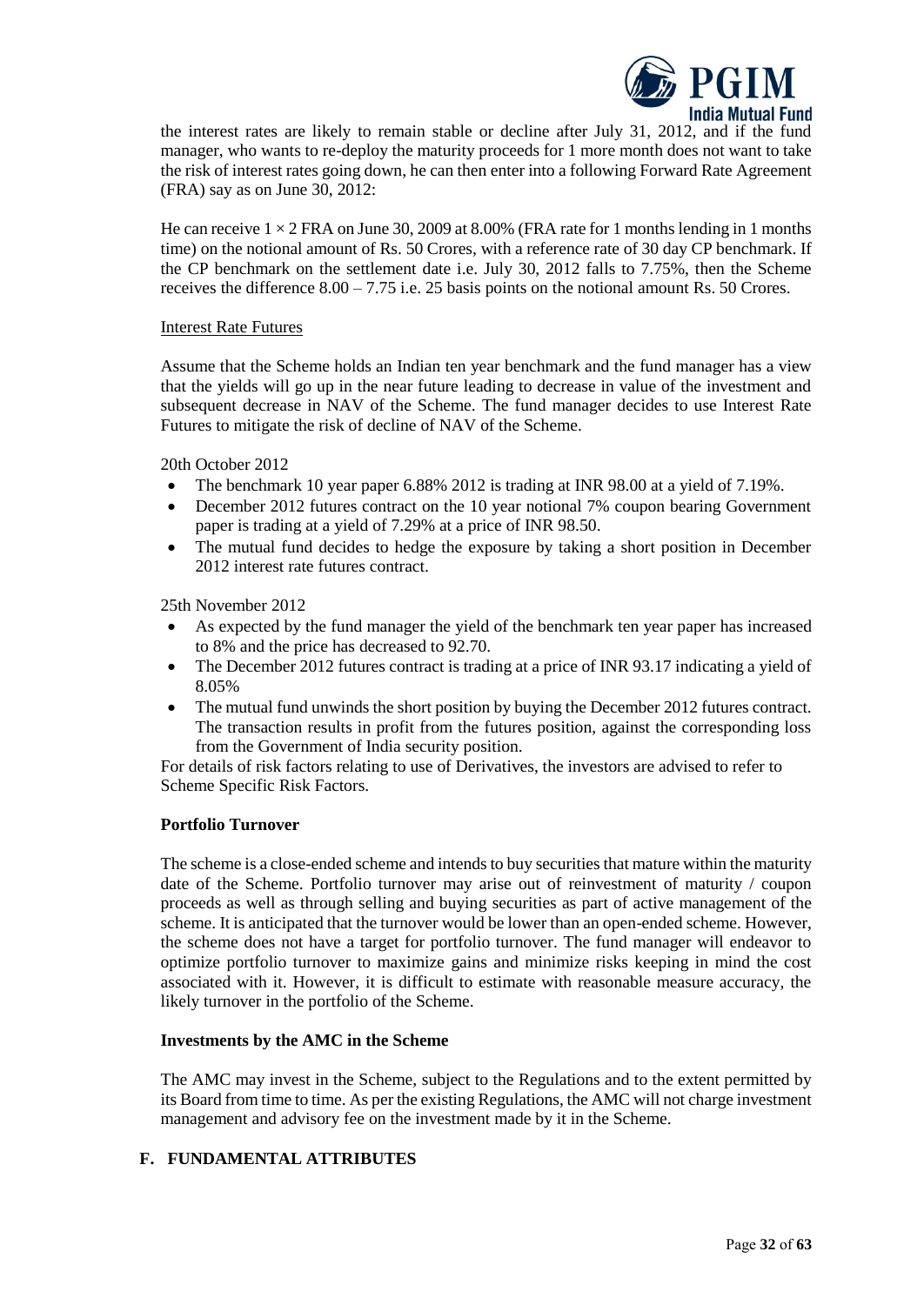

Following are the Fundamental Attributes of the Scheme, in terms of Regulation 18 (15A) of the SEBI (Mutual Funds) Regulations:

- **i.** Type of scheme **A Close Ended Debt Scheme**
- ii. Investment Objective and Asset Allocation **Refer Section II, Point B & C**
- iii. Terms of Issue:-
	- Liquidity provisions such as listing, repurchase, redemption. **Refer Section III, Point no. B.**
	- Aggregate maximum fees and expenses charged to the Scheme. **Refer Section IV, Point no. B– Annual Scheme recurring Expenses**
	- Any safety net or guarantee provided (The Scheme is does not provide any guaranteed or assured return).

In accordance with Regulation 18(15A) of the SEBI (Mutual Funds) Regulations, the Trustee will ensure that no change in the Fundamental Attributes of the Scheme or the Trust or fees and expenses payable or any other change which would modify the Scheme and Options thereunder and affect the interest of the Unit holders is carried out unless:

- a. a written communication about the proposed change is sent to each Unit holder and an advertisement is given in one English daily newspaper having nationwide circulation as well as in a newspaper published in the language of the region where the head office of the Mutual Fund is situated; and
- b. the Unit holders are given an option for a period of 30 days to exit at the prevailing NAV without any exit load.

### <span id="page-32-0"></span>**G. HOW WILL THE SCHEME BENCHMARK ITS PERFORMANCE?**

The Scheme's benchmark is CRISIL Composite Bond Fund Index.

The CRISIL Composite Bond Fund Index is an index to track the return on a composite portfolio that includes Call instruments, Commercial paper, Government securities as well as the AAA and AA instruments.

This index is a realistic estimate for the scheme, as the scheme invests in all of the above mentioned short term instruments to maximize returns at a particular level of risk.

The Trustee/AMC reserves the right to change the benchmark for evaluating the performance of the Scheme from time to time, in conformity with the investment objective of the Scheme and the appropriateness of the benchmark, subject to SEBI guidelines and other prevalent guidelines.

| Name,               | <b>Experience</b>                      | of<br>his<br>schemes<br>under<br><b>Name</b> |
|---------------------|----------------------------------------|----------------------------------------------|
| Designation, Age,   |                                        | management                                   |
| <b>Educational</b>  |                                        |                                              |
| Qualifications &    |                                        |                                              |
| <b>Tenure</b><br>in |                                        |                                              |
| managing scheme     |                                        |                                              |
| Mr.<br>Kumaresh     | <sup>20</sup><br>years of work<br>Over | PGIM India Hybrid Equity Fund                |
| Ramakrishnan        | experience in the Indian Fixed         | (Debt portion), PGIM India Arbitrage         |
|                     | Income markets as under:               | Fund (Debt portion), PGIM India              |
| Head-Fixed          |                                        | Equity Savings Fund (Debt Portion),          |
| Income              | From March 08, 2016 -                  | PGIM India Dual Advantage Series -           |
|                     | <b>PGIM</b><br>India<br>Asset          | 1 (Debt portion), PGIM India Hybrid          |
| Age: $47$ yrs       |                                        | Fixed Term Fund - Series 11 and 12           |

### <span id="page-32-1"></span>**H. WHO MANAGES THE SCHEME?**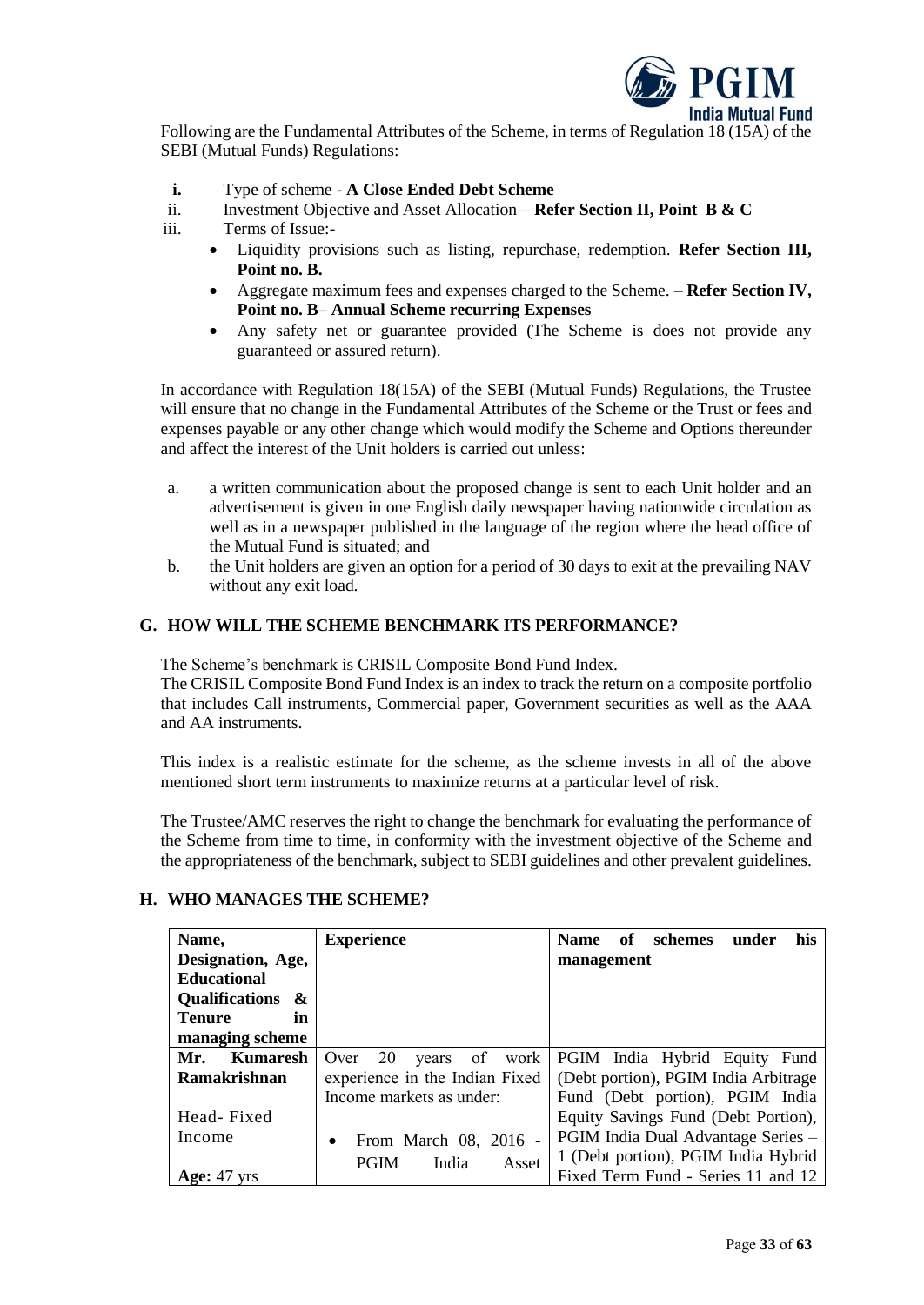

| Managers Private Limited<br>- Head - Fixed Income:<br>October 2005 - March 7,<br>2016 - Deutsche Asset                                                                                                                                               | (Debt portion), PGIM India Insta Cash<br>Fund and PGIM India Ultra Short<br>Term Fund (jointly with Mr. Kunal                                                                                                                                                          |
|------------------------------------------------------------------------------------------------------------------------------------------------------------------------------------------------------------------------------------------------------|------------------------------------------------------------------------------------------------------------------------------------------------------------------------------------------------------------------------------------------------------------------------|
|                                                                                                                                                                                                                                                      |                                                                                                                                                                                                                                                                        |
|                                                                                                                                                                                                                                                      |                                                                                                                                                                                                                                                                        |
| (India)<br>Management<br>Private Limited $-$ (last<br>position held) - Head -<br>Fixed Income;<br>$2000 - 2005 -$ Societe<br>Generale (SG) - Senior<br>Credit analyst;<br>1996 - 2000 - Credit<br>Analysis & Research Ltd.<br>(CARE) - Senior Rating | Jain), PGIM India Low Duration<br>Fund, PGIM India Credit Risk Fund,<br>PGIM India Short Maturity Fund<br>(jointly with Mr. Puneet Pal) PGIM<br>India Fixed Duration Fund - Series 29,<br>31, AA, AB, AC, AE, AF. AG, AP,<br>AQ, AR, AT & AU, AY, AZ, BB, BC<br>and BE |
|                                                                                                                                                                                                                                                      |                                                                                                                                                                                                                                                                        |
|                                                                                                                                                                                                                                                      | analyst.                                                                                                                                                                                                                                                               |

# <span id="page-33-0"></span>**I. WHAT ARE THE INVESTMENT RESTRICTIONS?**

Pursuant to Regulations, specifically the Seventh Schedule and amendments thereto, the following investment restrictions are currently applicable to the Scheme:

- The Scheme shall not invest more than 10% of its net assets in debt instruments comprising money market & non money market instruments issued by a single issuer, which are rated not below investment grade by a credit rating agency authorized to carry out such activity under the SEBI Act. Such investment limit may be extended to 12% of the net assets of the Scheme with the prior approval of the Trustees and the Board of the AMC. Such limit shall not be applicable for investments in government securities, treasury bills & TRI-PARTY REPO. Provided further that investment within such limit can be made in mortgage backed securitised debts which are rated not below investment grade by a credit rating agency registered with SEBI.
- The Scheme shall not invest more than 10% of its net assets in unrated debt instruments issued by a single issuer and the total investment in such instruments shall not exceed 25% of the net assets of the Scheme. All such investments shall be made with the prior approval of the Trustees and the Board of the AMC
- The Scheme may invest in another scheme of the Mutual Fund or any other mutual fund. The aggregate inter-scheme investment made by all the schemes under the same management or in schemes under management of any other asset management company shall not exceed 5% of the net asset value of the Fund. No investment management fees shall be charged by the Scheme for investing in other schemes of the Mutual Fund or in the schemes of any other mutual fund.
- The Scheme shall not make any investment in:
	- a. Any unlisted Security of an associate or group company of the Sponsor; or
	- b. Any Security issued by way of private placement by an associate or group company of the Sponsor; or
	- c. the listed Securities of group companies of the Sponsor which is in excess of 25% of the net assets of the Scheme of the Mutual Fund.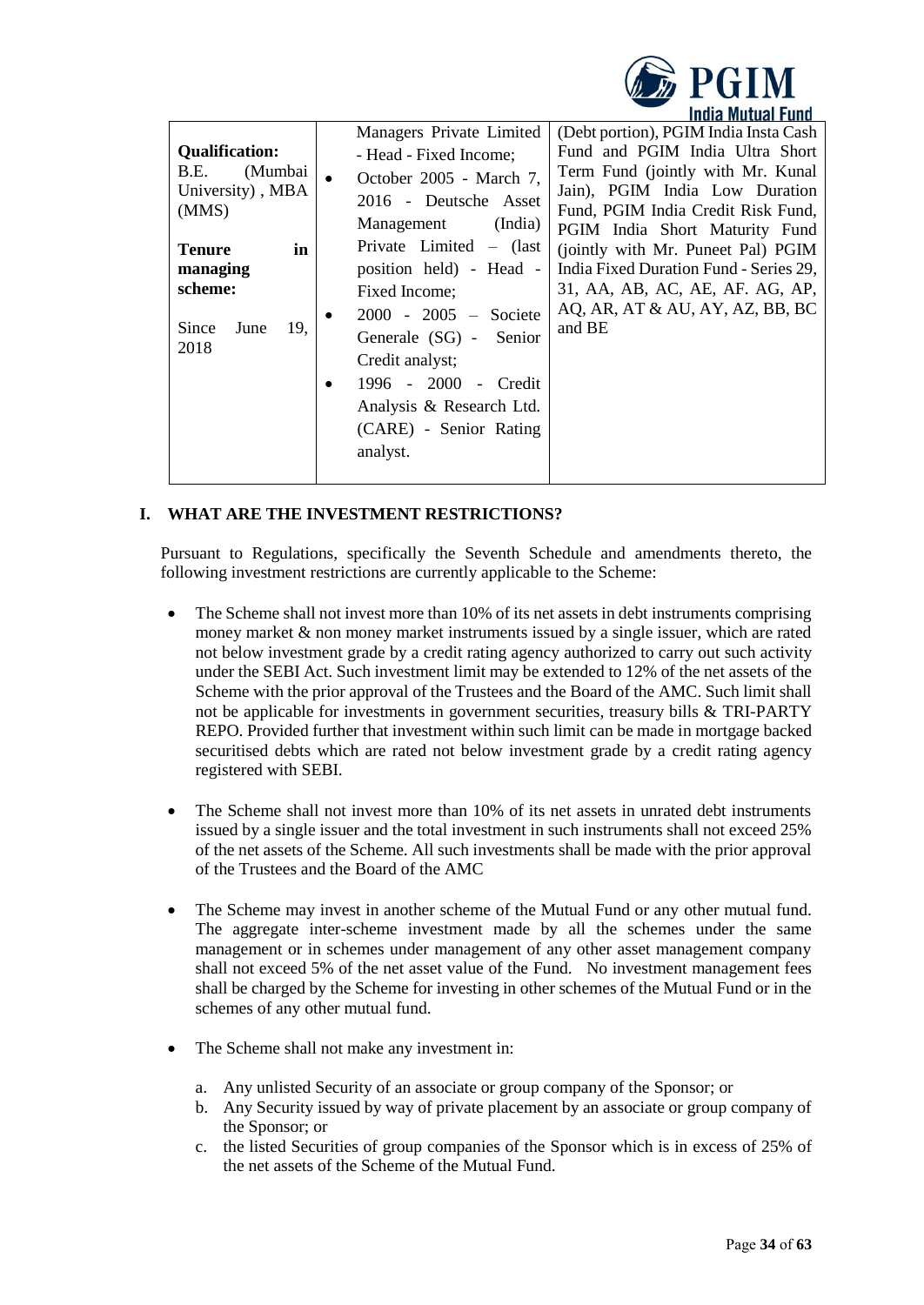

- Transfer of investments from one scheme to another scheme in the Mutual Fund is permitted provided –
	- a) such transfers are done at the prevailing market price for quoted instruments on Spot Basis (Spot Basis shall have the same meaning as specified by a stock exchange for spot transactions); and
	- b) the Securities so transferred shall be in conformity with the investment objective of the Scheme to which such transfer has been made.
- The Mutual Fund shall get the Securities purchased or transferred in the name of the Fund on account of the Scheme, wherever investments are intended to be of a long-term nature.
- The Mutual Fund shall buy and sell securities on the basis of deliveries and shall in all cases of purchases take delivery of the relevant securities and in all cases of sale, deliver the securities. The sale of government securities already contracted for purchase shall be permitted in accordance with the guidelines issued by the RBI in this regard.
- The Scheme shall not invest in a fund of funds scheme.
- SEBI, vide its circular no. Cir/IMD/DF/11/2010 dated August 18, 2010 has prescribed the following investment restrictions with respect to investment in derivatives:
	- a) The cumulative gross exposure through debt and derivative positions should not exceed 100% of the net assets of the scheme. Cash or cash equivalents with residual maturity of less than 91 days may be treated as not creating any exposure.
	- b) Mutual Fund shall not write options or purchase instruments with embedded written options.
	- c) The total exposure related to option premium paid must not exceed 20% of the net assets of the scheme.
	- d) Exposure due to hedging positions may not be included in the above mentioned limits subject to the following:-
		- (i) Hedging positions are the derivative positions that reduce possible losses on an existing position in securities and till the existing position remains;
		- (ii) Hedging positions cannot be taken for existing derivative positions. Exposure due to such positions shall have to be added and treated under limits mentioned in Point (a) above.
		- (iii)Any derivative instrument used to hedge has the same underlying security as the existing position being hedged.
		- (iv) The quantity of underlying associated with the derivative position taken for hedging purposes does not exceed the quantity of the existing position against which hedge has been taken.
	- e) Mutual Fund may enter into plain vanilla interest rate swaps for hedging purposes. The counter party in such transactions has to be an entity recognized as a market maker by RBI. Further, the value of the notional principal in such cases must not exceed the value of respective existing assets being hedged by the scheme. Exposure to a single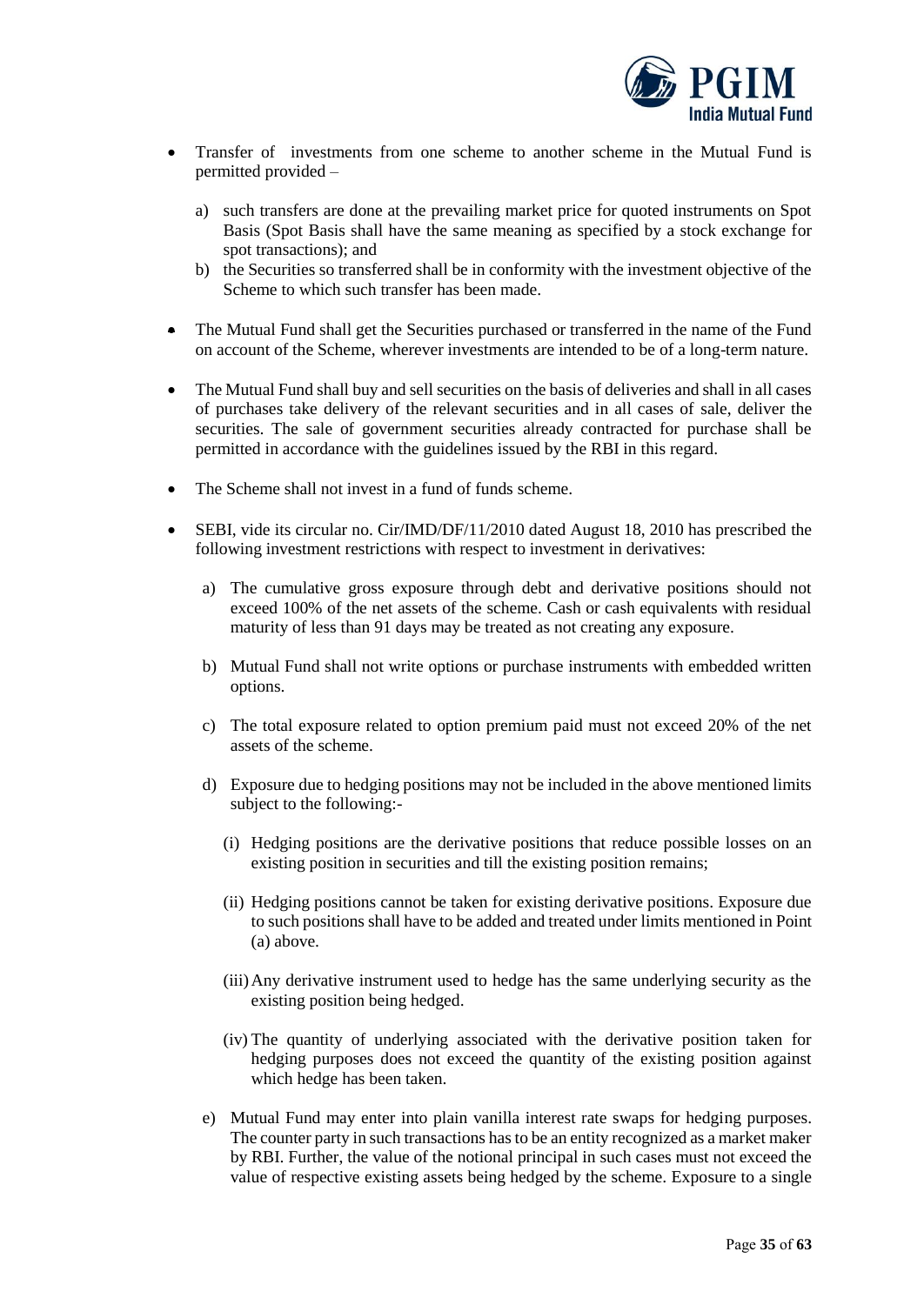

counterparty in such transactions should not exceed 10% of the net assets of the scheme.

- f) Exposure due to derivative positions taken for hedging purposes in excess of the underlying position against which the hedging position has been taken, shall be treated under the limits mentioned in Point (a) above.
- Pending deployment of funds of a Scheme in terms of the investment objectives of the Scheme, the AMC may invest the funds of the Scheme in short term deposits of scheduled commercial banks in accordance with the guidelines set out by SEBI under the Regulations. The Scheme will comply with the following guidelines/restrictions for parking of funds in short term deposits, as per SEBI Circular No. SEBI/IMD/CIR No.1/91171/07 dated April 16, 2007 and SEBI/IMD/CIR No.7/129592/08 dated June 23, 2008:
	- a. "Short Term" for parking of funds shall be treated as a period not exceeding 91 days.
	- b. Such short-term deposits shall be held in the name of the Scheme.
	- c. The Scheme shall not park more than 15% of the net assets in short term deposit(s) of all the scheduled commercial banks put together. However, such limit may be raised to 20% with the approval of the Trustee.
	- d. Parking of funds in short term deposits of associate and Sponsor scheduled commercial banks together shall not exceed 20% of total deployment by the Mutual Fund in short term deposits.
	- e. The Scheme shall not park more than 10% of the net assets in short term deposit(s), with any one scheduled commercial bank including its subsidiaries.
	- f. The Scheme shall not park funds in short-term deposit of a bank which has invested in the said Scheme.
	- g. The AMC shall not charge any investment management and advisory fees for parking of funds in short term deposits of scheduled commercial banks.

However, the above provisions will not apply to term deposits placed as margins for trading in cash and derivatives market.

- Save as otherwise expressly provided under SEBI (Mutual Funds) Regulations, 1996, the Scheme shall not advance any loans.
- The Fund shall not borrow except to meet temporary liquidity needs of the Fund for the purpose of repurchase/redemption of Units or payment of interest and/or dividend to the Unit holders. Provided that the Fund shall not borrow more than 20% of the net assets of the individual Scheme and the duration of the borrowing shall not exceed a period of 6 month.
- Scheme shall not have total exposure exceeding 25% of its net assets in a particular sector (excluding investments in Bank Certificate of Deposits, Short Term Deposits with scheduled commercial banks, TRI-PARTY REPO, Government of India Securities, Treasury Bills and AAA rated Securities issued by Public Financial Institutions and Public Sector Banks). Provided that an additional exposure to financial services sector (over and above the limit of 25%) not exceeding 15% of the net assets of the Scheme shall be allowed by way of increase in exposure to Housing Finance Companies (HFCs) only. Provided further that the additional exposure to such securities issued by HFCs are rated AA and above and these HFCs are registered with National Housing Bank and the total investment/exposure in HFCs shall not exceed 25% of the net assets of the Scheme.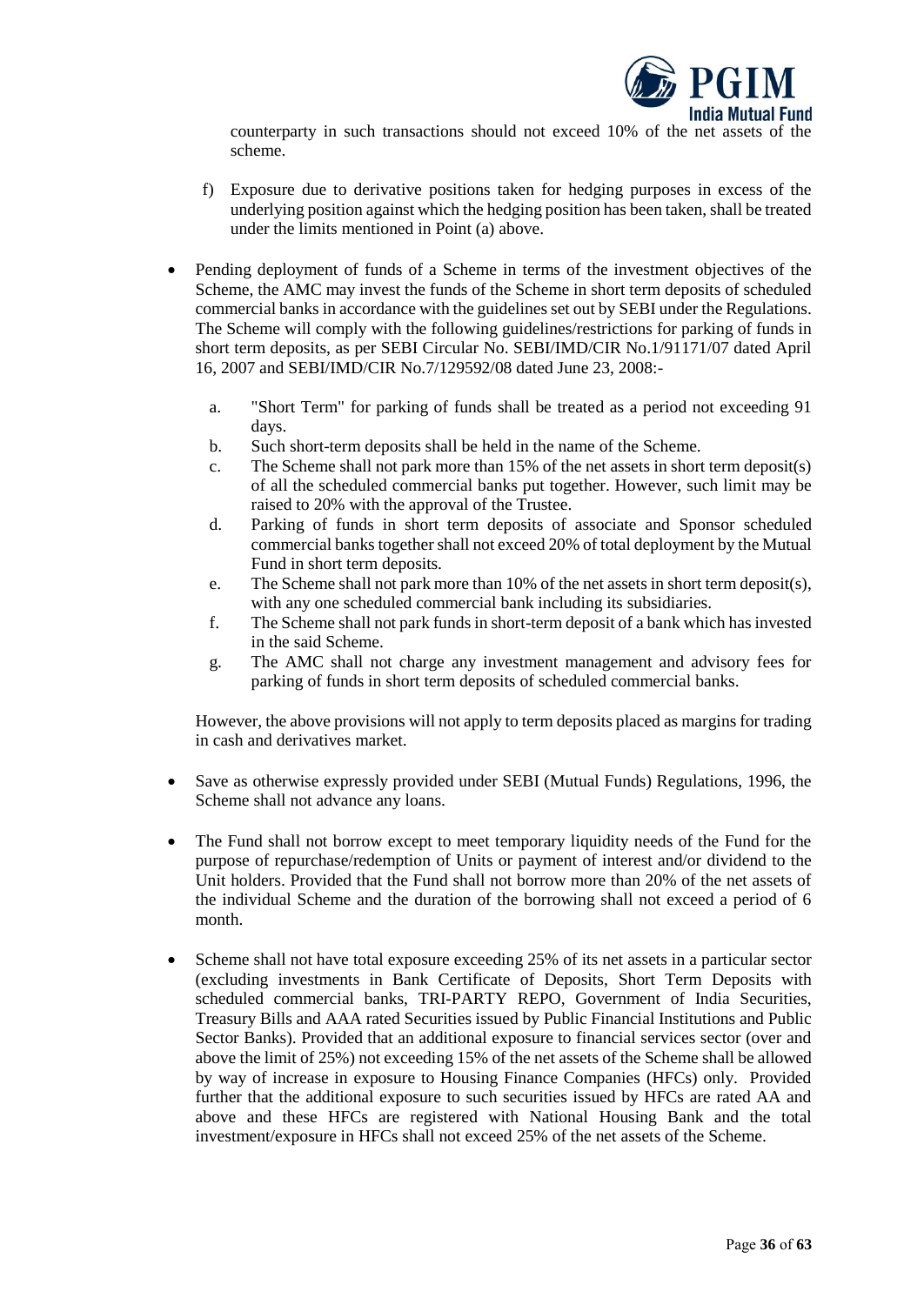

• Total exposure of the Schemes in a group (excluding investments in securities issued by Public Sector Units, Public Financial Institution and Public Sector Banks) shall not exceed 20% of the net assets of the Scheme. Such investment limit may be extended to 25% of the net assets of the Scheme with the prior approval of the Board of Trustees. For this purpose, a group means a group as defined under regulation 2 (mm) of SEBI (Mutual Funds) Regulations, 1996 (Regulations) and shall include an entity, its subsidiaries, fellow subsidiaries, its holding company and its associates.

All investment restrictions shall be applicable at the time of making investment. The AMC/Trustee may alter these above stated restrictions from time to time to the extent the Regulations change, so as to permit the Scheme to make its investments in the full spectrum of permitted investments for mutual funds to achieve its respective investment objective.

### **Participation of Schemes of PGIM India Mutual Fund in Repos of Corporate debt securities**

In accordance with SEBI circular no. CIR / IMD / DF / 19 / 2011 dated November 11, 2011 and CIR/IMD/DF/23/2012 dated November 15, 2012, schemes of the Mutual Fund shall participate in the 'Corporate Bond Repo' transactions as per guidelines issued by Reserve Bank of India (RBI) from time to time. Currently the applicable guidelines are as under:

- a. Gross exposure of the scheme to repo transactions in corporate debt securities shall not be more than 10 % of the net assets of the concerned scheme.
- b. The cumulative gross exposure through repo transactions in corporate debt securities along with equity, debt, units of REITs & INVITs and derivatives shall not exceed 100% of the net assets of the concerned scheme.
- c. Mutual Funds shall participate in repo transactions only in 'AA and above' rated corporate debt securities.
- d. In terms of Regulation44 (2) mutual funds shall borrow through repo transactions only if the tenor of the transaction does not exceed a period of six months

The investment restrictions applicable to the Scheme's participation in the Corporate Bond repos will also be as prescribed or varied by SEBI or by the Board of PGIM India Trustees Pvt. Ltd. (subject to SEBI requirements) from time to time.

The following guidelines shall be followed by PGIM India Mutual Fund for participating in repo in Corporate debt securities, which have been approved by the Board of AMC and Trustee Company:

### **a) Category of Counterparty to be considered for making investment:**

All entities eligible for transacting in Corporate Bond repos as defined by SEBI and RBI shall be considered for repo transactions.

### **b) Credit rating of Counterparty to be considered for making investment:**

The scheme shall participate in Corporate Bond repo transactions with counterparties having a minimum investment grade rating and approved by the Investment Committee on a case-to-case basis. In case a Counterparty is unrated, the Investment Committee will decide/ assign a rating to the Counterparty and report the same to the Board.

### **c) Tenor of Repo and Collateral:**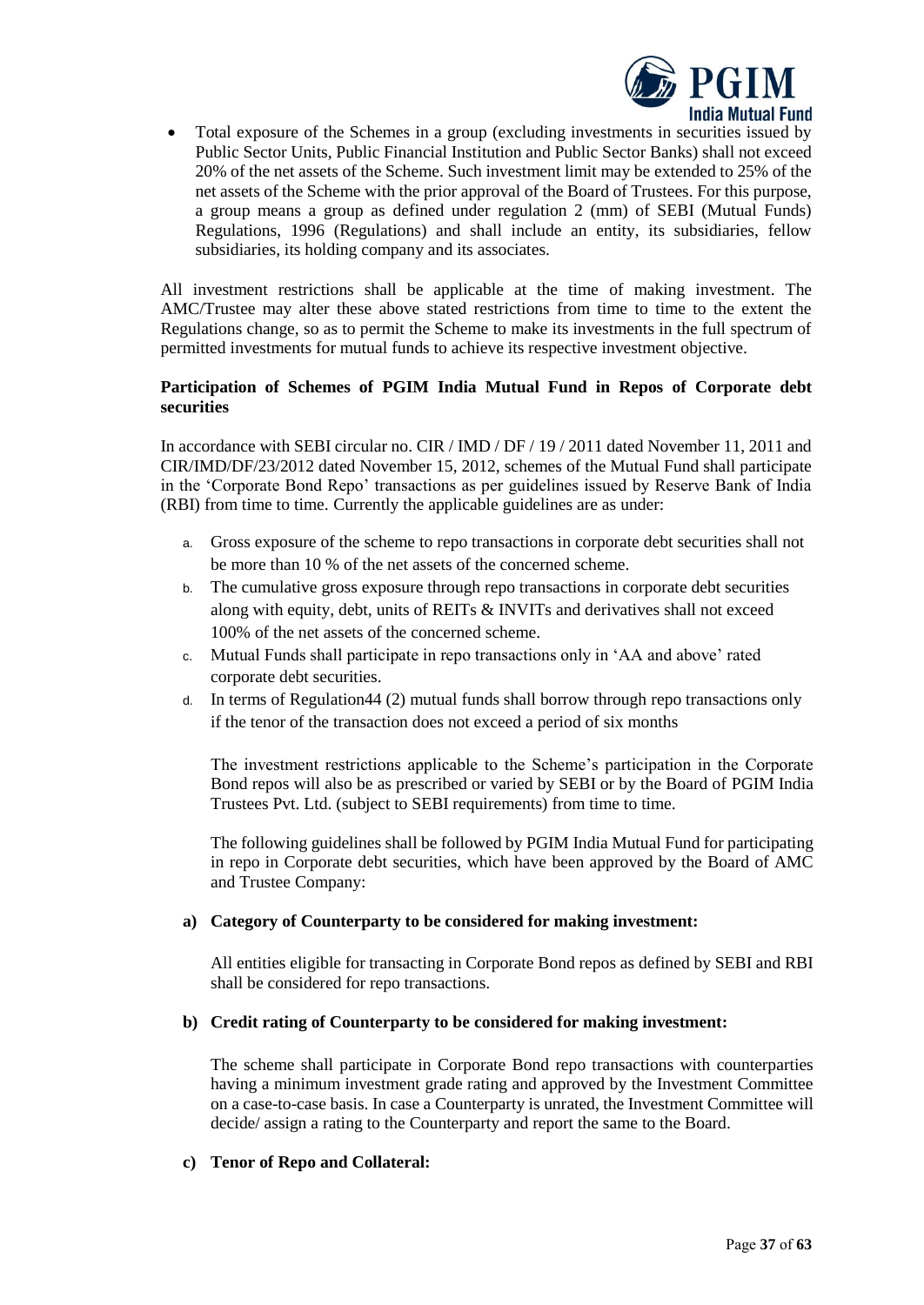

As a repo seller (borrowing), the scheme will borrow cash for a period not exceeding 6 months or as per extant regulations. As a repo buyer, the Scheme are allowed to undertake the transactions (lending) for maximum maturity upto one year or such other terms as may be approved by the Investment Committee. There shall be no restriction / limitation on the tenor of the underlying collateral that is being accepted.

### **d) Applicable haircuts:**

As per RBI circular RBI/2012-13/365 IDMD.PCD. 09 /14.03.02/2012-13 dated 07/01/2013, all Corporate Bond repo transaction will be subject to a minimum haircut given as given below:

- a. AAA : 7.50%
- b.  $AA+$  : 8.50%
- c. AA : 10.00%

The haircut will be applicable on the prevailing market value of the said security on the prevailing date of trade. However, the fund manager may ask for a higher haircut (while lending) or give a higher haircut (while borrowing) depending on the prevailing market and liquidity situation.

# <span id="page-37-0"></span>**J. HOW HAS THE SCHEME PERFORMED?**

| <b>Period</b>   | <b>Regular Plan</b><br>Returns $(\% )$ | <b>Direct Plan</b><br>Returns $(\% )$ | <b>Benchmark Returns</b><br>$($ %) |
|-----------------|----------------------------------------|---------------------------------------|------------------------------------|
| Last 1 Year     | 10.94                                  | 1.24                                  | 12.76                              |
| Since Inception | 10.61                                  | '0.91                                 | 12.66                              |

Performance as on July 31, 2019

Past performance may or may not be sustained in future & should not be used as a basis of comparison with other investments.

^ Returns are calculated on Growth Option NAV.

^^ Returns are calculated on Compounded Annualised basis for a period of more than a year and on an absolute basis for a period of less than or equal to a year. # CRISIL Composite Bond Fund Index

3.72 4.13 6.31  $\Omega$ 2 4 6 8 10 2018-19 Regular Plan Direct Plan Benchmark

Inception Date: Regular Plan: June 19, 2018, Direct Plan: June 19, 2018

**Absolute Returns for each Financial Year**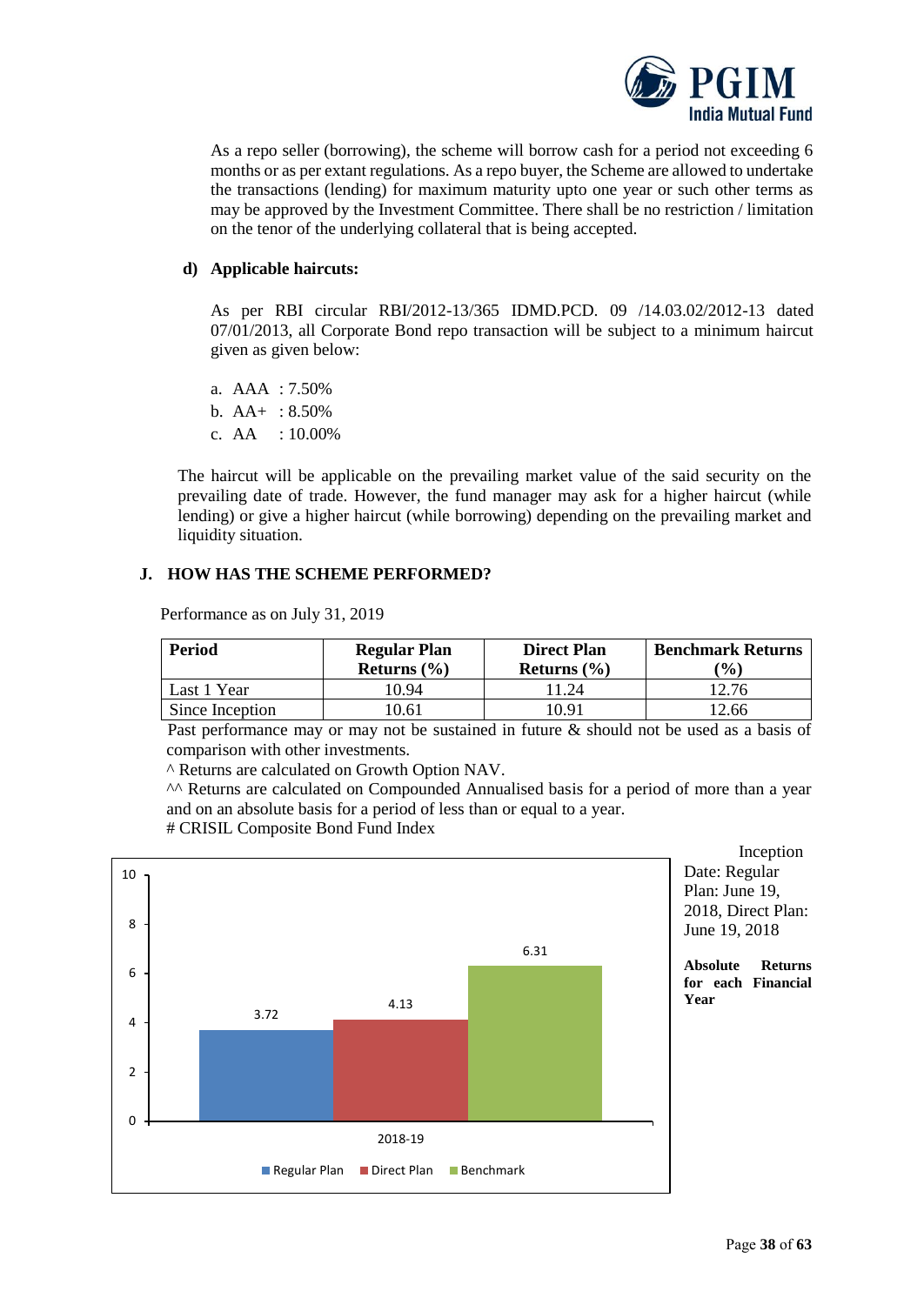

# <span id="page-38-0"></span>**K. PORTFOLIO OF THE SCHEME:**

#### **1. Portfolio Holdings of the Scheme as on July 31, 2019:**

| <b>Issuer</b>                            | % to Net Assets |
|------------------------------------------|-----------------|
| State Government of Rajasthan            | 49.53           |
| L & T Finance Ltd.                       | 10.84           |
| Mahindra & Mahindra Financial Serv Ltd.  | 10.76           |
| National Bk for Agriculture & Rural Dev. | 10.47           |
| Bharat Petroleum Corporation Ltd.        | 4.34            |
| Power Finance Corporation Ltd.           | 4.29            |
| L&T Housing Finance Ltd.                 | 3.23            |
| SBI Cards & Payment Services Pvt. Ltd.   | 1.59            |
| State Government of Maharashtra          | 1.08            |

### 2. **Sector Allocation as on July 31, 2019:**

| <b>Sector</b>             | % Net Assets |
|---------------------------|--------------|
| Government Of India       | 50.61        |
| <b>Financial Services</b> | 30.71        |
| Finance                   | 10.47        |
| Energy                    | A 34         |

Please visit www.pgimindiamf.com/statutory-disclosure/financials for complete details and latest monthly portfolio holding of the Scheme. Aggregate of debt instruments held by the Scheme at issuer level are indicated above.

The above tables do not include cash and cash equivalents, fixed deposits and / or exposure in derivatives instruments, if any.

### 3. **Portfolio turnover ratio of the Scheme:** NA.

# <span id="page-38-1"></span>**L. AGGREGATE INVESTMENT IN THE SCHEME BY THE AMC'S BOARD OF DIRECTORS, FUND MANAGER AND OTHER KEY MANAGERIAL PERSONNEL JULY 31, 2019:**

| Investment by                  | <b>Amount (Rs in Lakhs)</b> |
|--------------------------------|-----------------------------|
| Directors of the AMC           | Nil                         |
| Fund Manager(s) of the Scheme  | Ni1                         |
| Other Key Personnel of the AMC | Ni1                         |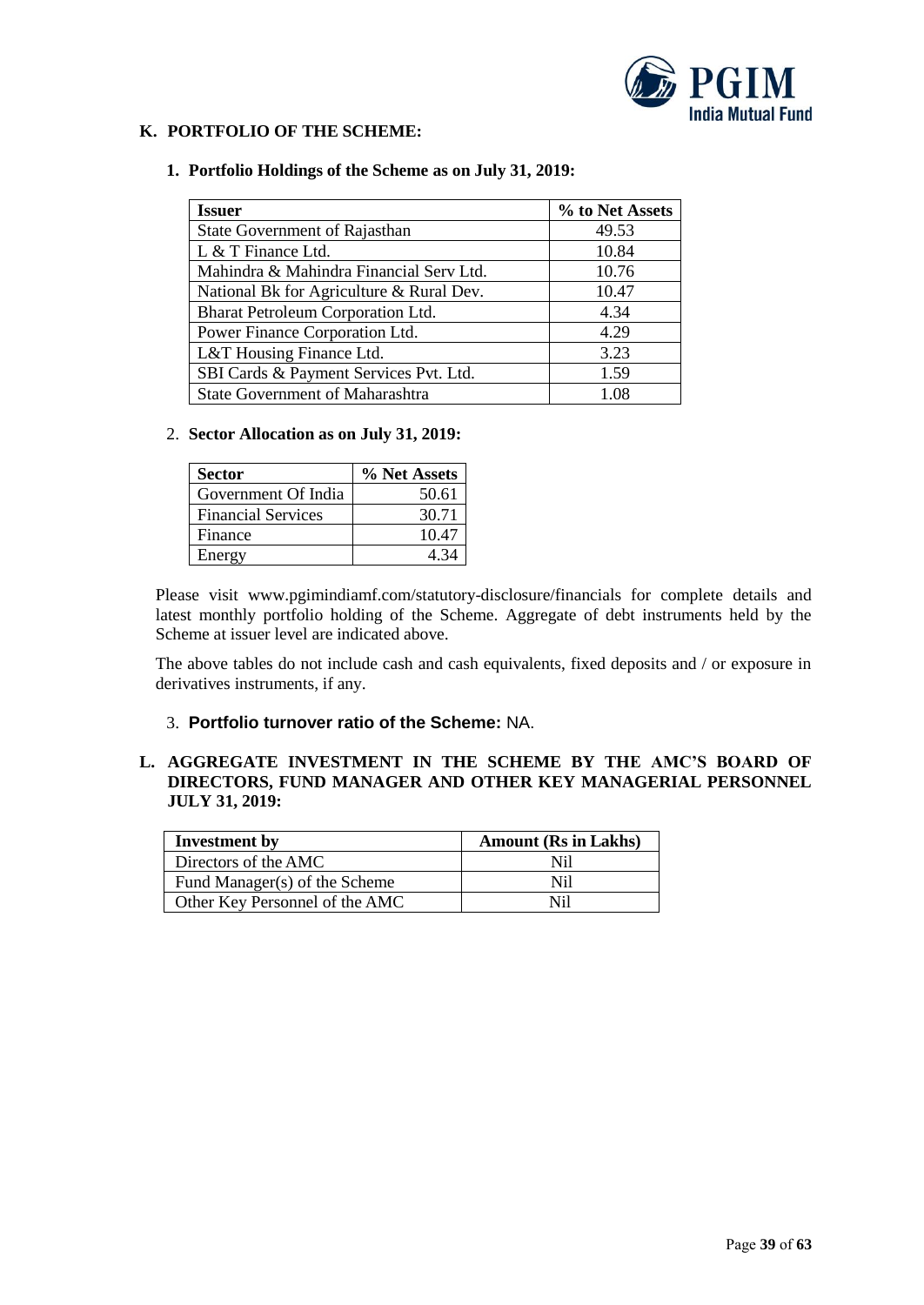

# <span id="page-39-0"></span>**III. UNITS AND OFFER**

This section provides details you need to know for investing in the Scheme.

# <span id="page-39-1"></span>**A. NEW FUND OFFER (NFO)**

Not Applicable

# <span id="page-39-2"></span>**B. ONGOING OFFER DETAILS**

| <b>Ongoing Offer Period</b><br>This is the date from which the<br>scheme<br>will<br>reopen<br>for | Being a close ended Scheme, Investors can subscribe to the Units of<br>the Scheme during the New Fund Offer Period only and the Scheme<br>will not re-open for subscriptions after the closure of NFO. The<br>redemption facility would be provided only on Maturity.                                                                                                                         |  |
|---------------------------------------------------------------------------------------------------|-----------------------------------------------------------------------------------------------------------------------------------------------------------------------------------------------------------------------------------------------------------------------------------------------------------------------------------------------------------------------------------------------|--|
| redemptions<br>subscriptions/<br>after the closure of the NFO<br>period.                          | However, subsequent to closure of NFO and upon listing of Units on<br>Exchange, buying or selling of Units by Unit holders / Investors can be<br>made on the Exchange. Units can be bought or sold like any other listed<br>stock on the Exchange at prevailing market prices.                                                                                                                |  |
| <b>Face Value of Units</b>                                                                        | Rs. 1,000/- per unit.                                                                                                                                                                                                                                                                                                                                                                         |  |
| <b>Plans / Options offered</b>                                                                    | The Scheme shall offer two plans viz. Regular Plan and Direct Plan.                                                                                                                                                                                                                                                                                                                           |  |
|                                                                                                   | Each Plan has two Options, viz., Growth Option and Dividend Option.<br>Dividend Option has the following two facilities:                                                                                                                                                                                                                                                                      |  |
|                                                                                                   | i.<br>Dividend Payout facility;<br>ii.<br>Dividend Transfer facility.                                                                                                                                                                                                                                                                                                                         |  |
|                                                                                                   | Dividend Frequency – Standard*, Quarterly                                                                                                                                                                                                                                                                                                                                                     |  |
|                                                                                                   | *Under this option, frequency is not defined and dividend will be<br>declared at the discretion of the Trustee, subject to availability of<br>distributable surplus calculated in accordance with the Regulations.                                                                                                                                                                            |  |
|                                                                                                   | Growth Option: - Dividends will not be declared under this Option.<br>The income attributable to Units under this Option will continue to<br>remain invested and will be reflected in the Net Asset Value of Units<br>under this Option. Hence, the unit holders who opt for this Option will<br>not receive any dividend.                                                                    |  |
|                                                                                                   | <b>Dividend Option:</b> - Under the Dividend Option, dividend will be<br>declared, subject to availability of distributable profits, as computed in<br>accordance with SEBI (MF) Regulations. Under Dividend option, the<br>following facilities are available:-                                                                                                                              |  |
|                                                                                                   | Dividend Payout Facility - Under this facility, dividends, if<br>declared, will be paid (subject to deduction of tax at source, if any)<br>to those Unit holders / Beneficial Owners whose names appear in<br>the Register of Unit holders maintained by the Mutual Fund/<br>statement of beneficial ownership maintained by the Depositories,<br>as applicable, on the notified record date. |  |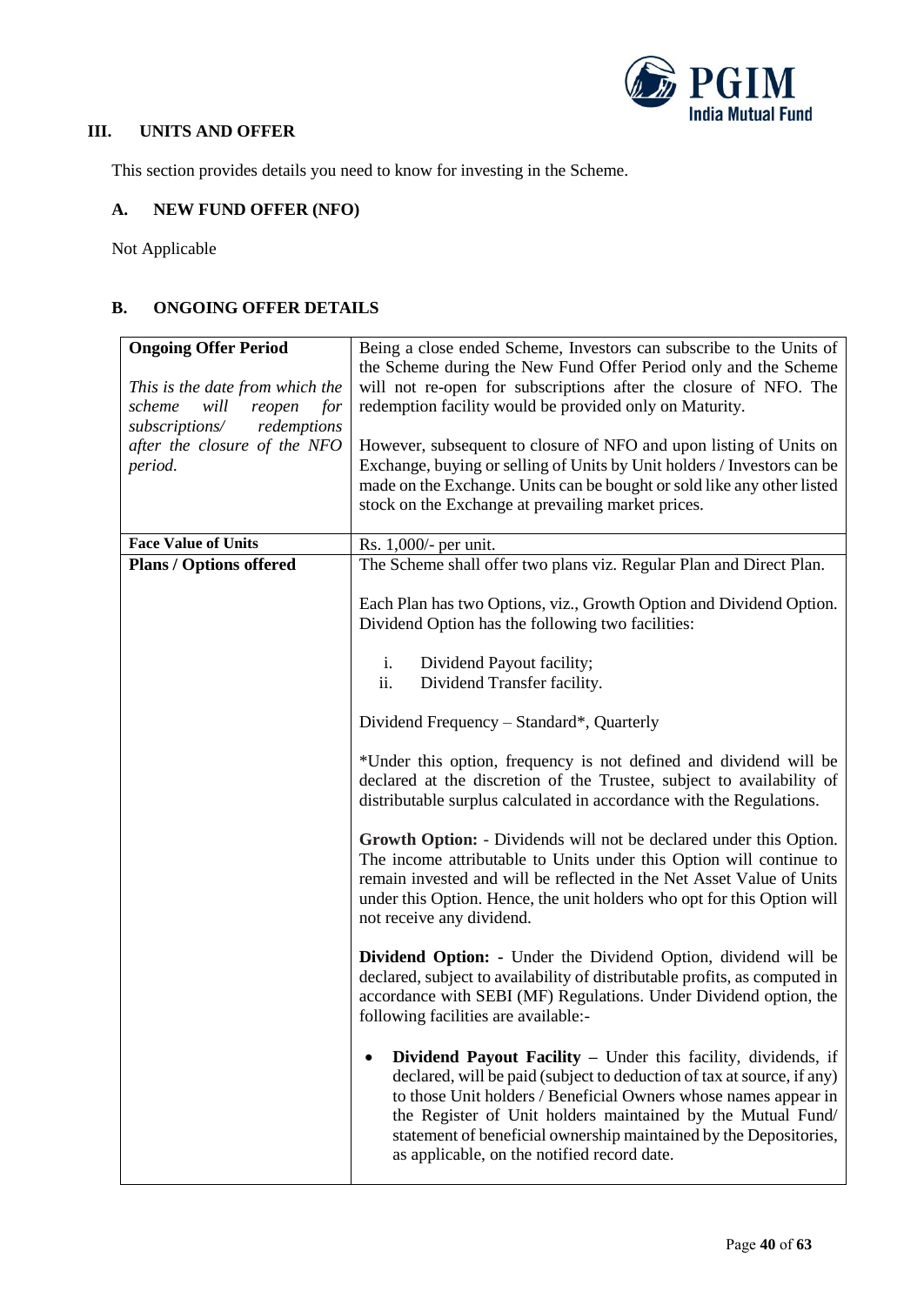

• **Dividend Transfer Facility: -** Under this facility, dividends, if declared, will be invested (subject to deduction of tax at source, if any) in any other schemes of PGIM India Mutual Fund, as opted by the unit holder.

The following shall be the treatment of applications under "Direct" / "Regular" Plans:

| <b>Scenario</b> | <b>Distributor</b><br><b>Code (ARN</b><br>Code)<br>mentioned by<br>the Investor | <b>Plan mentioned</b><br>by the Investor | <b>Default Plan</b> |
|-----------------|---------------------------------------------------------------------------------|------------------------------------------|---------------------|
| 1               | Not mentioned                                                                   | Not mentioned                            | Direct Plan         |
| 2               | Not mentioned                                                                   | Direct                                   | Direct Plan         |
| 3               | Not mentioned                                                                   | Regular                                  | Direct Plan         |
| 4               | Mentioned                                                                       | Direct                                   | Direct Plan         |
| 5               | Direct                                                                          | Not Mentioned                            | Direct Plan         |
| 6               | Direct                                                                          | Regular                                  | Direct Plan         |
| $\overline{7}$  | Mentioned                                                                       | Regular                                  | Regular Plan        |
| 8               | Mentioned                                                                       | Not Mentioned                            | Regular Plan        |

In cases of wrong/ invalid/ incomplete ARN codes mentioned on the application form, the application shall be processed under Regular Plan. The AMC shall contact and obtain the correct ARN code within 30 calendar days of the receipt of the application form from the investor/ distributor. In case, the correct code is not received within 30 calendar days, the AMC shall reprocess the transaction under Direct Plan from the date of application without any exit load.

# **Default Option/Sub-option:**

The investor must clearly specify his/her choice of Option/Sub-option in the application form, in the absence of which, the Default Option/Sub-option would be applicable and the application will be processed accordingly:

**Default Option:** Growth Option

(if the investor has not indicated choice between 'Growth' or 'Dividend' Options).

# **Default Frequency under Dividend Option:** Standard

**Default Sub-option Under Dividend Option**: Dividend Payout Plan.

It must be distinctly understood that the actual declaration of dividend and frequency thereof is at the sole discretion of Board of Directors of the Trustee Company. There is no assurance or guarantee to the Unit holders as to the rate of dividend distribution nor that the dividend will be paid regularly.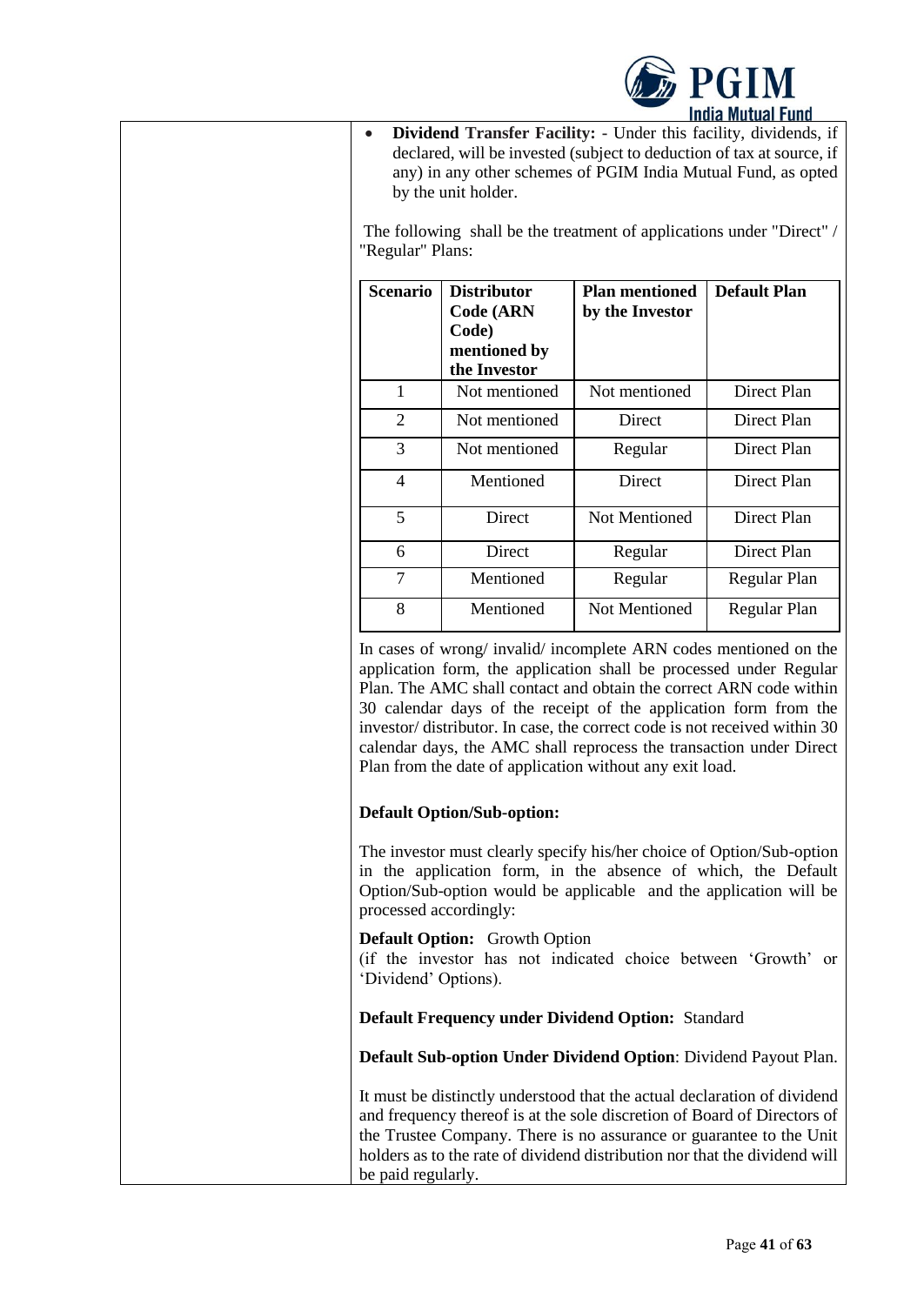|                        | <b>DESPECTM</b><br><b>India Mutual Fund</b>                                                                                                                                                                                                                                                                                                                                                                                                                                                                                                                                                                                                                                                                                                                                                                                                                                                                                                                                                                                                                                                                                                                                                                                                                                                                           |
|------------------------|-----------------------------------------------------------------------------------------------------------------------------------------------------------------------------------------------------------------------------------------------------------------------------------------------------------------------------------------------------------------------------------------------------------------------------------------------------------------------------------------------------------------------------------------------------------------------------------------------------------------------------------------------------------------------------------------------------------------------------------------------------------------------------------------------------------------------------------------------------------------------------------------------------------------------------------------------------------------------------------------------------------------------------------------------------------------------------------------------------------------------------------------------------------------------------------------------------------------------------------------------------------------------------------------------------------------------|
|                        | All plans/options under the Scheme shall have common portfolio.                                                                                                                                                                                                                                                                                                                                                                                                                                                                                                                                                                                                                                                                                                                                                                                                                                                                                                                                                                                                                                                                                                                                                                                                                                                       |
|                        | Direct Plan is only for investors who purchase /subscribe Units in the<br>Scheme directly with the Fund and is not available for investors who<br>route their investments through a Distributor and is offered in<br>accordance with Para D of SEBI Circular no. CIR/IMD/DF/21/2012<br>dated September 13, 2012. Investors may please note that the Direct<br>Plan under the Scheme is meant for investors who understand the<br>capital market, mutual funds and the risks associated therewith.<br>The risks associated with the investments in the schemes of mutual<br>funds may vary depending upon the investment objective, asset<br>allocation and investment strategy of the Schemes and the<br>investments may not be suited for all categories of investors. The<br>AMC believes that investors investing under the Direct Plan of the<br>Scheme are aware of the investment objective, asset allocation,<br>investment strategy, risks associated therewith and other features<br>of the Scheme and has taken an informed investment decision.<br>Please note that SID, SAI, Key Information Memorandum or any<br>other advertisements and its contents are for information only and<br>do not constitute any investment advice or solicitation or offer for<br>sale of units of the Scheme from the AMC. |
| <b>Dividend Policy</b> | Under the Dividend option, the Trustee will have the discretion to<br>declare the dividend, subject to availability of distributable surplus<br>calculated in accordance with the Regulations. The actual declaration<br>of dividend and frequency will inter-alia, depend on availability of<br>distributable surplus calculated in accordance with the Regulations and<br>the decisions of the Trustee shall be final in this regard. There is no<br>assurance or guarantee to the Unit holders as to the rate of dividend nor<br>that the dividend will be paid regularly.                                                                                                                                                                                                                                                                                                                                                                                                                                                                                                                                                                                                                                                                                                                                         |
|                        | <b>Dividend Distribution Procedure</b>                                                                                                                                                                                                                                                                                                                                                                                                                                                                                                                                                                                                                                                                                                                                                                                                                                                                                                                                                                                                                                                                                                                                                                                                                                                                                |
|                        | In accordance with SEBI Circular no. SEBI/IMD/ Cir No. 1/64057/06<br>dated April 4, 2006, the procedure for Dividend distribution would be<br>as under:                                                                                                                                                                                                                                                                                                                                                                                                                                                                                                                                                                                                                                                                                                                                                                                                                                                                                                                                                                                                                                                                                                                                                               |
|                        | Quantum of dividend and the record date will be fixed by the<br>1.<br>Trustee. Dividend so decided shall be paid, subject to availability<br>of distributable surplus.<br>Within one calendar day of decision by the Trustee, the AMC<br>2.<br>shall issue notice to the public communicating the decision about<br>the dividend including the record date, in one English daily<br>newspaper having nationwide circulation as well as in a<br>newspaper published in the language of the region where the head<br>office of the Mutual Fund is situated.<br>Record date shall be the date, which will be considered for the<br>3.<br>purpose of determining the eligibility of investors whose names<br>appear on the register of Unit holders for receiving dividends. The<br>Record Date will be 5 calendar days from the date of issue of<br>notice.                                                                                                                                                                                                                                                                                                                                                                                                                                                              |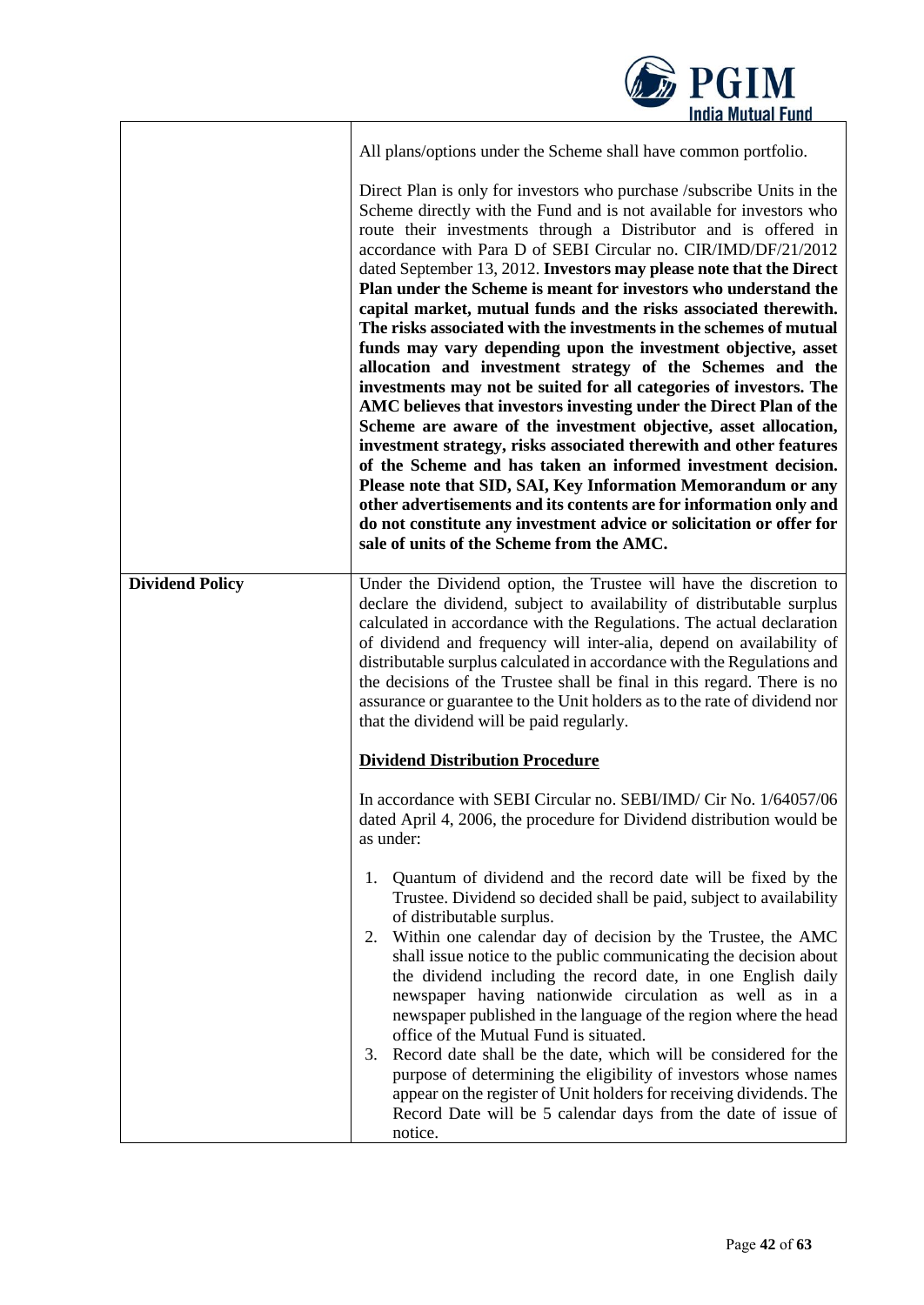

|                                                                                                                                                                                                               | 4. The NAV will be adjusted to the extent of dividend distribution<br>and statutory levy, if any, at the close of business hours on record<br>date.                                                                                                                                                                                                                                                                                                                                                                              |  |  |  |
|---------------------------------------------------------------------------------------------------------------------------------------------------------------------------------------------------------------|----------------------------------------------------------------------------------------------------------------------------------------------------------------------------------------------------------------------------------------------------------------------------------------------------------------------------------------------------------------------------------------------------------------------------------------------------------------------------------------------------------------------------------|--|--|--|
| Ongoing<br>price<br>for<br>subscription<br>(purchase)/<br>switch-in<br>(from<br>other<br><b>Schemes of the Mutual Fund)</b><br>by investors.<br>This is the price you need to<br>pay for purchase /switch-in. | Units cannot be subscribed after the closure of NFO. After the NFO,<br>the persons can invest in the Scheme only through Demat mode by<br>purchasing the units on NSE or any other Stock Exchange where the<br>scheme will list its units.<br>The minimum number of Units that can be bought or sold on the<br>Exchange is one Unit. The Units' market prices may be at a<br>premium/discount to its NAV. Dealings by the Unit holders / Investors<br>on the Exchange will be also subject to Exchange Rules and<br>Regulations. |  |  |  |
| Ongoing<br>price<br>for<br>/switch<br>redemption<br>(sale)<br>outs (to other schemes of the<br><b>Mutual Fund</b> ) by investors.<br>This is the price you will<br>receive for redemptions/switch<br>outs.    | No redemption/repurchase/switch-out of units shall be allowed prior to<br>the maturity of the scheme. Investors wishing to exit may do so by<br>selling their units through stock exchanges. The scheme shall be fully<br>redeemed on the date of maturity and redemption proceeds shall be<br>paid out within 10 business days, subject to availability of all relevant<br>documents and details.                                                                                                                               |  |  |  |
| off<br>Cut<br>timing<br>for<br>subscriptions/<br>redemptions/<br>switches                                                                                                                                     | After close of NFO Period, the Fund will not provide facility for<br>subscription/redemption/switches, and hence cut-off timing provisions<br>do not apply.                                                                                                                                                                                                                                                                                                                                                                      |  |  |  |
| This is the time before which<br>your application (complete in<br>all respects) should reach the<br>official points of acceptance.                                                                            | Dealings by the Unit holders/Investors on Exchange will be also<br>subject to Exchange Rules and Regulations.                                                                                                                                                                                                                                                                                                                                                                                                                    |  |  |  |
| Who can invest<br>This is an indicative list and<br>prospective<br>investors<br>are<br>advised to consult<br>their<br>financial advisors to ascertain<br>whether the scheme is suitable                       | The following persons are eligible to invest in the Units of the Scheme<br>(subject, wherever relevant, to the Purchase of Units of the Scheme of<br>the Mutual Fund being permitted and duly authorized under their<br>respective by-laws /constitutions, charter documents, corporate / other<br>authorisations and relevant statutory provisions etc):-<br>Resident Indian adult individuals either singly or jointly (not<br>1.                                                                                              |  |  |  |
| to their respective risk profile.<br>Prospective<br>investors<br>are<br>advised to satisfy themselves<br>that they are not prohibited by                                                                      | exceeding three) or on an Anyone or Survivor basis;<br>Hindu Undivided Family (HUF) through Karta;<br>2.                                                                                                                                                                                                                                                                                                                                                                                                                         |  |  |  |
| any law governing them and<br>any Indian law from investing<br>the Scheme and are<br>in                                                                                                                       | Resident Indian Minors or Non-Resident Indian Minors through<br>3.<br>their parent/ legal guardian;                                                                                                                                                                                                                                                                                                                                                                                                                              |  |  |  |
| authorised to purchase units of<br>mutual funds as per their<br>respective<br>constitutions,                                                                                                                  | Partnership Firms;<br>4.<br>5.<br>Proprietorship in the name of the sole proprietor;                                                                                                                                                                                                                                                                                                                                                                                                                                             |  |  |  |
| charter<br>documents,<br>corporate/other authorisations<br>and<br>relevant<br>statutory<br>provisions.                                                                                                        | Companies, Bodies Corporate, Public Sector Undertakings<br>6.<br>(PSUs.), Association of Persons (AOP) or Bodies of Individuals<br>(BOI) and societies registered under the Societies Registration<br>Act, 1860;                                                                                                                                                                                                                                                                                                                 |  |  |  |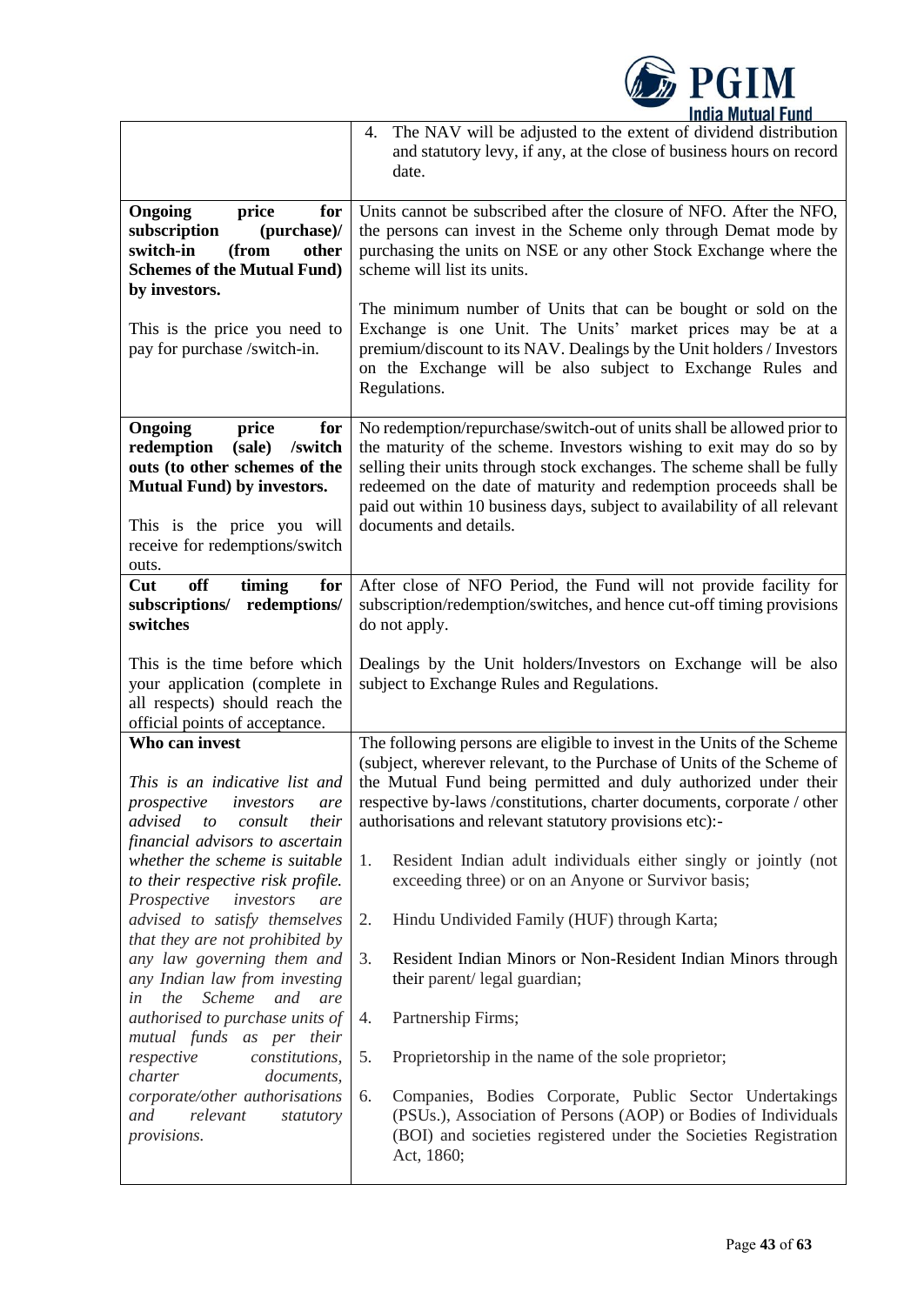

| 7. | Banks (as permitted by RBI) and Financial Institutions;                                                                                                                                                                                                                                                                                                                                                           |
|----|-------------------------------------------------------------------------------------------------------------------------------------------------------------------------------------------------------------------------------------------------------------------------------------------------------------------------------------------------------------------------------------------------------------------|
| 8. | Religious and Charitable Trusts, Wakfs or endowments of private<br>trusts (subject to receipt of necessary approvals as "Public<br>Securities" as required) and Private trusts authorised to invest in<br>mutual fund schemes under their trust deeds;                                                                                                                                                            |
| 9. | Non-Resident Indians (NRIs)/ Persons of Indian origin (PIOs)<br>residing abroad on repatriation basis or on non - repatriation basis;                                                                                                                                                                                                                                                                             |
|    | 10. Foreign Portfolio Investors, subject to provisions of Securities and<br>Exchange Board of India (Foreign Portfolio Investors)<br>Regulations, 2014;                                                                                                                                                                                                                                                           |
|    | 11. Army, Air Force, Navy and other para-military units and bodies<br>created by such institutions;                                                                                                                                                                                                                                                                                                               |
|    | 12. Scientific and Industrial Research Organisations;                                                                                                                                                                                                                                                                                                                                                             |
|    | 13. Multilateral Funding Agencies/ Bodies Corporate incorporated<br>outside India with the permission of Government of India/RBI                                                                                                                                                                                                                                                                                  |
|    | 14. Provident/ Pension/ Gratuity Fund to the extent they are<br>permitted;                                                                                                                                                                                                                                                                                                                                        |
|    | 15. Other schemes of PGIM India Mutual Fund or any other mutual<br>fund subject to the conditions and limits prescribed by SEBI<br>Regulations;                                                                                                                                                                                                                                                                   |
|    | The following persons cannot invest in the Scheme:                                                                                                                                                                                                                                                                                                                                                                |
| 1. | United States Person (U.S. person) as defined under the extant<br>laws of the United States of America;                                                                                                                                                                                                                                                                                                           |
| 2. | Residents of Canada;                                                                                                                                                                                                                                                                                                                                                                                              |
| 3. | Any individual who is a foreign national or any entity that is not<br>an Indian Resident under the Foreign Exchange Management Act,<br>1999, except where registered with SEBI as a FII or FII sub<br>account;                                                                                                                                                                                                    |
| 4. | Non-Resident Indians residing in the Financial Action Task Force<br>(FATF) Non Compliant Countries and Territories (NCCTs);                                                                                                                                                                                                                                                                                       |
| 5. | Overseas Corporate Bodies;                                                                                                                                                                                                                                                                                                                                                                                        |
| 6. | Non Resident Indians residing in Cuba, Iran, Myanmar, North<br>Korea, Sudan and Syria. In case of existing investors who are<br>residing in these Jurisdictions and if an Investor becomes a resident<br>of any of these Prohibited Jurisdictions after purchasing Units of<br>the Scheme, such investor will not be allowed to do any additional<br>purchase or switch transactions of the Units of the Schemes. |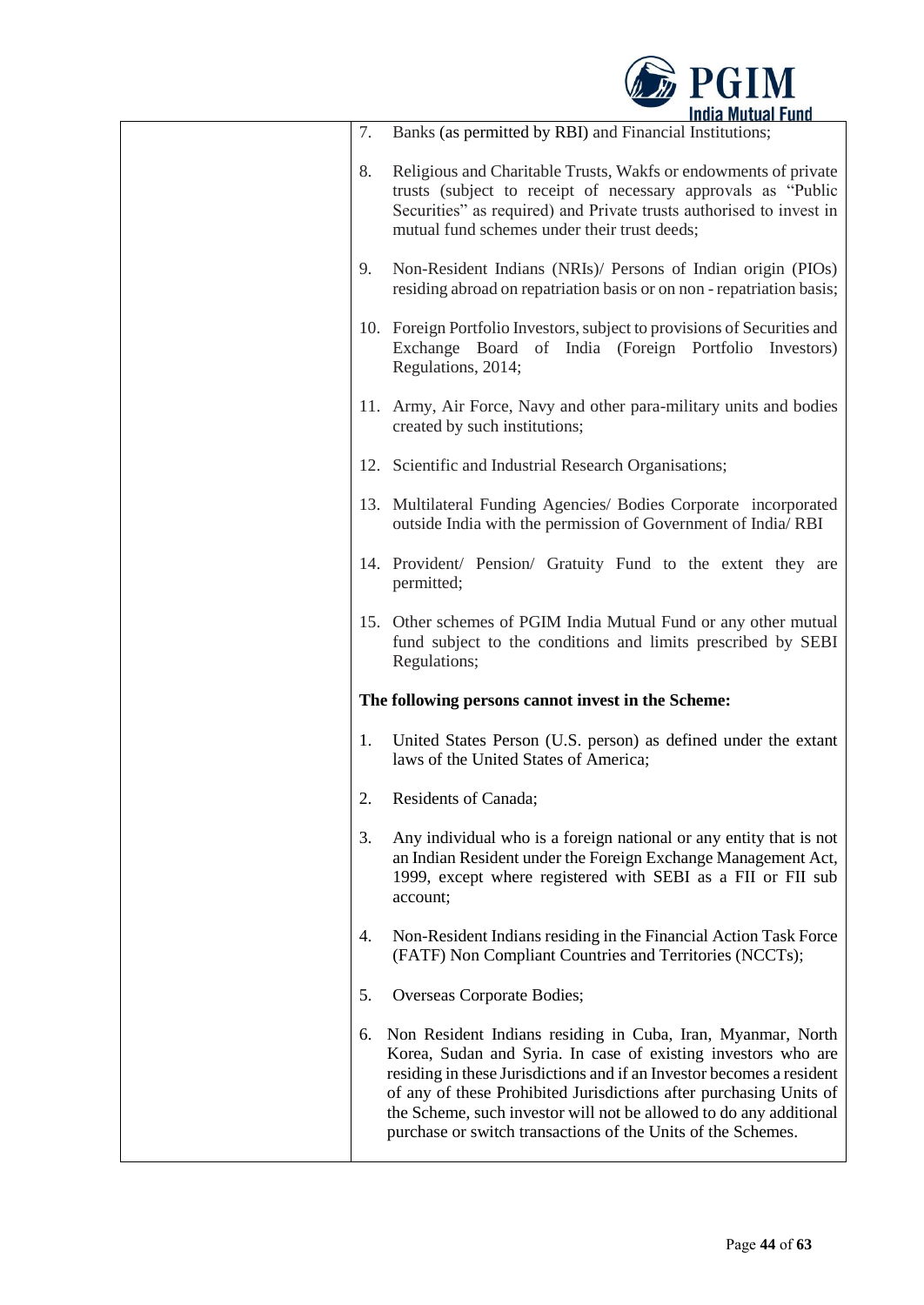|                                                                                                                                                                                 | <b>E</b> PGIM<br><b>India Mutual Fund</b>                                                                                                                                                                                                                                                                                                                                                                                                                                                                                                                                                                                                                                                                                          |
|---------------------------------------------------------------------------------------------------------------------------------------------------------------------------------|------------------------------------------------------------------------------------------------------------------------------------------------------------------------------------------------------------------------------------------------------------------------------------------------------------------------------------------------------------------------------------------------------------------------------------------------------------------------------------------------------------------------------------------------------------------------------------------------------------------------------------------------------------------------------------------------------------------------------------|
|                                                                                                                                                                                 | The AMC reserve the right to include/exclude new/existing categories<br>of investors to invest in the Scheme from time to time, subject to<br>applicable Laws, if any. Prospective investors are advised to satisfy<br>themselves that they are not prohibited by any law governing such<br>entity and any Indian law from investing in the Scheme and are<br>authorized to invest in mutual fund units as per their respective<br>constitutions, charter documents, corporate / other authorizations and<br>relevant statutory provisions.<br>Subject to the Regulations and applicable law, an application for<br>Units from an applicant may be accepted or rejected at the sole<br>and absolute discretion of the AMC/Trustee. |
| Where can the applications<br>purchase/redemption<br>for<br>switches be submitted?                                                                                              | The Scheme will not be available for subscriptions / switch-in after the<br>closure of NFO Period of the Scheme.                                                                                                                                                                                                                                                                                                                                                                                                                                                                                                                                                                                                                   |
| <b>Minimum Amount for</b><br><b>Purchase/Redemption/</b><br><b>Switches</b>                                                                                                     | Not Applicable                                                                                                                                                                                                                                                                                                                                                                                                                                                                                                                                                                                                                                                                                                                     |
| <b>Minimum</b><br>balance<br>be<br>to<br>maintained<br>and<br>of<br>consequences<br>non<br>maintenance.                                                                         | Not Applicable                                                                                                                                                                                                                                                                                                                                                                                                                                                                                                                                                                                                                                                                                                                     |
| <b>Minimum</b><br>balance<br>be<br>to<br>maintained<br>and<br>of<br>consequences<br>non<br>maintenance.                                                                         | Not Applicable                                                                                                                                                                                                                                                                                                                                                                                                                                                                                                                                                                                                                                                                                                                     |
| <b>Special Products available</b>                                                                                                                                               | <b>Switch on Maturity:</b>                                                                                                                                                                                                                                                                                                                                                                                                                                                                                                                                                                                                                                                                                                         |
|                                                                                                                                                                                 | The switch-out transaction on maturity for those investors, who have<br>submitted a switch-out request in the NFO application form itself to<br>switch out (after the maturity date of the scheme) to any of the open-<br>ended schemes of PGIM India Mutual Fund, shall be processed based<br>on the applicable Net Asset Value (NAV) on the date of maturity<br>whereas the switch-in requests in the schemes shall be effected based<br>on the applicable NAV of the switch-in schemes, subject to applicable<br>cut-off timing provisions.                                                                                                                                                                                     |
|                                                                                                                                                                                 | This option shall not be available for units applied in demat form. Also,<br>conversion of physical unit to demat mode will nullify switch-out<br>requested under this option. Investors can cancel the switch-out request<br>by submitting a cancellation request in the specified form at least 3<br>working days before the maturity date of the Scheme.                                                                                                                                                                                                                                                                                                                                                                        |
|                                                                                                                                                                                 | <b>Default option on maturity</b> $-$ Payout to the investor's bank account.                                                                                                                                                                                                                                                                                                                                                                                                                                                                                                                                                                                                                                                       |
| The policy regarding reissue<br>of repurchased units<br>(including the maximum<br>extent, the manner of reissue,<br>the entity (the scheme or the<br>AMC) involved in the same. | Units once redeemed will be extinguished and will not be reissued.                                                                                                                                                                                                                                                                                                                                                                                                                                                                                                                                                                                                                                                                 |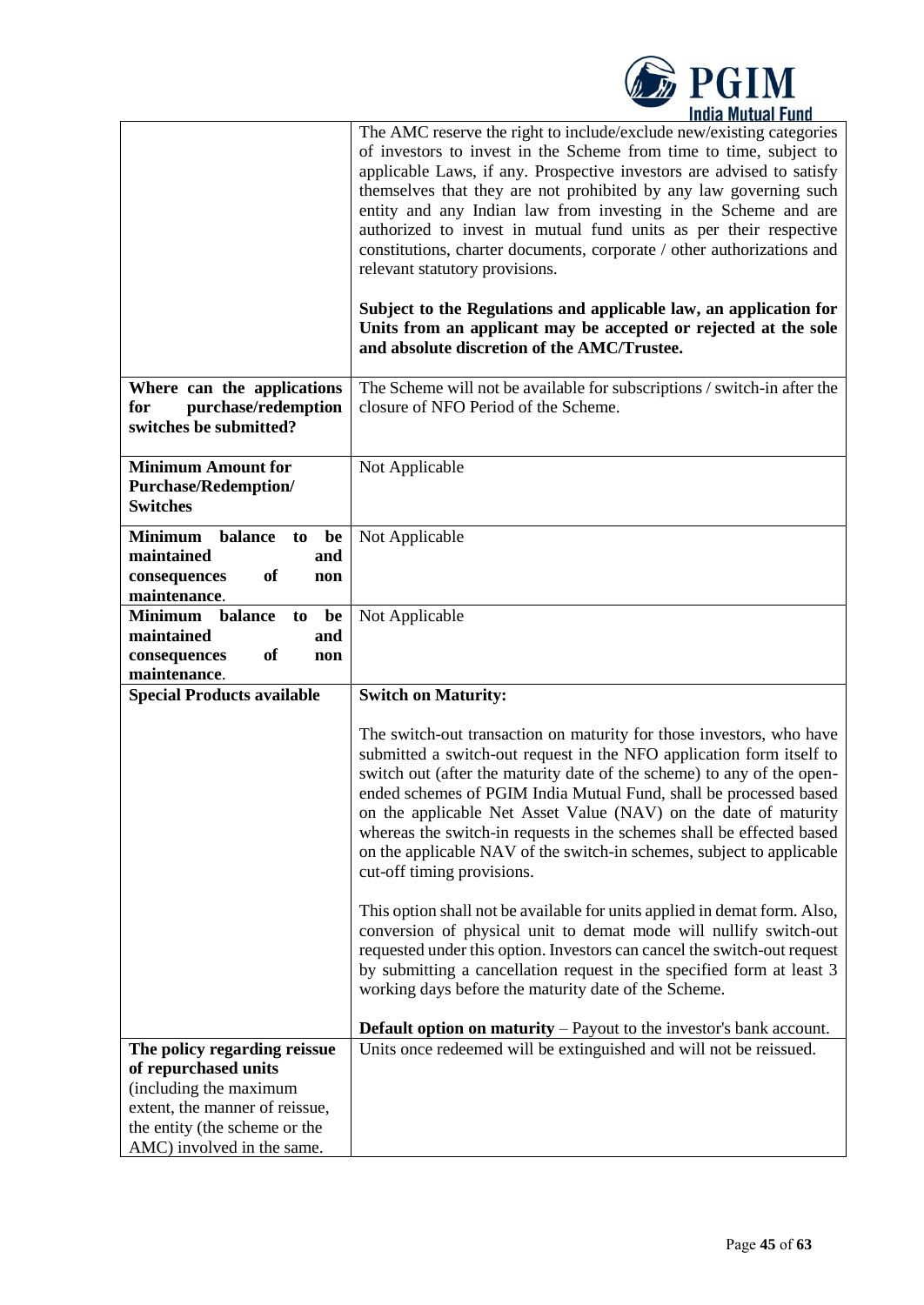|                              | <b>E</b> PGIM<br><b>India Mutual Fund</b>                                  |
|------------------------------|----------------------------------------------------------------------------|
| Restrictions, if any, on the | <b>Pledge of Units:-</b>                                                   |
|                              |                                                                            |
| right to freely retain or    |                                                                            |
| dispose of units being       | The Units under the Scheme may be offered as security by way of a          |
| offered.                     | pledge / charge in favour of scheduled banks, financial institutions,      |
|                              | non-banking finance companies (NBFC's), or any other body. The             |
|                              | AMC/RTA will note and record such Pledged Units. A standard form           |
|                              | for this purpose is available on request at all ISCs and the Mutual Fund   |
|                              | website (www.pgimindiamf.com). The AMC shall mark a lien on the            |
|                              | specified units only upon receiving the duly completed form and            |
|                              | documents as it may require. Disbursement of such loans will be at the     |
|                              | entire discretion of the bank / financial institution / NBFC or any other  |
|                              | body concerned and the Mutual Fund assumes no responsibility               |
|                              | thereof.                                                                   |
|                              | The Pledgor will not be able to redeem Units that are pledged until the    |
|                              | entity to which the Units are pledged provides a written authorisation     |
|                              | to the Mutual Fund that the pledge / lien/ charge may be removed. As       |
|                              | long as Units are pledged, the Pledgee will have complete authority to     |
|                              | redeem such Units but not before the maturity of the Scheme.               |
|                              | Dividends declared on Units under lien will be paid to the Unit Holder     |
|                              | and not the lien holder unless specified otherwise in the lien letter.     |
|                              | For units of the Scheme held in electronic (Demat) form, the rules of      |
|                              | applicable for pledge<br>Depository<br>will<br>be<br>applicable<br>for     |
|                              | Pledge/Assignment of units of the Scheme. Pledgor and Pledgee must         |
|                              | have a beneficial account with the Depository. These accounts can be       |
|                              | with the same DP or with different DPs.                                    |
|                              | <b>Transferability of Units:-</b>                                          |
|                              |                                                                            |
|                              | The Units of the Scheme are not transferable except for Units held in      |
|                              | dematerialized form. In view of the same, additions / deletions of         |
|                              | names will not be allowed under any folio of the Scheme. However,          |
|                              | the said provisions will not be applicable in case a person (i.e. a        |
|                              | transferee) becomes a holder of                                            |
|                              | the Units by operation of law or upon enforcement of pledge, then the      |
|                              | AMC shall, subject to production of such satisfactory evidence and         |
|                              | submission of such documents, proceed to effect the transfer, if the       |
|                              | intended transferee is otherwise eligible to hold the Units of the         |
|                              | Scheme. The said provisions in respect of deletion of names will not       |
|                              | be applicable in case of death of a Unit holder (in respect of joint       |
|                              | holdings) as this is treated as transmission of Units and not transfer.    |
|                              | As the Units of the Scheme will also be issued in dematerialized form,     |
|                              | the Units will be transferable through the Stock Exchange(s) on which      |
|                              | the said Units are listed. The delivery instructions for transfer of Units |
|                              | will have to be lodged with the DP in the requisite form as may be         |
|                              | required from time to time and transfer will be effected in accordance     |
|                              | with such rules/regulations as may be in force governing transfer of       |
|                              | securities in dematerialized form.                                         |
|                              |                                                                            |
|                              | <b>Suspension of Sale / Redemption of the Units:-</b>                      |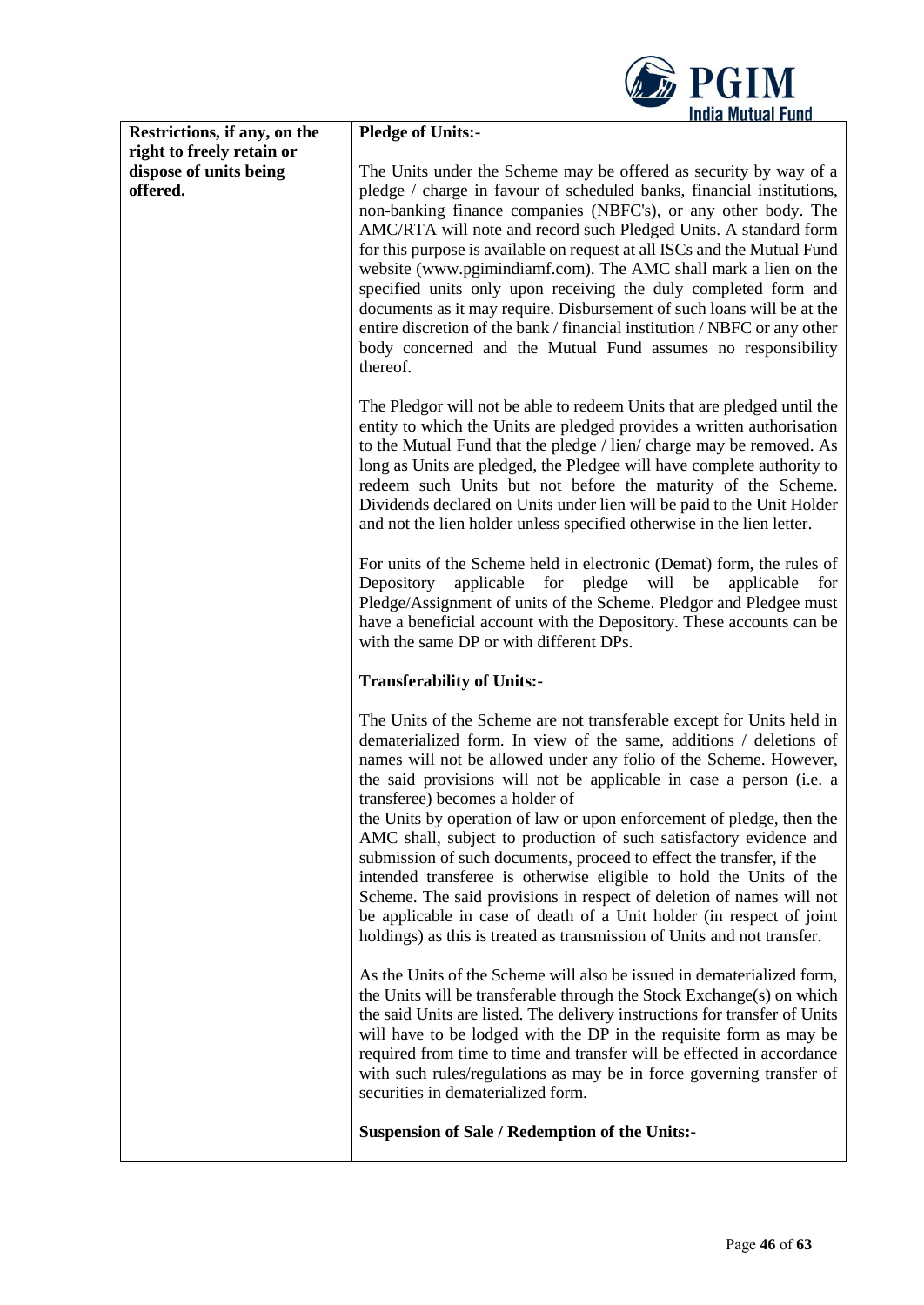

|                            | The Sale / Redemption of the Units may be temporarily suspended, on<br>the stock exchange(s) on which the Units of the Scheme are listed,<br>under the following conditions:<br>During the period of Book Closure.<br>$\bullet$<br>During the period from the date of issue of the notice for fixing<br>$\bullet$<br>the record date for determining the Unit holders whose<br>name(s) appear on the list of beneficial owners as per the<br>Depositories (NSDL/CDSL) records for the purpose of<br>redemption of Units on Maturity / Final Redemption date.<br>In the event of any unforeseen situation that affects the normal<br>$\bullet$<br>functioning of the stock exchange(s). |
|----------------------------|----------------------------------------------------------------------------------------------------------------------------------------------------------------------------------------------------------------------------------------------------------------------------------------------------------------------------------------------------------------------------------------------------------------------------------------------------------------------------------------------------------------------------------------------------------------------------------------------------------------------------------------------------------------------------------------|
|                            | If so directed by SEBI.                                                                                                                                                                                                                                                                                                                                                                                                                                                                                                                                                                                                                                                                |
| <b>Listing</b>             | The above list is not exhaustive and may also include other factors.<br>Units of the Scheme are listed on National Stock Exchange of India<br>Limited (NSE). Investors holding the units by way of an account<br>statement (physical form) will not be able to trade their units till they<br>are dematerialized. The Units of the Scheme are available for trading<br>and transfer only in demat mode via the stock exchanges. An investor<br>can buy/sell Units on the exchange during the trading hours like any<br>other publicly traded stock.                                                                                                                                    |
|                            | The trading facility on the NSE would be available from the date of<br>listing till the date of issue of notice by the AMC for fixing the record<br>date for determining the eligibility of Unitholders (being the list of<br>Beneficial owners as per the Depositories Records (NSDL/CDSL)) for<br>the purpose of maturity pay out.                                                                                                                                                                                                                                                                                                                                                   |
|                            | The trading of Units on the NSE will automatically get suspended from<br>the date of issue of the above notice and also no off-market trades shall<br>be permitted by the Depositories. The AMC may at its sole discretion<br>list the Units on any other recognized exchange(s) at a later date during<br>the tenure of the Scheme. The AMC may also decide to delist the Units<br>from a particular exchange, provided that the Units are listed on at least<br>one exchange.                                                                                                                                                                                                        |
|                            | The price of the Units in the market on Exchange will depend on<br>demand and supply and market factors and forces. There is no<br>minimum investment amount for investment through Exchange,<br>although Units dealt in minimum in lots of 1.                                                                                                                                                                                                                                                                                                                                                                                                                                         |
| <b>Accounts Statements</b> | The unit holders whose valid application for subscription has been<br>$\bullet$<br>accepted by the Fund, a communication specifying the number of<br>units allotted, in the form of an email and/or SMS at the registered<br>email address and/or mobile number, shall be sent within five<br>business days from the date of closure of the initial subscription<br>list.                                                                                                                                                                                                                                                                                                              |
|                            | Thereafter, a Common Account Statement ('CAS') shall be issued<br>which shall enable a single consolidated view of all the<br>investments of an investor in mutual funds and securities held in<br>demat form with the Depositories. CAS shall contain details<br>relating to all the transactions carried out by the investors across<br>all schemes of all mutual funds during the month and holding at                                                                                                                                                                                                                                                                              |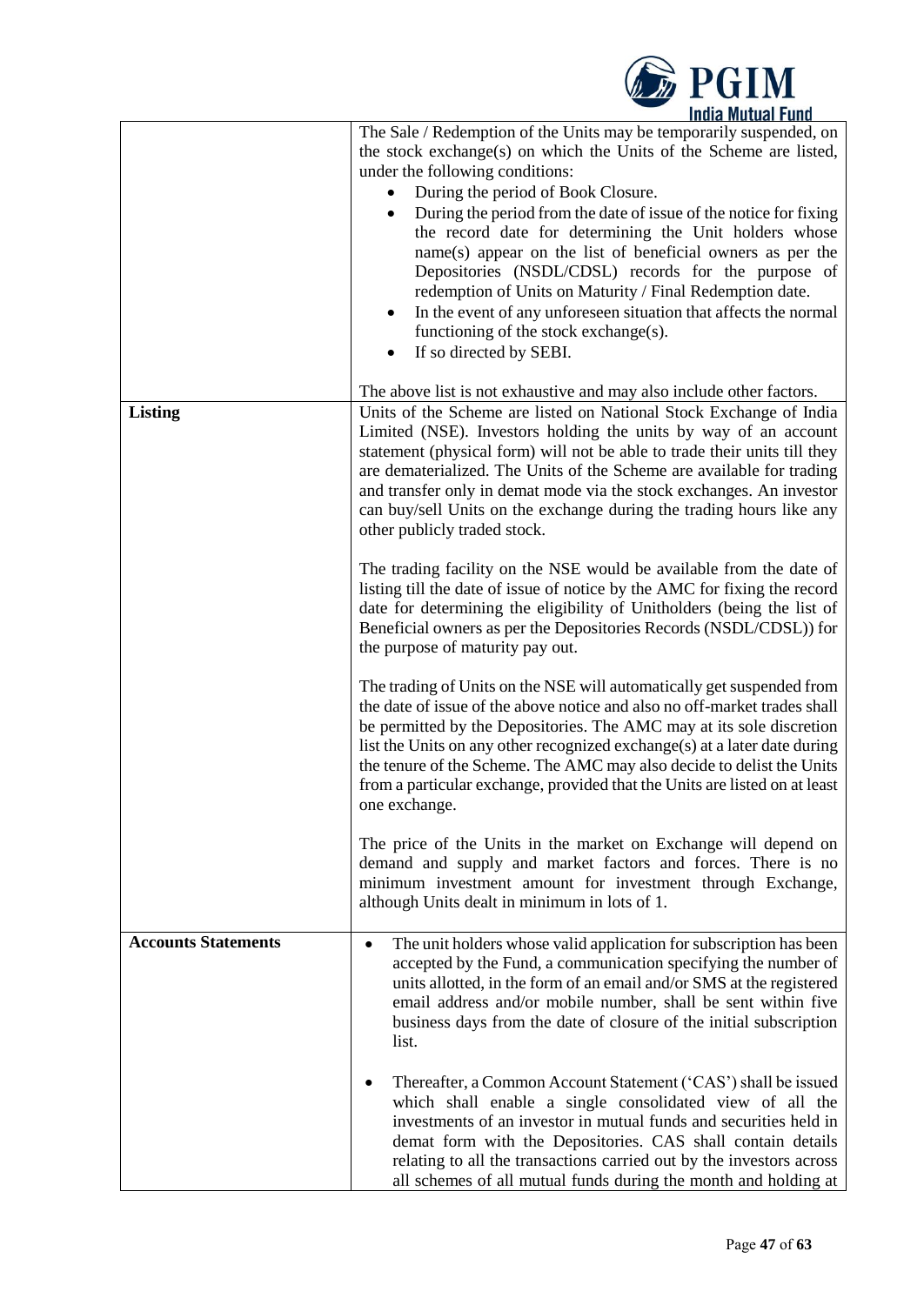

| the end of the month including transaction charges paid to the<br>distributor.                                                                                                                                                                                                                                                                                                                                                                                                                     |
|----------------------------------------------------------------------------------------------------------------------------------------------------------------------------------------------------------------------------------------------------------------------------------------------------------------------------------------------------------------------------------------------------------------------------------------------------------------------------------------------------|
| The following shall be applicable with respect to CAS, for unit<br>holders having a Demat Account:-                                                                                                                                                                                                                                                                                                                                                                                                |
| Investors having mutual funds investments and holding<br>securities in Demat account shall receive a CAS from the<br>Depository;                                                                                                                                                                                                                                                                                                                                                                   |
| CAS shall be issued on the basis of PAN. In case of multiple<br>$\overline{\phantom{a}}$<br>holding, it shall be PAN of the first holder and pattern of<br>holding. The CAS shall be generated on a monthly basis.                                                                                                                                                                                                                                                                                 |
| If there is any transaction in any of the Demat accounts or in<br>any of the mutual fund folios of the investor, depositories<br>shall send the CAS within ten days from the month end. In<br>case there is no transaction in any of the mutual fund folios<br>and demat accounts then CAS with holding details shall be<br>sent to the investor on half yearly basis.                                                                                                                             |
| Investors will have an option not to receive CAS through the<br>Depository. Investors who do not wish to receive CAS<br>through the Depository can indicate their negative consent to<br>the Depository and such Investors will receive CAS from<br>AMC / the Fund.                                                                                                                                                                                                                                |
| Unit holders who do not have Demat account shall be issued the<br>CAS for each calendar month on or before 10th of the<br>immediately succeeding month in whose folio(s) transaction(s)<br>has/have taken place during the month by physical form or email<br>(wherever the investors have provided the email address). For the<br>purpose of sending CAS, common investors across mutual funds<br>shall be identified by their PAN;                                                               |
| As the CAS will be issued on the basis of PAN, the Unit holders<br>who have not provided their PAN will not receive CAS.                                                                                                                                                                                                                                                                                                                                                                           |
| Further, the CAS detailing holding across all schemes of all<br>٠<br>mutual funds at the end of every six months ended September 30<br>or March 31, shall be sent in physical form/email on or before<br>tenth day of succeeding month to all such unit holders in whose<br>folios transactions have not taken place during that period. The<br>half-yearly CAS will be sent by email to the Unitholders whose<br>email is available, unless a specific request is made to receive in<br>physical. |
| In case of a specific request received from the Unitholders, the<br>AMC will provide the account statement to the Unitholder within<br>5 Business Days from the receipt of such request.                                                                                                                                                                                                                                                                                                           |
| If a Unitholder so requests, a non-transferable Unit certificate will<br>be issued within 5 working days of the receipt of such request.                                                                                                                                                                                                                                                                                                                                                           |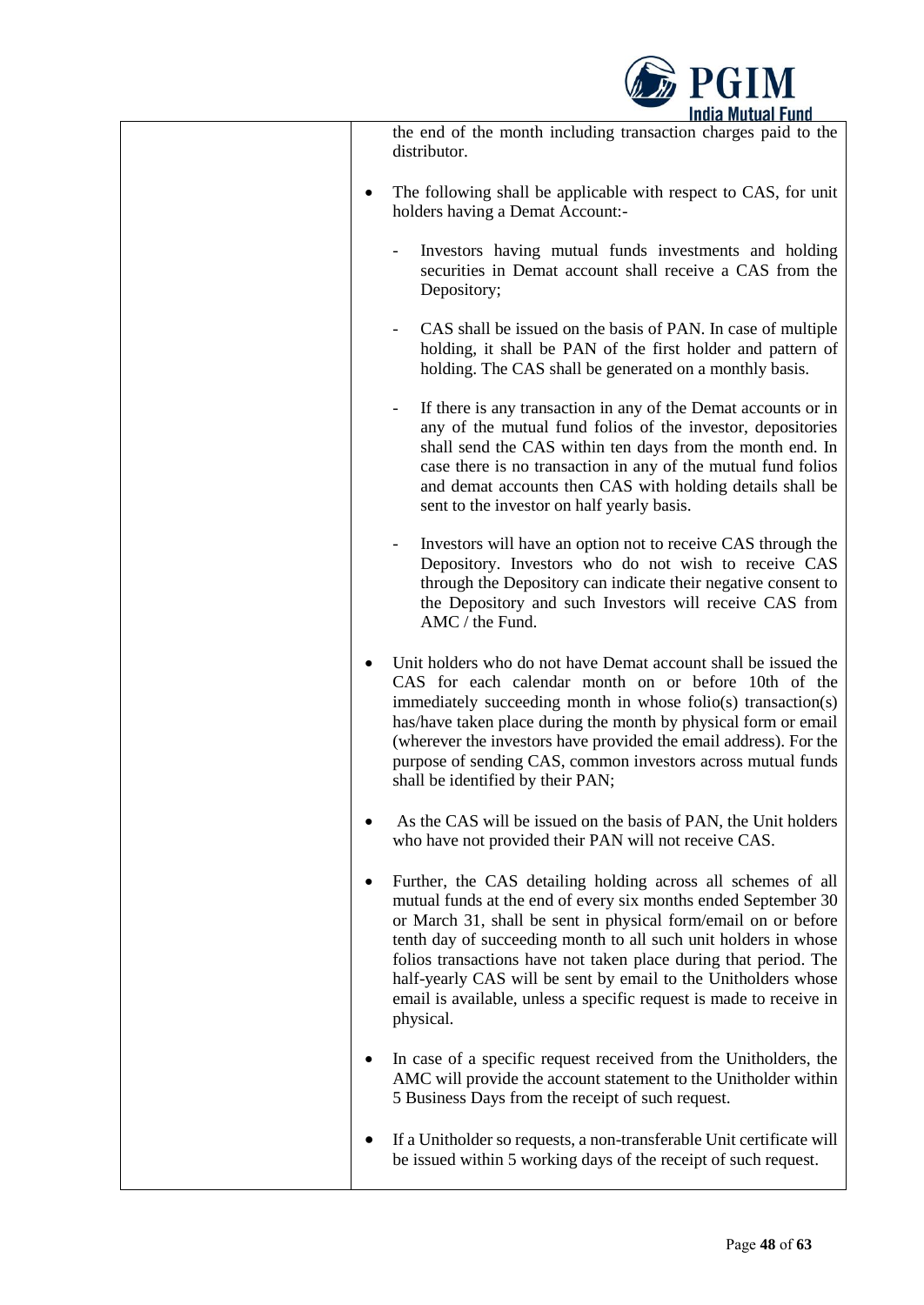

| <b>Dividend</b> | The Dividend warrants/cheque/demand draft shall be dispatched to the<br>Unit holders within 30 days of the date of declaration of the Dividend.<br>The Dividend proceeds will be paid by way of ECS / EFT /<br>NEFT / RTGS / Direct credits/ any other electronic manner if sufficient<br>banking account details are available with Mutual Fund for Investor.<br>In case of specific request for Dividend by warrants/cheques/demand<br>drafts or unavailability of sufficient details with the Mutual Fund, the<br>Dividend will be paid by warrant/cheques/demand drafts and payments<br>will be made in favour of the Unit holder (registered holder of the Units<br>or, if there are more than one registered holder, only to the first<br>registered holder) with bank account number furnished to the Mutual<br>Fund. |  |  |  |  |
|-----------------|------------------------------------------------------------------------------------------------------------------------------------------------------------------------------------------------------------------------------------------------------------------------------------------------------------------------------------------------------------------------------------------------------------------------------------------------------------------------------------------------------------------------------------------------------------------------------------------------------------------------------------------------------------------------------------------------------------------------------------------------------------------------------------------------------------------------------|--|--|--|--|
|                 | The dividend warrants/cheques/demand drafts will be sent by courier<br>or (if the addressee city is not serviced by the courier) by registered<br>post / UCP to the registered address of the sole / first holder as per the<br>records of the Registrars. For the purpose of delivery of the dividend<br>instrument, the dispatch through the courier / Postal Department, as the<br>case may be, shall be treated as delivery to the investor. The AMC /<br>Registrar are not responsible for any delayed delivery or non-delivery<br>or any consequences thereof, if the dispatch has been made correctly<br>as stated above.                                                                                                                                                                                             |  |  |  |  |
| Redemption      | As the Scheme is closed ended scheme, investors will not be able to<br>redeem their units during the tenor of the Scheme. Units under the<br>Scheme will be compulsorily and without any further act by the Unit<br>holder(s) redeemed on the Maturity Date of the Scheme. The<br>redemption proceeds shall be dispatched to the unit holders within 10<br>working days from the Maturity Date of the Scheme.<br>In case of investors holding units in dematerialised form, the maturity                                                                                                                                                                                                                                                                                                                                     |  |  |  |  |
|                 | proceeds would be payable to investors as per the bank details provided<br>in beneficiary position details received from depositories.                                                                                                                                                                                                                                                                                                                                                                                                                                                                                                                                                                                                                                                                                       |  |  |  |  |
|                 | Procedure for payment of maturity proceeds:                                                                                                                                                                                                                                                                                                                                                                                                                                                                                                                                                                                                                                                                                                                                                                                  |  |  |  |  |
|                 | <b>Resident Investors:-</b><br>1.                                                                                                                                                                                                                                                                                                                                                                                                                                                                                                                                                                                                                                                                                                                                                                                            |  |  |  |  |
|                 | Maturity proceeds will be paid to the investor through RTGS,<br>NEFT, Direct Credit, Cheque or Demand Draft, as follows:-                                                                                                                                                                                                                                                                                                                                                                                                                                                                                                                                                                                                                                                                                                    |  |  |  |  |
|                 | a) If investor has provided IFSC code in the application form, by<br>default maturity proceeds shall be credited to Investor's bank<br>account through RTGS / NEFT.                                                                                                                                                                                                                                                                                                                                                                                                                                                                                                                                                                                                                                                          |  |  |  |  |
|                 | b) If the Investor has not provided IFSC code but has a bank<br>account with a bank with whom the Fund has an arrangement<br>for Direct Credit, the proceeds will be paid through direct<br>credit.                                                                                                                                                                                                                                                                                                                                                                                                                                                                                                                                                                                                                          |  |  |  |  |
|                 | c) If the Investor's bank account does not fall under a) and b)<br>above the maturity proceeds will be paid by cheque or<br>demand draft, marked "Account Payee only" and drawn in the<br>name of the sole holder / first-named holder (as determined by                                                                                                                                                                                                                                                                                                                                                                                                                                                                                                                                                                     |  |  |  |  |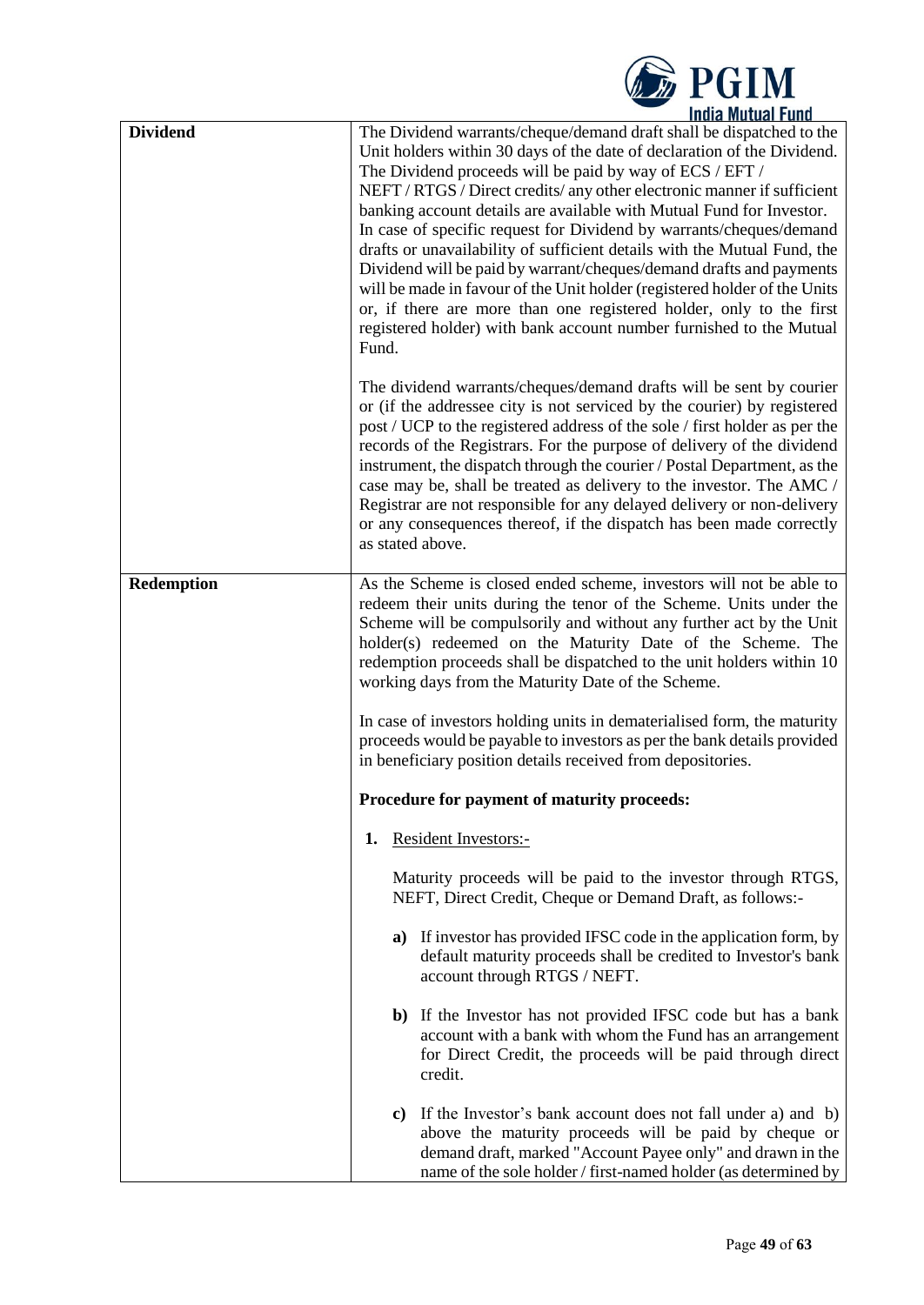

|                         | THUIA MULUAI FUIIU                                                                                                               |  |  |  |  |
|-------------------------|----------------------------------------------------------------------------------------------------------------------------------|--|--|--|--|
|                         | the records of the Registrar). The bank name and bank account<br>number of the sole/first holder as specified in the Registrar's |  |  |  |  |
|                         |                                                                                                                                  |  |  |  |  |
|                         | records will be mentioned in the cheque / demand draft. The                                                                      |  |  |  |  |
|                         | cheque / demand draft will be payable at the city, as per the                                                                    |  |  |  |  |
|                         | bank mandate of the investor. The maturity proceeds will be                                                                      |  |  |  |  |
|                         | sent by courier or (if the addressee city is not serviced by the                                                                 |  |  |  |  |
|                         | courier) by registered post / UCP to the registered address of                                                                   |  |  |  |  |
|                         | the sole / first holder as per the records of the Registrars. For                                                                |  |  |  |  |
|                         | the purpose of delivery of the maturity proceeds instrument,                                                                     |  |  |  |  |
|                         | the dispatch through the courier / Postal Department, as the                                                                     |  |  |  |  |
|                         | case may be, shall be treated as delivery to the investor. The                                                                   |  |  |  |  |
|                         | AMC / Registrar are not responsible for any delayed delivery                                                                     |  |  |  |  |
|                         | or non-delivery or any consequences thereof, if the dispatch                                                                     |  |  |  |  |
|                         | has been made correctly as stated above.                                                                                         |  |  |  |  |
|                         | The AMC reserves the right to change the sequence of payment                                                                     |  |  |  |  |
|                         | from (a) to (c) without any prior notice.                                                                                        |  |  |  |  |
|                         | Non-Resident Investors:-<br>2.                                                                                                   |  |  |  |  |
|                         | For NRIs, Redemption proceeds will be remitted depending upon                                                                    |  |  |  |  |
|                         | the source of investment as follows:                                                                                             |  |  |  |  |
|                         | (i) Repatriation basis: Where Units have been purchased through                                                                  |  |  |  |  |
|                         | direct remittance from abroad or by cheque/ draft issued from                                                                    |  |  |  |  |
|                         | proceeds of the Unit Holder's FCNR deposit or from funds                                                                         |  |  |  |  |
|                         | held in the Unit Holder's Non Resident (External) account                                                                        |  |  |  |  |
|                         | maintained in India the proceeds will be remitted to the                                                                         |  |  |  |  |
|                         | Unitholder's bankers in<br>India<br>for crediting his/her                                                                        |  |  |  |  |
|                         | NRE/FCNR bank account.                                                                                                           |  |  |  |  |
|                         | (ii) Non-Repatriation basis: When Units have been purchased                                                                      |  |  |  |  |
|                         | from funds held in the Unit Holder's non-resident (Ordinary)                                                                     |  |  |  |  |
|                         | account, the proceeds will be sent to the Unit Holder's Indian                                                                   |  |  |  |  |
|                         | address / bankers for crediting to the Unit Holder's non-                                                                        |  |  |  |  |
|                         | resident (Ordinary) account.                                                                                                     |  |  |  |  |
|                         | For FIIs, the designated branch of the authorized dealer may allow                                                               |  |  |  |  |
|                         | remittance of net sale / maturity proceeds (after payment of taxes)                                                              |  |  |  |  |
|                         | or credit the amount to the Foreign Currency account or Non-                                                                     |  |  |  |  |
|                         | resident Rupee account of the FII maintained in accordance with                                                                  |  |  |  |  |
|                         | the approval granted to it by the RBI.                                                                                           |  |  |  |  |
|                         | The Fund will not be liable for any delays or for any loss on                                                                    |  |  |  |  |
|                         | account of any exchange fluctuations, while converting the rupee                                                                 |  |  |  |  |
|                         | amount in foreign exchange in the case of transactions with NRIs/                                                                |  |  |  |  |
|                         | FIIs. The Fund may make other arrangements for effecting                                                                         |  |  |  |  |
|                         | payment of Redemption proceeds in future.                                                                                        |  |  |  |  |
| Delay in payment of     | As the Scheme is closed ended scheme, investors will not be able to                                                              |  |  |  |  |
| redemption / repurchase | redeem their units during the tenor of the Scheme. Units under the                                                               |  |  |  |  |
| proceeds                | Schemewill be compulsorily and without any further act by the Unit                                                               |  |  |  |  |
|                         | holder(s) redeemed on the Maturity Date of the Scheme, subject to                                                                |  |  |  |  |
|                         | availability of all relevant documents and details. The maturity                                                                 |  |  |  |  |
|                         | proceeds shall be dispatched to the unitholders within 10 Business                                                               |  |  |  |  |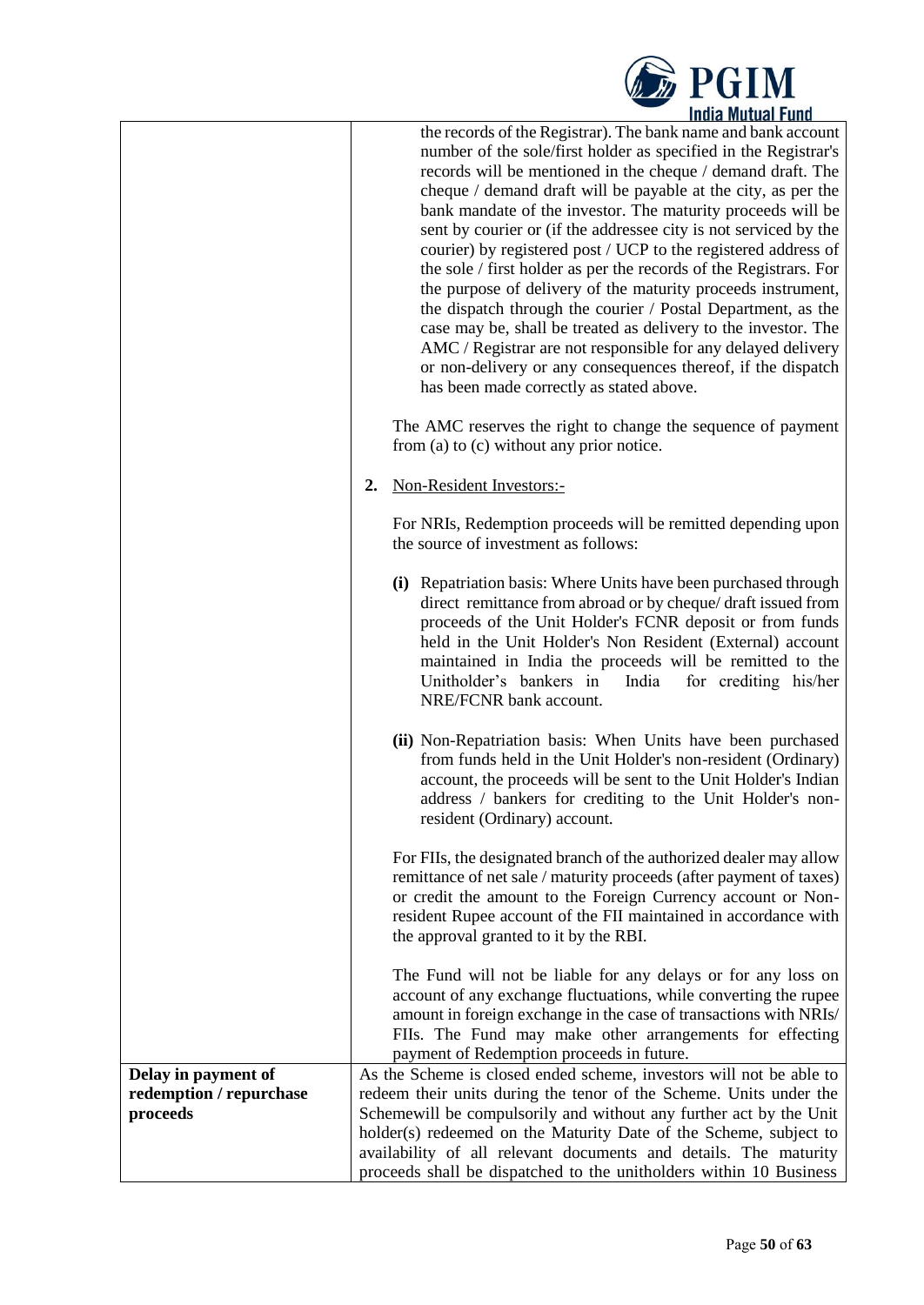

# <span id="page-50-0"></span>**C. PERIODIC DISCLOSURES**

| <b>Net Asset Value</b>       | The NAV of the Scheme will be calculated and disclosed on all Business Days.                  |
|------------------------------|-----------------------------------------------------------------------------------------------|
|                              | The AMC shall update the NAVs on the website of the AMC                                       |
| This is the value per        | (www.pgimindiamf.com) and of the Association of Mutual Funds in India-AMFI                    |
| unit of the scheme on        | (www.amfiindia.com) before 9.00 p.m. on every Business Day. In case of any                    |
| a particular day. You        | delay, the reasons for such delay would be explained to AMFI by the next                      |
| ascertain<br>the<br>can      | Business Day. If the NAVs are not available before the commencement of                        |
| of<br>value<br>your          | Business Hours on the following Business day due to any reason, the Mutual                    |
| investments<br>by            | Fund shall issue a press release giving reasons and explaining when the Mutual                |
| multiplying the NAV          | Fund would be able to publish the NAV. Investor may write to AMC for availing                 |
| with<br>your<br>unit         | facility of receiving the latest NAVs through SMS                                             |
| balance.                     |                                                                                               |
| Half-yearly /                | The AMC, shall disclose portfolio (along with ISIN) in a user friendly $\&$                   |
| <b>Monthly</b>               | downloadable spreadsheet format, as on the last day of the month/half year for                |
| <b>Disclosures:</b>          | the scheme(s) on its website www.pgimindiamf.com and on the website of AMFI                   |
| <b>Portfolio / Financial</b> | www.amfiindia.com within 10 days from the close of each month/half year.                      |
| <b>Results</b>               | In case of unitholders whose email addresses are registered with, PGIM India                  |
|                              | Mutual Fund shall send via email both the monthly and half yearly statement of                |
| This is a list of            | scheme portfolio within 10 days from the close of each month /half year                       |
| securities where the         | respectively.                                                                                 |
| corpus of the scheme         | The AMC shall publish an advertisement every half-year, in the all India edition              |
| is currently invested.       | of at least two daily newspapers, one each in English and Hindi, disclosing the               |
| The market value of          | hosting of the half yearly statement of the schemes portfolio on the AMC's                    |
| these investments is         | the<br>www.pgimindiamf.com.<br>and<br>website<br>of<br>website<br>on<br><b>AMFI</b>           |
| also<br>stated<br>in         | (www.amfiindia.com). The AMC shall provide physical copy of the statement                     |
| portfolio disclosures.       | of scheme portfolio without any cost, on specific request received from a                     |
|                              | unitholder.                                                                                   |
| <b>Half Yearly Results</b>   | The Mutual Fund shall within one month of the close of each half year i.e., 31st              |
|                              | March and 30 <sup>th</sup> September, upload the soft copy of its unaudited financial results |
|                              | containing the details specified in Regulation 59 on its website and shall publish            |
|                              | an advertisement disclosing uploading of such financial results on its website, in            |
|                              | one English newspaper having nationwide circulation and in one regional                       |
|                              | newspaper circulating in the region where the head office of the Mutual Fund is               |
|                              | situated. This shall also be displayed on the website of AMFI.                                |
|                              |                                                                                               |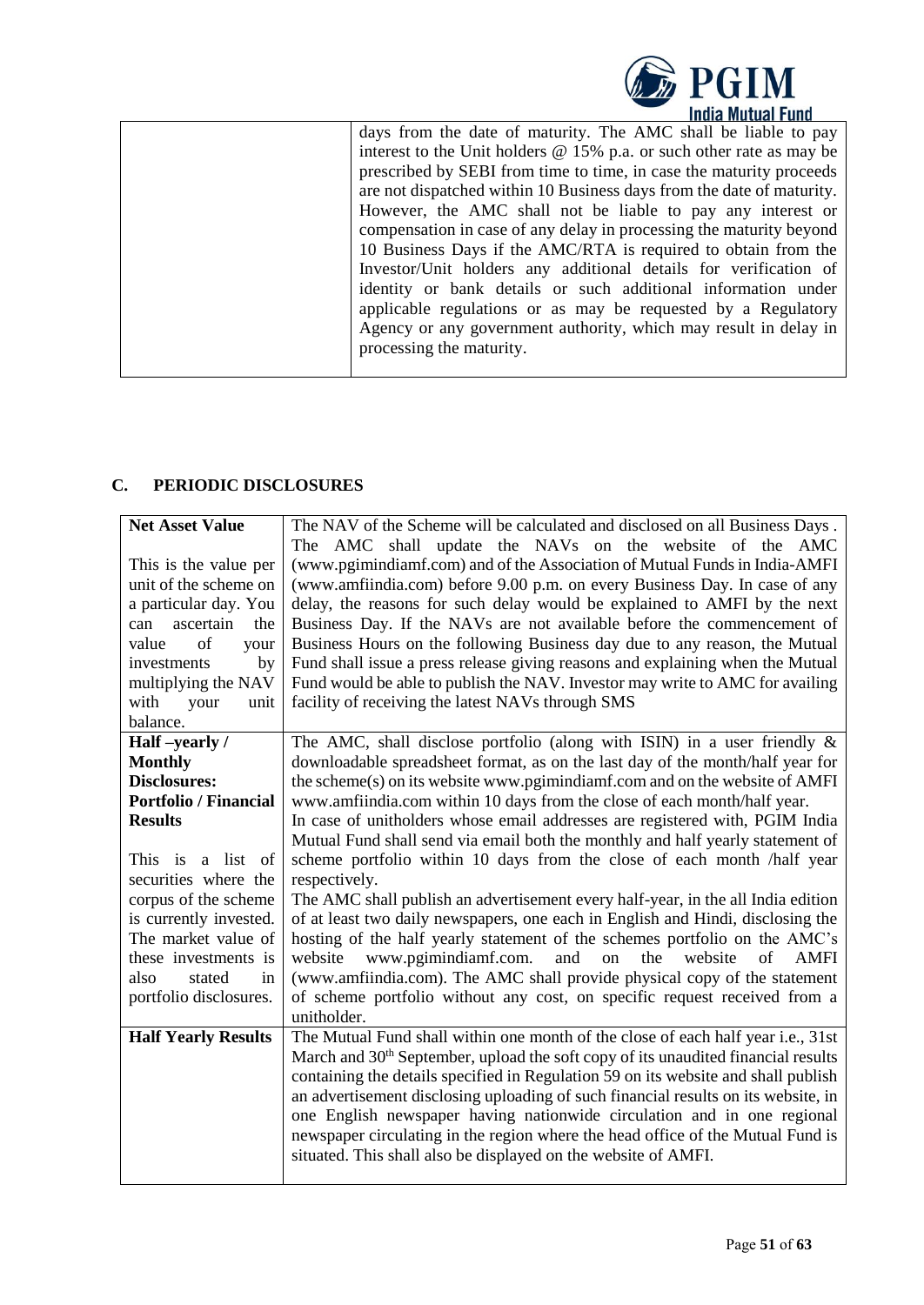|                                                                 |                              |                                                                                                                                                                                                                                                                                                                                                                                                                                                                                                                                                                                                                                                                                                                                                                                                                                                                                                                                                                                                                                                                                                                                                                                                                                                                                                                                                                                                                                                                                                                                                                                                                                                                                                              |                                 |                  | <b>DESCRIM</b><br><b>India Mutual Fund</b> |             |  |
|-----------------------------------------------------------------|------------------------------|--------------------------------------------------------------------------------------------------------------------------------------------------------------------------------------------------------------------------------------------------------------------------------------------------------------------------------------------------------------------------------------------------------------------------------------------------------------------------------------------------------------------------------------------------------------------------------------------------------------------------------------------------------------------------------------------------------------------------------------------------------------------------------------------------------------------------------------------------------------------------------------------------------------------------------------------------------------------------------------------------------------------------------------------------------------------------------------------------------------------------------------------------------------------------------------------------------------------------------------------------------------------------------------------------------------------------------------------------------------------------------------------------------------------------------------------------------------------------------------------------------------------------------------------------------------------------------------------------------------------------------------------------------------------------------------------------------------|---------------------------------|------------------|--------------------------------------------|-------------|--|
| <b>Annual Report</b>                                            | any.                         | The Scheme wise annual report or an abridged summary thereof shall be<br>provided to all Unit holders not later than four months (or such other period as<br>may be specified by SEBI from time to time) from the date of closure of the<br>relevant accounting year (i.e., 31st March each year). Scheme wise annual report<br>shall be displayed on the website of the AMC (www.pgimindiamf.com) and<br>Association of Mutual Funds in India (www.amfiindia.com).<br>In case of unitholders whose email addresses are available with the Mutual<br>Fund, the scheme annual reports or abridged summary would be sent only by<br>email. Unitholders whose email addresses are not available with the Mutual Fund<br>will have an option of receiving a physical copy of scheme annual reports or<br>abridged summary by post/courier. The AMC shall provide a physical copy of<br>scheme annual report or abridged summary without charging any cost, upon<br>receipt of a specific request from the unitholders, irrespective of registration of<br>their email addresses. Physical copies of annual report will also be available to<br>unitholders at the registered office at all times. The full annual report shall be<br>available for inspection at the Head Office of the Mutual Fund and a copy shall<br>be made available to the Unit holders on request on payment of nominal fees, if<br>The AMC shall publish an advertisement every year, in the all India edition of<br>at least two daily newspapers, one each in English and Hindi, disclosing the<br>hosting of the scheme wise annual report on the AMC website<br>(www.pgimindiamf.com) and on the website of AMFI (www.amfiindia.com) |                                 |                  |                                            |             |  |
| <b>Associate</b>                                                |                              | Please refer to Statement of Additional Information.                                                                                                                                                                                                                                                                                                                                                                                                                                                                                                                                                                                                                                                                                                                                                                                                                                                                                                                                                                                                                                                                                                                                                                                                                                                                                                                                                                                                                                                                                                                                                                                                                                                         |                                 |                  |                                            |             |  |
| <b>Transactions</b>                                             |                              |                                                                                                                                                                                                                                                                                                                                                                                                                                                                                                                                                                                                                                                                                                                                                                                                                                                                                                                                                                                                                                                                                                                                                                                                                                                                                                                                                                                                                                                                                                                                                                                                                                                                                                              |                                 |                  |                                            |             |  |
| <b>Taxation</b><br>The rates mentioned<br>herein are as per the |                              | PGIM India Mutual Fund is a fund registered with SEBI and as such is eligible for benefits under<br>Section 10(23D) of the IT Act, 1961. Accordingly, its entire income would be exempt from tax.                                                                                                                                                                                                                                                                                                                                                                                                                                                                                                                                                                                                                                                                                                                                                                                                                                                                                                                                                                                                                                                                                                                                                                                                                                                                                                                                                                                                                                                                                                            |                                 |                  |                                            |             |  |
| Finance Act, 2019.                                              |                              | Tax rates under the Income-tax Act, 1961 (Act)                                                                                                                                                                                                                                                                                                                                                                                                                                                                                                                                                                                                                                                                                                                                                                                                                                                                                                                                                                                                                                                                                                                                                                                                                                                                                                                                                                                                                                                                                                                                                                                                                                                               |                                 |                  | <b>TDS Rates under the Act</b>             |             |  |
| The information is                                              | <b>Residents</b>             | Non-resident                                                                                                                                                                                                                                                                                                                                                                                                                                                                                                                                                                                                                                                                                                                                                                                                                                                                                                                                                                                                                                                                                                                                                                                                                                                                                                                                                                                                                                                                                                                                                                                                                                                                                                 | <b>FPIs</b>                     | <b>Residents</b> | NRI and other                              | <b>FPIs</b> |  |
| provided for general                                            |                              | Individual (NRI)                                                                                                                                                                                                                                                                                                                                                                                                                                                                                                                                                                                                                                                                                                                                                                                                                                                                                                                                                                                                                                                                                                                                                                                                                                                                                                                                                                                                                                                                                                                                                                                                                                                                                             |                                 |                  | Non-resident                               |             |  |
| information<br>only.                                            |                              | and other Non-                                                                                                                                                                                                                                                                                                                                                                                                                                                                                                                                                                                                                                                                                                                                                                                                                                                                                                                                                                                                                                                                                                                                                                                                                                                                                                                                                                                                                                                                                                                                                                                                                                                                                               |                                 |                  | other than FPI                             |             |  |
| However, in view of                                             |                              | resident other                                                                                                                                                                                                                                                                                                                                                                                                                                                                                                                                                                                                                                                                                                                                                                                                                                                                                                                                                                                                                                                                                                                                                                                                                                                                                                                                                                                                                                                                                                                                                                                                                                                                                               |                                 |                  |                                            |             |  |
| the individual nature                                           |                              | than Foreign                                                                                                                                                                                                                                                                                                                                                                                                                                                                                                                                                                                                                                                                                                                                                                                                                                                                                                                                                                                                                                                                                                                                                                                                                                                                                                                                                                                                                                                                                                                                                                                                                                                                                                 |                                 |                  |                                            |             |  |
| of the implications,<br>each<br>investor                        |                              | <b>Portfolio</b>                                                                                                                                                                                                                                                                                                                                                                                                                                                                                                                                                                                                                                                                                                                                                                                                                                                                                                                                                                                                                                                                                                                                                                                                                                                                                                                                                                                                                                                                                                                                                                                                                                                                                             |                                 |                  |                                            |             |  |
| advised to consult his                                          | is<br><b>Investors (FPI)</b> |                                                                                                                                                                                                                                                                                                                                                                                                                                                                                                                                                                                                                                                                                                                                                                                                                                                                                                                                                                                                                                                                                                                                                                                                                                                                                                                                                                                                                                                                                                                                                                                                                                                                                                              |                                 |                  |                                            |             |  |
| her<br>own<br>tax<br><sub>or</sub>                              |                              |                                                                                                                                                                                                                                                                                                                                                                                                                                                                                                                                                                                                                                                                                                                                                                                                                                                                                                                                                                                                                                                                                                                                                                                                                                                                                                                                                                                                                                                                                                                                                                                                                                                                                                              | <b>Short-Term Capital Gains</b> |                  |                                            |             |  |
| advisors / authorised                                           | Taxable at                   | In respect of non-                                                                                                                                                                                                                                                                                                                                                                                                                                                                                                                                                                                                                                                                                                                                                                                                                                                                                                                                                                                                                                                                                                                                                                                                                                                                                                                                                                                                                                                                                                                                                                                                                                                                                           | 30% (plus                       | Nil              | 30% (plus                                  | Nil         |  |
| dealers with respect                                            | normal rates of              | resident non-                                                                                                                                                                                                                                                                                                                                                                                                                                                                                                                                                                                                                                                                                                                                                                                                                                                                                                                                                                                                                                                                                                                                                                                                                                                                                                                                                                                                                                                                                                                                                                                                                                                                                                | applicable                      |                  | applicable                                 |             |  |
| the<br>specific<br>to                                           | tax applicable               | corporate -                                                                                                                                                                                                                                                                                                                                                                                                                                                                                                                                                                                                                                                                                                                                                                                                                                                                                                                                                                                                                                                                                                                                                                                                                                                                                                                                                                                                                                                                                                                                                                                                                                                                                                  | surcharge and                   |                  | surcharge and                              |             |  |
| amount of tax and                                               | to the assessee              | Taxable at                                                                                                                                                                                                                                                                                                                                                                                                                                                                                                                                                                                                                                                                                                                                                                                                                                                                                                                                                                                                                                                                                                                                                                                                                                                                                                                                                                                                                                                                                                                                                                                                                                                                                                   | cess) under                     |                  | cess) for non-                             |             |  |
| implications<br>other                                           |                              | normal rates of                                                                                                                                                                                                                                                                                                                                                                                                                                                                                                                                                                                                                                                                                                                                                                                                                                                                                                                                                                                                                                                                                                                                                                                                                                                                                                                                                                                                                                                                                                                                                                                                                                                                                              | section 115AD                   |                  | residents non-                             |             |  |
| arising out of his or<br>her participation in                   |                              | tax applicable to                                                                                                                                                                                                                                                                                                                                                                                                                                                                                                                                                                                                                                                                                                                                                                                                                                                                                                                                                                                                                                                                                                                                                                                                                                                                                                                                                                                                                                                                                                                                                                                                                                                                                            | of the Act                      |                  | corporates                                 |             |  |
| the schemes.                                                    |                              | the assessee.                                                                                                                                                                                                                                                                                                                                                                                                                                                                                                                                                                                                                                                                                                                                                                                                                                                                                                                                                                                                                                                                                                                                                                                                                                                                                                                                                                                                                                                                                                                                                                                                                                                                                                |                                 |                  |                                            |             |  |
|                                                                 |                              |                                                                                                                                                                                                                                                                                                                                                                                                                                                                                                                                                                                                                                                                                                                                                                                                                                                                                                                                                                                                                                                                                                                                                                                                                                                                                                                                                                                                                                                                                                                                                                                                                                                                                                              |                                 |                  | 40% (plus                                  |             |  |
|                                                                 |                              | In respect non-                                                                                                                                                                                                                                                                                                                                                                                                                                                                                                                                                                                                                                                                                                                                                                                                                                                                                                                                                                                                                                                                                                                                                                                                                                                                                                                                                                                                                                                                                                                                                                                                                                                                                              |                                 |                  | applicable                                 |             |  |
|                                                                 |                              | resident corporate                                                                                                                                                                                                                                                                                                                                                                                                                                                                                                                                                                                                                                                                                                                                                                                                                                                                                                                                                                                                                                                                                                                                                                                                                                                                                                                                                                                                                                                                                                                                                                                                                                                                                           |                                 |                  | surcharge and                              |             |  |
|                                                                 |                              | 40% (plus                                                                                                                                                                                                                                                                                                                                                                                                                                                                                                                                                                                                                                                                                                                                                                                                                                                                                                                                                                                                                                                                                                                                                                                                                                                                                                                                                                                                                                                                                                                                                                                                                                                                                                    |                                 |                  | cess) for non-                             |             |  |
|                                                                 |                              | applicable                                                                                                                                                                                                                                                                                                                                                                                                                                                                                                                                                                                                                                                                                                                                                                                                                                                                                                                                                                                                                                                                                                                                                                                                                                                                                                                                                                                                                                                                                                                                                                                                                                                                                                   |                                 |                  | resident                                   |             |  |
|                                                                 |                              | surcharge and                                                                                                                                                                                                                                                                                                                                                                                                                                                                                                                                                                                                                                                                                                                                                                                                                                                                                                                                                                                                                                                                                                                                                                                                                                                                                                                                                                                                                                                                                                                                                                                                                                                                                                |                                 |                  | corporate                                  |             |  |
|                                                                 |                              | cess)                                                                                                                                                                                                                                                                                                                                                                                                                                                                                                                                                                                                                                                                                                                                                                                                                                                                                                                                                                                                                                                                                                                                                                                                                                                                                                                                                                                                                                                                                                                                                                                                                                                                                                        |                                 |                  |                                            |             |  |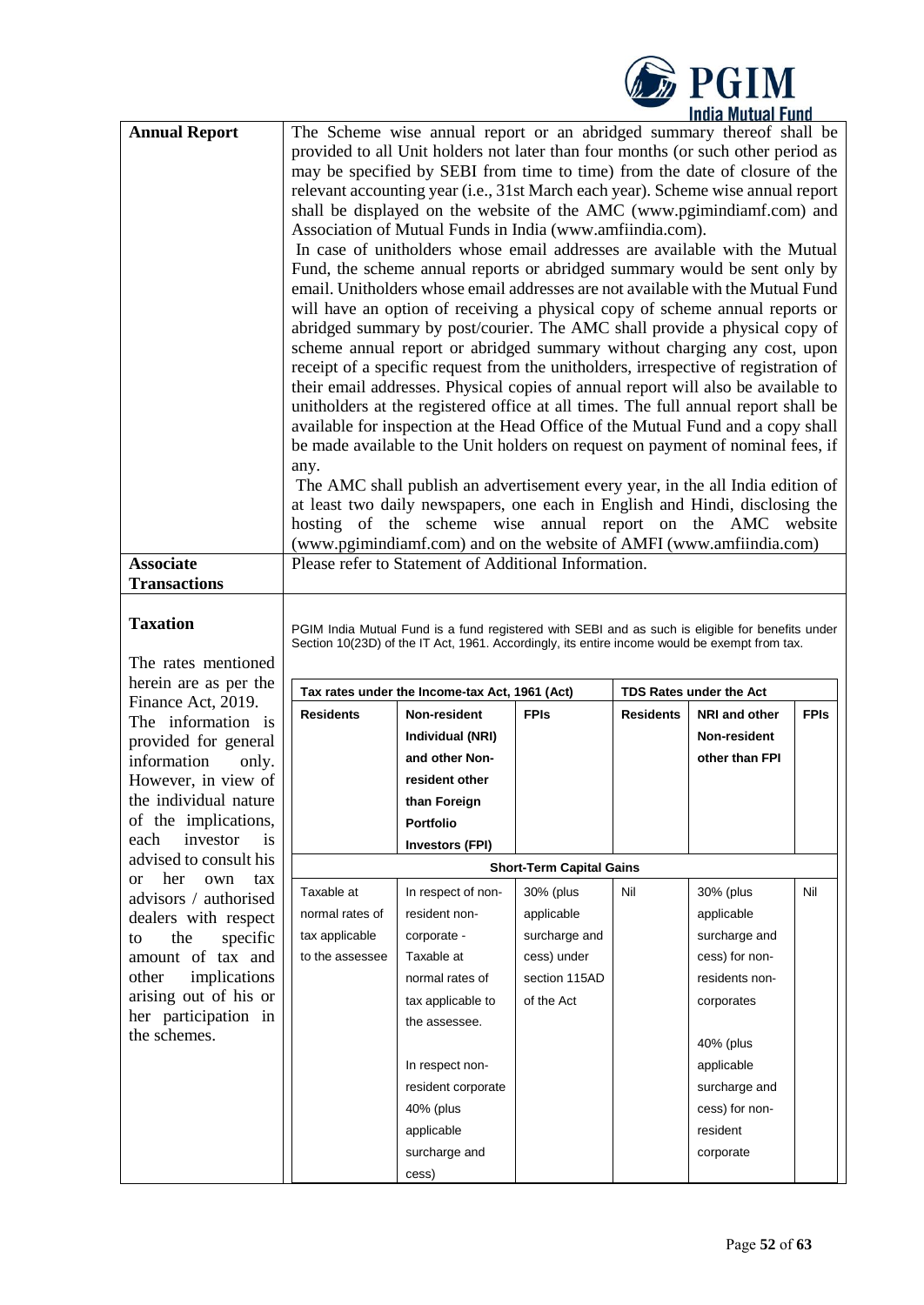

| <b>Long-Term Capital Gains</b> |                      |               |     |               |     |
|--------------------------------|----------------------|---------------|-----|---------------|-----|
| 20% plus                       | In case of listed    | 10% (plus     | Nil | 20%/10%       | Nil |
| applicable                     | units - 20% (plus    | applicable    |     | (plus         |     |
| surcharge and                  | applicable           | surcharge and |     | applicable    |     |
| cess) with                     | surcharge and        | cess) under   |     | surcharge and |     |
| indexation                     | cess) with           | section 115AD |     | cess), as     |     |
| under section                  | indexation under     | of the Act    |     | applicable    |     |
| 112 of the Act                 | section 112 of the   |               |     |               |     |
|                                | Act                  |               |     |               |     |
|                                |                      |               |     |               |     |
|                                | In case of unlisted  |               |     |               |     |
|                                | units - $10\%$ (plus |               |     |               |     |
|                                | applicable           |               |     |               |     |
|                                | surcharge and        |               |     |               |     |
|                                | cess) without        |               |     |               |     |
|                                | indexation under     |               |     |               |     |
|                                | section 112 of the   |               |     |               |     |
|                                | Act                  |               |     |               |     |

its of a mutual fund (other than an equity oriented fund) shall be considered as a short-term capital asset where the same are held for a period of 36 months or less immediately preceding their date of transfer. Long-term capital asset means an asset which is not a short-term capital asset.

since Liquid Fund/ Debt Fund does not qualify as an equity oriented mutual fund (Refer Note 1 below), no Securities Transaction Tax (STT) is payable by the Unit Holders on redemption/ repurchase of Units by the Mutual Fund.

 $3$  The tax rate would be increased by a surcharge of:

| a) | 10 per cent - in case of Individuals/ HUFs/ AOP/ BOI, where the total income            |
|----|-----------------------------------------------------------------------------------------|
|    | exceeds Rs 5,000,000 but does not exceed Rs 10,000,000.                                 |
| b) | 15 per cent - in case of Individuals/ HUFs/ AOP/ BOI, where the total income            |
|    | exceeds Rs 10,000,000 but does not exceed Rs 20,000,000.                                |
| C) | 25 per cent - in case of Individuals/ HUFs/ AOP/ BOI, where the total income            |
|    | exceeds Rs 20,000,000 but does not exceed Rs 50,000,000.                                |
| d) | 37 per cent - in case of Individuals/ HUFs/ AOP/ BOI, where the total income            |
|    | exceeds Rs 50,000,000.                                                                  |
| e) | 12 per cent - in case of Firms/ local authority/ co-operative societies where the total |
|    | income exceeds Rs 10,000,000.                                                           |
| f  | 7 per cent - in case of domestic corporate Unit holders, where the total income         |
|    | exceeds Rs 10,000,000 but does not exceed Rs 100,000,000.                               |
| g) | 12 per cent - in case of domestic corporate Unit holders, where the total income        |
|    | exceeds Rs 100,000,000.                                                                 |
| h) | 2 per cent - in case of foreign corporate Unit holders, where the total income          |
|    | exceeds Rs 10,000,000 but does not exceed Rs 100,000,000.                               |
| i) | 5 per cent - in case of foreign corporate Unit holders, where the total income          |
|    | exceeds Rs 100,000,000.                                                                 |
|    |                                                                                         |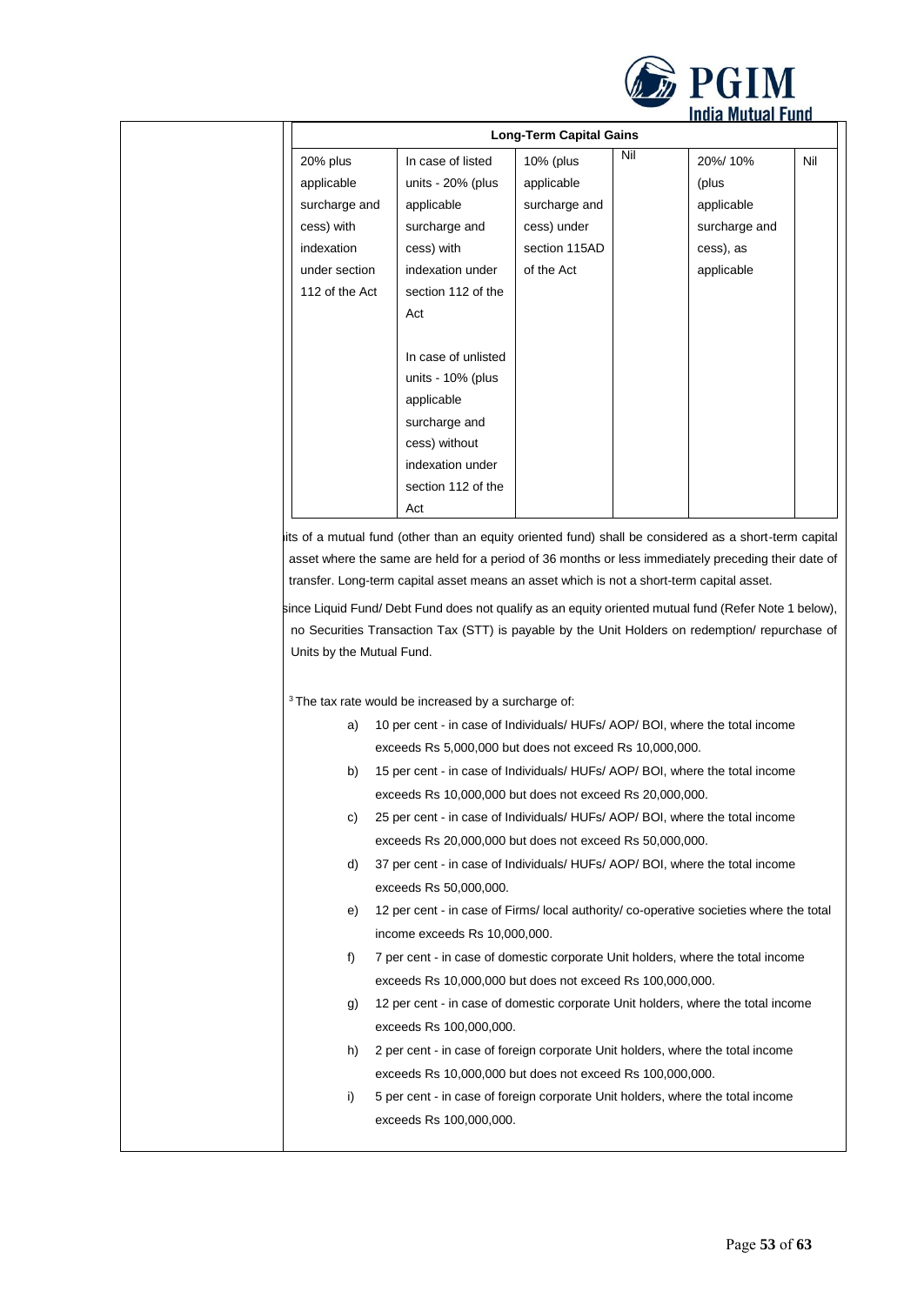

Further, a health and education cess of 4 per cent would be charged on amount of tax inclusive of surcharge for all Unit Holders.

Tax rebate up to Rs 12,500 per annum would be available for resident individuals having total income up to Rs 500,000.

In case of resident individuals and HUFs, where the total income as reduced by the capital gains, is below the maximum amount which is not chargeable to income-tax, then, such capital gains will be reduced to the extent of the shortfall and only the balance capital gains will be subjected to tax.

Assuming that the total income in case of individuals, HUF/ AOP/ BOI exceeds the basic exemption limit [Rs 500,000 in case of resident individual of an age of 80 years or more, Rs 300,000 in case of resident individual of an age of 60 years or more but less than 80 years and Rs 250,000 in case of resident in India below 60 years of age (including HUF, AOP/ BOI)].

4 Income distribution, if any, made by a Mutual Fund, will attract distribution tax under section 115R of the Act at the rates listed below:

| Sr        | <b>Type of Mutual Fund</b> | <b>Income</b>      | Rate of distribution tax |
|-----------|----------------------------|--------------------|--------------------------|
| <b>No</b> |                            | distributed to     |                          |
| (i)       | Other than equity          | Individual or HUF  | 25 per cent              |
|           | oriented fund and          | Any person other   | 30 per cent              |
|           | infrastructure debt fund   | than Individual or |                          |
|           |                            | <b>HUF</b>         |                          |
| (i)       | Infrastructure debt fund   | Non-resident/      | 5 per cent               |
|           |                            | foreign company    |                          |

The aforesaid rate would be increased by a surcharge of 12 per cent and a health and education cess at the rate of 4 per cent on the amount of distribution tax inclusive of surcharge.

Distribution tax is required to be paid by the mutual fund after grossing up income distributed to investor by the applicable rate of distribution tax.

However, no distribution tax would be levied in respect of income distributed, on or after 1 September 2019 by a Mutual Fund located in International Financial Services Centre of which all the unit holders are non-residents and derives income in convertible foreign currency.

 $5$ Rates for NRIs are as per normal provisions of the Act and not as per section 115E of the Act. **Note:** An equity oriented fund has been defined as:

- a) In case where the fund invests a minimum of 90% of the total proceeds in units of another fund, which is traded on recognized stock exchange, and such other fund also invests a minimum of 90% of its total proceeds in the equity shares of domestic companies listed on a recognized stock exchange; and
- b) In any other case, a minimum of 65 per cent of the total proceeds of such fund is invested in the equity shares of domestic companies listed on a recognized stock exchange.

The percentage of equity shareholding of the fund shall be computed with reference to the annual average of the monthly averages of the opening and closing figures.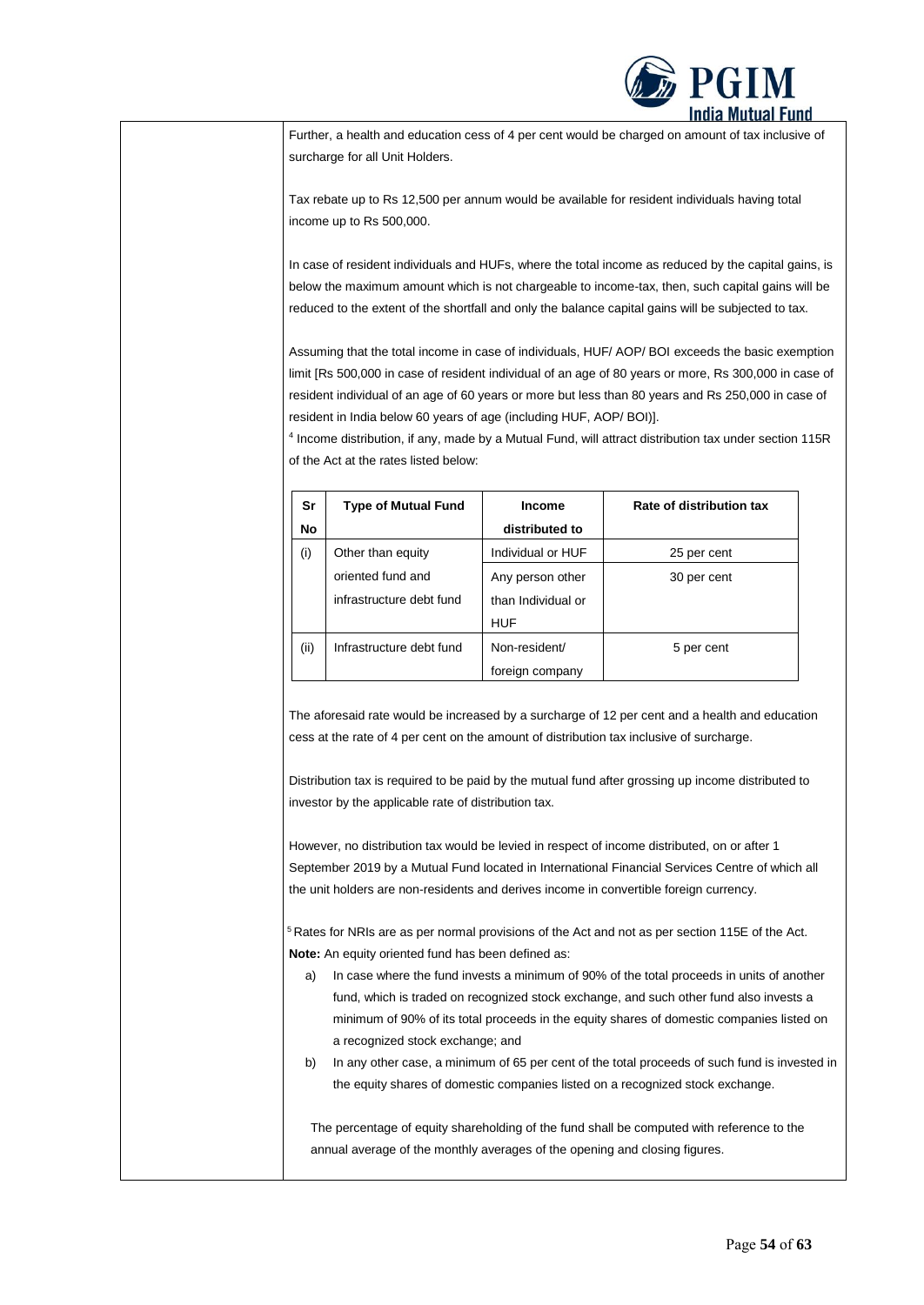|                          | <i><b>WAZINE JE CALENDE</b></i>                                                                                                                                                                                                                                                                                                                                                  |
|--------------------------|----------------------------------------------------------------------------------------------------------------------------------------------------------------------------------------------------------------------------------------------------------------------------------------------------------------------------------------------------------------------------------|
|                          | <b>India Mutual Fund</b>                                                                                                                                                                                                                                                                                                                                                         |
|                          | For further details on taxation please refer to the clause on Taxation in the SAI.                                                                                                                                                                                                                                                                                               |
|                          | The above is intended as a general guide only and does not necessarily describe the tax<br>consequences for all types of investors in the Fund and no reliance, therefore, should be placed upon<br>them. Each investor is advised to consult his or her own tax consultant with respect to the specific<br>tax implications.                                                    |
| <b>Investor services</b> | Investors may make any service request or complaints or enquiries by calling the                                                                                                                                                                                                                                                                                                 |
|                          | AMC's Investor Helpline "1800 266 7446" (toll-free) or send an e-mail to                                                                                                                                                                                                                                                                                                         |
|                          | care@pgimindia.co.in.                                                                                                                                                                                                                                                                                                                                                            |
|                          |                                                                                                                                                                                                                                                                                                                                                                                  |
|                          | The customer service representatives may require personal information of the<br>customer for verification of the customer's identity in order to protect<br>confidentiality of information. The AMC will at all times endeavour to handle<br>transactions efficiently and to resolve any grievances promptly. For any queries<br>/ complaints / feedbacks investors may contact: |
|                          | Mr. Murali Ramasubramanian,                                                                                                                                                                                                                                                                                                                                                      |
|                          | <b>Investor Relations Officer</b>                                                                                                                                                                                                                                                                                                                                                |
|                          | 2nd floor, Nirlon House,                                                                                                                                                                                                                                                                                                                                                         |
|                          | Dr. Annie Besant Road,                                                                                                                                                                                                                                                                                                                                                           |
|                          | Worli, Mumbai - 400030                                                                                                                                                                                                                                                                                                                                                           |
|                          |                                                                                                                                                                                                                                                                                                                                                                                  |
|                          | Tel: 91 22 6159 3000                                                                                                                                                                                                                                                                                                                                                             |
|                          | Fax: 91 22 6159 3100                                                                                                                                                                                                                                                                                                                                                             |
|                          |                                                                                                                                                                                                                                                                                                                                                                                  |

 $\mathbb{R}$  **PGIM** 

# <span id="page-54-0"></span>**D. COMPUTATION OF NAV**

NAV of Units under the Scheme may be calculated by either of the following methods shown below:

| <b>NAV</b>  | Market or Fair Value of Scheme's investments + Current Assets - Current<br>Liabilities and Provisions |  |
|-------------|-------------------------------------------------------------------------------------------------------|--|
| $(Rs.) =$   | No. of Units outstanding under the Scheme                                                             |  |
|             | Or                                                                                                    |  |
| $NAV$ (Rs.) | Unit Capital + Reserves and Surplus                                                                   |  |
|             | No. of Units outstanding under the Scheme                                                             |  |

The NAV shall be calculated up to four decimal places. However the AMC reserves the right to declare the NAVs up to additional decimal places as it deems appropriate. Separate NAV will be calculated and disclosed for each Plan/Option. The AMC will calculate and disclose the NAV of the Scheme on all the Business Days.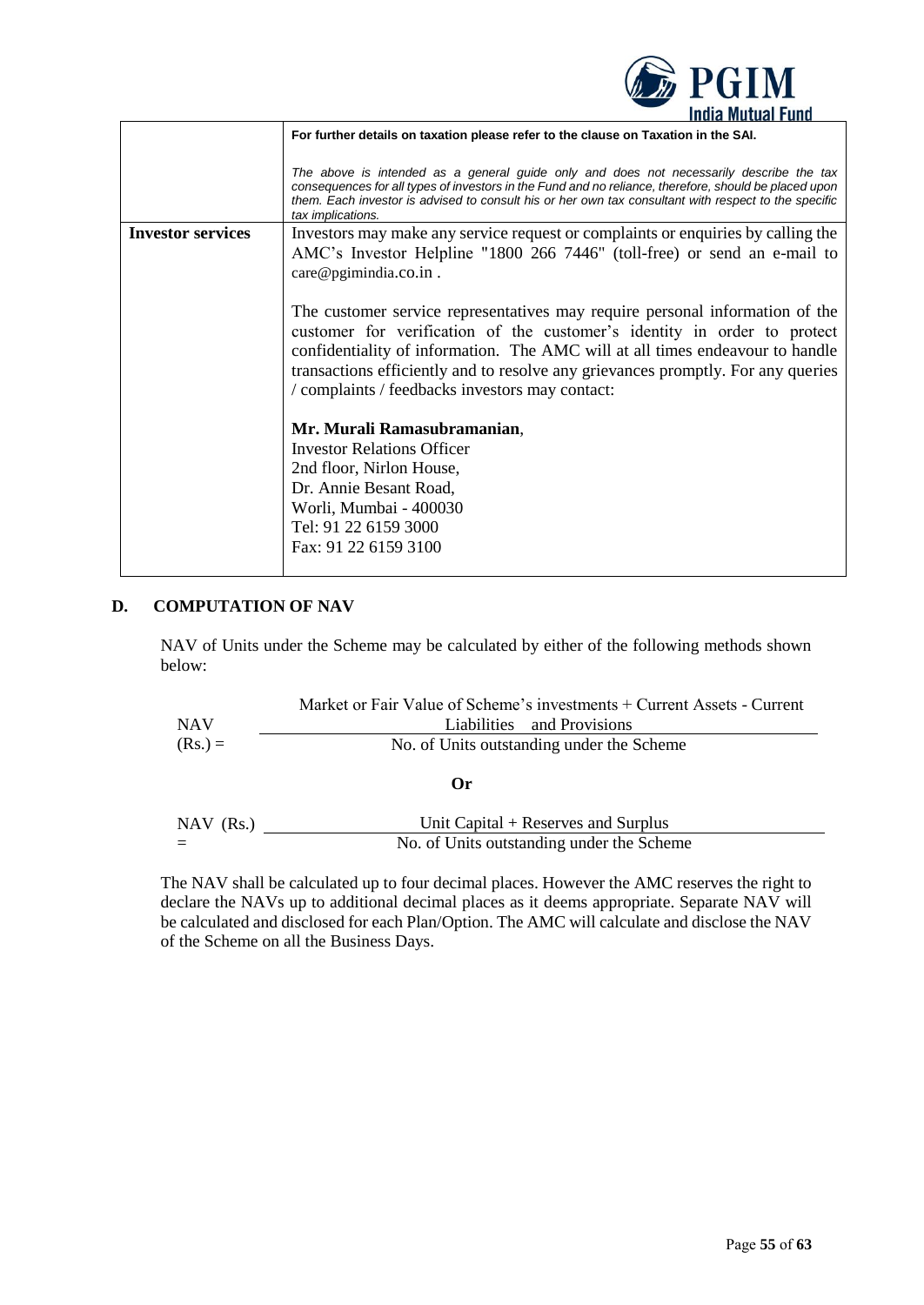

## <span id="page-55-0"></span>**E. MANDATORY INFORMATION**

As per the directives issued by SEBI, it is mandatory for applicants to mention their bank account details in their applications for purchase/redemption of units, without which, the application will be treated as incomplete and is liable to be rejected by the Registrar/AMC. In case the Investment cheque attached with the application form is different from the Bank Mandate mentioned therein then the Investor needs to provide a cancelled cheque of the Bank account mentioned in the application form. For the convenience of the investors, the AMC offers multiple bank accounts registration facility. The investors may register multiple Bank Mandates in a single folio using a prescribed form, namely, "Multiple Bank Accounts Registration form", available on the Mutual Fund's website and also at the ISCs. An investor may register upto 5 bank accounts in case the investor is an individual/ HUF and upto 10 bank accounts in case the investor is a non-individual. For more details on multiple bank accounts registration, please refer SAI.

It is mandatory for all investors (including joint holders, NRIs, POA holders and guardians in the case of minors) to comply with the Know Your Customers (KYC) requirements under the AML Laws. Applications from investors who have not complied with such KYC requirement will be rejected. For more details on KYC requirements, please refer SAI.

It is mandatory for all investors (including guardians, joint holders, NRIs and power of attorney holders) to provide their Income Tax Permanent Account Number (PAN) and also submit a photo copy of the PAN card issued to them by the Income Tax Department at the time of purchase of Units in the Scheme. For more details on the PAN requirements and exceptions available from such requirements, please refer SAI.

All investments in PGIM India Mutual Fund need to comply with the PAN , Aadhaar (as applicable) and KYC requirements as stated above, failing which the applications are liable to be rejected. It is clarified that all categories of investors seeking exemption from PAN still need to complete the KYC requirements stipulated from time to time, irrespective the amount of investment.

### <span id="page-55-1"></span>**F. CREATION OF SEGREGATED PORTFOLIO**

The AMC may create a segregated portfolio of debt and money market instruments in The Scheme in case of a credit event and to deal with liquidity risk.

In this regard, the term 'segregated portfolio' shall mean a portfolio comprising of debt or money market instrument affected by a credit event, that has been segregated in a mutual fund scheme and the term 'main portfolio' shall mean the scheme portfolio excluding the segregated portfolio. The term 'total portfolio' shall mean the scheme portfolio including the securities affected by the credit event.

A segregated portfolio may be created in the scheme in case of a credit event at issuer level i.e. downgrade in credit rating by a SEBI registered Credit Rating Agency (CRA), as under: a. Downgrade of a debt or money market instrument to 'below investment grade', or

- b. Subsequent downgrades of the said instruments from 'below investment grade', or
- c. Similar such downgrades of a loan rating.

In case of difference in rating by multiple CRAs, the most conservative rating shall be considered. Creation of segregated portfolio shall be based on issuer level credit events as detailed above and implemented at the ISIN level

A process for creation of segregation of portfolios is as follow;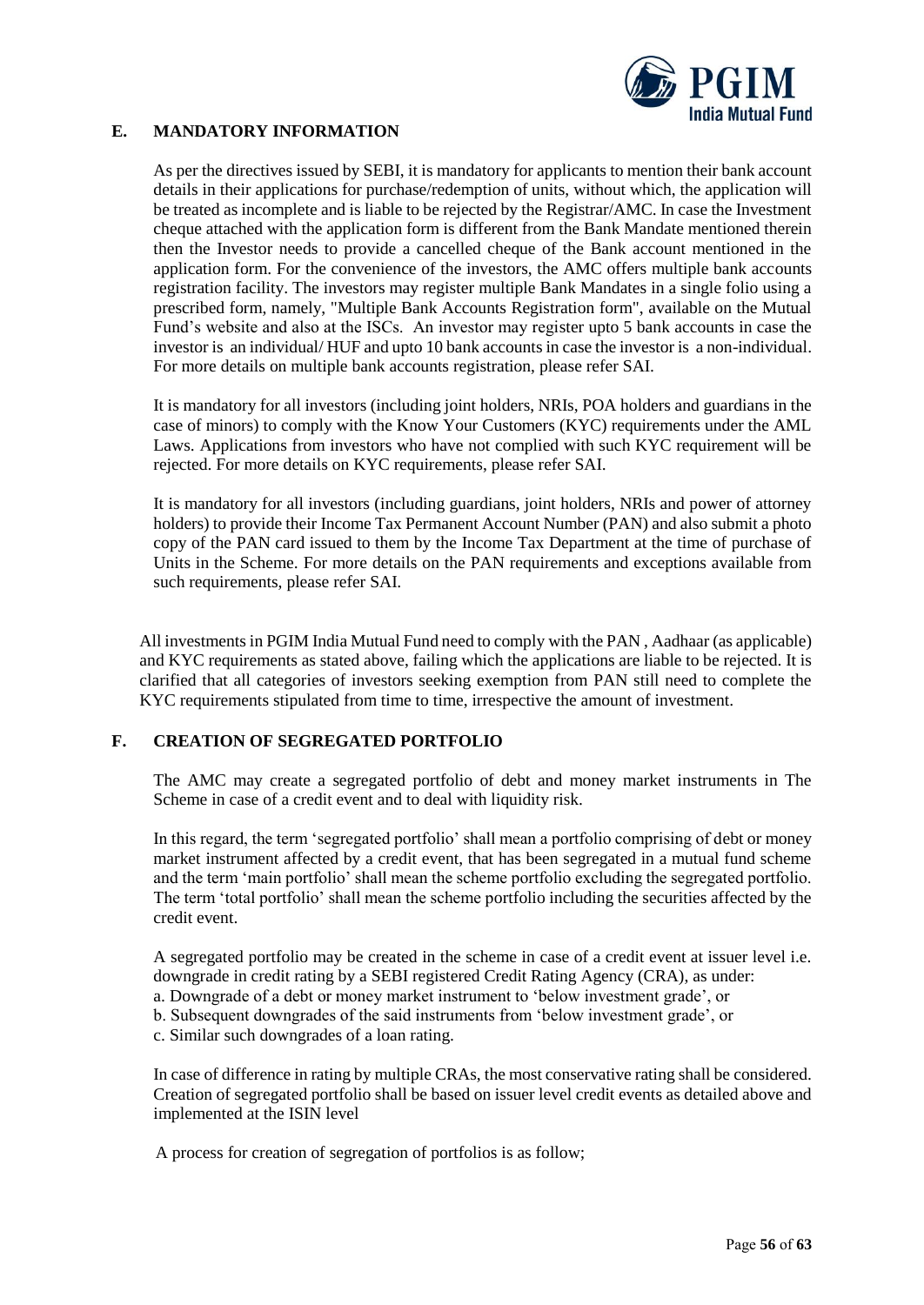

- 1. The AMC shall decide on creation of segregated portfolio on the day of credit event, as per the process laid down below:
	- i. The AMC shall seek approval of Trustees, prior to creation of the segregated portfolio.
	- ii. The AMC shall immediately issue a press release disclosing its intention to segregate such debt and money market instrument and its impact on the investors. It shall also be disclosed that the segregation shall be subject to trustee approval. Additionally, the said press release shall be prominently disclosed on thewebsite of the AMC.
	- iii.The AMC shall ensure that till the time the Trustee approval is received, the subscription and redemption in the scheme shall be suspended for processing with respect to creation of units and payment on redemptions.
- 2. Upon receipt of approval from Trustees:
	- i. The segregated portfolio shall be effective from the day of credit event.
	- ii. The AMC shall issue a press release immediately with all relevant information pertaining to the segregated portfolio. The said information shall also be submitted to SEBI.
	- iii.An e-mail or SMS should be sent to all unit holders of the concerned scheme.
	- iv.The NAV of both segregated and main portfolio shall be disclosed from the day of the credit event.
	- v. All existing investors in the scheme as on the day of the credit event shall be allotted equal number of units in the segregated portfolio as held in the main portfolio.
	- vi.No redemption and subscription shall be allowed in the segregated portfolio. However, in order to facilitateexit to unit holders in segregated portfolio, AMC shall enable listing of units of segregated portfolio on therecognized stock exchange within 10 working days of creation of segregated portfolio and also enable transfer of such units on receipt of transfer requests.
- 3. If the trustees do not approve the proposal to segregate portfolio, the AMC shall issue a press release immediately informing investors of the same.
- 4. Notwithstanding the decision to segregate the debt and money market instrument, the valuation shall take into account the credit event and the portfolio shall be valued based on the principles of fair valuation (i.e. realizable value of the assets) in terms of the relevant provisions of SEBI (Mutual Funds) Regulations, 1996 and Circular(s) issued thereunder.
- 5. All subscription and redemption requests for which NAV of the day of credit event or subsequent day isapplicable will be processed as per the existing circular on applicability of NAV as under:
	- a. Upon trustees' approval to create a segregated portfolio:
		- i. Investors redeeming their units will get redemption proceeds based on the NAV of main portfolio andwill continue to hold the units of segregated portfolio.
		- ii. Investors subscribing to the scheme will be allotted units only in the main portfolio based on its NAV.
	- b. In case trustees do not approve the proposal of segregated portfolio, subscription and redemption applications will be processed based on the NAV of total portfolio.
- 6. In order to enable the existing as well as the prospective investors to take informed decision, the following shall be adhered to:
	- a. A statement of holding indicating the units held by the investors in the segregated portfolio along with theNAV of both segregated portfolio and main portfolio as on the day of the credit event shall be communicated to the investors within 5 working days of creation of the segregated portfolio.
	- b. Adequate disclosure of the segregated portfolio shall appear in all scheme related documents, in monthly and half-yearly portfolio disclosures and in the annual report of the mutual fund and the scheme.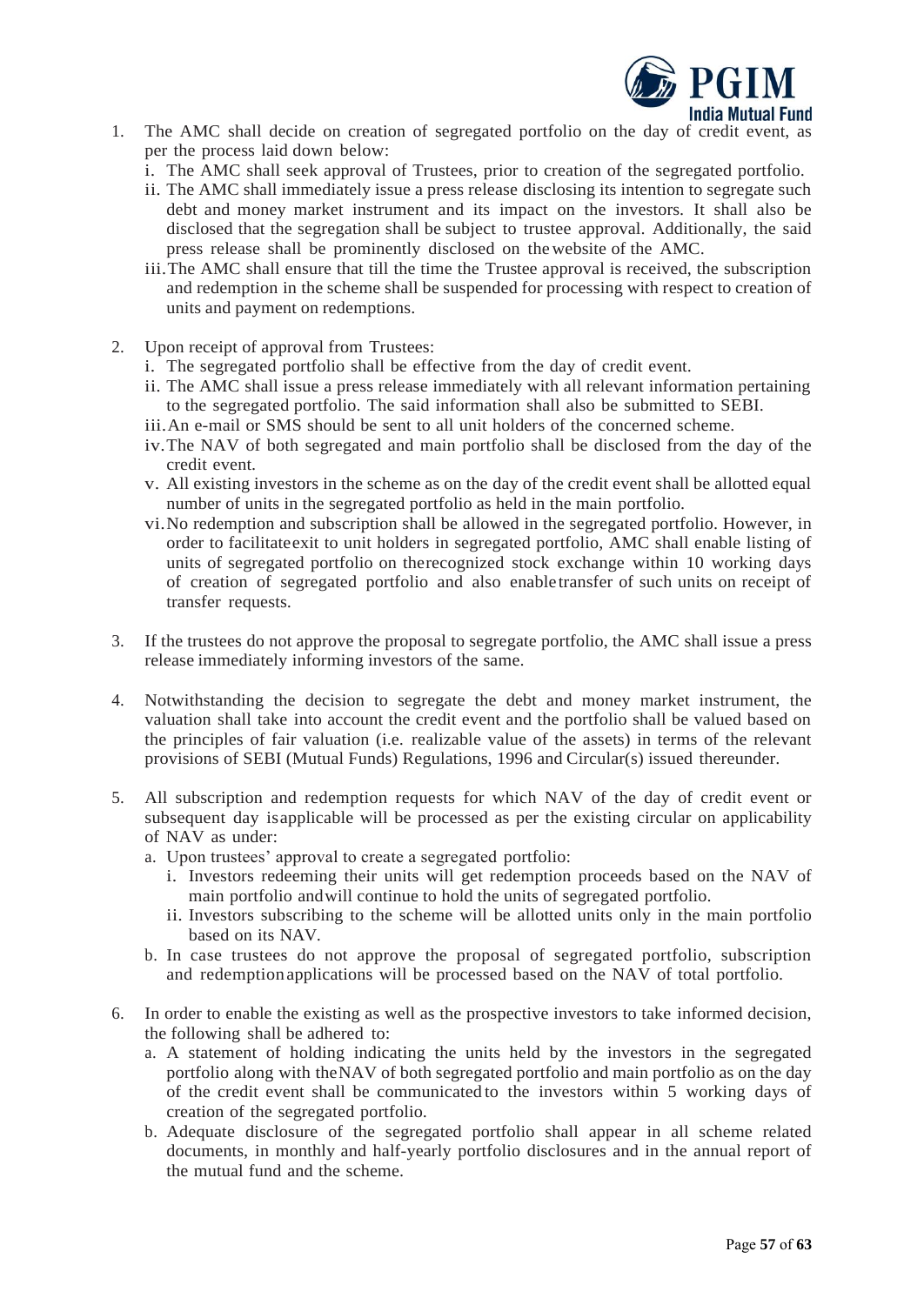

- c. The Net Asset Value (NAV) of the segregated portfolio shall be declared on daily basis.
- d. The information regarding number of segregated portfolios created in a scheme shall appear prominently under the name of the scheme at all relevant places such as SID, KIMcum-Application Form, advertisement, AMC and AMFI websites, etc.
- e. The scheme performance required to be disclosed at various places shall include the impact of creation of segregated portfolio. The scheme performance should clearly reflect the fall in NAV to the extent of theportfolio segregated due to the credit event and the said fall in NAV along with recovery(ies), if any, shall be disclosed as a footnote to the scheme performance.
- f. The disclosures at paragraph (d) and (e) above regarding the segregated portfolio shall be carried out for a period of at least 3 years after the investments in segregated portfolio are fully recovered/written-off.
- g. The investors of the segregated portfolio shall be duly informed of the recovery proceedings of the investments of the segregated portfolio. Status update may be provided to the investors at the time ofrecovery and also at the time of writing-off of the segregated securities.
- 7. In order to ensure timely recovery of investments of the segregated portfolio, the Trustees to the fund would continuously monitor the progress and take suitable action as may be required.
- 8. TER for the Segregated Portfolio:
	- a. AMC shall not charge investment and advisory fees on the segregated portfolio. However, TER (excluding the investment and advisory fees) can be charged, on a prorata basis only upon recovery of the investments in segregated portfolio.
	- b. The TER so levied shall not exceed the simple average of such expenses (excluding the investment and advisory fees) charged on daily basis on the main portfolio (in % terms) during the period for which thesegregated portfolio was in existence.
	- c. The legal charges related to recovery of the investments of the segregated portfolio may be charged to the segregated portfolio in proportion to the amount of recovery. However, the same shall be within themaximum TER limit as applicable to the main portfolio. The legal charges in excess of the TER limits, if any, shall be borne by the AMC.
	- d. The costs related to segregated portfolio shall in no case be charged to the main portfolio.

Please note that the process followed by the AMC/Trust regarding creation of segregated portfolios shall be in accordance with the provisions laid down by SEBI from time to time.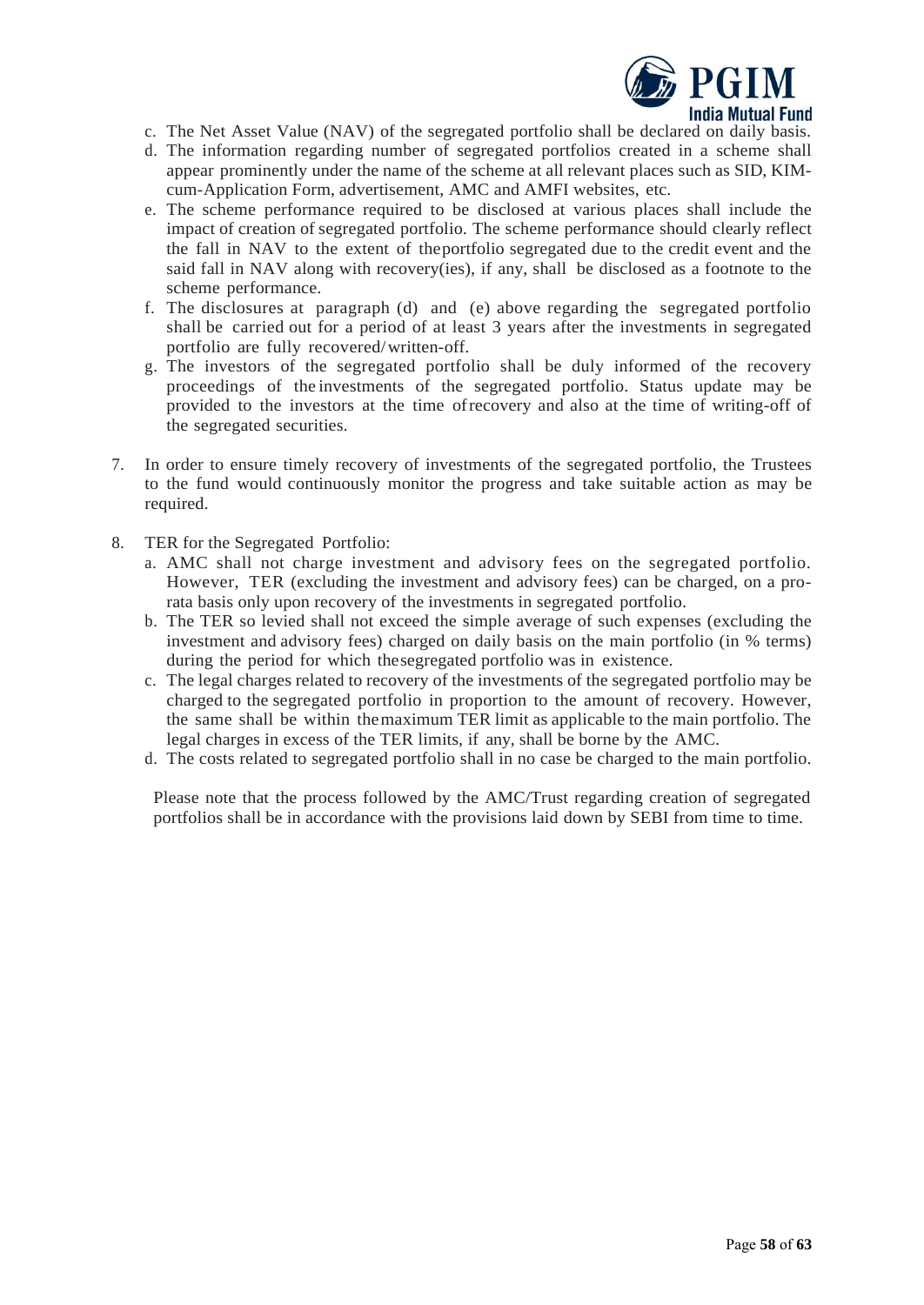

#### <span id="page-58-0"></span>**IV. FEES AND EXPENSES**

This section outlines the expenses that will be charged to the schemes.

### <span id="page-58-1"></span>**A. NEW FUND OFFER (NFO) EXPENSES**

These expenses are incurred for the purpose of various activities related to the NFO like sales and distribution fees marketing and advertising, Registrar expenses, printing and stationary, bank charges etc. In accordance with the provisions of SEBI Circular No. SEBI / IMD / CIR No.1 / 64057/ 06 dated April 04, 2006 and SEBI / IMD / CIR No. 4 /168230 / 09 dated June 30, 2009, the NFO expenses of the Scheme shall be borne by the AMC/Sponsor.

### <span id="page-58-2"></span>**B. ANNUAL SCHEME RECURRING EXPENSES**

These are the fees and expenses for operating the Scheme. These expenses include the Investment Management and Advisory Fee charged by the AMC, Registrar and Transfer Agents' Fee, marketing and selling costs etc. as given below:

- a) The total expense ratio of the Scheme, excluding issue or redemption expenses, whether initially borne by the mutual fund or by the AMC, but including the investment management and advisory fee shall not exceed 1% of the daily net assets of the scheme:
- b) In addition to the annual recurring expenses stated in (a) above, the following costs or expenses may be charged to the Scheme:
	- i. Brokerage and transaction costs which are incurred for the purpose of execution of trade and is included in the cost of investment, not exceeding 0.12 per cent in case of cash market transactions and 0.05 per cent in case of derivatives transactions. The brokerage and transaction cost incurred for the purpose of execution of trade may be capitalized to the extent of 0.12 per cent for cash market transactions and 0.05 per cent in case of derivatives transactions. Any payment towards brokerage and transaction cost, over and above the said 0.12 per cent for cash market transactions and 0.05 per cent in case of derivatives transactions may be charged to the scheme within the maximum limit of annual recurring expenses as prescribed under (a) above. Any expenditure in excess of the said prescribed limit (including brokerage and transaction cost, if any) shall be borne by the AMC or by the trustee.
	- ii. Goods and Services Tax ('GST') on investment and advisory fees.

Within such total recurring expenses charged to the Scheme as above, the investment management and advisory fee (charged as a percentage of daily net assets) would be as decided by the AMC from time to time, provided that the investment management and advisory fee shall not exceed the aggregate of expenses charged under clause (a) above.

\*GST on other than investment and advisory fees, if any, and GST on brokerage and transaction cost paid for execution of trade shall be borne by the scheme within the maximum limit of annual recurring expenses stated in (a) above.

In terms of SEBI circular no. CIR/IMD/DF/21/2012 dated September 13, 2012, the AMC shall annually set apart at least 0.02% on daily net assets within the maximum limit of recurring expenses as per Regulation 52 for investor education and awareness initiatives.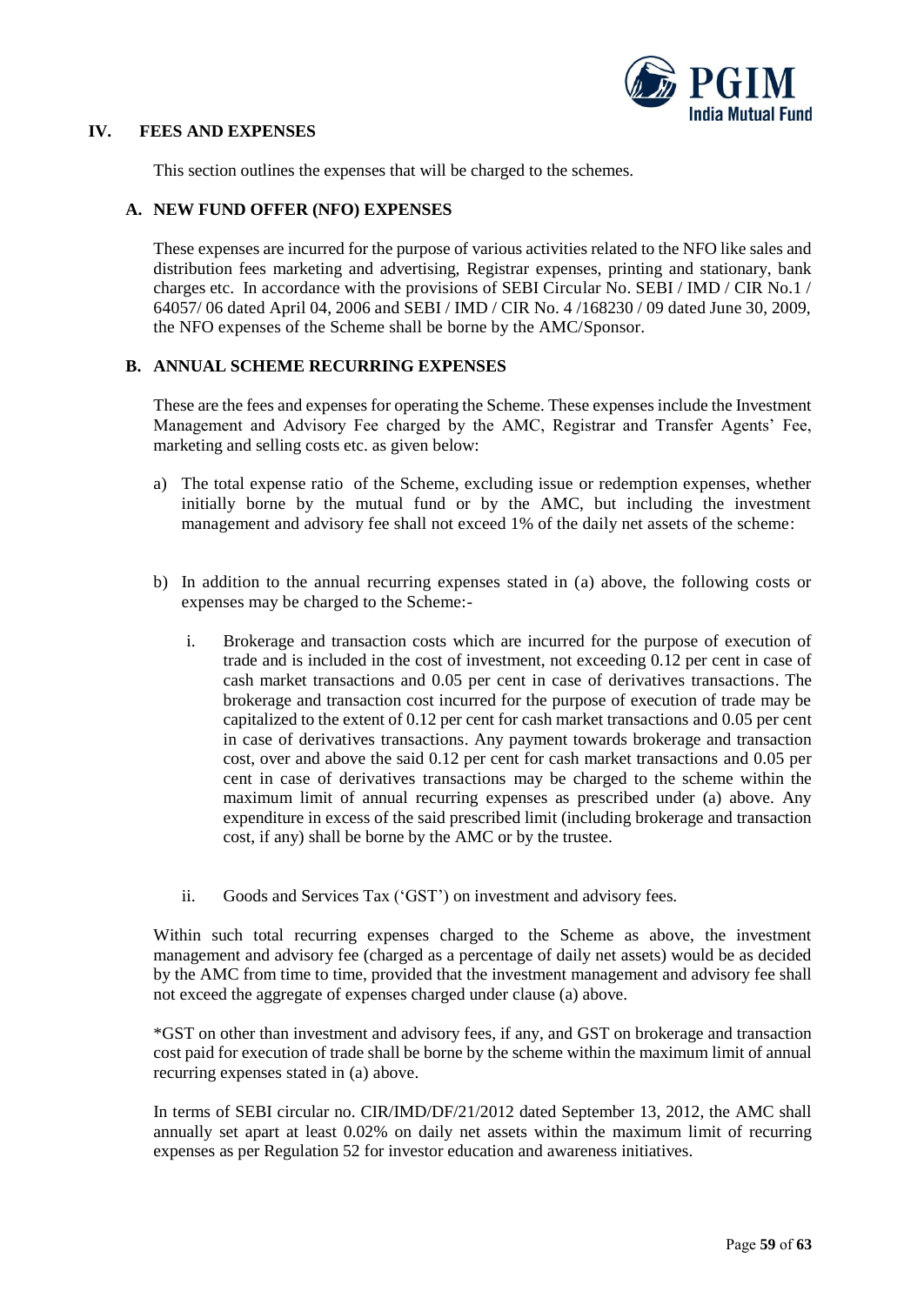

The maximum annual recurring expenses of the Scheme including the investment management and advisory fee (together with additional management fee wherever applicable) shall not exceed the limit stated in Regulation 52 read with aforesaid SEBI circular dated September 13, 2012, as explained above. Any excess over these specified ceilings would be borne by the AMC.

The Direct Plan under the Scheme shall have a lower expense ratio as compared to the Regular Plan. Commission/ Distribution expenses will not be charged in case of Direct Plan. The total expense ratio of Direct Plan will be lower by at least 5% than that of the Regular Plan. The Direct Plan shall also have separate NAV. For example in the event the Total Expense Ratio (TER) of the Regular Plan is 1% p.a, the TER of the Direct Plan would not exceed 0.95%p.a.

The AMC has estimated the following total expenses for the daily net assets of the Scheme. For the actual current expenses being charged, the investor may refer to the website of the Mutual Fund (www.pgimindiamf.com). Further, the disclosure of Total Expense Ratio (TER) on a daily basis shall also be made on the website of AMFI (www.amfiindia.com). The Mutual Fund would update the current expense ratios on the website at least three working days prior to the effective date of the change. Additionally, the AMC shall provide the exact weblink of the heads under which TER is disclosed on the website

| <b>Expense Head</b>                                                                                                                          | % of daily Net<br><b>Assets</b><br>(Regular Plan) |
|----------------------------------------------------------------------------------------------------------------------------------------------|---------------------------------------------------|
| <b>Investment Management and Advisory Fees</b>                                                                                               |                                                   |
| Trustee fee                                                                                                                                  |                                                   |
| Audit fees                                                                                                                                   |                                                   |
| Custodian fees                                                                                                                               |                                                   |
| <b>RTA Fees</b>                                                                                                                              |                                                   |
| Marketing & Selling expense incl. agent commission                                                                                           |                                                   |
| Cost related to investor communications                                                                                                      |                                                   |
| Cost of fund transfer from location to location                                                                                              |                                                   |
| Cost of providing account statements and dividend redemption<br>cheques and warrants                                                         | Upto $1\%$                                        |
| <b>Costs of statutory Advertisements</b>                                                                                                     |                                                   |
| Listing expenses/fees and other expenses/fees payable to exchanges<br>and depositories                                                       |                                                   |
| Cost towards investor education & awareness (at least 2 bps)                                                                                 |                                                   |
| Brokerage $\&$ transaction cost over and above 0.12 per cent for cash<br>market trades and 0.05 per cent in case of derivatives transactions |                                                   |
| Goods and Services tax on expenses other than investment and<br>advisory fees                                                                |                                                   |
| Goods and Services tax on brokerage and transaction cost                                                                                     |                                                   |
| Other Expenses*                                                                                                                              |                                                   |
| (TER) permissible under<br>Maximum total expense ratio<br>Regulation 52 (6) (d) (ii)                                                         | Upto $1\%$                                        |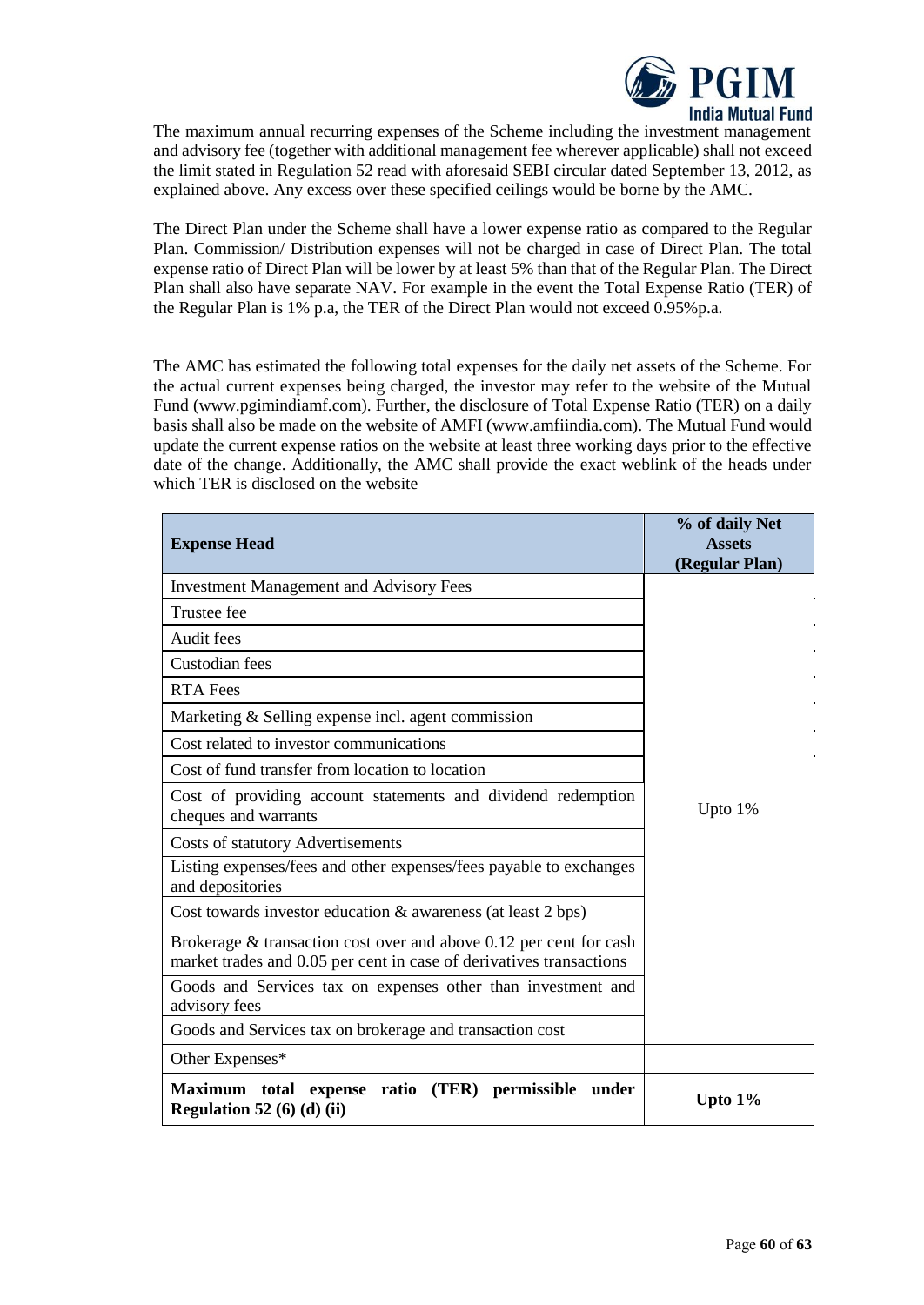

\*Any other expenses any other expenses which are directly attributable to the Scheme, except those expenses which are specifically prohibited, may be charged with the approval of the Trustee within the overall limits specified in the SEBI (Mutual Funds) Regulations.

The above expenses (including Investment Management and Advisory Fees) are subject to interse change and may increase/decrease as per actual and/or any change in the Regulations.

#### **Illustration of impact of expense ratio on scheme's returns**

If the investor has invested Rs. 10,000 on April 30, 2018 under Regular Plan of the Scheme and value of his investment is Rs. 11,000 on April 30, 2019, his return on investment is 10% p.a. which is net of expense ratio @ 1% p.a. His return on investment before charging expense @ 1% p.a. would be Rs. 11,100 i.e. 11% p.a.

The present illustration is calculated pursuant to the requirements of SEBI Circular No. SEBI/HO/IMD/DF2/CIR/P/2016/42 dated March 18, 2016. The purpose of an illustration is to purely explain the impact of expense ratio charged to the Scheme and should not be construed as providing any kind of investment advice or guarantee of returns on investments. Actual returns on your investment may be more, or less. The expenses of the Direct Plan under the Scheme will be lower to the extent of distribution expenses/ commission. The NAVs published by the AMC are net of scheme expenses and they reflects return on investment to investors, provided investment is not subject to exit load. Any tax impact has not been considered in the above example, in view of the individual nature of the tax implications. Each investor is advised to consult his or her own financial advisor.

### <span id="page-60-0"></span>**C. LOAD STRUCTURE**

Load is an amount which is paid by the investor to subscribe to the units or to redeem the units from the scheme. Load amounts are variable and are subject to change from time to time.

The load structure of the Scheme is as follows:

**Entry Load** – Not Applicable (Note:- The upfront commission on investment made by the investor, if any, shall be paid to the distributor (AMFI registered distributor/ARN Holder) directly by the investor, based on the investor's assessment of various factors including service rendered by the distributor.)

### **Exit Load –** Nil.

Being a closed ended scheme, Units under the Scheme cannot be redeemed directly with the Fund until the Maturity Date. Investors shall note that the brokerage on sales of the units of the Schemes on the stock exchanges shall be borne by the investors.

### <span id="page-60-1"></span>**D. TRANSACTION CHARGES**:-

In accordance with SEBI Circular No. IMD/ DF/13/ 2011 dated August 22, 2011, with effect from November 1, 2011, the AMC/ Fund shall deduct a Transaction Charge on per purchase / subscription of Rs. 10,000/- and above, as may be received from new investors (an investor who invests for the first time in any mutual fund schemes) and existing investors. Such deduction shall be as under (provided the distributor has opted in to receive the transaction charges). Please note that the distributor shall have the option to opt in or opt out based on the type of the product):-

• For the new investor a transaction charge of Rs. 150/- shall be levied for per purchase / subscription of Rs. 10,000/- and above; and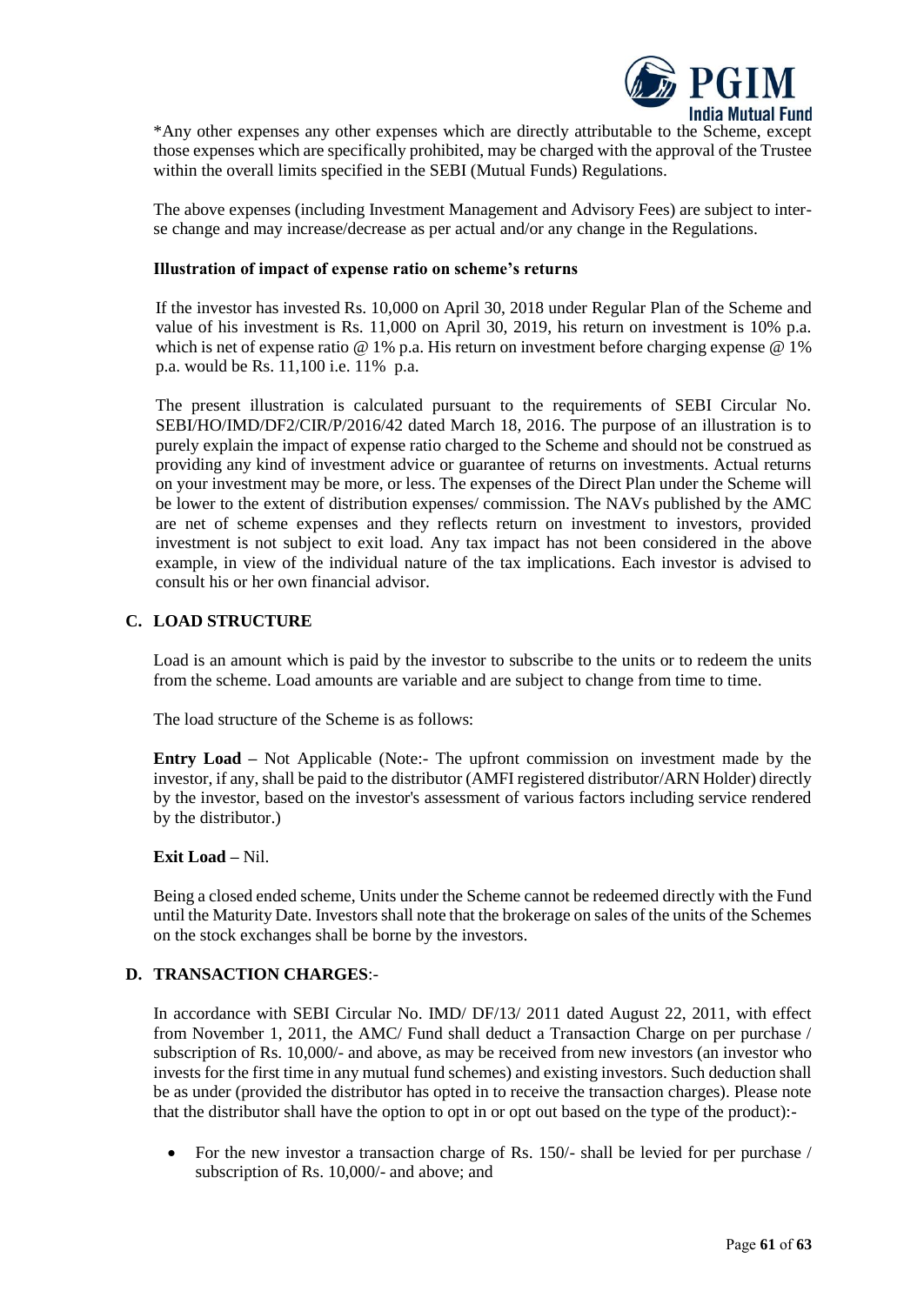

• For the existing investor a transaction charge of Rs. 100/- shall be levied for per purchase / subscription of Rs. 10,000/- and above.

The transaction charge shall be deducted from the subscription amount and paid to the distributor and the balance amount (net of transaction charges) shall be invested. The transaction charges and the net investment amount and the number of units allotted will be clearly mentioned the Account Statement issued by the Mutual Fund. Distributors may choose to opt out of charging the transaction charge.

However, the Transaction charges shall not be deducted if:

- (a) The amount per purchases /subscriptions is less than Rs. 10,000/-;
- (b) The transaction pertains to other than purchases/ subscriptions relating to new inflows such as Switch/STP/ DTP, etc.
- (c) Purchases/Subscriptions made directly with the Fund through any mode (i.e. not through any distributor/agent).
- (d) Subscription made through Exchange Platform irrespective of investment amount.

Upfront commission to distributors shall continue to be paid by the investor directly to the distributor by a separate cheque based on his assessment of various factors including the service rendered by the distributor.

# <span id="page-61-0"></span>**E. WAIVER OF LOAD FOR DIRECT APPLICATIONS**

Not Applicable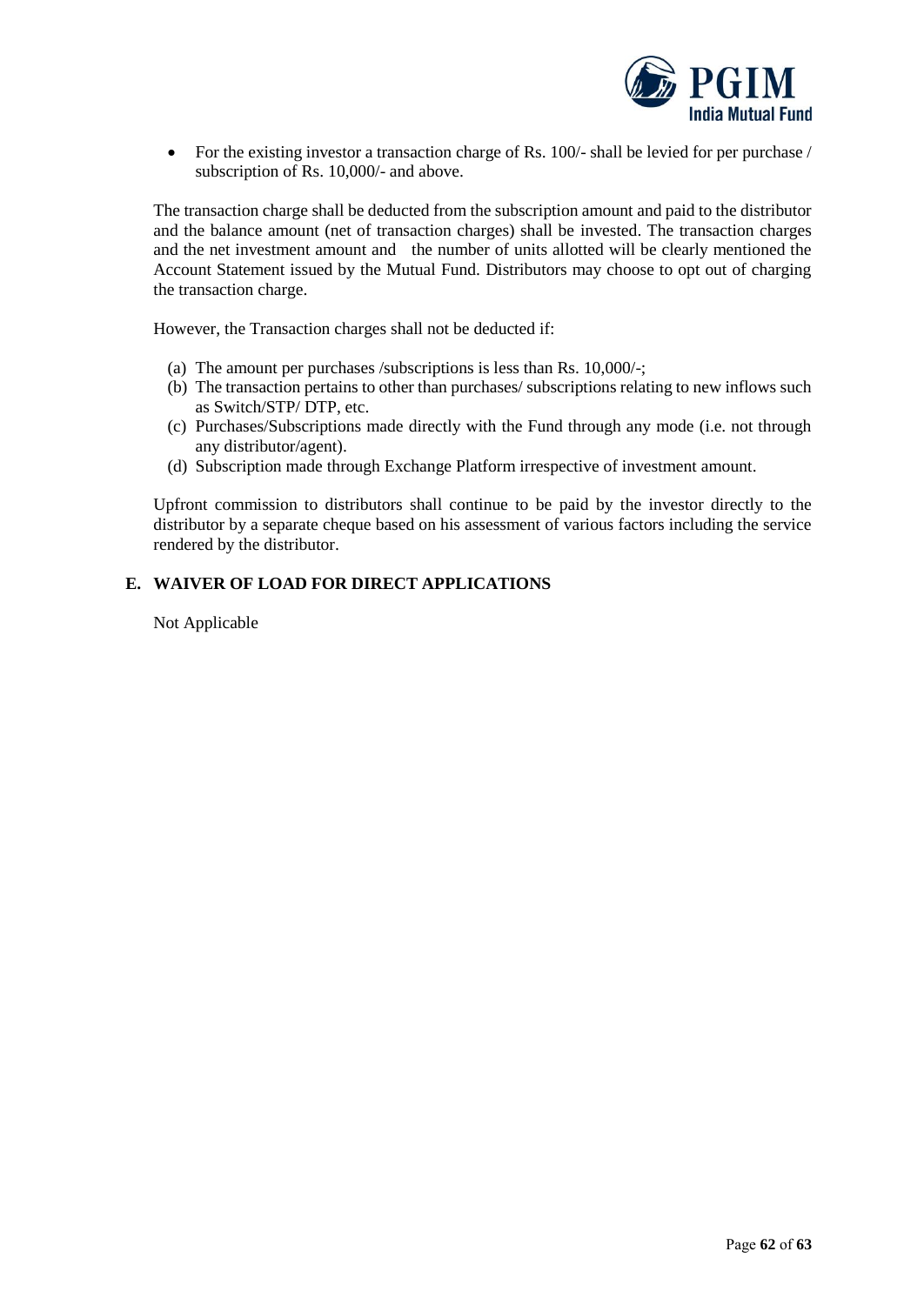

### <span id="page-62-0"></span>**V. RIGHTS OF UNITHOLDERS**

Please refer to the Statement of Additional Information for details.

# <span id="page-62-1"></span>**VI. PENALTIES, PENDING LITIGATION OR PROCEEDINGS BY ANY REGULATORY AUTHORITY**

Details of penalties, pending litigation or proceedings, findings of inspections or investigations for which action may have been taken or is in the process of being taken by any regulatory authority are as follows:

- 1. Penalties and action(s) taken against foreign Sponsor during the last three years in the jurisdiction of the country where the principal activities (in terms of income / revenue) of the Sponsor are carried out or where the headquarters of the Sponsor is situated: - *None*
- 2. Monetary penalties imposed and/ or action taken against Indian Sponsor (if any) during the last three years or pending with any financial regulatory body or governmental authority, against Sponsor and/ or the AMC and/ or the Board of Trustees /Trustee Company; for irregularities or for violations in the financial services sector, or for defaults with respect to share holders or debenture holders and depositors, or for economic offences, or for violation of securities law including details of settlement, if any, arrived at with the aforesaid authorities during the last three years:- *None*
- 3. Details of violations and enforcement actions taken by SEBI in the last three years and/ or pending with SEBI for the violation of SEBI Act, 1992 and Rules and Regulations framed there under including debarment and/ or suspension and/ or cancellation and/ or imposition of monetary penalty/adjudication/enquiry proceedings, if any, to which the Sponsor and/ or the AMC and/ or the Board of Trustees /Trustee Company and/ or any of the directors and/ or key personnel (especially the fund managers) of the AMC and Trustee Company were/ are a party: - *None*
- 4. Any pending material civil or criminal litigation incidental to the business of the Mutual Fund to which the Sponsor and/ or the AMC and/ or the Board of Trustees /Trustee Company and/ or any of the directors and/ or key personnel are a party:- *None*
- *5.* Any deficiency in the systems and operations of the Sponsor and/ or the AMC and/ or the Board of Trustees/Trustee Company requiring disclosure here by SEBI has specifically advised to be disclosed in the SID, or which has been notified by any other regulatory agency:- *None*

The Scheme under this Scheme Information Document was approved by the Board of Directors of PGIM India Trustees Private Limited (Trustees to PGIM India Mutual Fund) on February 07, 2018.

### **Notwithstanding anything contained in this Scheme Information Document, the provisions of the SEBI (Mutual Funds) Regulations, 1996 and the guidelines there under shall be applicable.**

### **For PGIM India Asset Management Private Limited**

(Asset Management Company to PGIM India Mutual Fund)

**Sd/- Ajit Menon Chief Executive Officer** 

Date: August 09, 2019 Place Mumbai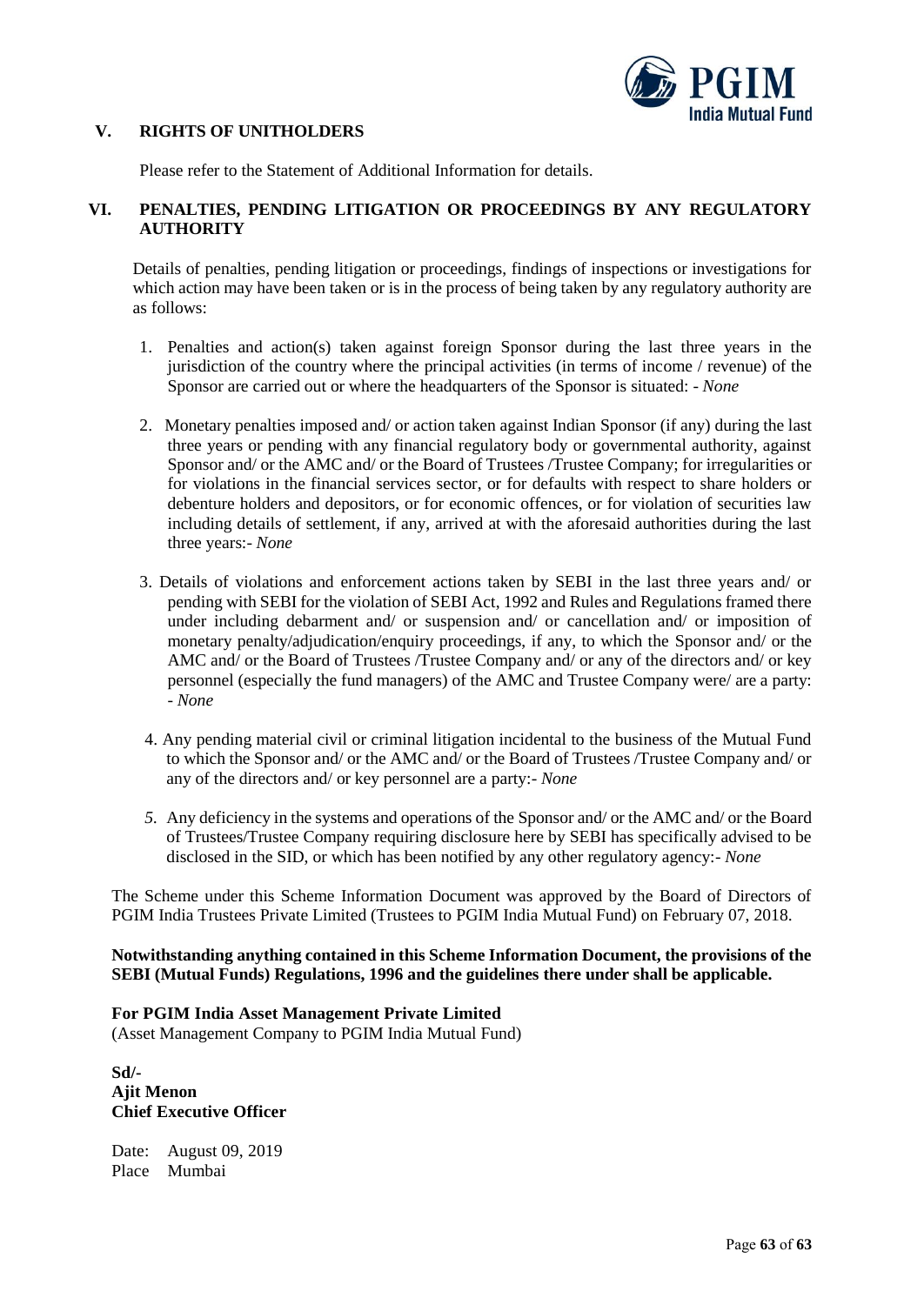#### **INVESTOR SERVICE CENTRE AND OFFICIAL POINTS OF ACCEPTANCE**

**Adyar:** New No. 51, Gandhi Nagar, First Main Road, Adyar, Chennai 600020. Tamilnadu. **Agra:** 1st Floor, Deepak Wasan Plaza, Behind Holiday Inn, Opp Megdoot Furnitures,Sanjay Place, Agra 282002. **Agartala:** Bidurkarta Chowmuhani, J N Bari Road, Tripura (West), Agartala 799001. **Ahmedabad:** 201/202 Shail Complex, Opp Madhusudan House, B/H Girish Cold Drink, Off C G Road, Navrangpura, Ahmedabad 380006. **Ajmer:** 302, 3rd Floor Ajmer Auto Building, Opposite City Power House, Jaipur Road, Ajmer 305001. **Akola:** Yamuna Tarang Complex, Shop No 30, Ground Floor, N.H. No- 06, Murtizapur Road, Opp Radhakrishna Talkies, Akola 444004. **Alambagh:** KSM Tower, CP-1 Sinder Dump, Near Alambagh Bus Station, Alambagh, Lucknow 226005. Uttar Pradesh. **Aliganj:** HIG-67, Sector E, Aliganj, Lucknow 226024. Uttar Pradesh. **Aligarh:** 1st Floor, Kumar Plaza, Aligarh 202001. **Allahabad:** RSA Towers, 2nd Floor, Above Sony TV Showroom, 57, S P Marg, Civil Lines, Allahabad 211001. **Alleppy:** 3rd Floor, J.P.Tower, 17/1424(184), VCSB Road, Zilla Court Bridge Road, Mullackal, Alleppey 688011, Kerala. **Alwar:** 101, Saurabh Tower, Opp. UIT, Near Bhagat Singh Circle, Road No.2, Alwar 301001. **Amaravathi:** Shop No. 21, 2nd Floor, Gulshan Tower, Near Panchsheel Talkies, Jaistambh Square, Amaravathi 444601. **Ambala:** 6349, Nicholson Road, Adjacent KOS Hospital Ambala Cant, Ambala 133001. **Amritsar:** 72-A, Taylor's Road, Opp Aga Heritage Club, Amritsar 143001. **Anand:** B-42 Vaibhav Commercial Center, Nr TVS Down Town Shrow Room, Grid Char Rasta, Anand 380001. **Ananthapur:** #15/149, 1st Floor, S R Towers, Subash Road, Opp. To Lalitha Kala Parishad, Anantapur 515001. Andheri: 6 & 7, 131 Andheri Industrial Estate, Veera Desai Road, Andheri (west), Mumbai 400053. Maharashtra. Ankleshwar: L/2 Keval Shopping Center, Old National Highway, Ankleshwar, Ankleshwar 393002. **Annanagar:** T 92, Ground Floor, 3rd Avenue Main Road, Annanagar, Chennai 600040. Tamilnadu. **Asansol:** 114/71 G T Road, Near Sony Centre, Bhanga Pachil, Asansol 713303. **Aurangabad:** Ramkunj Niwas, Railway Station Road, Near Osmanpura Circle, Aurangabad 431005. **Azamgarh:** 1st Floor, Alkal Building, Opp. Nagaripalika Civil Line, Azamgarh 276001. Uttar Pradesh. **Balasore:** M.S Das Street, Gopalgaon, Balasore, Orissa, Balasore 756001. **Bangalore:**  59, Skanda Puttanna Road, Basavanagudi, Bangalore 560004. **Bankura:** Plot Nos- 80/1/A, Natunchati Mahalla, 3rd Floor, Ward no-24, Opposite P.C Chandra, Bankura town, Bankura 722101. **Bareilly:** 1st Floor, 165, Civil Lines, Opp. Hotel Bareilly Palace, Near Railway Station, Bareilly 243001. **Baroda:** SB-5, Mangaldeep Complex, Opp. Masonic Hall, Productivity Road, Alkapuri, Baroda 390007. **Begusarai:** Near Hotel Diamond Surbhi Complex, O.C Township Gate, Kapasiya Chowk, Begusarai 851117. **Belgaum:** CTS No 3939/ A2 A1, Above Raymonds Show Room, Beside Harsha Appliances, Club Road, Belgaum 590001. **Bellary:** No. 1, KHB Colony, Gandhi Nagar, Bellary 583103. **Berhampur:** Divya Nandan Kalyan Mandap, 3rd Lane Dharam Nagar, Near Lohiya Motor, Berhampur 760001. Orissa. **Berhampur (WB):** Thakur Market Complex, Gorabazar, Post Berhampore Dist Murshidabad, 72 No Nayasarak Road, Barhampore (WB) 742101. **Betul:** 107, 1st Floor, Hotel Utkarsh, J. H. College Road, Betul 460001. Madhya Pradesh. **Bhagalpur:** 2nd Floor, Chandralok Complex,Ghantaghar, Radha Rani Sinha Road, Bhagalpur 812001. **Bharuch:** Shop No 147-148, Aditya Complex, Near Kasak Circle, Bharuch 392001. **Bhatinda:** #2047-A, 2nd Floor, The Mall Road, Above Max New York Life Insurance, Bhatinda 151001. Punjab. **Bhavnagar:** Krushna Darshan Complex, Parimal Chowk, Office No. 306-307, 3rd Floor, Above Jed Blue Show Room, Bhavnagar 364002. **Bhilai:** Shop No -1, First Floor, Old Sada Office Block, Plot No -1, Commercial Complex, Nehru Nagar- East, Bhilai 490020. **Bhilwara:** Shop No. 27-28, 1st Floor, Heera Panna Market, Pur Road, Bhilwara 311001. **Bhopal:** Kay Kay Business Centre, 133, Zone I, MP Nagar, Above City Bank, Bhopal 462011. **Bhubaneswar:** A/181, Back Side Of Shivam Honda Show Room, Saheed Nagar, Bhubaneswar 751007. **Bikaner:** 70-71, 2nd Floor, Dr.Chahar Building, Panchsati Circle, Sadul Ganj, Bikaner 334001. **Bilaspur:** Shop No-201 & 202, 1st Floor, V R Plaza, Link Road, Bilaspur, C.G., Bilaspur 495001. **Bokaro:** B-1, 1st Floor, City Centre, Sector- 4, Near Sona Chandi Jwellars, Bokaro 827004. **Borivali:** Gomati Smuti, Ground Floor, Jambli Gully, Near Railway Station, Mumbai 400092. **Burdwan:** Anima Bhavan, 1st Floor, Holding No.-42, Sreepally, G. T. Road, Burdwan, West Bengal 713103. **Calicut:** First Floor, Savithri Building, Opp. Fathima Hospital, Bank Road, Calicut - 673001 Kerala. **Chandigarh:** SCO 2423-2424, Sector 22-C, First Floor, Chandigarh 160022. **Chandrapur:** Rauts Raghuvanshi Complex, Shop No-1, Office No-2, 1st Floor, Beside Azad Garden, Main Road, Chandrapur 442402. **Chembur:** Shop No 4, Ground Floor, Shram Saflya Bldg, N G Acharya Marg, Chembur, Mumbai 400071. Maharashtra. **Chennai:** F-11, Akshaya Plaza, 1st Floor, 108, Adhithanar Salai, Egmore, Opp To Chief Metropolitan Court, Chennai 600002. **Chinsura:** J C Ghosh Saranu, Bhanga Gara, Chinsurah, Hooghly, Chinsurah 712101. West Bengal. **Cochin:** Ali Arcade, 1st Floor, Kizhavana Road, Panampilly Nagar, Near Atlantis Junction, Ernakualm 682036. **Coimbatore:** 3rd Floor, Jaya Enclave, 1057 Avinashi Road, Coimbatore 641018. **Cuttack:** PO - Buxi Bazar, Cuttack, Opp Dargha Bazar Police Station, Dargha Bazar, Cuttack 753001. **Dalhousie:** 2nd Floor, Room No-226, R N Mukherjee Road, Kolkata 700001. **Darbhanga:** Jaya Complex, 2nd Floor, Above Furniture Planet, Donar Chowk, Darbhanga 846003.Bihar. **Davangere:** D.No 376/2, 4th Main, 8th Cross, P J Extension, Opp Byadgishettar School, Davangere 577002. **Dehradun:** Kaulagarh Road, Near Sirmaur Margabove, Reliance Webworld, Dehradun 248001. **Deoria:** 1st Floor, Shanti Niketan, Opp. Zila Panchayat, Civil Lines, Deoria 274001. Uttar pradesh. **Dewas:** 27 RMO House, Station Road, Above Maa Chamunda Gaes Agency, Dewas 455001. **Dhanbad:** 208 New Market, 2nd Floor, Bank More, Dhanbad 826001. **Dharwad:** 307/9-A, 1st Floor, Nagarkar Colony, Elite Business Center, Nagarkar Colony, P B Road, Dharwad 580001. **Dhule:** Ground Floor Ideal Laundry, Lane No 4, Khol Galli, Near Muthoot Finance, Opp Bhavasar General Store, Dhule 424001.Maharashthra. **Dindigul:** No 9 Old No 4/B, New Agraharam, Palani Road, Dindigul 624001.Tamil Nadu. **Durgapur:** MWAV-16 Bengal Ambuja, 2nd Floor, City Centre, 16 DT Burdwan, Durgapur 713216. **Eluru:** D.No 23B-5-93/1, Savithri Complex, Edaravari Street, Near Dr. Prabhavathi Hospital, R.R.Pet, Eluru 534002.Andhra Pradesh. **Erode:** No 4, Veerappan Traders Complex, KMY Salai, Sathy Road, Opp. Erode Bus Stand, Erode 638003. **Faridabad:** A-2B, 1st Floor, Nehru Groundnit, Faridabad 121001. **Ferozpur:** The Mall Road, Chawla Bulding, 1st Floor, Opp. Centrail Jail, Near Hanuman Mandir, Ferozepur 152002.Punjab. **Gandhidham:** 204, 2nd Floor, Bhagwati Chamber, Kutchkala Road, Gandhidham 382007. **Gandhinagar:** Plot No - 945/2, Sector - 7/C, Opp Pathika, Gandhinagar 382007. **Gaya:** 54 Lal Kothi Compound, Shree Krishna Road, 2nd Floor, North Side, Near Royal Surya Hotel, Gaya 823001. Bihar. **Ghaziabad:** 1st Floor C-7, Lohia Nagar, Ghaziabad 201001. **Ghazipur:** 2nd Floor, Shubhra Hotel Complex, Mahaubagh, Ghazipur 233001.Uttar Pradesh. **Gomtinagar:** B-1/2, Vijay Khand, Near Union Bank Of India, Gomti Nagar, Lucknow 226010. Uttar Pradesh. **Gonda:** Shri Market, Sahabgunj, Station Road, Gonda 271001.Uttar Pradesh. **Gorakhpur:** Above V.I.P. Houseajdacent, A.D. Girls College, Bank Road, Gorakpur 273001. **Gulbarga:** CTS No 2913, 1st Floor, Asian Towers , Jagath Station, Main Road, Next To Adithya Hotel, Gulbarga 585105. **Guntur:** D No 6-10-27, Srinilayam, Arundelpet, 10/1, Guntur 522002. **Gurgaon:** Shop No.18, Ground Floor, Sector - 14, Opp. AKD Tower, Near Huda Office, Gurgaon 122001. **Guwahati:** 1st Floor, Bajrangbali Building, Near Bora Service Station, GS Road, Guwahati 781007. **Gwalior:** 2nd Floor, Rajeev Plaza, Jayendra Ganj, Lashkar, Gwalior 474009. **Haldwani:** Above Kapilaz Sweet House, Opp LIC Building, Pilikothi, Kaladhungi Road, Haldwani 263139.Uttaranchal. **Haridwar:** 7, Govindpuri, Opposite 1-India Mart, Above Raj Electricals, Ranipur More, Haridwar 249401 Uttarakhand. **Hassan:** SAS No-212, Ground Floor, Sampige Road, 1st cross, Near Hotel Souther Star, K R Puram, Hassan 573201. **Hissar:** SCO 71, 1st Floor, Red Square Market, Hissar 125001. **Hoshiarpur:** 1st Floor, The Mall Tower, Opp Kapila Hospital, Sutheri Road, Hoshiarpur 146001.Punjab. **Hubli:** CTC No.483/A1/A2, Ground Floor, Shri Ram Palza, Behind Kotak Mahindra Bank, Club Road, Hubli 580029. **Hyderabad:** 8-2-596, Avenue 4, Karvy Plaza, Street No 1, Banjara Hills, Hyderabad 500034. **Hyderabad (Gachibowli):** KARVY Selenium, Plot No: 31 & 32, Tower B, Survey No.115/22, 115/24, 115/25, Financial District, Gachibowli, Nanakramguda, Serilimgampally Mandal, Hyderabad 500032. **Indore:** 2nd Floor, 203-205 Balaji Corporates, Above ICICI bank, 19/1 New Palasia, Near Curewell Hospital, Janjeerwala Square Indore, Indore 452001. **Jabalpur:** Grover Chamber, 43 Naya Bazar Malviya Chowk, Opp Shyam Market, Jabalpur 482002. **Jaipur:** S16/A, 3rd Floor, Land Mark Building Opp Jai Club, Mahaver Marg C Scheme, Jaipur 302001. **Jalandhar:** 1st Floor, Shanti Towers, SCO No. 37, PUDA Complex, Opposite Tehsil Complex, Jalandhar 144001. **Jalgaon:** 269, Jaee Vishwa, 1st Floor, Baliram Peth, Above United Bank Of India, Near Kishor Agencies, Jalgaon 425001. **Jalpaiguri:** D B C Road Opp Nirala Hotel, Opp Nirala Hotel, Jalpaiguri 735101. **Jammu:** Gupta's Tower, 2nd Floor, CB-12, Rail Head complex, Jammu 180012. Jammu & Kashmir. **Jamnagar:** 136-137-138 Madhav Palaza, Opp SBI Bank, Nr Lal Bunglow, Jamnagar 361001. **Jamshedpur:** 2nd Floor, R R Square, SB Shop Area, Near Reliance Foot Print & Hotel- BS Park Plaza, Main Road, Bistupur, Jamshedpur 831001. **Jaunpur:** R N Complex, 1-1-9-G, In Front Of Pathak Honda Ummarpur, Jaunpur 222002. Uttar Pradesh. **Jhansi:** 371/01, Narayan Plaza, Gwalior Road, Near Jeevan Shah Chauraha, Jhansi 284 001.Uttar Pradesh. **Jodhpur:** 203, Modi Arcade, Chopasni Road, Jodhpur 342001. **Junagadh:** 124-125 Punit Shopping Center, M.G Road, Ranavav Chowk, Junagadh 362001. **Kannur:** 2nd Floor, Prabhath Complex, Fort Road, Nr. ICICI Bank, Kannur 670001.Kerala. **Kanpur:** 15/46, B, Ground Floor, Opp. Muir Mills, Civil Lines, Kanpur 208001. **Karaikudi:** No. 2, Gopi Arcade, 100 Feet Road, Karaikudi 630001.Tamil Nadu. **Karimnagar:** H.No.4-2-130/131, Above Union Bank, Jafri Road, Rajeev Chowk, Karimnagar 505001. **Karnal:** 18/369, Char Chaman, Kunjpura Road, Behind Miglani Hospital, Karnal 132001. **Karur:** No.6, Old No.1304, Thiru-vi-ka Road, Near G.R.Kalyan Mahal, Karur 639001. **Kharagpur:** 180 Malancha Road, Beside Axis Bank Ltd, Kharagpur 721304. **Kollam:** Sree Vigneswara Bhavan, Shastri Junction, Kadapakada, Kollam 691001.Kerala. **Kolhapur:** 605/1/4 E Ward, Shahupuri, 2nd Lane, Laxmi Niwas, Near Sultane Chambers, Kolhapur 416001. **Kolkata:** 166 A, Rashbihari Avenue, 2nd Floor, Opp Fortish Hospital, Kolkata 700029. **Koramangala:** Aaryaa Center, 1st Floor, Municipal No: 01, MIG KHB Colony, 1 A cross, 5th Block, Opp Post Office, Koramangala, Bangalore 560095.Karnataka. **Korba:** 1st Floor, City Centre, 97 IRCC, Transport Nagar, Korba 495677. **Kota:** 29, 1st Floor, Near Lala Lajpat Rai Circle, Shopping Centre, Kota 324007. **Kottayam:** 1st Floor, Csiascension Square, Railway Station Road, Collectorate, P O Kottayam 686002.Kerala. **Kurnool:** Shop No.43, 1st Floor, S V Complex, Railway Station Road, Near SBI Main Branch, Kurnool 518004. **Lucknow:** 1st Floor. A. A. Complex, Thaper House, 5 Park Road, Hazratganj, Lucknow 226001. **Ludhiana:** SCO - 136, 1st Floor, Above Airtel Showroom, Feroze Gandhi Market, Ludhiana 141001. **Madurai:** Rakesh Towers, 30-C, 1st Floor, Bye pass Road, Opp Nagappa Motors, Madurai 625010. **Malappuram:** First Floor, Peekays Arcade, Down Hill, Malappuram 676505.Kerala. **Malda:** Sahis Tuli, Under Ward No.6, No.1 Govt Colony, English Bazar Municipality, Malda 732101. West Bengal. **Malleswaram:** No. 337, GF-3, Karuna Complex, Sampige Road, Opp New Vegetable Market, Malleshwaram, Bangalore 560003.Karnataka. **Mandi:** 149/11, School Bazaar, Near UCO Bank, Opp. Hari Mandir, Mandi 175001. Uttar Pradesh. **Mangalore:** Mahendra Arcade, Opp Court Road, Karangal Padi, Mangalore 575003. **Margoa:** 2nd Floor, Dalal Commercial Complex, Pajifond, Margao 403601. **Mathura:** Ambey Crown, 2nd Floor, In Front Of BSA College, Gaushala Road, Mathura 281001. **Meerut:** 1st Floor, Medi Centre, Opp ICICI Bank, Hapur Road, Near Bachha Park, Meerut 250002. **Mehsana:** FF-21 Someshwar Shopping Mall, Modhera Char Rasta, Mehsana 384002. **Mirzapur:** Abhay Yatri Niwas, 1st Floor, Abhay Mandir, Above HDFC Bank, Dankin Gunj, Mirzapur 231001.Uttar Pradesh. **Moga:** 1st Floor, Dutt Road, Mandir Wali Gali, Civil Lines, Barat Ghar, Moga 142001. Punjab. **Moradabad:** Om Arcade, Parker Road, Above Syndicate Bank, Chowk Tari Khana, Moradabad 244001. **Morena:** Moti Palace, Near Ramjanki Mandir, Near Ramjanki Mandir, Morena 476001. Madhya Pradesh. **Mumbai:** 24/B, Raja Bahadur Compound, Ambalal Doshi Marg, Behind BSE Bldg, Fort 400001. **Muzaffarpur:** 1st Floor, Uma Market, Thana Gumtimoti Jheel, Muzaffarpur 842001. **Mysore:** L-350, Silver Tower, Ashoka Road, Opp.Clock Tower, Mysore 570001. **Nadiad:** 104/105, Near Paras Cinema, City Point Nadiad, Nadiad 387001. **Nagerkoil:** HNo. 45, 1st Floor, East Car Street, Nagercoil 629001.Tamil Nadu. **Nagpur:** Plot No 2/1, House No 102/1, Mata Mandir Road, Mangaldeep Appartment, Opp Khandelwal Jewelers, Dharampeth, Nagpur 440010. **Namakkal:** 105/2, Arun Towers, Paramathi Road, Namakkal 637001.Tamil Nadu. **Nanded:** Shop No.4, Santakripa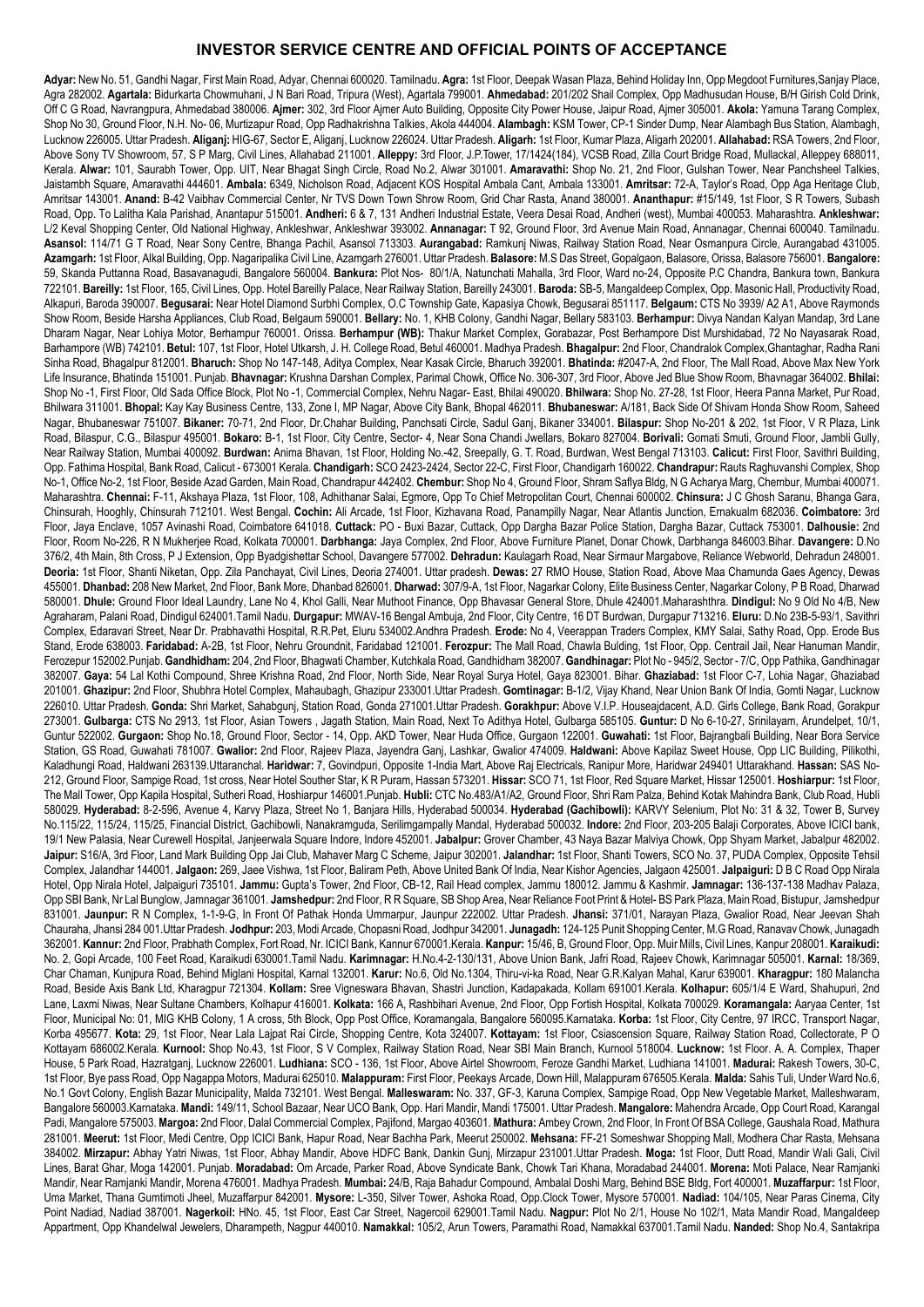Market, G G Road, Opp. Bank Of India, Nanded 431601. **Nanganallur:** No 155/7, Ullagaram, Medavakkam Main Road, (Opp to IDBI ATM) Madipakkam, Chennai 600061.Tamilnadu. **Nasik:** F-1, Suyojit Sankul, Sharanpur Road, Nasik 422002. **Navsari:** 1/1 Chinmay Aracade, Opp Sattapir Rd, Tower Rd, Navsari 396445. **Nellore:** 16-2-230, Room No 207, 2nd Floor, Keizen Heights, Gandhi Nagar, Pogathota, Nellore 524001. **New Delhi:** 305 New Delhi House, 27 Barakhamba Road, New Delhi 110001. **Nizamabad:** H No 5-6-430, Above Bank Of Baroda, First Floor, Beside HDFC Bank, Hyderabad Road, Nizamabad 503003. **Noida:** 405, 4th Floor, Vishal Chamber, Plot No. 1, Sector-18, Noida 201301. **Palghat:** No: 20 & 21, Metro Complex, H.P.O.Road, Palakkad, H.P.O.Road, Palakkad 678001. Kerala. **Panipat:** 1st Floor, Krishna Tower, Above Amertex, G.T. Road, Panipat 132103. **Panjim:** City Business Centre, Coelho Pereira Building, Room No 18,19 & 20, Dada Vaidya Road. **Pathankot:** 2nd Floor, Sahni Arcade Complex, Adj. Indra Colony Gate, Railway Road, Pathankot, Pathankot 145001. Punjab. **Patiala:** SCO 27 D, Chotti Baradari, Near Car Bazaar, Patiala 147001. **Patna:** 3A, 3rd Floor, Anand Tower, Exhibition Road, Opp ICICI Bank, Patna 800001. **Pollachi:** 146/4, Ramanathan Building, 1st Floor, New Scheme Road, Pollachi 642002. Tamil Nadu. **Pondicherry:** No 7, Thiayagaraja Street, Pondicherry 605001. **Proddatur:** D.No: 4/625, Bhairavi Complex, Upstairs Karur Vysya Bank, Gandhi Road, Proddatur 516360. Andhra Pradesh. **Pudukottai:** Sundaram Masilamani Towers, TS No. 5476 - 5479, PM Road, Old Tiruma-yam Salai, Near Anna Statue, Jublie Arts, Pudukottai 622001. Tamil Nadu. **Pune:** Mozaic Bldg, CTS No.1216/1, Final Plot No.576/1 TP, Scheme No.1, F C Road, Bhamburda, Shivaji Nagar, Pune 411004. **Raipur:** Shop No. 31, Third Floor, Millenium Plaza, Above Indian House, Behind Indian Coffee House, Raipur 492001. **Rajahmundry:** D.No.6-1-4, Rangachary Street, T.Nagar, Near Axis Bank Street, Rajahmundry 533101. **Rajapalayam:** Sri Ganapathy Complex, 14B/5/18, T P Mills Road, Virudhungar Dist, Rajapalayam 626117. Tamil Nadu. **Rajkot:** 104, Siddhi Vinyak Com., Opp Ramkrishna Ashram, Dr Yagnik Road, Rajkot, Rajkot 360001. **Ranchi:** Room No 307, 3rd Floor, Commerce Tower, Beside Mahabir Tower, Ranchi 834001. **Ratlam:** 1 Nagpal Bhawan, Free Ganj Road, Do Batti, Near Nokia Care, Ratlam 457001. **Renukoot:** Radhika Bhavan, Opp. Padmini Hotel, Murdhwa, Renukoot, Renukoot 231217. Uttar Pradesh. **Rewa:** 1st Floor, Angoori Building, Besides Allahabad Bank, Trans University Road, Civil Lines, Rewa 485001. Madhya Pradesh. **Rohtak:** 1st Floor, Ashoka Plaza, Delhi Road, Rohtak 124001. **Roorkee:** Shree Ashadeep Complex, 16, Civil Lines, Near Income Tax Office, Roorkee 247667. Uttaranchal. **Rourkela:** 1st Floor, Sandhu Complex, Kachery Road, Uditnagar, Rourekla 769012. **Sagar:** 2nd Floor, Above Shiva Kanch Mandir, 5 Civil Lines, Sagar, Sagar 470002. Madhya Pradesh. **Saharanpur:** 18, Mission Market, Court Road, Saharanpur 247001. Uttar Pradesh. **Salem:** No 40, Brindavan Road, Fairlands, Near Perumal Koil, Salem 636016. **Sambalpur:** Ground Floor, Quality Massion, Infront of Bazaar Kolkata, Nayapara, Sambalpur 768001. **Satna:** 1st Floor, Gopal Complex, Near Bus Stand, Rewa Road, Satna 485001. Madhya Pradesh. **Secunderabad:** Crystal Plaza 2nd Floor, Manday Lane, Near Sunshine Hospital, P G Road, Secunderabad 500003. **Shaktinagar:** 1st/A-375, V V Colony, Dist Sonebhadra, Shaktinagar 231222. Uttar Pradesh. **Shivpuri:** 1st Floor, M.P.R.P. Building, Near Bank Of India, Shivpuri 473551. Madhya Pradesh. **Shillong:** Annex Mani Bhawan, Lower Thana Road, Near R K M LP School, Shillong 793001. **Shimla:** Triveni Building, By Pas Chowkkhallini, Shimla 171002. **Shimoga:** Sri Matra Naika Complex, 1st Floor, Above Shimoga Diagnostic Centre, LLR Road, Durgigudi, Shimoga 577201. **Sikar:** First Floor, Super Tower, Behind Ram Mandir, Near Taparya Bagichi, Sikar 332001. Rajasthan. **Silchar:** N.N. Dutta Road, Chowchakra Complex, Premtala, Silchar 788001. **Siliguri:** Nanak Complex, Sevoke Road, Siliguri 734001. **Sitapur:** 12/12-A Sura Complex, Arya Nagar, Opp Mal Godam, Sitapur 261001. Uttar Pradesh. **Sivakasi:** 363, Thiruthangal Road, Opp TNEB, Sivakasi 626123. Tamil Nadu. **Solan:** Sahni Bhawan, Adjacent Anand Cinema Complex, The Mall, Solan 173212. Himachal Pradesh. **Solapur:** Block No 06, Vaman Nagar, Opp DMart, Jule Solapur, Solapur 413004. **Sonepat:** 205 R Model Town, Above Central Bank Of India, Sonepat 131001. **Sri Ganganagar:** 35E Block, Opp: Sheetla Mata Vaateka, Sri Ganganagar, Sri Ganganagar 335001. Rajasthan. **Srikakulam:** D.No-4-1-28/1, Venkateswara Colony, Near Income Tax Office, Srikakulam 532001. Andhra Pradesh. **Sultanpur:** 1077/3, Civil Lines, Opp Bus Stand, Civil Lines, Sultanpur 228001. Uttar Pradesh. **Surat:** G-5 Empire State Buliding, Nr Udhna Darwaja, Ring Road, Surat 395002. **Thane:** 101, Yaswant Tower, 1st Floor, Opposite Puja Hotel, Ram Maruti Road, Naupada Thane (West), Mumbai 400602. **Thanjavur:** No. 70, Nalliah Complex, Srinivasam, Pillai Road, Tanjore 613001. Tamil Nadu. **Thodupuzha:** First Floor, Pulimoottil Pioneer, Pala Road, Thodupuzha 685584. Kerala. **Tirunelveli:** 55/18, Jeney Building, S N Road, Near Aravind Eye Hospital, Tirunelveli 627001. Tamil Nadu. **Tirupur:** First Floor, 244 A, Above Selvakumar Dept Stores, Palladam Road, Opp to Cotton Market Complex, Tirupur 641604. Tamil Nadu. **Tiruvalla:** 2nd Floor, Erinjery Complex, Ramanchira, Opp Axis Bank, Thiruvalla 689107. Kerala. **T Nagar:** G1, Ground Floor, No 22, Vijayaraghava Road, Swathi Court, T Nagar, Chennai 600017. **Tirupathi:** H.No 10-13-425, 1st Floor, Tilak Road, Opp Sridevi Complex, Tirupathi 517501. **Trichur:** 2nd Floor, Brothers Complex, Naikkanal Junction, Shornur Road, Near Dhanalakshmi Bank H O, Thrissur 680001. **Trichy:** 60, Sri Krishna Arcade, Thennur High Road, Trichy 620017. **Trivandrum:** 2nd Floor, Akshaya Tower, Sasthamangalam, Trivandrum 695010. **Tuticorin:** 4 - B, A34 - A37, Mangalmal Mani Nagar, Opp. Rajaji Park, Palayamkottai Road, Tuticorin 628003. **Udaipur:** 201-202, Madhav Chambers, Opp G P O, Chetak Circle, Udaipur 313001. **Ujjain:** 101 Aashta Tower, 13/1 Dhanwantri Marg, Freeganj, Ujjain 456010. **Valsad:** Shop No 2, Phiroza Corner, Opp Next Show Room, Tithal Road, Valsad 396001. **Vapi:** Shop No-12, Ground Floor, Sheetal Appatment, Near K P Tower, Vapi 396195. **Varanasi:** D-64/132, 1st Floor, Anant Complex, Sigra, Varanashi 221010. **Vashi:** Shop No.43-A, Ground Floor, Vashi Plaza, Sector-17, Near Apna Bazar, Vashi, Mumbai 400705. Maharashtra. **Vellore:** 1, M N R Arcade, Officers Line, Krishna Nagar, Vellore 632001. **Vijayanagaram:** Soubhagya, 19-6-1/3, 2nd Floor, Near Fort Branch, Opp: Three Temples, Vizianagaram 535002. Andhra Pradesh. **Vijayawada:** 39-10-7, Opp Municipal Water Tank, Labbipet, Vijayawada 520010. **Vile Parle:** 104, Sangam Arcade, V P Road, Opp: Railway Station, Above Axis Bank ATM, Vile Parle (West), Mumbai 400056. Maharashtra. **Visakhapatnam:** Door No 48-8-7, Dwaraka Diamond, Ground Floor, Srinagar, Visakhapatnam 530016. **Warangal:** H.No. 1-8-533, Beside Suprabha Hotel, Nakkalagutta, Ward No.1, Hanamkonda, Warnagal-Telangana 506001. **Yamuna Nagar:** Jagdhari Road, Above UCO Bank, Near D.A.V. Girls College, Yamuna Nagar 135001. Haryana.